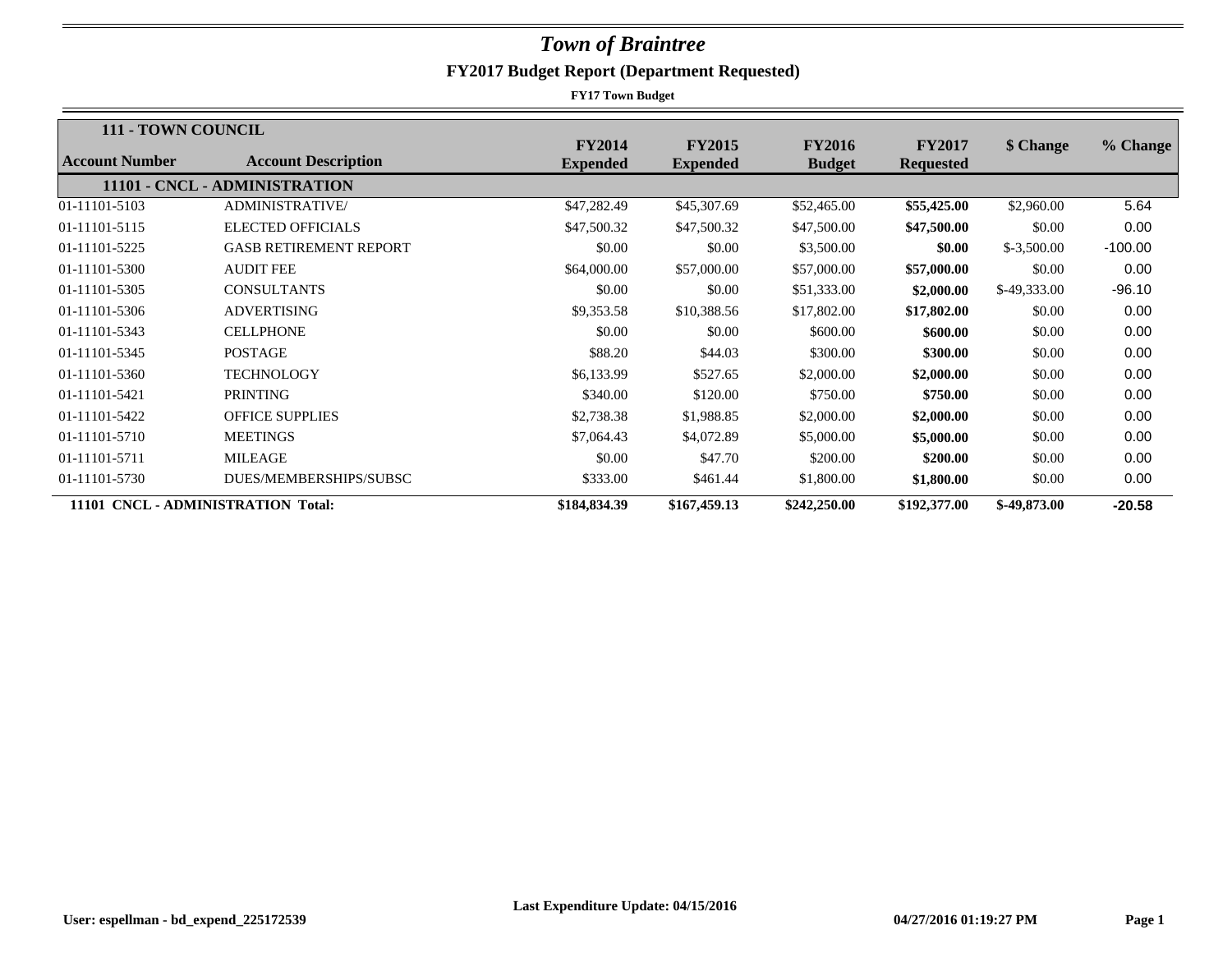**FY2017 Budget Report (Department Requested)**

| 111 - TOWN COUNCIL        |                            |                 |                 |               |                  |           |          |
|---------------------------|----------------------------|-----------------|-----------------|---------------|------------------|-----------|----------|
|                           |                            | <b>FY2014</b>   | <b>FY2015</b>   | <b>FY2016</b> | <b>FY2017</b>    | \$ Change | % Change |
| Account Number            | <b>Account Description</b> | <b>Expended</b> | <b>Expended</b> | <b>Budget</b> | <b>Requested</b> |           |          |
| 11102 - Reserve Fund      |                            |                 |                 |               |                  |           |          |
| 01-11102-5780             | <b>RESERVE FUND</b>        | \$0.00          | \$0.00          | \$40,000.00   | \$40,000.00      | \$0.00    | 0.00     |
| 11102 Reserve Fund Total: |                            | \$0.00          | \$0.00          | \$40,000.00   | \$40,000.00      | \$0.00    | 0.00     |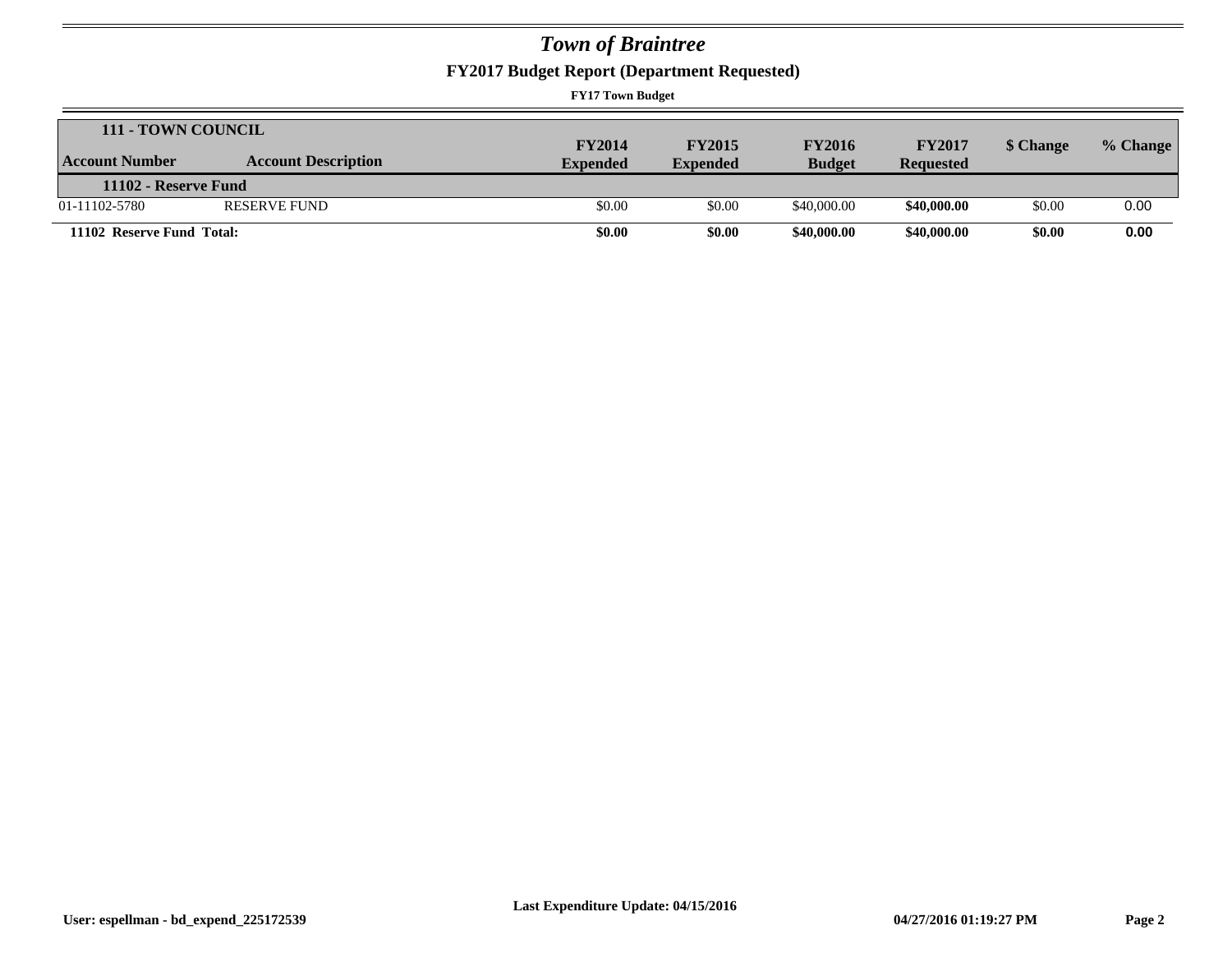**FY2017 Budget Report (Department Requested)**

| 111 - TOWN COUNCIL                 |                               |                 |                 |               |                  |             |          |
|------------------------------------|-------------------------------|-----------------|-----------------|---------------|------------------|-------------|----------|
|                                    |                               | <b>FY2014</b>   | <b>FY2015</b>   | <b>FY2016</b> | <b>FY2017</b>    | \$ Change   | % Change |
| Account Number                     | <b>Account Description</b>    | <b>Expended</b> | <b>Expended</b> | <b>Budget</b> | <b>Requested</b> |             |          |
|                                    | 11104 - CNCL - INTERNAL AUDIT |                 |                 |               |                  |             |          |
| 01-11104-5101                      | <b>TOWN AUDITOR</b>           | \$46,668.75     | \$39,462.50     | \$24,667.00   | \$74,000.00      | \$49,333,00 | 199.99   |
| 11104 CNCL - INTERNAL AUDIT Total: |                               | \$46,668.75     | \$39,462.50     | \$24,667.00   | \$74,000.00      | \$49,333,00 | 199.99   |
| 111 Total:                         |                               | \$231,503.14    | \$206,921.63    | \$306,917.00  | \$306,377.00     | $$-540.00$  | $-0.17$  |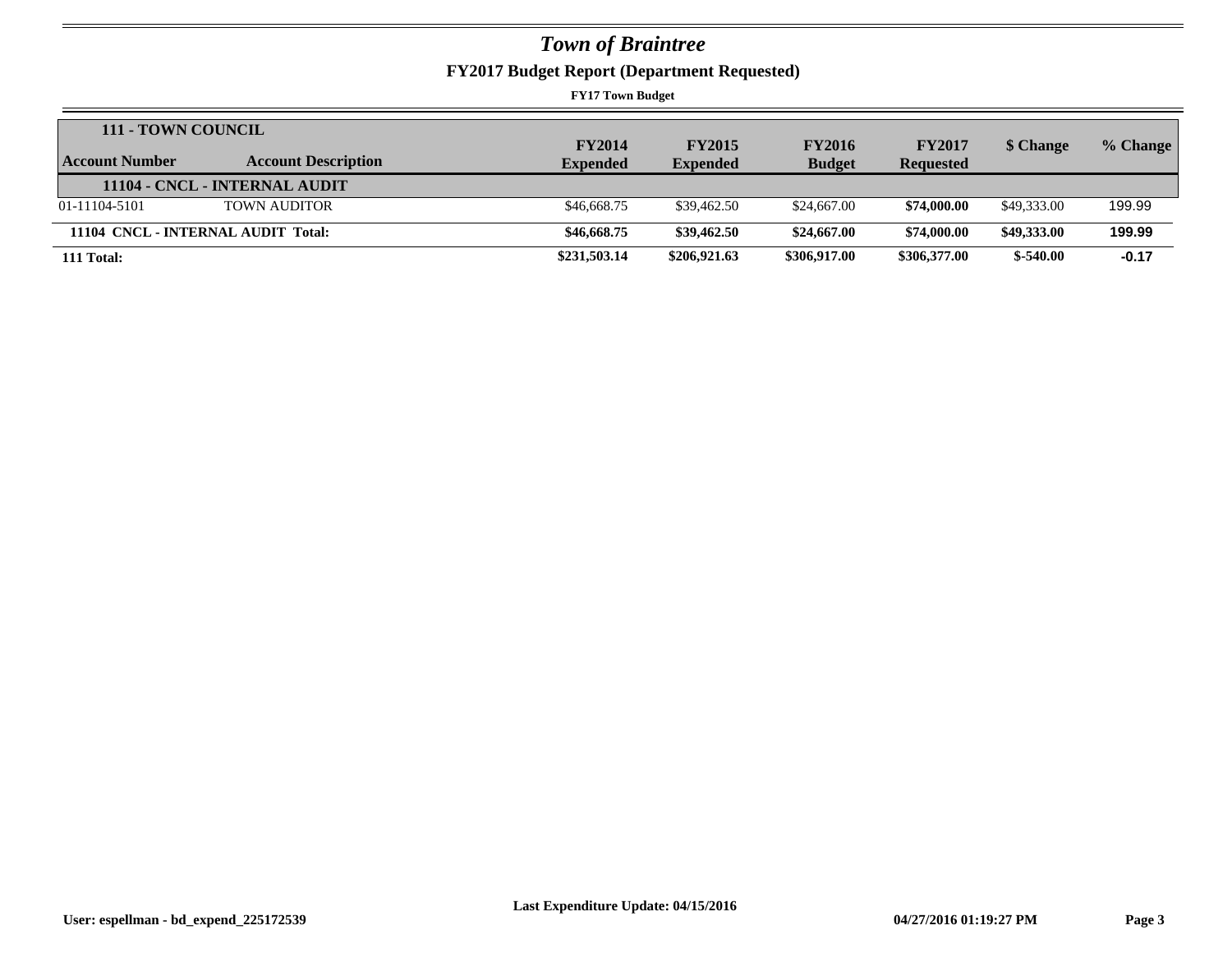| <b>121 - MAYOR</b> |                                   |                                  |                                  |                                |                                   |              |          |
|--------------------|-----------------------------------|----------------------------------|----------------------------------|--------------------------------|-----------------------------------|--------------|----------|
| Account Number     | <b>Account Description</b>        | <b>FY2014</b><br><b>Expended</b> | <b>FY2015</b><br><b>Expended</b> | <b>FY2016</b><br><b>Budget</b> | <b>FY2017</b><br><b>Requested</b> | \$ Change    | % Change |
|                    | 12101 - MYR - ADMINISTRATION      |                                  |                                  |                                |                                   |              |          |
| 01-12101-5101      | DEPARTMENT HEAD                   | \$114,599.44                     | \$125,000.20                     | \$125,962.00                   | \$128,366.00                      | \$2,404.00   | 1.90     |
| 01-12101-5103      | <b>ADMINISTRATIVE/</b>            | \$283,363.20                     | \$294,742.45                     | \$306,104.00                   | \$357,975.00                      | \$51,871.00  | 16.94    |
| 01-12101-5205      | <b>AWARDS &amp; CEREMONIES</b>    | \$8.99                           | \$437.12                         | \$1,500.00                     | \$1,500.00                        | \$0.00       | 0.00     |
| 01-12101-5209      | 375TH ANNIVERSARY                 | \$0.00                           | \$31,142.50                      | \$0.00                         | \$0.00                            | \$0.00       | 0.00     |
| 01-12101-5305      | <b>CONSULTANTS</b>                | \$137.50                         | \$187.50                         | \$2,818.00                     | \$500.00                          | $$-2,318.00$ | $-82.25$ |
| 01-12101-5306      | <b>ADVERTISING</b>                | \$2,897.86                       | \$1,029.48                       | \$2,500.00                     | \$2,500.00                        | \$0.00       | 0.00     |
| 01-12101-5336      | <b>OPIOID ABUSE PREVENTION</b>    | \$0.00                           | \$0.00                           | \$0.00                         | \$25,000.00                       | \$25,000.00  | 100.00   |
| 01-12101-5345      | <b>POSTAGE</b>                    | \$734.58                         | \$549.32                         | \$1,000.00                     | \$1,000.00                        | \$0.00       | 0.00     |
| 01-12101-5421      | PRINTING/FORMS                    | \$0.00                           | \$0.00                           | \$0.00                         | \$0.00                            | \$0.00       | 0.00     |
| 01-12101-5422      | <b>OFFICE SUPPLIES</b>            | \$840.13                         | \$2,471.75                       | \$2,000.00                     | \$2,000.00                        | \$0.00       | 0.00     |
| 01-12101-5710      | <b>MEETINGS/SEMINARS-IN</b>       | \$3,261.87                       | \$1,575.98                       | \$3,500.00                     | \$3,500.00                        | \$0.00       | 0.00     |
| 01-12101-5711      | <b>MILEAGE</b>                    | \$880.05                         | \$820.58                         | \$500.00                       | \$500.00                          | \$0.00       | 0.00     |
| 01-12101-5730      | DUES/MEMBERSHIPS/SUBSC            | \$12,502.92                      | \$22,738.12                      | \$25,000.00                    | \$25,000.00                       | \$0.00       | 0.00     |
|                    | 12101 MYR - ADMINISTRATION Total: | \$419,226.54                     | \$480,695.00                     | \$470,884.00                   | \$547,841.00                      | \$76,957.00  | 16.34    |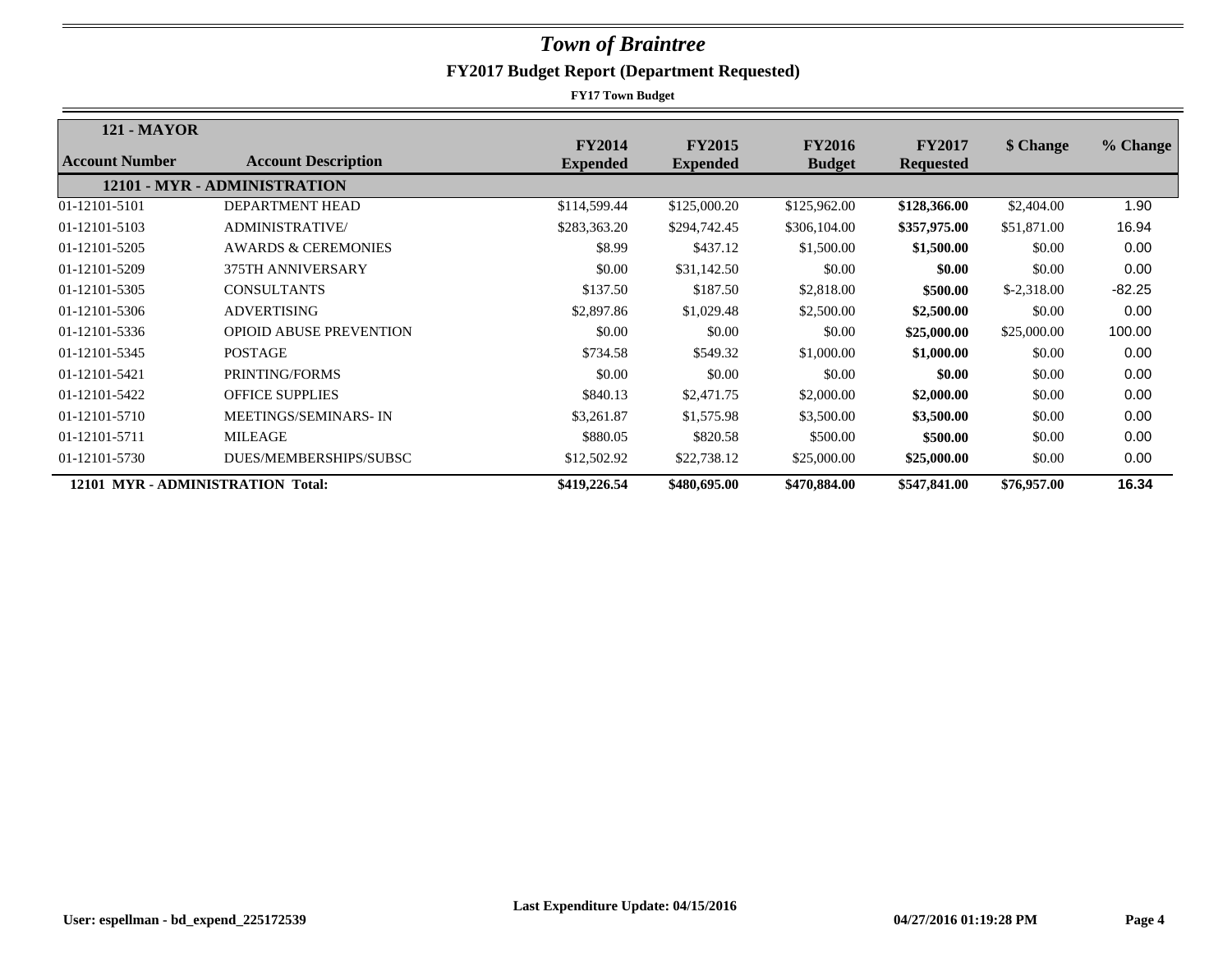| <b>170 - FAIR HOUSING COMM</b>  |                                | <b>FY2014</b>   | <b>FY2015</b>   | <b>FY2016</b> | <b>FY2017</b>    |           |          |
|---------------------------------|--------------------------------|-----------------|-----------------|---------------|------------------|-----------|----------|
| Account Number                  | <b>Account Description</b>     | <b>Expended</b> | <b>Expended</b> | <b>Budget</b> | <b>Requested</b> | \$ Change | % Change |
|                                 | 12104 - MYR - FAIR HOUSING     |                 |                 |               |                  |           |          |
| 01-12104-5205                   | <b>AWARDS &amp; CEREMONIES</b> | \$0.00          | \$0.00          | \$1,500.00    | \$1,500.00       | \$0.00    | 0.00     |
| 01-12104-5305                   | <b>CONSULTANTS</b>             |                 | \$0.00          | \$275.00      | \$275.00         | \$0.00    | 0.00     |
| 01-12104-5330                   | <b>COMMITTEE EXPENSES</b>      |                 | \$0.00          | \$200.00      | \$200.00         | \$0.00    | 0.00     |
| 01-12104-5340                   | <b>TELEPHONE</b>               |                 | \$0.00          | \$100.00      | \$100.00         | \$0.00    | 0.00     |
| 01-12104-5345                   | <b>POSTAGE</b>                 |                 | \$0.00          | \$100.00      | \$100.00         | \$0.00    | 0.00     |
| 01-12104-5421                   | PRINTING/FORMS                 |                 | \$0.00          | \$100.00      | \$100.00         | \$0.00    | 0.00     |
| 12104 MYR - FAIR HOUSING Total: |                                | \$0.00          | \$0.00          | \$2,275.00    | \$2,275.00       | \$0.00    | 0.00     |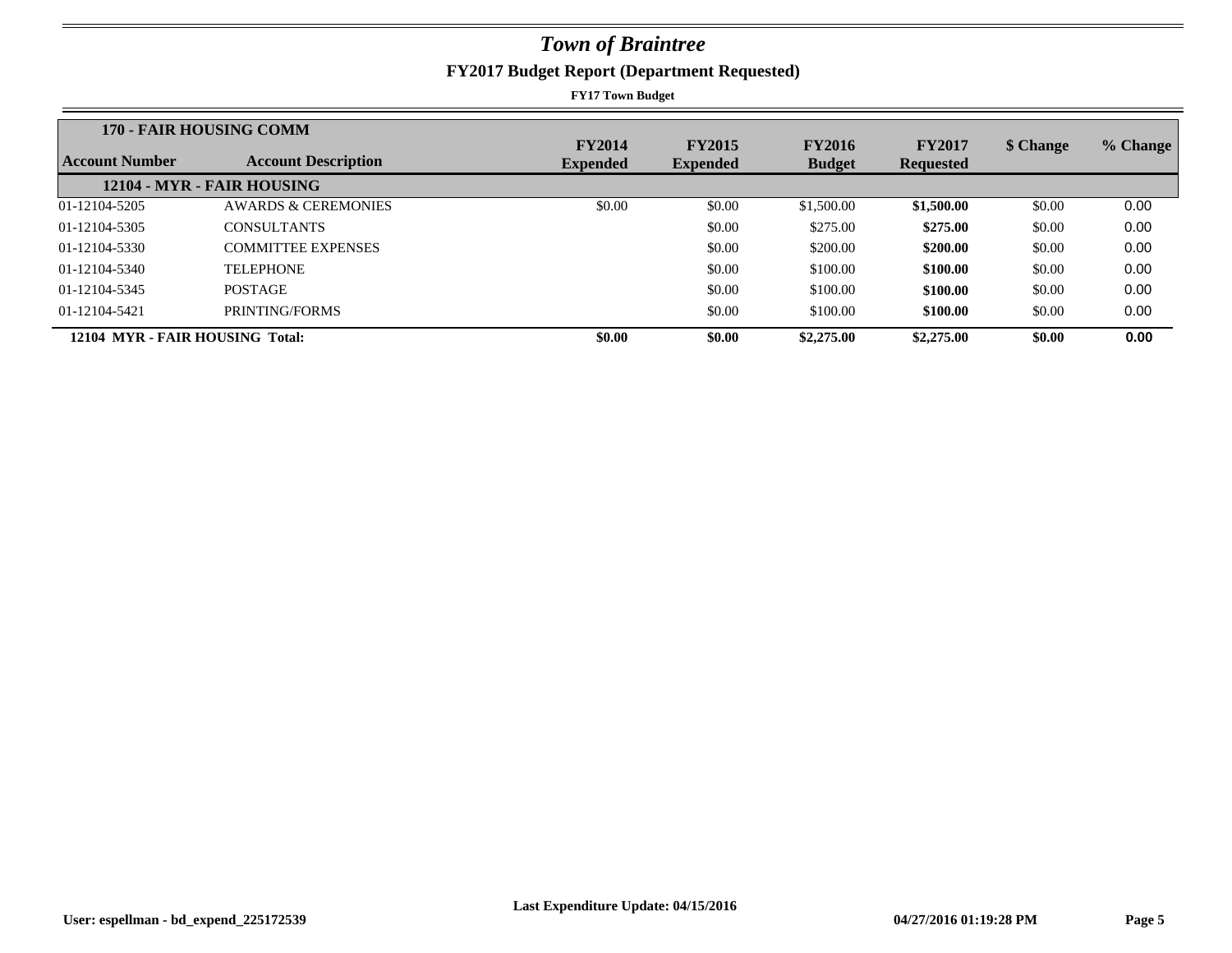| 599 - COMM ON DISABILITIES |                                         |                                  |                                  |                                |                                   |             |          |
|----------------------------|-----------------------------------------|----------------------------------|----------------------------------|--------------------------------|-----------------------------------|-------------|----------|
| Account Number             | <b>Account Description</b>              | <b>FY2014</b><br><b>Expended</b> | <b>FY2015</b><br><b>Expended</b> | <b>FY2016</b><br><b>Budget</b> | <b>FY2017</b><br><b>Requested</b> | \$ Change   | % Change |
|                            | 12105 - MYR - COMM ON DISABILITIES      |                                  |                                  |                                |                                   |             |          |
| 01-12105-5345              | <b>POSTAGE</b>                          |                                  | \$0.00                           | \$175.00                       | \$175.00                          | \$0.00      | 0.00     |
| 01-12105-5421              | PRINTING/FORMS                          |                                  | \$0.00                           | \$350.00                       | \$350.00                          | \$0.00      | 0.00     |
| 01-12105-5422              | <b>OFFICE SUPPLIES</b>                  | \$119.95                         | \$0.00                           | \$250.00                       | \$250.00                          | \$0.00      | 0.00     |
| 01-12105-5710              | MEETINGS/SEMINARS-IN                    | \$0.00                           | \$844.99                         | \$100.00                       | \$100.00                          | \$0.00      | 0.00     |
| 01-12105-5711              | <b>MILEAGE</b>                          |                                  | \$0.00                           | \$150.00                       | \$150.00                          | \$0.00      | 0.00     |
|                            | 12105 MYR - COMM ON DISABILITIES Total: | \$119.95                         | \$844.99                         | \$1,025.00                     | \$1,025.00                        | \$0.00      | 0.00     |
| 121 Total:                 |                                         | \$419,346.49                     | \$481,539.99                     | \$474,184.00                   | \$551,141.00                      | \$76,957.00 | 16.22    |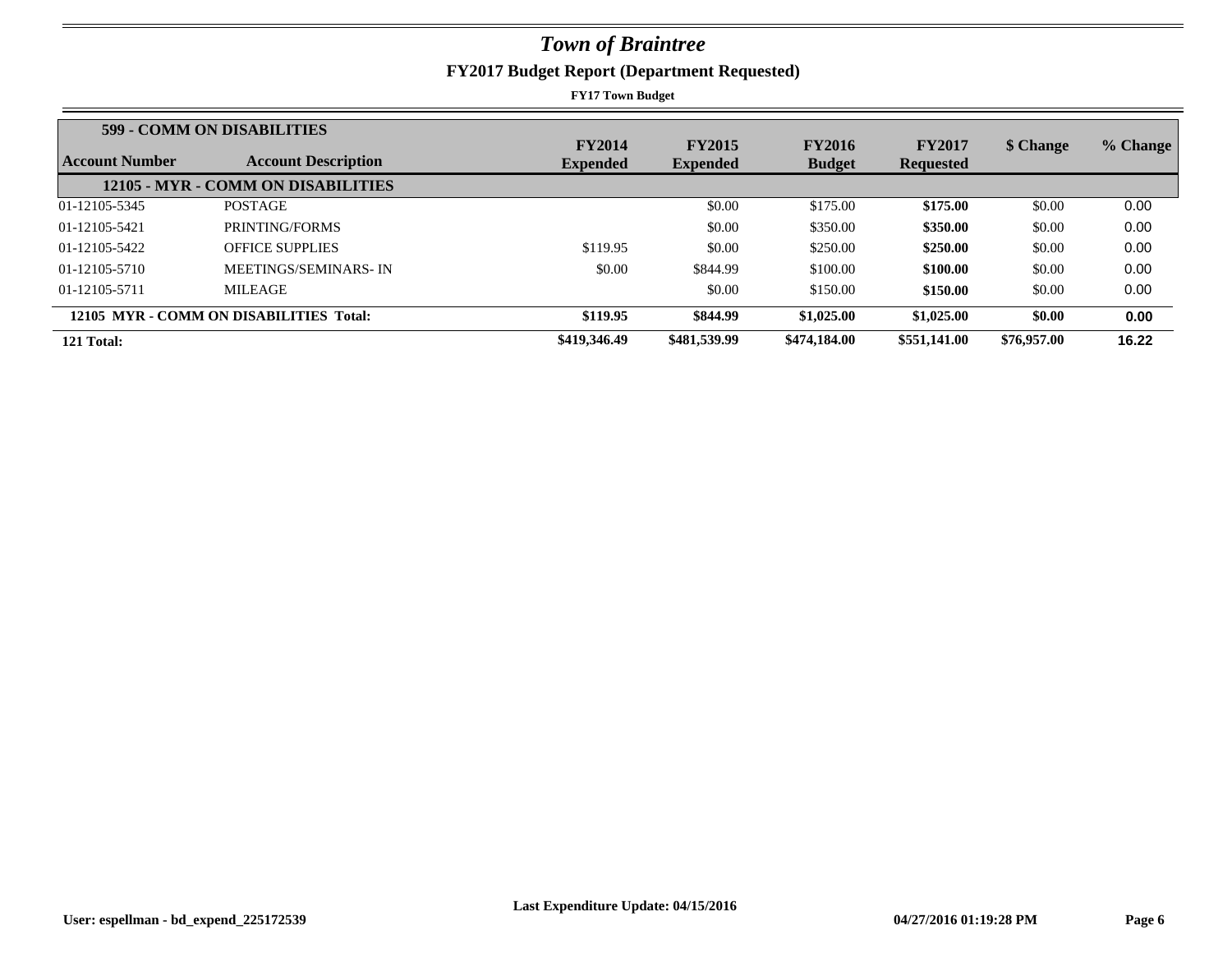| 133 - FINANCE                     |                              |                                  |                                  |                                |                                   |               |           |
|-----------------------------------|------------------------------|----------------------------------|----------------------------------|--------------------------------|-----------------------------------|---------------|-----------|
| Account Number                    | <b>Account Description</b>   | <b>FY2014</b><br><b>Expended</b> | <b>FY2015</b><br><b>Expended</b> | <b>FY2016</b><br><b>Budget</b> | <b>FY2017</b><br><b>Requested</b> | \$ Change     | % Change  |
|                                   | 13301 - FIN - ADMINISTRATION |                                  |                                  |                                |                                   |               |           |
| 01-13301-5101                     | DEPARTMENT HEAD              | \$127,288.82                     | \$128,155.06                     | \$131,774.00                   | \$134,289.00                      | \$2,515.00    | 1.90      |
| 01-13301-5207                     | <b>9C CUT RESERVE</b>        | \$0.00                           | \$0.00                           | \$255,359.00                   | \$559,163.00                      | \$303,804.00  | 118.97    |
| 01-13301-5296                     | <b>OPEB ACTUARIAL</b>        |                                  | \$0.00                           | \$10,000.00                    | \$0.00                            | $$-10,000,00$ | $-100.00$ |
| 01-13301-5305                     | <b>CONSULTANT</b>            |                                  | \$0.00                           | \$0.00                         | \$10,500.00                       | \$10,500.00   | 100.00    |
| 01-13301-5421                     | <b>PRINTING</b>              | \$30.00                          | \$928.00                         | \$1,500.00                     | \$1,500.00                        | \$0.00        | 0.00      |
| 01-13301-5422                     | <b>OFFICE SUPPLIES</b>       | \$231.83                         | \$54.58                          | \$50.00                        | \$50.00                           | \$0.00        | 0.00      |
| 01-13301-5711                     | <b>MILEAGE</b>               | \$166.50                         | \$0.00                           | \$100.00                       | \$100.00                          | \$0.00        | 0.00      |
| 01-13301-5730                     | DUES/MEMBERSHIPS/SUBSC       | \$3,262.20                       | \$3,410.41                       | \$2,100.00                     | \$2,100.00                        | \$0.00        | 0.00      |
| 13301 FIN - ADMINISTRATION Total: |                              | \$130,979.35                     | \$132,548.05                     | \$400,883,00                   | \$707,702.00                      | \$306,819.00  | 76.53     |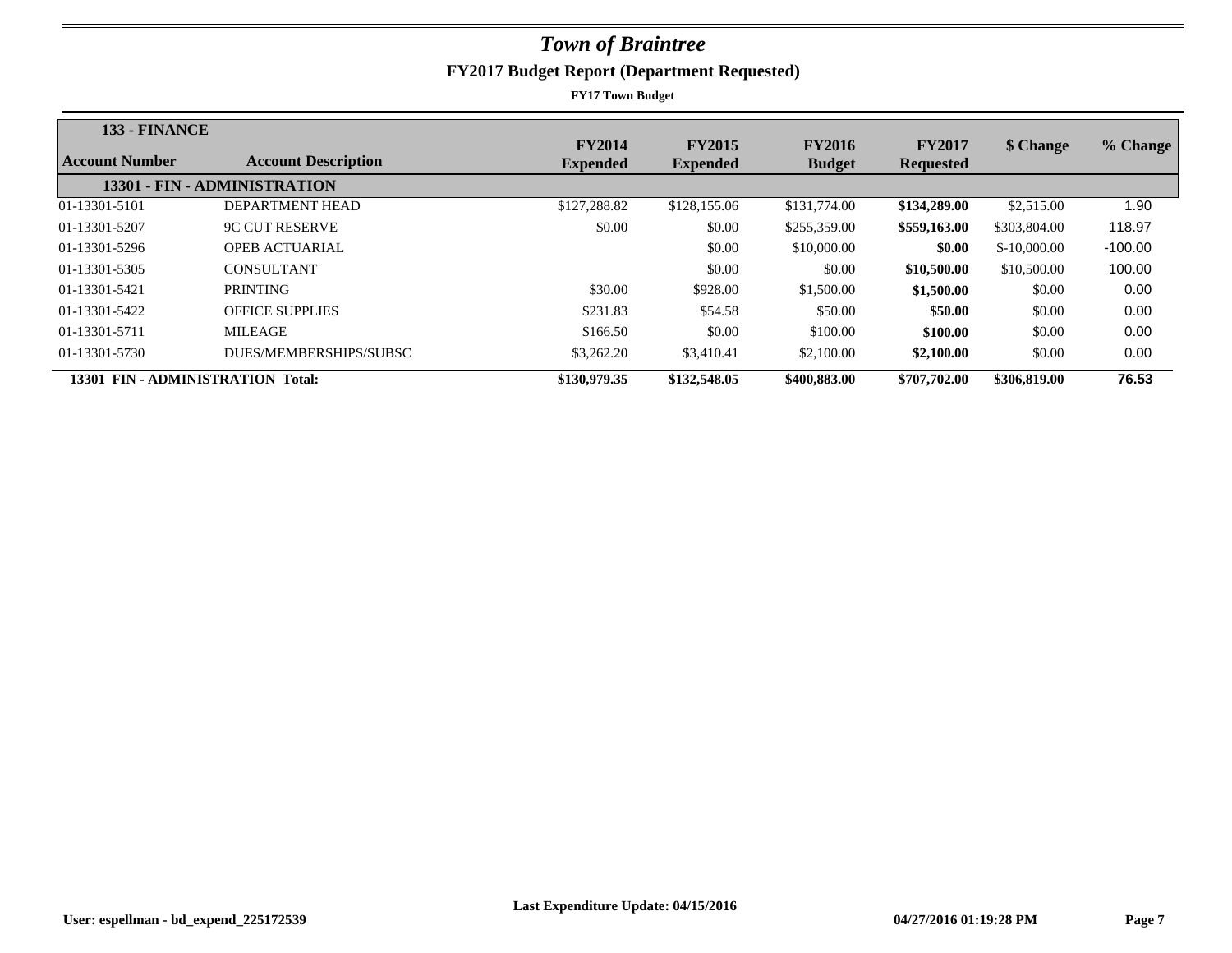|                               | <b>135 - TOWN ACCOUNTANT</b> |                 |                 |               |                  |            |          |
|-------------------------------|------------------------------|-----------------|-----------------|---------------|------------------|------------|----------|
| <b>Account Number</b>         | <b>Account Description</b>   | <b>FY2014</b>   | <b>FY2015</b>   | <b>FY2016</b> | <b>FY2017</b>    | \$ Change  | % Change |
|                               |                              | <b>Expended</b> | <b>Expended</b> | <b>Budget</b> | <b>Requested</b> |            |          |
|                               | 13304 - FIN - ACCOUNTING     |                 |                 |               |                  |            |          |
| 01-13304-5101                 | DEPARTMENT HEAD              | \$81,324.36     | \$84,546.37     | \$85,261.00   | \$86,888.00      | \$1,627.00 | 1.90     |
| 01-13304-5103                 | ADMINISTRATIVE/              | \$119,759.07    | \$120,454.39    | \$128,977.00  | \$132,127.00     | \$3,150.00 | 2.44     |
| 01-13304-5143                 | <b>LONGEVITY</b>             | \$740.00        | \$410.00        | \$430.00      | \$450.00         | \$20.00    | 4.65     |
| 01-13304-5194                 | IN SERVICE TRAINING          | \$492.39        | \$45.00         | \$570.00      | \$570.00         | \$0.00     | 0.00     |
| 01-13304-5272                 | PHOTO COPY RENTAL            | \$22,147.73     | \$30,130.69     | \$34,230.00   | \$35,086.00      | \$856.00   | 2.50     |
| 01-13304-5302                 | <b>DATA PROCESS COSTS</b>    | \$110.00        | \$0.00          | \$500.00      | \$500.00         | \$0.00     | 0.00     |
| 01-13304-5305                 | <b>CONSULTANT</b>            | \$0.00          | \$0.00          | \$0.00        | \$0.00           | \$0.00     | 0.00     |
| 01-13304-5320                 | PRINT TOWN REPORTS           |                 | \$0.00          | \$0.00        | \$0.00           | \$0.00     | 0.00     |
| 01-13304-5345                 | <b>POSTAGE</b>               | \$138.16        | \$93.32         | \$200.00      | \$200.00         | \$0.00     | 0.00     |
| 01-13304-5421                 | PRINTING/FORMS               | \$0.00          | \$60.00         | \$225.00      | \$225.00         | \$0.00     | 0.00     |
| 01-13304-5422                 | <b>OFFICE SUPPLIES</b>       | \$293.82        | \$566.31        | \$500.00      | \$500.00         | \$0.00     | 0.00     |
| 01-13304-5425                 | <b>COPY/PHOTO SUPPLIES</b>   | \$4,362.31      | \$4,994.80      | \$4,500.00    | \$4,500.00       | \$0.00     | 0.00     |
| 01-13304-5487                 | PRESCRIPTION EYEGLASSES      | \$0.00          | \$0.00          | \$0.00        | \$175.00         | \$175.00   | 100.00   |
| 01-13304-5710                 | MEETINGS/SEMINARS-IN         | \$312.67        | \$998.42        | \$1,200.00    | \$1,200.00       | \$0.00     | 0.00     |
| 01-13304-5730                 | DUES/MEMBERSHIPS/SUBSC       | \$170.00        | \$170.00        | \$250.00      | \$250.00         | \$0.00     | 0.00     |
| 13304 FIN - ACCOUNTING Total: |                              | \$229,850.51    | \$242,469.30    | \$256,843.00  | \$262,671.00     | \$5,828.00 | 2.26     |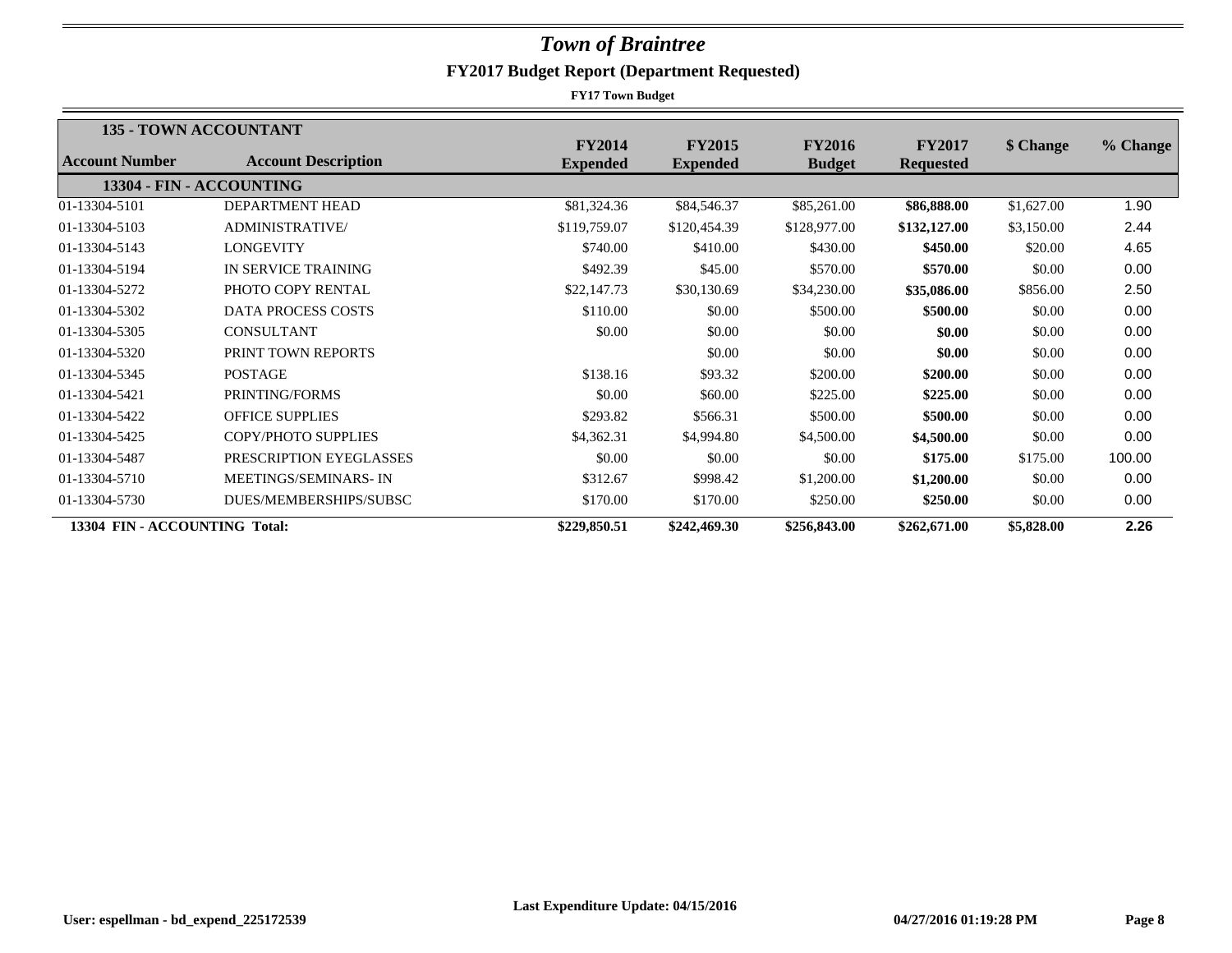| 141 - ASSESSORS              |                              |                 |                 |               |                  |            |          |
|------------------------------|------------------------------|-----------------|-----------------|---------------|------------------|------------|----------|
|                              |                              | <b>FY2014</b>   | <b>FY2015</b>   | <b>FY2016</b> | <b>FY2017</b>    | \$ Change  | % Change |
| Account Number               | <b>Account Description</b>   | <b>Expended</b> | <b>Expended</b> | <b>Budget</b> | <b>Requested</b> |            |          |
| 13307 - FIN - ASSESSING      |                              |                 |                 |               |                  |            |          |
| 01-13307-5101                | DEPARTMENT HEAD              | \$81,324.36     | \$84,546.37     | \$85,260.00   | \$86,887.00      | \$1,627.00 | 1.90     |
| 01-13307-5103                | <b>ADMINISTRATIVE</b>        | \$73,255.20     | \$75,869.85     | \$79,276.00   | \$81,922.00      | \$2,646.00 | 3.33     |
| 01-13307-5112                | <b>APPOINTED OFFIICIALS</b>  | \$8,499.84      | \$8,499.84      | \$8,500.00    | \$8,500.00       | \$0.00     | 0.00     |
| 01-13307-5143                | <b>LONGEVITY</b>             | \$357.50        | \$0.00          | \$0.00        | \$0.00           | \$0.00     | 0.00     |
| 01-13307-5302                | <b>DATA PROCESS COSTS</b>    | \$3,450.00      | \$3,500.00      | \$2,000.00    | \$2,000.00       | \$0.00     | 0.00     |
| 01-13307-5305                | <b>CONSULTANTS</b>           | \$0.00          | \$500.00        | \$2,050.00    | \$2,050.00       | \$0.00     | 0.00     |
| 01-13307-5345                | <b>POSTAGE</b>               |                 | \$980.00        | \$2,000.00    | \$2,000.00       | \$0.00     | 0.00     |
| 01-13307-5381                | <b>BOOK BINDING/DOCUMENT</b> |                 | \$0.00          | \$0.00        | \$0.00           | \$0.00     | 0.00     |
| 01-13307-5421                | PRINTING/FORMS               |                 | \$0.00          | \$750.00      | \$750.00         | \$0.00     | 0.00     |
| 01-13307-5422                | <b>OFFICE SUPPLIES</b>       | \$2,056.69      | \$2,200.80      | \$2,000.00    | \$2,000.00       | \$0.00     | 0.00     |
| 01-13307-5710                | <b>MEETINGS/SEMINARS-IN</b>  | \$2,499.22      | \$2,645.83      | \$1,800.00    | \$1,800.00       | \$0.00     | 0.00     |
| 01-13307-5711                | <b>MILEAGE</b>               | \$0.00          | \$0.00          | \$300.00      | \$300.00         | \$0.00     | 0.00     |
| 01-13307-5730                | DUES/MEMBERSHIPS/SUBSC       | \$420.00        | \$674.28        | \$600.00      | \$600.00         | \$0.00     | 0.00     |
| 01-13307-5765                | <b>REVALUATION</b>           | \$90,000.00     | \$90,000.00     | \$90,400.00   | \$90,400.00      | \$0.00     | 0.00     |
| 01-13307-5783                | <b>ABSTRACT/DEEDS</b>        | \$0.00          | \$200.00        | \$1,500.00    | \$1,500.00       | \$0.00     | 0.00     |
| 01-13307-5921                | <b>TAX APPELLATE-INTER</b>   |                 | \$0.00          | \$2,000.00    | \$2,000.00       | \$0.00     | 0.00     |
| 13307 FIN - ASSESSING Total: |                              | \$261,862.81    | \$269,616.97    | \$278,436.00  | \$282,709.00     | \$4,273.00 | 1.53     |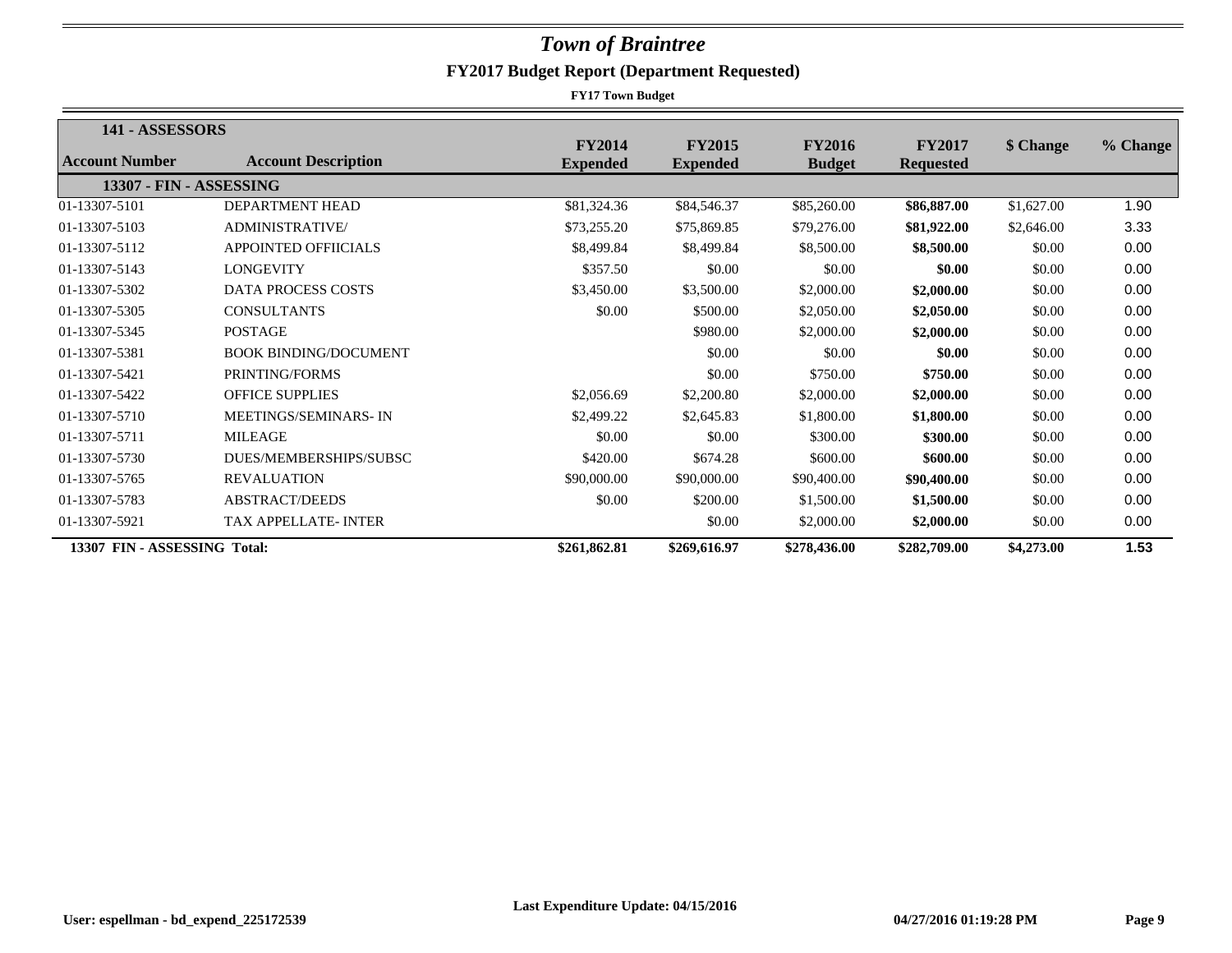|                | <b>155 - INFORMATION TECHNOLOGY</b>       |                                  |                                  |                                |                                   |             |          |
|----------------|-------------------------------------------|----------------------------------|----------------------------------|--------------------------------|-----------------------------------|-------------|----------|
| Account Number | <b>Account Description</b>                | <b>FY2014</b><br><b>Expended</b> | <b>FY2015</b><br><b>Expended</b> | <b>FY2016</b><br><b>Budget</b> | <b>FY2017</b><br><b>Requested</b> | \$ Change   | % Change |
|                | 13308 - FIN - INFORMATION TECHNOLOGY      |                                  |                                  |                                |                                   |             |          |
|                |                                           |                                  |                                  |                                |                                   |             |          |
| 01-13308-5148  | <b>STAFF DEVELOPMENT &amp;</b>            |                                  | \$0.00                           | \$0.00                         | \$0.00                            | \$0.00      | 0.00     |
| 01-13308-5200  | <b>TRAINING</b>                           | \$725.00                         | \$1,990.00                       | \$1,500.00                     | \$1,500.00                        | \$0.00      | 0.00     |
| 01-13308-5240  | EQUIPMENT MAINTENANCE                     | \$400.00                         | \$350.00                         | \$4,500.00                     | \$4,500.00                        | \$0.00      | 0.00     |
| 01-13308-5302  | <b>DATA PROCESS COSTS</b>                 | \$44,723.25                      | \$56,961.60                      | \$58,171.00                    | \$59,626.00                       | \$1,455.00  | 2.50     |
| 01-13308-5305  | <b>CONSULTANT</b>                         | \$200,000.00                     | \$225,000.00                     | \$250,000.00                   | \$275,000.00                      | \$25,000.00 | 10.00    |
| 01-13308-5340  | <b>TELEPHONE</b>                          | \$19,053.17                      | \$15,885.88                      | \$18,000.00                    | \$18,000.00                       | \$0.00      | 0.00     |
| 01-13308-5422  | <b>OFFICE SUPPLIES</b>                    | \$0.00                           | \$0.00                           | \$300.00                       | \$300.00                          | \$0.00      | 0.00     |
| 01-13308-5423  | <b>OPERATING SUPPLIES</b>                 | \$1,111.64                       | \$2,207.90                       | \$3,000.00                     | \$3,000.00                        | \$0.00      | 0.00     |
| 01-13308-5801  | <b>CONNECT CTY</b>                        | \$24,918.00                      | \$24,918.00                      | \$24,918.00                    | \$24,918.00                       | \$0.00      | 0.00     |
| 01-13308-5802  | <b>E GOV SOLUTIONS</b>                    | \$6,780.00                       | \$6,960.00                       | \$6,960.00                     | \$7,260.00                        | \$300.00    | 4.31     |
| 01-13308-5803  | <b>UPGRADE OPERATING</b>                  | \$1,928.46                       | \$0.00                           | \$2,800.00                     | \$2,800.00                        | \$0.00      | 0.00     |
| 01-13308-5804  | <b>UPGRADE MS OFFICE 2000</b>             | \$0.00                           | \$0.00                           | \$1,875.00                     | \$1,875.00                        | \$0.00      | 0.00     |
| 01-13308-5875  | OTHER EQUIPMENT                           | \$8,075.74                       | \$112.50                         | \$19,000.00                    | \$19,000.00                       | \$0.00      | 0.00     |
|                | <b>13308 FIN - INFORMATION TECHNOLOGY</b> | \$307,715.26                     | \$334,385.88                     | \$391,024.00                   | \$417,779.00                      | \$26,755.00 | 6.84     |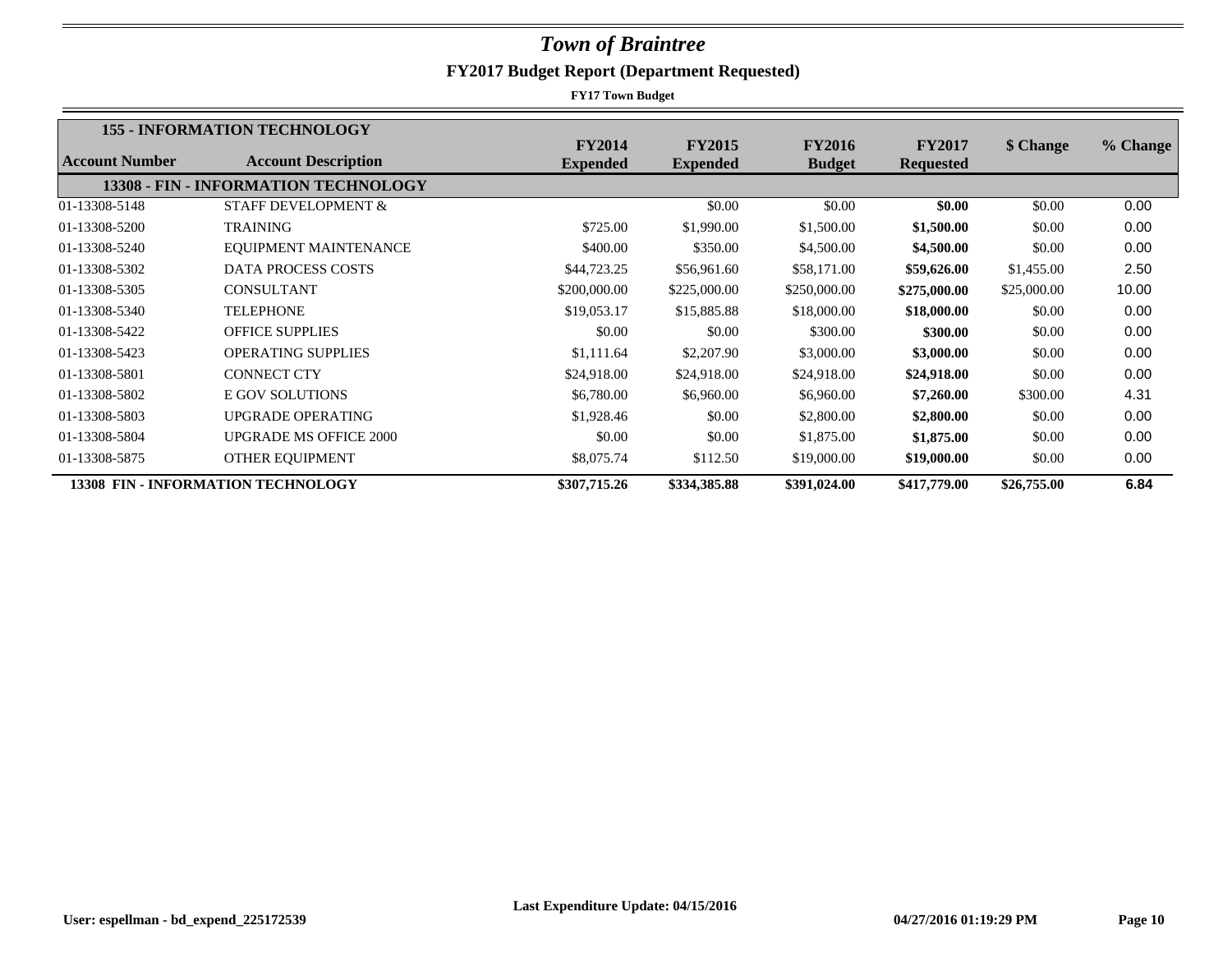**FY2017 Budget Report (Department Requested)**

|                | 945 - RISK MANAGEMENT                |                 |                 |               |                  |             |          |
|----------------|--------------------------------------|-----------------|-----------------|---------------|------------------|-------------|----------|
|                |                                      | <b>FY2014</b>   | <b>FY2015</b>   | <b>FY2016</b> | <b>FY2017</b>    | \$ Change   | % Change |
| Account Number | <b>Account Description</b>           | <b>Expended</b> | <b>Expended</b> | <b>Budget</b> | <b>Requested</b> |             |          |
|                | 13309 - FIN - GENERAL INSURANCE      |                 |                 |               |                  |             |          |
| 01-13309-5748  | <b>INSURANCE PREMIUM</b>             | \$423,170.30    | \$438,383.17    | \$431,100.00  | \$451,100.00     | \$20,000.00 | 4.63     |
| 01-13309-5751  | INSURANCE DEDUCTIBLE                 | \$10.211.21     | \$40,000.00     | \$20,000.00   | \$20,000.00      | \$0.00      | 0.00     |
|                | 13309 FIN - GENERAL INSURANCE Total: | \$433,381.51    | \$478,383.17    | \$451,100.00  | \$471,100.00     | \$20,000.00 | 4.43     |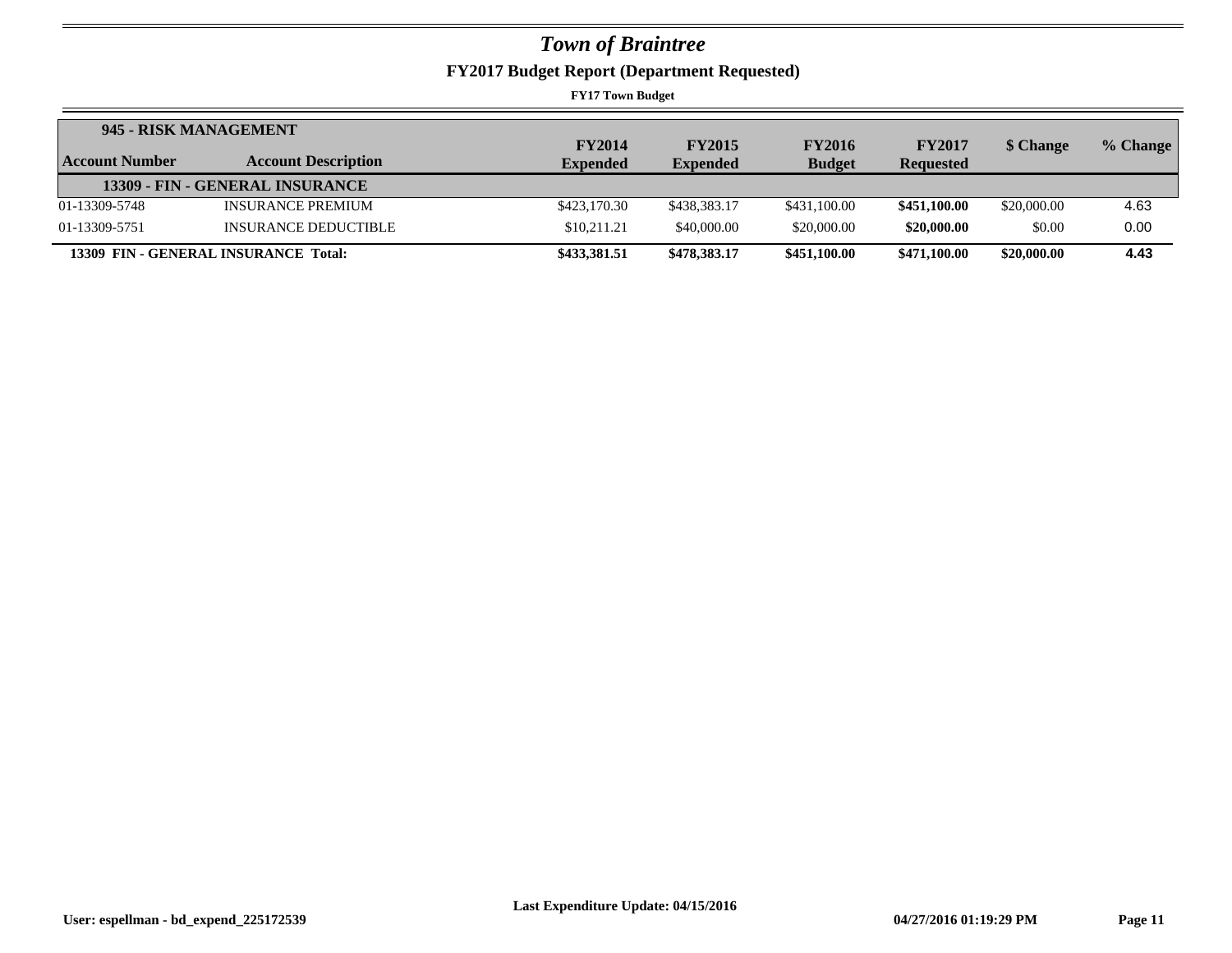| 145 - TREASURER |                                        |                                  |                                  |                                |                                   |              |          |
|-----------------|----------------------------------------|----------------------------------|----------------------------------|--------------------------------|-----------------------------------|--------------|----------|
| Account Number  | <b>Account Description</b>             | <b>FY2014</b><br><b>Expended</b> | <b>FY2015</b><br><b>Expended</b> | <b>FY2016</b><br><b>Budget</b> | <b>FY2017</b><br><b>Requested</b> | \$ Change    | % Change |
|                 | 13310 - FIN - TREASURER/COLLECTOR      |                                  |                                  |                                |                                   |              |          |
| 01-13310-5101   | <b>DEPARTMENT HEAD</b>                 | \$84,061.65                      | \$90,616.46                      | \$93,241.00                    | \$95,020.00                       | \$1,779.00   | 1.90     |
| 01-13310-5103   | <b>ADMINISTRATIVE/</b>                 | \$315,759.81                     | \$302,441.66                     | \$333,528.00                   | \$345,350.00                      | \$11,822.00  | 3.54     |
| 01-13310-5130   | <b>OVERTIME</b>                        | \$0.00                           | \$0.00                           | \$0.00                         | \$0.00                            | \$0.00       | 0.00     |
|                 |                                        |                                  |                                  |                                |                                   |              |          |
| 01-13310-5143   | <b>LONGEVITY</b>                       | \$1,180.00                       | \$1,250.00                       | \$1,360.00                     | \$1,470.00                        | \$110.00     | 8.08     |
| 01-13310-5302   | <b>DATA PROCESS COSTS</b>              | \$5,245.05                       | \$1,198.00                       | \$3,000.00                     | \$3,000.00                        | \$0.00       | 0.00     |
| 01-13310-5305   | <b>CONSULTANT</b>                      | \$0.00                           | \$0.00                           | \$0.00                         | \$0.00                            | \$0.00       | 0.00     |
| 01-13310-5312   | <b>INVESTMENT MANAGEMENT</b>           |                                  | \$0.00                           | \$0.00                         | \$0.00                            | \$0.00       | 0.00     |
| 01-13310-5345   | <b>POSTAGE</b>                         | \$48,227.67                      | \$54,761.68                      | \$52,000.00                    | \$52,000.00                       | \$0.00       | 0.00     |
| 01-13310-5421   | PRINTING/FORMS                         | \$22,926.64                      | \$18,573.41                      | \$28,000.00                    | \$25,000.00                       | $$-3,000.00$ | $-10.71$ |
| 01-13310-5422   | <b>OFFICE SUPPLIES</b>                 | \$4,879.81                       | \$4,895.74                       | \$5,000.00                     | \$5,000.00                        | \$0.00       | 0.00     |
| 01-13310-5710   | MEETINGS/SEMINARS-IN                   | \$1,940.09                       | \$1,006.52                       | \$3,000.00                     | \$3,000.00                        | \$0.00       | 0.00     |
| 01-13310-5711   | <b>MILEAGE</b>                         | \$147.44                         | \$0.00                           | \$500.00                       | \$500.00                          | \$0.00       | 0.00     |
| 01-13310-5730   | DUES/MEMBERSHIPS/SUBSC                 | \$665.00                         | \$734.00                         | \$1,600.00                     | \$1,300.00                        | $$-300.00$   | $-18.75$ |
| 01-13310-5746   | <b>SURETY BOND</b>                     | \$2,050.00                       | \$2,275.00                       | \$2,275.00                     | \$2,275.00                        | \$0.00       | 0.00     |
| 01-13310-5750   | <b>BANK SERVICE CHARGES</b>            | \$4,215.58                       | \$6,174.09                       | \$4,000.00                     | \$4,000.00                        | \$0.00       | 0.00     |
| 01-13310-5779   | <b>LOCK BOX EXPENSE</b>                | \$6,716.06                       | \$5,133.79                       | \$0.00                         | \$0.00                            | \$0.00       | 0.00     |
| 01-13310-5782   | RECORDINGS/TAKINGS                     | \$0.00                           | \$151.00                         | \$1,000.00                     | \$1,000.00                        | \$0.00       | 0.00     |
| 01-13310-5784   | <b>TAX TITLES</b>                      | \$3,017.15                       | \$9,326.69                       | \$4,000.00                     | \$4,000.00                        | \$0.00       | 0.00     |
| 01-13310-5785   | <b>OPEB LIABILITY</b>                  | \$580,000.00                     | \$725,000.00                     | \$870,000.00                   | \$1,015,000.00                    | \$145,000.00 | 16.66    |
|                 | 13310 FIN - TREASURER/COLLECTOR Total: | \$1,081,031.95                   | \$1,223,538.04                   | \$1,402,504.00                 | \$1,557,915.00                    | \$155,411.00 | 11.08    |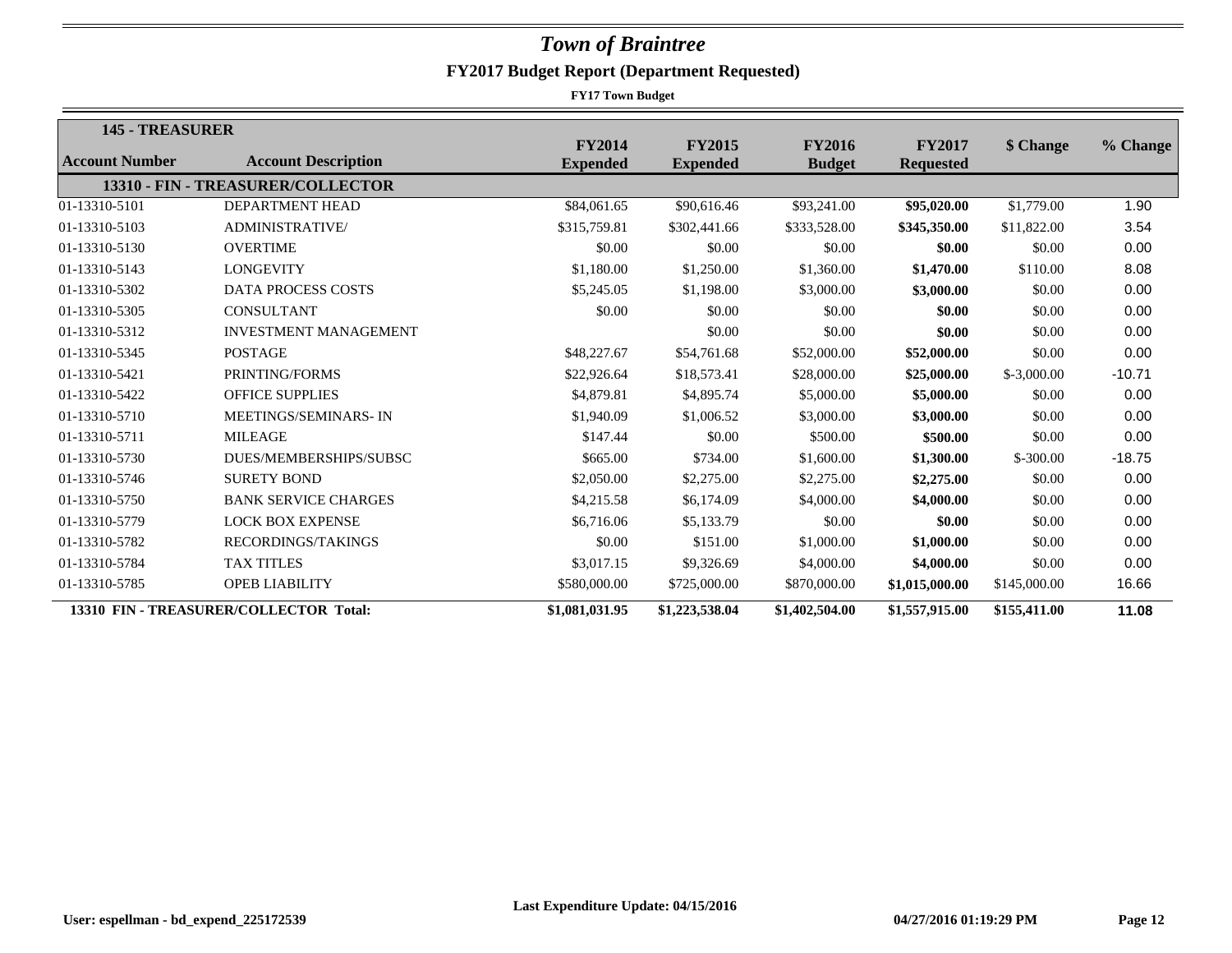**FY2017 Budget Report (Department Requested)**

| <b>133 - FINANCE</b>              |                            |                 |                 |                |                  |              |          |
|-----------------------------------|----------------------------|-----------------|-----------------|----------------|------------------|--------------|----------|
|                                   |                            | <b>FY2014</b>   | <b>FY2015</b>   | <b>FY2016</b>  | <b>FY2017</b>    | \$ Change    | % Change |
| Account Number                    | <b>Account Description</b> | <b>Expended</b> | <b>Expended</b> | <b>Budget</b>  | <b>Requested</b> |              |          |
| 13350 - FIN - DEBT PRINCIPAL      |                            |                 |                 |                |                  |              |          |
| 01-13350-5910                     | <b>BOND PRINCIPAL</b>      | \$2,360,000.00  | \$2,698,134.00  | \$2,819,000.00 | \$3,258,500.00   | \$439,500.00 | 15.59    |
| 13350 FIN - DEBT PRINCIPAL Total: |                            | \$2,360,000.00  | \$2,698,134.00  | \$2,819,000.00 | \$3,258,500.00   | \$439,500.00 | 15.59    |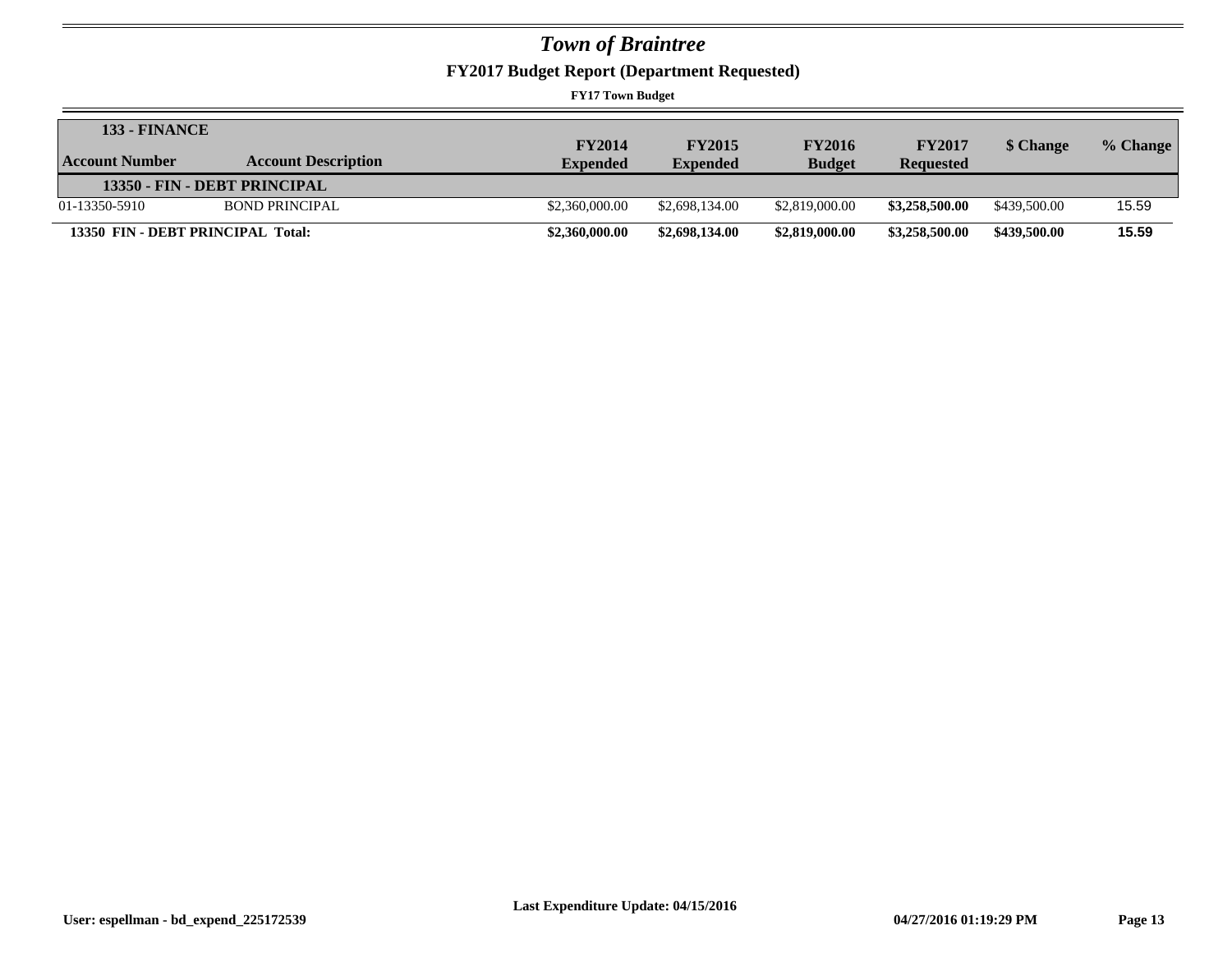**FY2017 Budget Report (Department Requested)**

| <b>133 - FINANCE</b>             |                             |                 |                 |               |                  |             |          |
|----------------------------------|-----------------------------|-----------------|-----------------|---------------|------------------|-------------|----------|
|                                  |                             | <b>FY2014</b>   | <b>FY2015</b>   | <b>FY2016</b> | <b>FY2017</b>    | \$ Change   | % Change |
| <b>Account Number</b>            | <b>Account Description</b>  | <b>Expended</b> | <b>Expended</b> | <b>Budget</b> | <b>Requested</b> |             |          |
|                                  | 13351 - FIN - DEBT INTEREST |                 |                 |               |                  |             |          |
| 01-13351-5915                    | <b>BOND INTERESTS</b>       | \$740,756.00    | \$787.457.00    | \$815,106.00  | \$843,605.00     | \$28,499.00 | 3.49     |
| 13351 FIN - DEBT INTEREST Total: |                             | \$740,756.00    | \$787,457.00    | \$815,106.00  | \$843,605.00     | \$28,499.00 | 3.49     |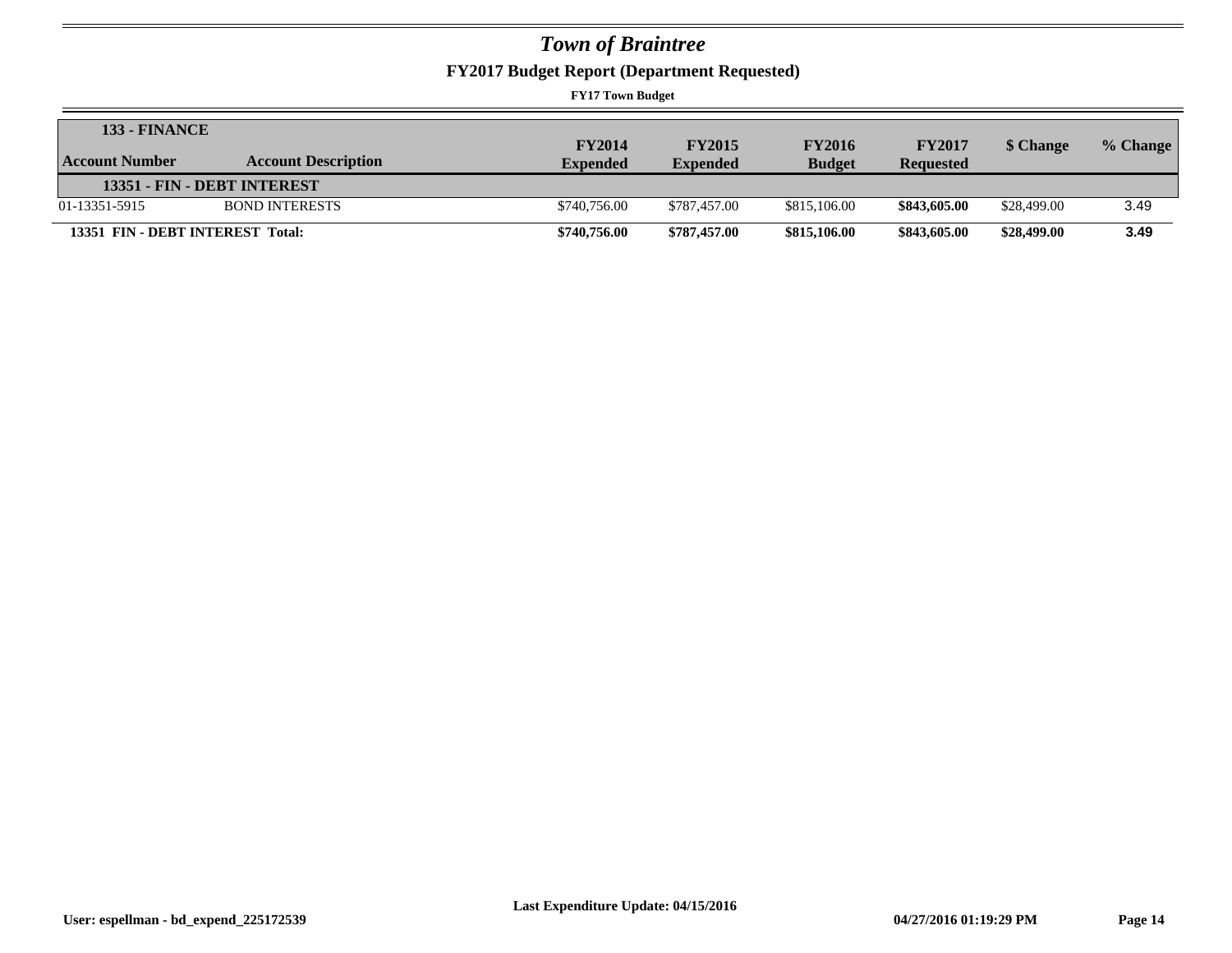**FY2017 Budget Report (Department Requested)**

| <b>133 - FINANCE</b>        |                            |                 |                 |               |                  |               |          |
|-----------------------------|----------------------------|-----------------|-----------------|---------------|------------------|---------------|----------|
|                             |                            | <b>FY2014</b>   | <b>FY2015</b>   | <b>FY2016</b> | <b>FY2017</b>    | \$ Change     | % Change |
| Account Number              | <b>Account Description</b> | <b>Expended</b> | <b>Expended</b> | <b>Budget</b> | <b>Requested</b> |               |          |
| <b>13352 - FIN - LEASES</b> |                            |                 |                 |               |                  |               |          |
| 01-13352-5925               | <b>LEASE PAYMENTS</b>      | \$123,461.22    | \$89,658.26     | \$89,659.00   | \$56,640.00      | \$-33,019.00  | $-36.82$ |
| 13352 FIN - LEASES Total:   |                            | \$123,461.22    | \$89,658.26     | \$89,659.00   | \$56,640.00      | $$-33,019.00$ | $-36.82$ |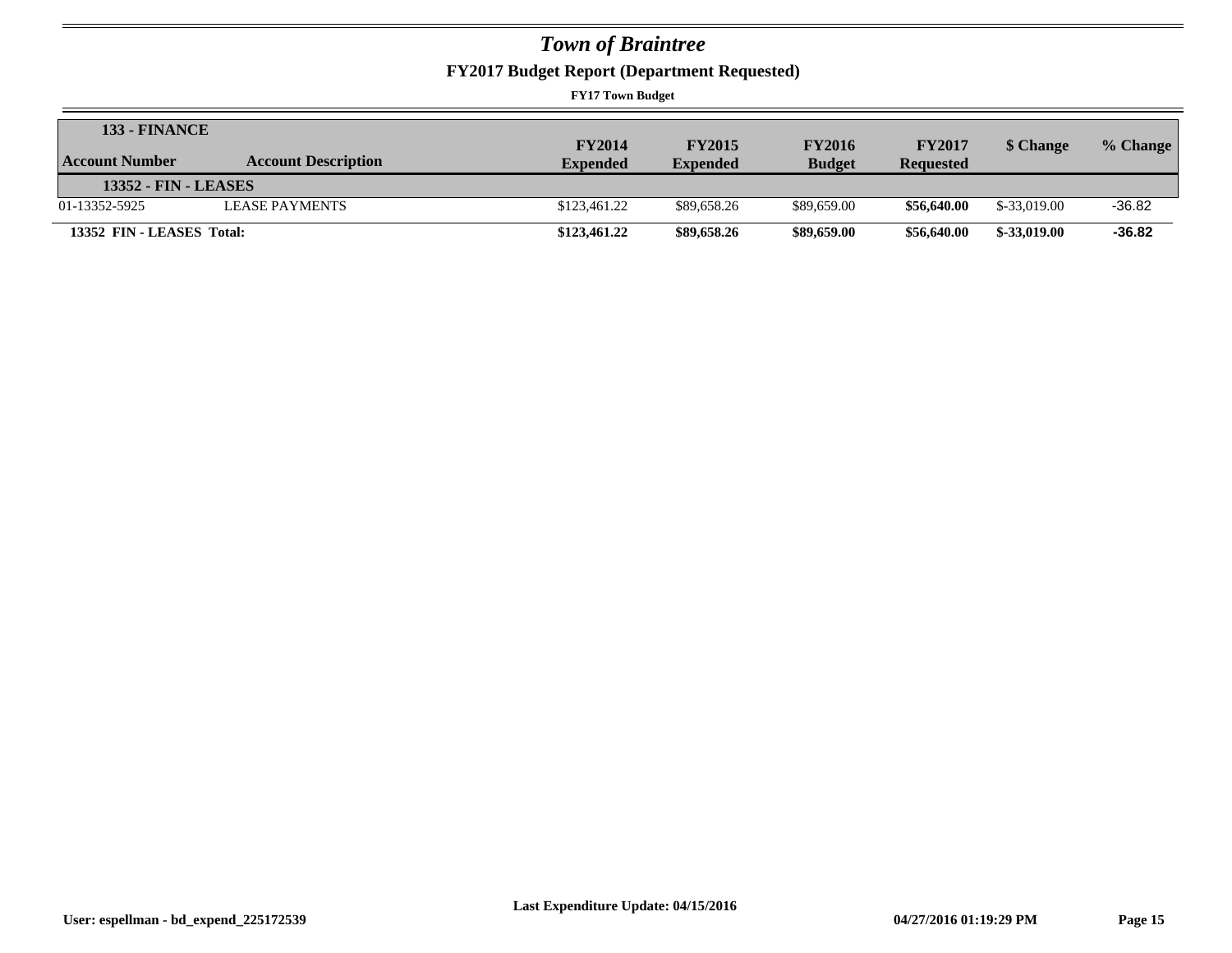**FY2017 Budget Report (Department Requested)**

| <b>133 - FINANCE</b>  |                                        | <b>FY2014</b>   | <b>FY2015</b>   | <b>FY2016</b>  | <b>FY2017</b>    | \$ Change    | % Change |
|-----------------------|----------------------------------------|-----------------|-----------------|----------------|------------------|--------------|----------|
| <b>Account Number</b> | <b>Account Description</b>             | <b>Expended</b> | <b>Expended</b> | <b>Budget</b>  | <b>Requested</b> |              |          |
|                       | 13353 - FIN - RESERVE FOR CAPITAL RROJ |                 |                 |                |                  |              |          |
| 01-13353-5812         | RESERVE FOR CAPITAL                    | \$0.00          | \$114,165.00    | \$0.00         | \$0.00           | \$0.00       | 0.00     |
|                       | 13353 FIN - RESERVE FOR CAPITAL RROJ   | \$0.00          | \$114,165.00    | \$0.00         | \$0.00           | \$0.00       | 0.00     |
| 133 Total:            |                                        | \$5,669,038.61  | \$6,370,355.67  | \$6,904,555.00 | \$7,858,621.00   | \$954,066.00 | 13.81    |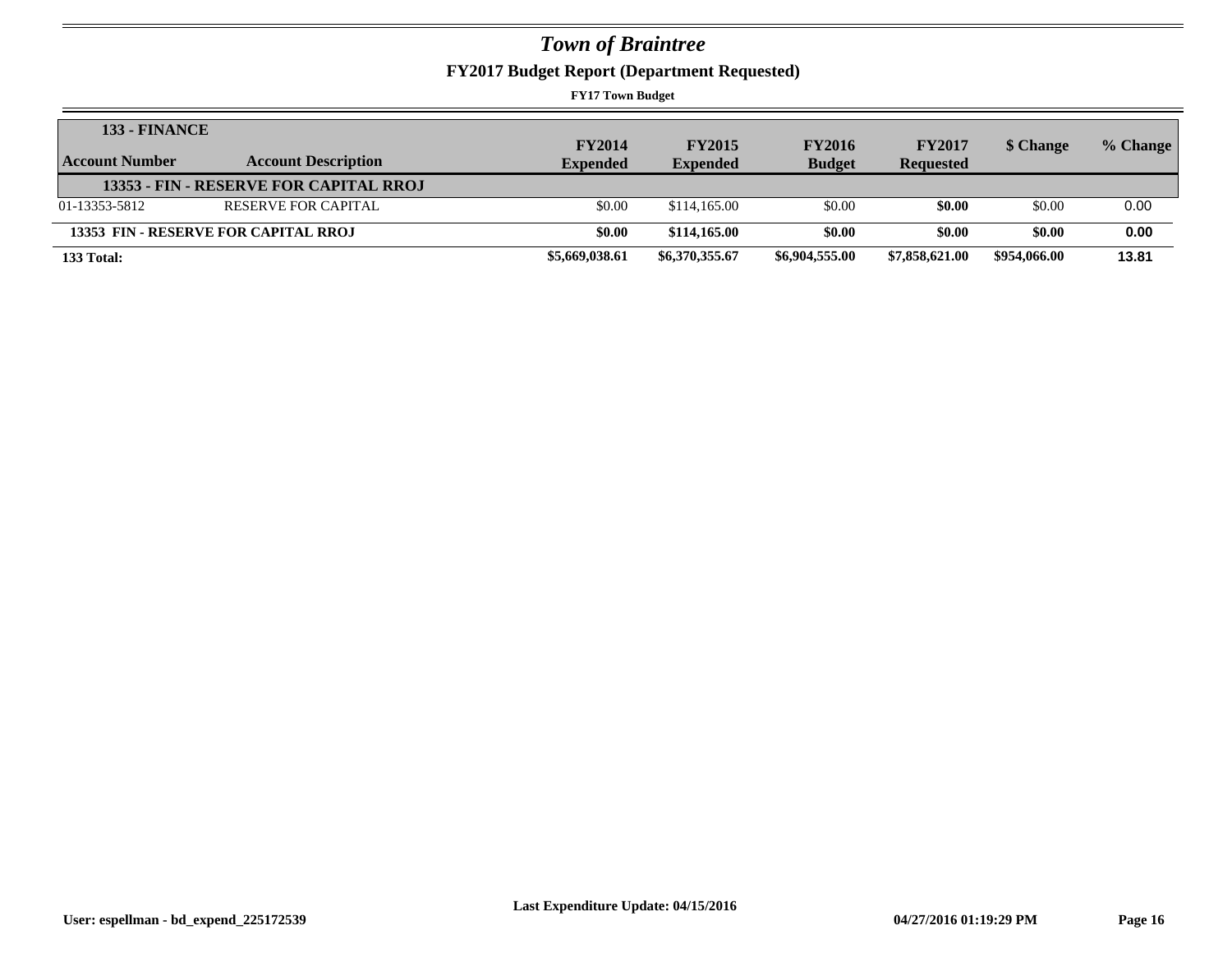| <b>151 - LEGAL SERVICES</b>       |                              |                                  |                                  |                                |                                   |                |          |
|-----------------------------------|------------------------------|----------------------------------|----------------------------------|--------------------------------|-----------------------------------|----------------|----------|
| Account Number                    | <b>Account Description</b>   | <b>FY2014</b><br><b>Expended</b> | <b>FY2015</b><br><b>Expended</b> | <b>FY2016</b><br><b>Budget</b> | <b>FY2017</b><br><b>Requested</b> | \$ Change      | % Change |
|                                   | 15101 - LAW - ADMINISTRATION |                                  |                                  |                                |                                   |                |          |
| 01-15101-5101                     | <b>TOWN SOLICITOR</b>        | \$145,912.91                     | \$113,106.32                     | \$126,631.00                   | \$129,123.00                      | \$2,492.00     | 1.96     |
| 01-15101-5103                     | <b>ADMINISTRATIVE</b>        | \$30,098.16                      | \$30,109.20                      | \$31,090.00                    | \$31,564.00                       | \$474.00       | 1.52     |
| 01-15101-5301                     | <b>LEGAL SERVICES</b>        | \$94,803.28                      | \$134,326.44                     | \$195,350.00                   | \$69,350.00                       | $$-126,000.00$ | $-64.49$ |
| 01-15101-5345                     | <b>POSTAGE</b>               | \$50.25                          | \$26.75                          | \$400.00                       | \$400.00                          | \$0.00         | 0.00     |
| 01-15101-5422                     | <b>OFFICE SUPPLIES</b>       | \$209.74                         | \$409.96                         | \$300.00                       | \$300.00                          | \$0.00         | 0.00     |
| 01-15101-5730                     | DUES/MEMBERSHIPS/SUBSC       | \$1,203.75                       | \$610.00                         | \$1,500.00                     | \$1,500.00                        | \$0.00         | 0.00     |
| 01-15101-5786                     | LAW BOOKS/RESEARCH           | \$8,165.99                       | \$6,855.85                       | \$10,000.00                    | \$10,000.00                       | \$0.00         | 0.00     |
| 01-15101-5787                     | <b>CLAIM SETTLEMENTS</b>     | \$709.36                         | \$15,572.00                      | \$5,000.00                     | \$5,000.00                        | \$0.00         | 0.00     |
| 01-15101-5760                     | <b>COURT JUDGEMENTS</b>      | \$0.00                           | \$0.00                           | \$500.00                       | \$500.00                          | \$0.00         | 0.00     |
| 15101 LAW - ADMINISTRATION Total: |                              | \$281,153.44                     | \$301,016.52                     | \$370,771.00                   | \$247,737.00                      | $$-123,034.00$ | $-33.18$ |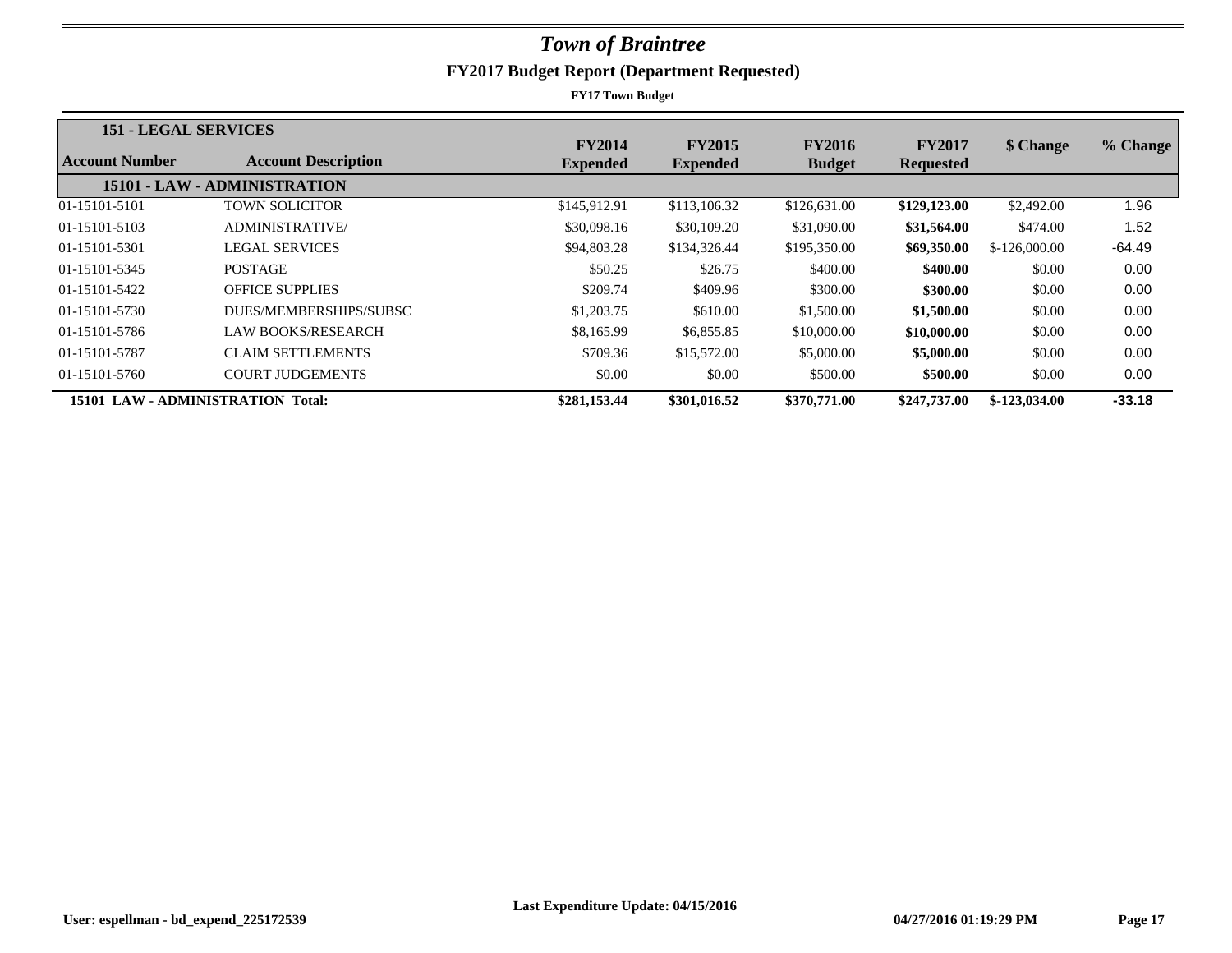| <b>151 - LEGAL SERVICES</b> |                                    |                 |                 |               |                  |                |          |
|-----------------------------|------------------------------------|-----------------|-----------------|---------------|------------------|----------------|----------|
|                             |                                    | <b>FY2014</b>   | <b>FY2015</b>   | <b>FY2016</b> | <b>FY2017</b>    | \$ Change      | % Change |
| <b>Account Number</b>       | <b>Account Description</b>         | <b>Expended</b> | <b>Expended</b> | <b>Budget</b> | <b>Requested</b> |                |          |
|                             | 15102 - LAW - LICENSING BOARD      |                 |                 |               |                  |                |          |
| 01-15102-5103               | <b>ADMINISTRATIVE/</b>             | \$28,961.96     | \$30,131.92     | \$31,090.00   | \$31,564.00      | \$474.00       | 1.52     |
| 01-15102-5345               | <b>POSTAGE</b>                     | \$33.31         | \$132.25        | \$200.00      | \$200.00         | \$0.00         | 0.00     |
| 01-15102-5421               | PRINTING/FORMS                     | \$0.00          | \$0.00          | \$100.00      | \$100.00         | \$0.00         | 0.00     |
| 01-15102-5422               | <b>OFFICE SUPPLIES</b>             | \$101.17        | \$122.47        | \$150.00      | \$150.00         | \$0.00         | 0.00     |
| 01-15102-5710               | <b>MEETINGS/SEMINARS-IN</b>        | \$25.00         | \$30.00         | \$500.00      | \$500.00         | \$0.00         | 0.00     |
|                             | 15102 LAW - LICENSING BOARD Total: | \$29,121.44     | \$30,416.64     | \$32,040.00   | \$32,514.00      | \$474.00       | 1.47     |
| 151 Total:                  |                                    | \$310,274.88    | \$331,433.16    | \$402,811.00  | \$280,251,00     | $$-122,560.00$ | $-30.42$ |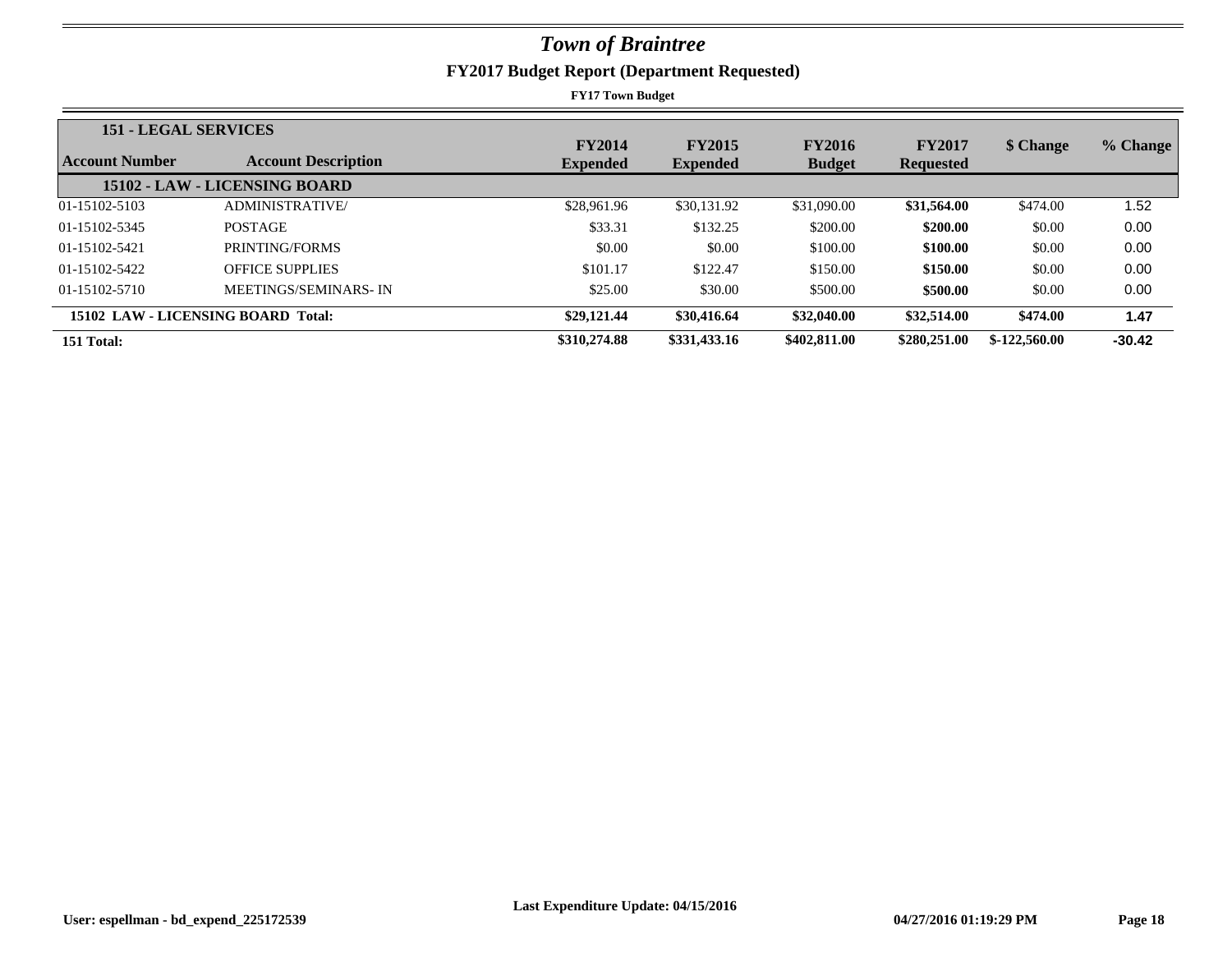| 152 - PERSONNEL                  |                              |                                  |                                  |                                |                                   |            |          |
|----------------------------------|------------------------------|----------------------------------|----------------------------------|--------------------------------|-----------------------------------|------------|----------|
| <b>Account Number</b>            | <b>Account Description</b>   | <b>FY2014</b><br><b>Expended</b> | <b>FY2015</b><br><b>Expended</b> | <b>FY2016</b><br><b>Budget</b> | <b>FY2017</b><br><b>Requested</b> | \$ Change  | % Change |
|                                  | 15201 - HR - ADMINISTRATION  |                                  |                                  |                                |                                   |            |          |
| 01-15201-5101                    | <b>DEPARTMENT HEAD</b>       | \$103,267.32                     | \$105,332.55                     | \$108,307.00                   | \$110,374.00                      | \$2,067.00 | 1.90     |
| 01-15201-5103                    | <b>ADMINISTRATIVE</b>        | \$111,907.35                     | \$138,416.46                     | \$123,884.00                   | \$126,248.00                      | \$2,364.00 | 1.90     |
| 01-15201-5173                    | <b>UNEMPLOYMENT</b>          | \$56,711.50                      | \$51,994.79                      | \$86,016.00                    | \$86,016.00                       | \$0.00     | 0.00     |
| 01-15201-5181                    | <b>VACATION BUY BACK</b>     | \$25,375.77                      | \$32,889.16                      | \$70,000.00                    | \$70,000.00                       | \$0.00     | 0.00     |
| 01-15201-5190                    | RETIREMENT SICK LEAVE        | \$37,977.70                      | \$24,844.05                      | \$40,000.00                    | \$40,000.00                       | \$0.00     | 0.00     |
| 01-15201-5198                    | <b>TUITION REIMBURSEMENT</b> | \$1,639.25                       | \$1,012.00                       | \$10,000.00                    | \$10,000.00                       | \$0.00     | 0.00     |
| 01-15201-5205                    | <b>EMPLOYEE OF QUARTER</b>   | \$47.00                          | \$0.00                           | \$200.00                       | \$200.00                          | \$0.00     | 0.00     |
| 01-15201-5302                    | <b>DATA PROCESS COSTS</b>    | \$1,855.83                       | \$2,787.73                       | \$3,500.00                     | \$3,500.00                        | \$0.00     | 0.00     |
| 01-15201-5304                    | <b>LABOR RELATION/ CONT</b>  | \$0.00                           | \$750.00                         | \$3,500.00                     | \$3,500.00                        | \$0.00     | 0.00     |
| 01-15201-5305                    | <b>CONSULTANTS</b>           | \$6.70                           | \$0.00                           | \$5,000.00                     | \$5,000.00                        | \$0.00     | 0.00     |
| 01-15201-5306                    | <b>ADVERTISING</b>           | \$480.00                         | \$437.42                         | \$1,500.00                     | \$1,500.00                        | \$0.00     | 0.00     |
| 01-15201-5314                    | PRE-EMPLOY PHYSICALS         | \$20,619.25                      | \$13,977.28                      | \$20,000.00                    | \$20,000.00                       | \$0.00     | 0.00     |
| 01-15201-5345                    | <b>POSTAGE</b>               | \$534.23                         | \$496.85                         | \$500.00                       | \$500.00                          | \$0.00     | 0.00     |
| 01-15201-5421                    | PRINTING/FORMS               | \$0.00                           | \$0.00                           | \$0.00                         | \$0.00                            | \$0.00     | 0.00     |
| 01-15201-5422                    | <b>OFFICE SUPPLIES</b>       | \$936.36                         | \$1,743.22                       | \$1,000.00                     | \$1,000.00                        | \$0.00     | 0.00     |
| 01-15201-5710                    | <b>MEETINGS/SEMINARS-IN</b>  | \$210.00                         | \$190.00                         | \$500.00                       | \$500.00                          | \$0.00     | 0.00     |
| 01-15201-5711                    | <b>MILEAGE</b>               | \$96.08                          | \$0.00                           | \$150.00                       | \$150.00                          | \$0.00     | 0.00     |
| 01-15201-5730                    | DUES/MEMBERSHIPS/SUBSC       | \$501.25                         | \$465.00                         | \$450.00                       | \$450.00                          | \$0.00     | 0.00     |
| 15201 HR - ADMINISTRATION Total: |                              | \$362,165.59                     | \$375,336.51                     | \$474,507.00                   | \$478,938.00                      | \$4,431.00 | 0.93     |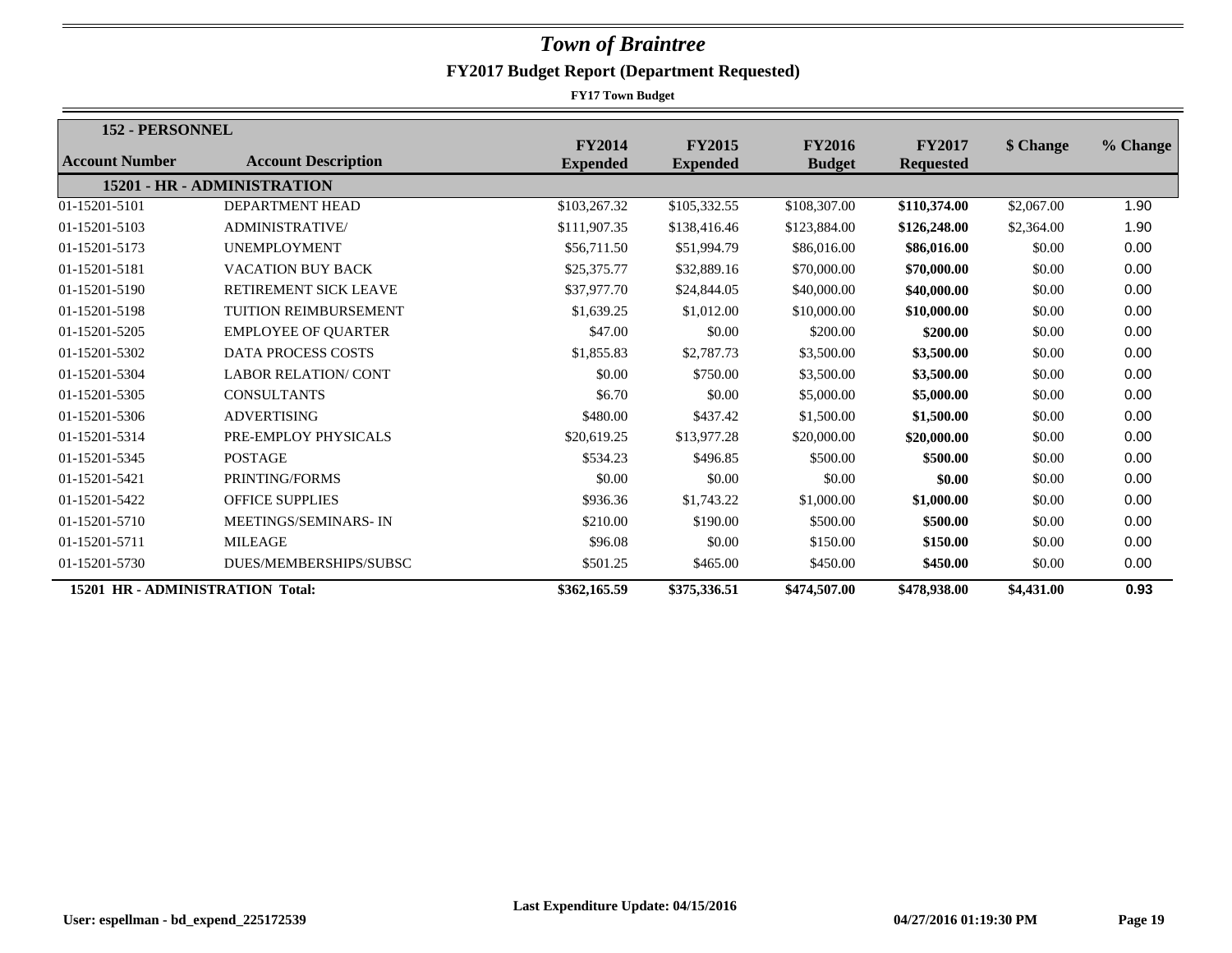| <b>152 - PERSONNEL</b>              |                                       |                                  |                                  |                                |                                   |               |          |
|-------------------------------------|---------------------------------------|----------------------------------|----------------------------------|--------------------------------|-----------------------------------|---------------|----------|
| <b>Account Number</b>               | <b>Account Description</b>            | <b>FY2014</b><br><b>Expended</b> | <b>FY2015</b><br><b>Expended</b> | <b>FY2016</b><br><b>Budget</b> | <b>FY2017</b><br><b>Requested</b> | \$ Change     | % Change |
|                                     | <b>15204 - HR - EMPLOYEE BENEFITS</b> |                                  |                                  |                                |                                   |               |          |
| 01-15204-5126                       | <b>WORKERS COMP. PUBLIC</b>           | \$85,099.00                      | \$84,418.00                      | \$116,907.00                   | \$118,907.00                      | \$2,000.00    | 1.71     |
| 01-15204-5149                       | <b>DRUG/ALCOHOL TEST</b>              | \$970.00                         | \$3,820.00                       | \$4,000.00                     | \$4,000.00                        | \$0.00        | 0.00     |
| 01-15204-5152                       | <b>EMPLOYEE ASSISTANCE</b>            | \$7,500.00                       | \$7,500.00                       | \$7,500.00                     | \$7,500.00                        | \$0.00        | 0.00     |
| 01-15204-5161                       | <b>HEALTH REIMBURSEMENT</b>           | \$0.00                           | \$151,104.89                     | \$224,490.00                   | \$227,466.00                      | \$2,976.00    | 1.32     |
| 01-15204-5171                       | <b>WORKERS COMPENSATION</b>           | \$523,154.03                     | \$589,720.29                     | \$340,000.00                   | \$340,000.00                      | \$0.00        | 0.00     |
| 01-15204-5172                       | <b>EMPLOYER</b>                       | \$926,894.28                     | \$988,271.60                     | \$1,190,000.00                 | \$1,100,000.00                    | $$-90,000.00$ | $-7.56$  |
| 01-15204-5175                       | <b>GROUP LIFE &amp; MEDICAL</b>       | \$8,462,077.10                   | \$8,418,005.04                   | \$9,728,600.00                 | \$10,387,711.00                   | \$659,111.00  | 6.77     |
| 01-15204-5176                       | DEATH BENEFIT/FIRE &                  | \$0.00                           | \$0.00                           | \$6,000.00                     | \$6,000.00                        | \$0.00        | 0.00     |
| 01-15204-5177                       | PENSION FUND                          | \$5,683,402.00                   | \$5,774,028.76                   | \$6,191,909.00                 | \$6,499,918.00                    | \$308,009.00  | 4.97     |
| 01-15204-5178                       | NON-CONTRIBUTORY                      | \$21,923.02                      | \$19,399.44                      | \$22,584.00                    | \$22,944.00                       | \$360.00      | 1.59     |
| 01-15204-5179                       | <b>BENEFITS RESERVE</b>               | \$0.00                           | \$0.00                           | \$0.00                         | \$0.00                            | \$0.00        | 0.00     |
| 01-15204-5180                       | <b>LONG TERM DISABILITY</b>           | \$37,854.01                      | \$39,025.45                      | \$51,410.00                    | \$52,966.00                       | \$1,556.00    | 3.02     |
| 15204 HR - EMPLOYEE BENEFITS Total: |                                       | \$15,748,873.44                  | \$16,075,293.47                  | \$17,883,400.00                | \$18,767,412.00                   | \$884,012.00  | 4.94     |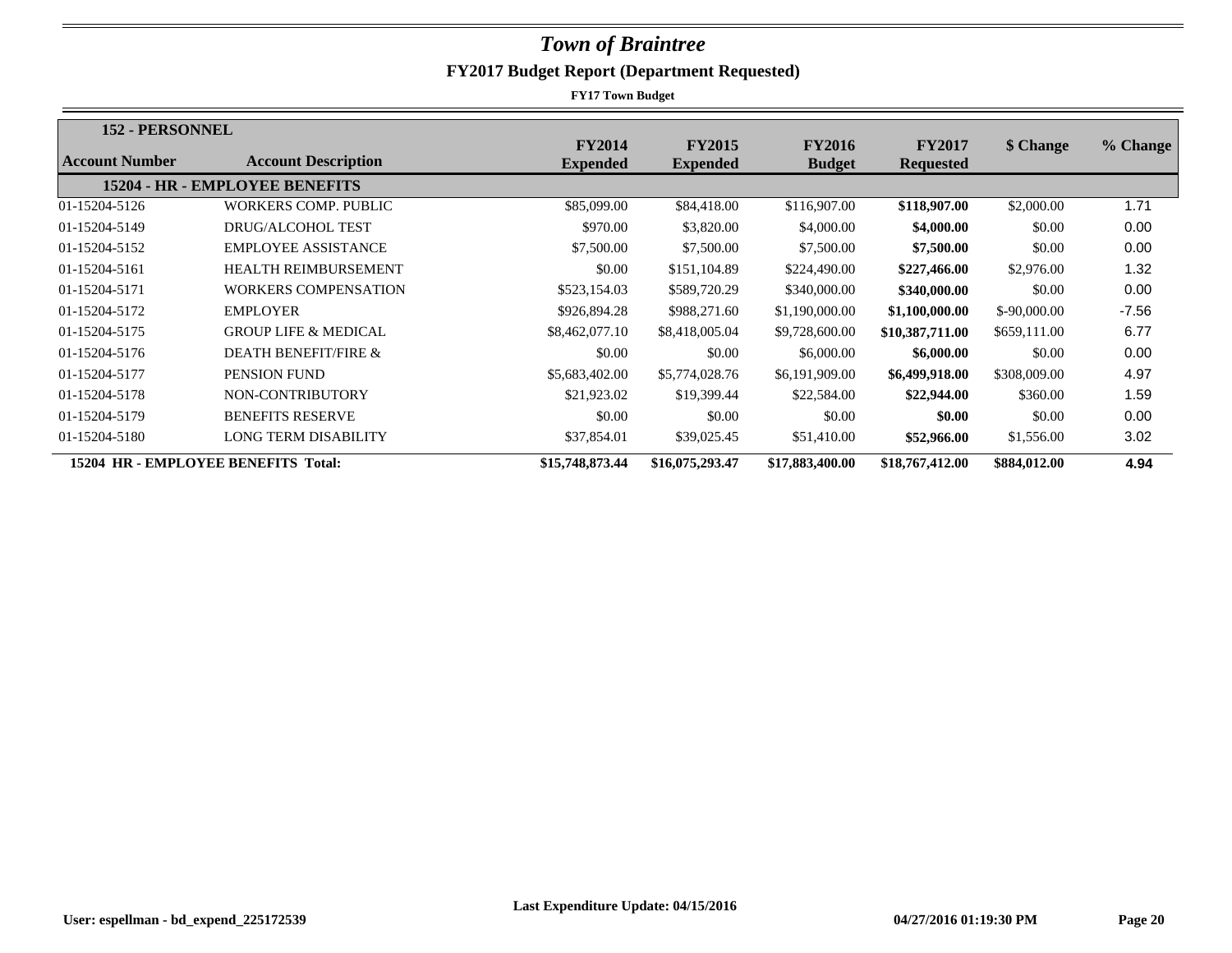|                                     | 543 - VETERANS SERVICES        |                 |                 |               |                  |            |          |
|-------------------------------------|--------------------------------|-----------------|-----------------|---------------|------------------|------------|----------|
|                                     |                                | <b>FY2014</b>   | <b>FY2015</b>   | <b>FY2016</b> | <b>FY2017</b>    | \$ Change  | % Change |
| Account Number                      | <b>Account Description</b>     | <b>Expended</b> | <b>Expended</b> | <b>Budget</b> | <b>Requested</b> |            |          |
|                                     | 15206 - HR - VETERANS BENEFITS |                 |                 |               |                  |            |          |
| 01-15206-5101                       | DEPARTMENT HEAD                | \$56,019.27     | \$58,238.76     | \$58,731.00   | \$59,851.00      | \$1,120.00 | 1.90     |
| 01-15206-5345                       | <b>POSTAGE</b>                 | \$51.51         | \$98.00         | \$200.00      | \$200.00         | \$0.00     | 0.00     |
| 01-15206-5421                       | PRINTING/FORMS                 | \$521.98        | \$244.89        | \$600.00      | \$600.00         | \$0.00     | 0.00     |
| 01-15206-5710                       | MEETINGS/SEMINARS-IN           | \$931.63        | \$1,050.33      | \$1,200.00    | \$1,200.00       | \$0.00     | 0.00     |
| 01-15206-5711                       | <b>MILEAGE</b>                 | \$294.05        | \$247.33        | \$300.00      | \$300.00         | \$0.00     | 0.00     |
| 01-15206-5730                       | DUES/MEMBERSHIPS/SUBSC         | \$55.00         | \$35.00         | \$300.00      | \$300.00         | \$0.00     | 0.00     |
| 01-15206-5770                       | <b>VETERAN</b>                 | \$255,323.88    | \$316,574.52    | \$336,000.00  | \$336,000.00     | \$0.00     | 0.00     |
| 15206 HR - VETERANS BENEFITS Total: |                                | \$313,197.32    | \$376,488.83    | \$397,331.00  | \$398,451.00     | \$1,120.00 | 0.28     |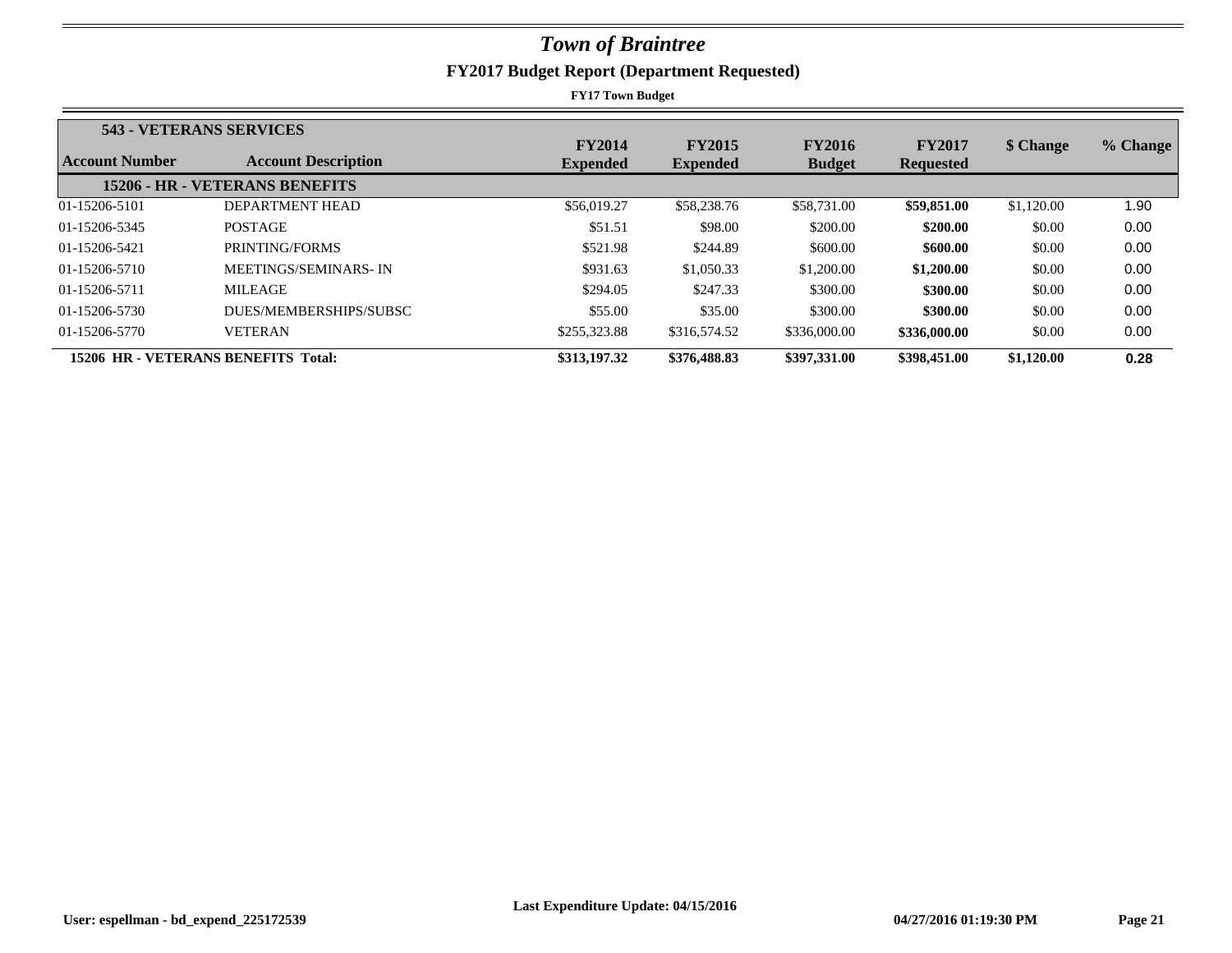**FY2017 Budget Report (Department Requested)**

| <b>692 - CELEBRATIONS</b>     |                            | <b>FY2014</b>   | <b>FY2015</b>   | <b>FY2016</b>   | <b>FY2017</b>    | \$ Change    | % Change |
|-------------------------------|----------------------------|-----------------|-----------------|-----------------|------------------|--------------|----------|
| Account Number                | <b>Account Description</b> | <b>Expended</b> | <b>Expended</b> | <b>Budget</b>   | <b>Requested</b> |              |          |
|                               | 15207 - HR - CELEBRATION   |                 |                 |                 |                  |              |          |
| 01-15207-5405                 | <b>GRAVE SUPPLIES</b>      | \$6,437.06      | \$6,283.46      | \$6,500.00      | \$6,500.00       | \$0.00       | 0.00     |
| 01-15207-5533                 | <b>SIGNS</b>               | \$0.00          | \$330.00        | \$500.00        | \$500.00         | \$0.00       | 0.00     |
| 15207 HR - CELEBRATION Total: |                            | \$6,437.06      | \$6,613.46      | \$7,000.00      | \$7,000.00       | \$0.00       | 0.00     |
| 152 Total:                    |                            | \$16,430,673.41 | \$16,833,732.27 | \$18,762,238.00 | \$19,651,801.00  | \$889,563.00 | 4.74     |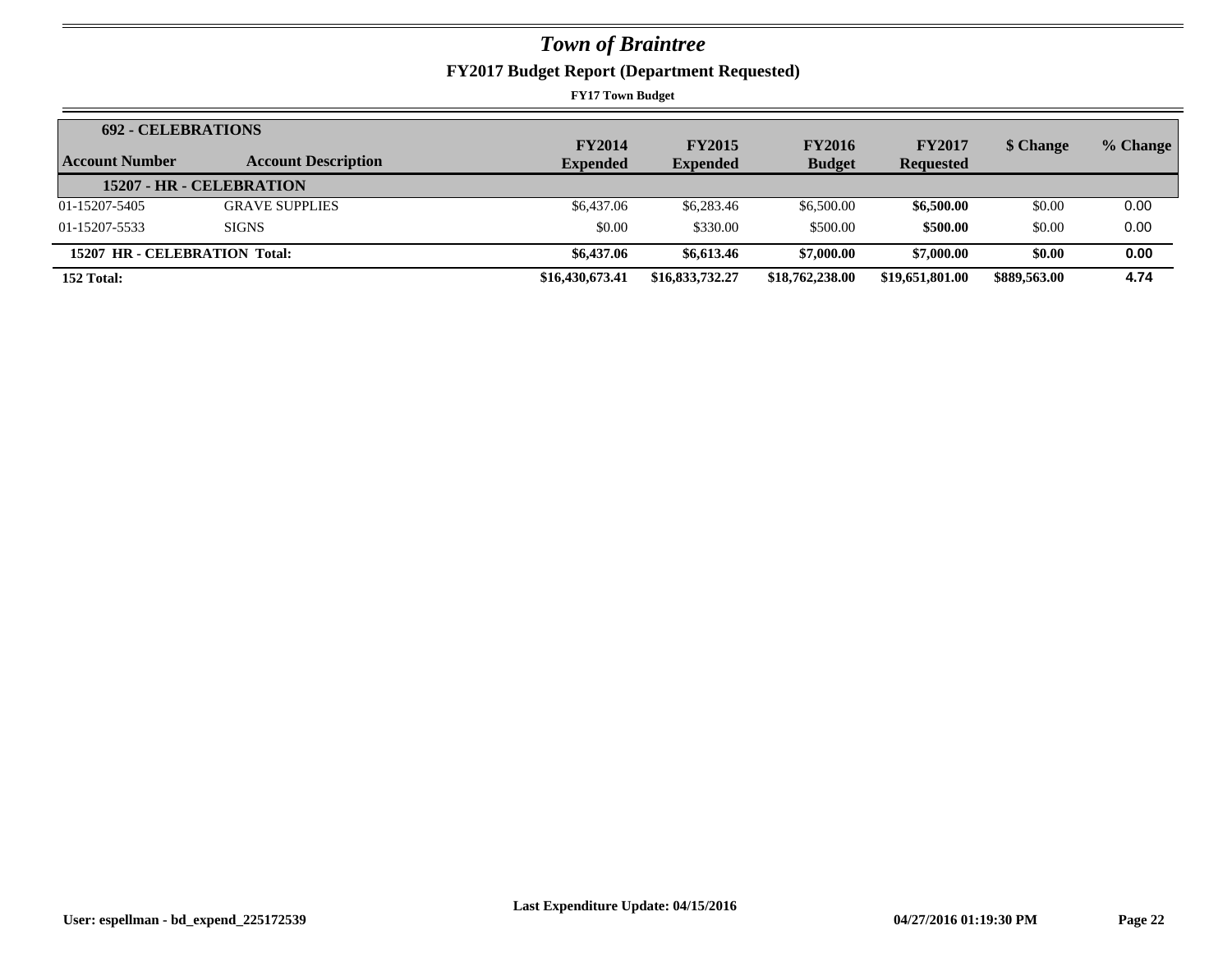| 161 - TOWN CLERK                  |                              |                                  |                                  |                                |                                   |            |          |
|-----------------------------------|------------------------------|----------------------------------|----------------------------------|--------------------------------|-----------------------------------|------------|----------|
| Account Number                    | <b>Account Description</b>   | <b>FY2014</b><br><b>Expended</b> | <b>FY2015</b><br><b>Expended</b> | <b>FY2016</b><br><b>Budget</b> | <b>FY2017</b><br><b>Requested</b> | \$ Change  | % Change |
|                                   | 16101 - CLK - ADMINISTRATION |                                  |                                  |                                |                                   |            |          |
| 01-16101-5112                     | <b>DEPARTMENT HEAD</b>       | \$102,130.05                     | \$78,507.73                      | \$82,250.00                    | \$86,873.00                       | \$4,623.00 | 5.62     |
| 01-16101-5343                     | <b>CELLPHONE</b>             | \$0.00                           | \$807.17                         | \$660.00                       | \$660.00                          | \$0.00     | 0.00     |
| 01-16101-5345                     | <b>POSTAGE</b>               |                                  | \$24.66                          | \$2,500.00                     | \$2,500.00                        | \$0.00     | 0.00     |
| 01-16101-5360                     | <b>TECHNOLOGY</b>            |                                  | \$0.00                           | \$5,000.00                     | \$5,000.00                        | \$0.00     | 0.00     |
| 01-16101-5381                     | <b>BOOK BINDING/DOCUMENT</b> | \$1,559.87                       | \$775.92                         | \$1,680.00                     | \$1,680.00                        | \$0.00     | 0.00     |
| 01-16101-5382                     | <b>BYLAW PRINTING</b>        | \$1,520.00                       | \$1,195.00                       | \$10,000.00                    | \$10,000.00                       | \$0.00     | 0.00     |
| 01-16101-5421                     | PRINTING/FORMS               | \$1,275.90                       | \$0.00                           | \$750.00                       | \$750.00                          | \$0.00     | 0.00     |
| 01-16101-5422                     | <b>OFFICE SUPPLIES</b>       | \$2,231.52                       | \$1,738.22                       | \$3,000.00                     | \$3,000.00                        | \$0.00     | 0.00     |
| 01-16101-5429                     | DOG TAGS/BOOKS SUPPLY        | \$269.68                         | \$1,324.08                       | \$500.00                       | \$500.00                          | \$0.00     | 0.00     |
| 01-16101-5710                     | <b>MEETINGS/SEMINARS-IN</b>  | \$726.43                         | \$1,704.68                       | \$2,000.00                     | \$2,000.00                        | \$0.00     | 0.00     |
| 01-16101-5720                     | <b>OUT OF STATE TRAVEL</b>   | \$1,654.59                       | \$0.00                           | \$700.00                       | \$700.00                          | \$0.00     | 0.00     |
| 01-16101-5730                     | DUES/MEMBERSHIPS/SUBSC       | \$335.00                         | \$335.00                         | \$600.00                       | \$600.00                          | \$0.00     | 0.00     |
| 01-16101-5789                     | PRESERVATION/CONSERVAT       | \$263.87                         | \$284.30                         | \$1,500.00                     | \$1,500.00                        | \$0.00     | 0.00     |
| 16101 CLK - ADMINISTRATION Total: |                              | \$111,966.91                     | \$86,696.76                      | \$111,140.00                   | \$115,763.00                      | \$4,623.00 | 4.15     |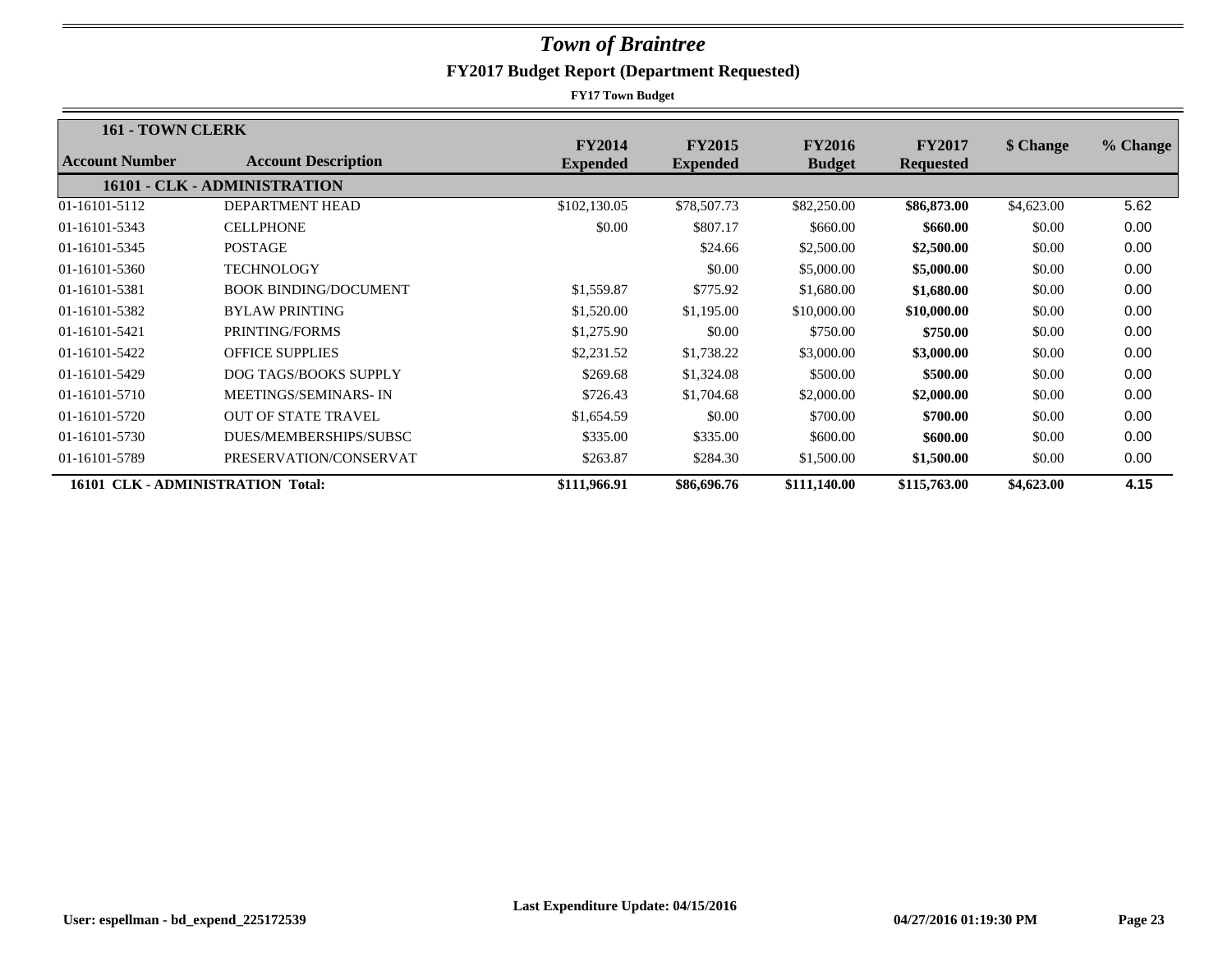| <b>162 - ELECTIONS</b>       |                            |                 |                 |               |                  |            |          |
|------------------------------|----------------------------|-----------------|-----------------|---------------|------------------|------------|----------|
|                              |                            | <b>FY2014</b>   | <b>FY2015</b>   | <b>FY2016</b> | <b>FY2017</b>    | \$ Change  | % Change |
| Account Number               | <b>Account Description</b> | <b>Expended</b> | <b>Expended</b> | <b>Budget</b> | <b>Requested</b> |            |          |
|                              | 16104 - CLK - ELECTIONS    |                 |                 |               |                  |            |          |
| 01-16104-5120                | PART-TIME EMPLOYEE         | \$8,729.09      | \$20,568.12     | \$29,670.00   | \$36,000.00      | \$6,330.00 | 21.33    |
| 01-16104-5240                | EQUIPMENT MAINTENANCE      | \$2,641.50      | \$4,153.00      | \$2,700.00    | \$2,700.00       | \$0.00     | 0.00     |
| 01-16104-5345                | <b>POSTAGE</b>             | \$21.68         | \$11.20         | \$655.00      | \$655.00         | \$0.00     | 0.00     |
| 01-16104-5421                | PRINTING/FORMS             | \$6,685.00      | \$0.00          | \$12,000.00   | \$12,000.00      | \$0.00     | 0.00     |
| 01-16104-5422                | <b>OFFICE SUPPLIES</b>     | \$178.67        | \$389.80        | \$500.00      | \$500.00         | \$0.00     | 0.00     |
| 01-16104-5790                | <b>ELECTION EXPENSES</b>   | \$11,163.57     | \$16,325.29     | \$13,000.00   | \$13,000.00      | \$0.00     | 0.00     |
| 16104 CLK - ELECTIONS Total: |                            | \$29,419.51     | \$41,447.41     | \$58,525.00   | \$64,855.00      | \$6,330.00 | 10.81    |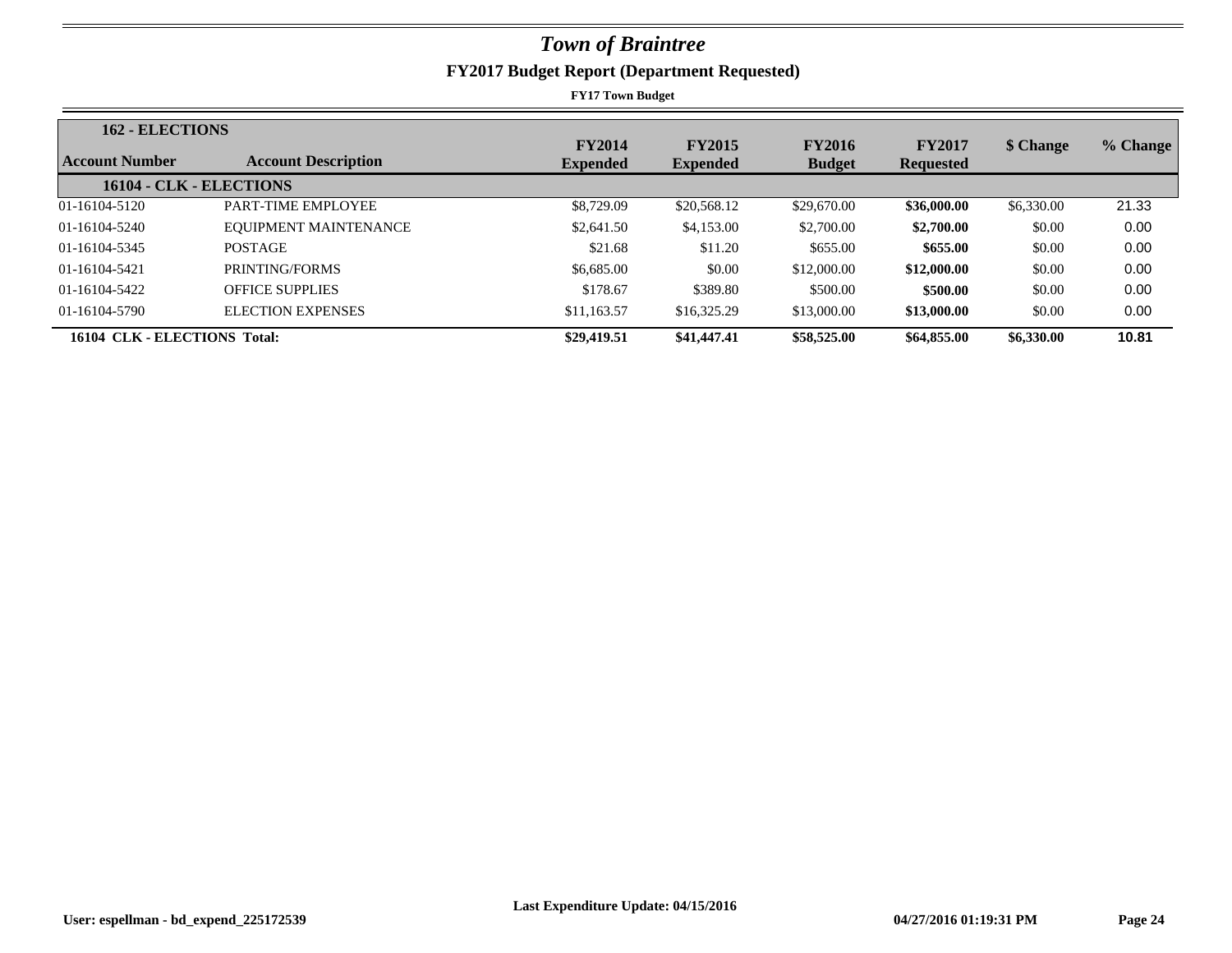| <b>163 - REGISTRATION</b>       |                            |                                  |                                  |                                |                                   |             |          |
|---------------------------------|----------------------------|----------------------------------|----------------------------------|--------------------------------|-----------------------------------|-------------|----------|
| Account Number                  | <b>Account Description</b> | <b>FY2014</b><br><b>Expended</b> | <b>FY2015</b><br><b>Expended</b> | <b>FY2016</b><br><b>Budget</b> | <b>FY2017</b><br><b>Requested</b> | \$ Change   | % Change |
|                                 | 16105 - CLK - REGISTRATION |                                  |                                  |                                |                                   |             |          |
| 01-16105-5101                   | DEPARTMENT HEAD            | \$600.00                         | \$600.00                         | \$600.00                       | \$600.00                          | \$0.00      | 0.00     |
| 01-16105-5102                   | <b>ASS'T DEPART HEADS</b>  | \$53,051.70                      | \$57,208.32                      | \$60,229.00                    | \$64,692.00                       | \$4,463.00  | 7.41     |
| 01-16105-5103                   | <b>ADMINISTRATIVE/</b>     | \$73,429.32                      | \$67,462.08                      | \$79,562.00                    | \$80,404.00                       | \$842.00    | 1.05     |
| 01-16105-5112                   | <b>APPOINTED OFFICIALS</b> | \$1,150.00                       | \$1,150.00                       | \$1,150.00                     | \$1,150.00                        | \$0.00      | 0.00     |
| 01-16105-5345                   | <b>POSTAGE</b>             | \$28.93                          | \$0.00                           | \$330.00                       | \$330.00                          | \$0.00      | 0.00     |
| 01-16105-5383                   | <b>CENSUS</b>              | \$8,563.86                       | \$16,889.94                      | \$17,776.00                    | \$17,776.00                       | \$0.00      | 0.00     |
| 01-16105-5421                   | PRINTING/FORMS             | \$4,219.34                       | \$3,078.03                       | \$4,300.00                     | \$4,300.00                        | \$0.00      | 0.00     |
| 01-16105-5422                   | <b>OFFICE SUPPLIES</b>     | \$480.82                         | \$336.83                         | \$500.00                       | \$500.00                          | \$0.00      | 0.00     |
| 16105 CLK - REGISTRATION Total: |                            | \$141,523.97                     | \$146,725.20                     | \$164,447.00                   | \$169,752.00                      | \$5,305.00  | 3.22     |
| 161 Total:                      |                            | \$282,910.39                     | \$274,869.37                     | \$334,112.00                   | \$350,370.00                      | \$16,258.00 | 4.86     |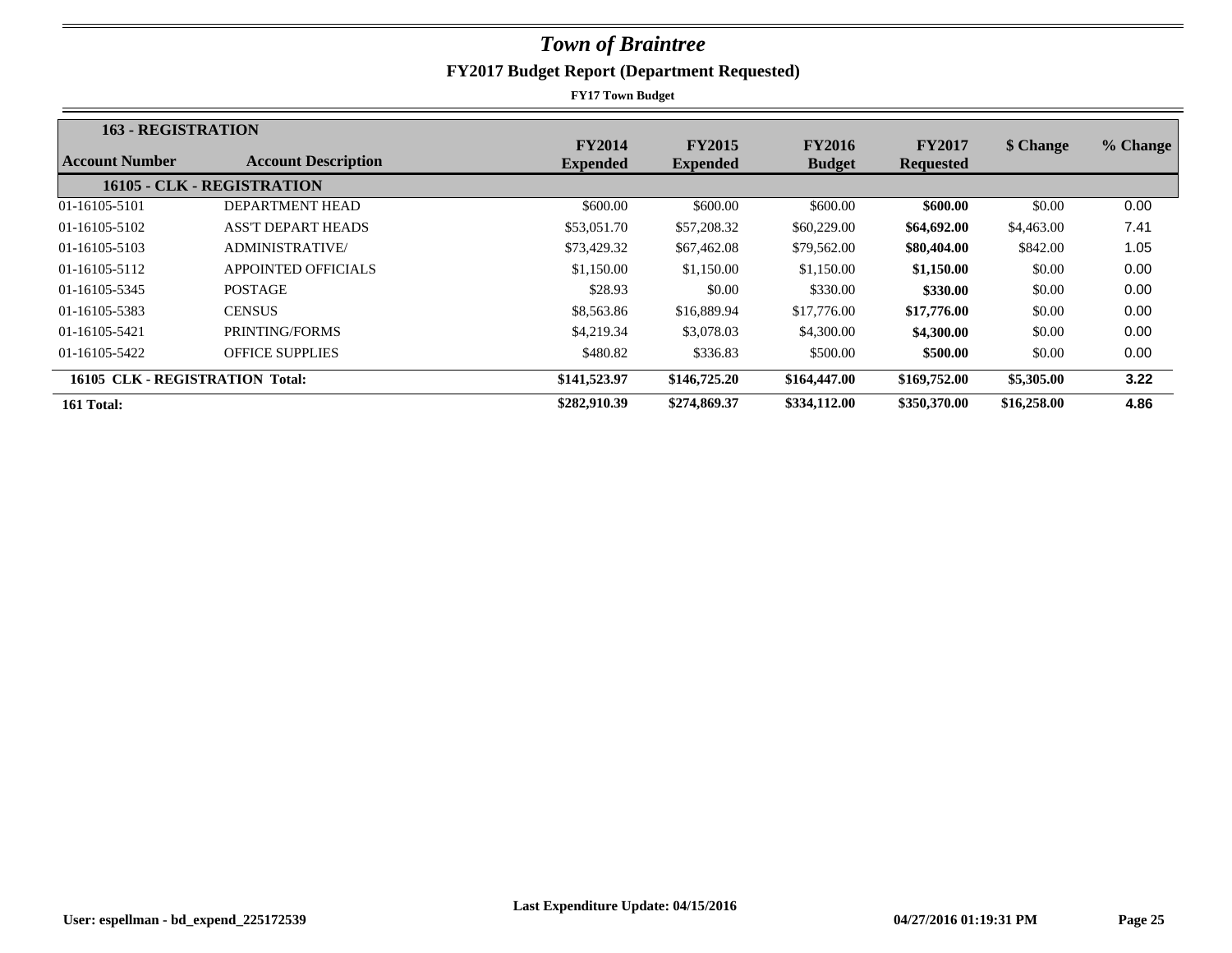|                       | 175 - PLANNING & COMMUNITY DEVELOPME |                 |                 |               |                  |              |          |
|-----------------------|--------------------------------------|-----------------|-----------------|---------------|------------------|--------------|----------|
|                       |                                      | <b>FY2014</b>   | <b>FY2015</b>   | <b>FY2016</b> | <b>FY2017</b>    | \$ Change    | % Change |
| <b>Account Number</b> | <b>Account Description</b>           | <b>Expended</b> | <b>Expended</b> | <b>Budget</b> | <b>Requested</b> |              |          |
|                       | 17501 - PLN - ADMINISTRATION         |                 |                 |               |                  |              |          |
| 01-17501-5101         | DEPARTMENT HEAD                      | \$89,987.01     | \$95,348.86     | \$102,055,00  | \$108,458.00     | \$6,403.00   | 6.27     |
| 01-17501-5103         | <b>ADMINISTRATIVE/</b>               | \$49,502.66     | \$51,941.29     | \$56,157.00   | \$53,446.00      | $$-2,711.00$ | $-4.82$  |
| 01-17501-5123         | <b>INTERNSHIPS</b>                   | \$0.00          | \$0.00          | \$3,000.00    | \$4,000.00       | \$1,000.00   | 33.33    |
| 01-17501-5143         | LONGEVITY                            |                 | \$250.00        | \$500.00      | \$500.00         | \$0.00       | 0.00     |
| 01-17501-5218         | PLANNING ADMIN                       |                 | \$0.00          | \$10,000.00   | \$10,000.00      | \$0.00       | 0.00     |
| 01-17501-5340         | TELEPHONE                            | \$559.39        | \$456.66        | \$800.00      | \$800.00         | \$0.00       | 0.00     |
|                       | 17501 PLN - ADMINISTRATION Total:    | \$140,049.06    | \$147,996.81    | \$172,512.00  | \$177,204.00     | \$4,692.00   | 2.71     |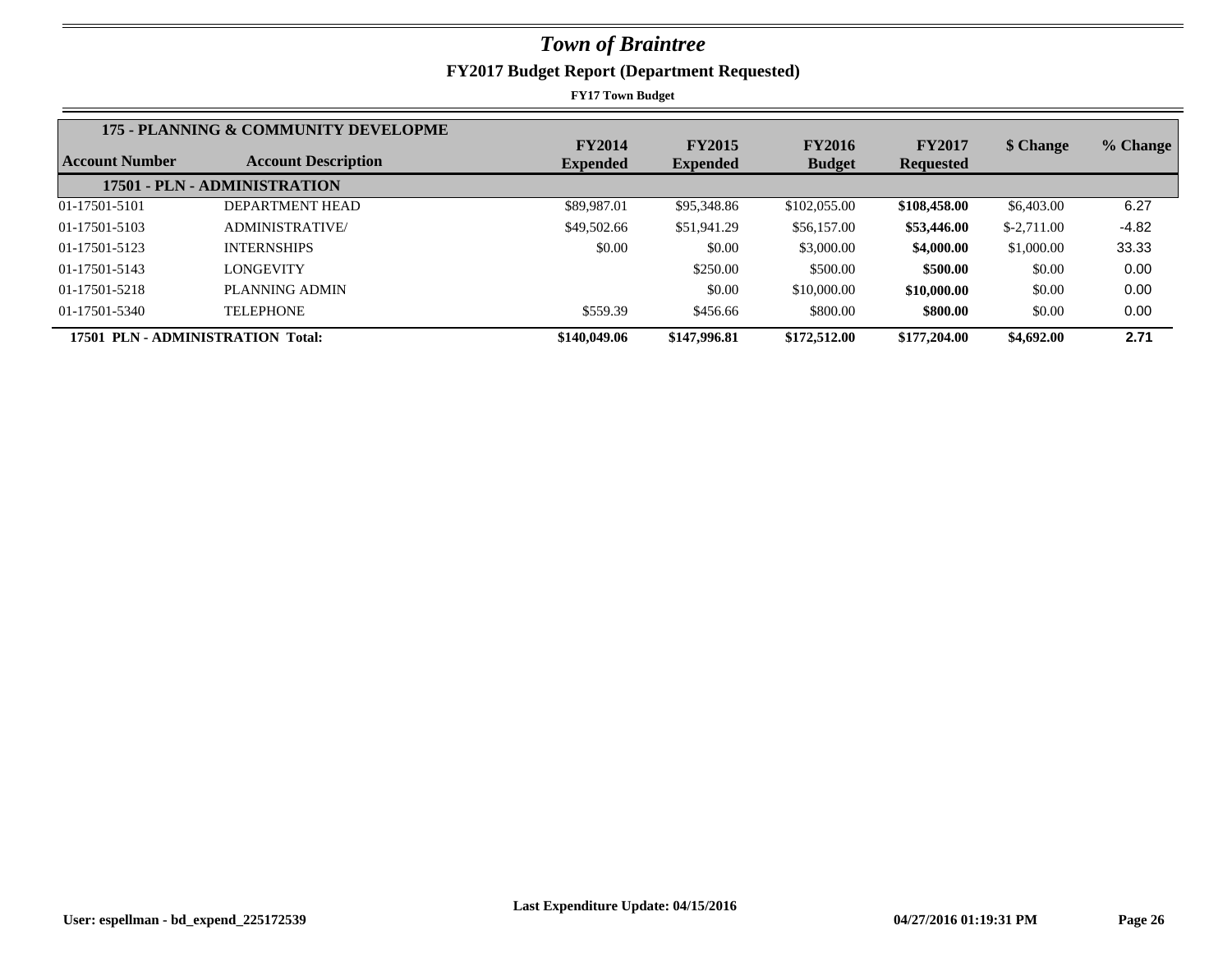|                             | 175 - PLANNING & COMMUNITY DEVELOPME |                 |                 |               |                  |               |           |
|-----------------------------|--------------------------------------|-----------------|-----------------|---------------|------------------|---------------|-----------|
|                             |                                      | <b>FY2014</b>   | <b>FY2015</b>   | <b>FY2016</b> | <b>FY2017</b>    | \$ Change     | % Change  |
| Account Number              | <b>Account Description</b>           | <b>Expended</b> | <b>Expended</b> | <b>Budget</b> | <b>Requested</b> |               |           |
| 17504 - PLN - PLANNING      |                                      |                 |                 |               |                  |               |           |
| 01-17504-5102               | PRINCIPAL PLANNER                    | \$72,637.40     | \$75,515.45     | \$76,153.00   | \$77,607.00      | \$1,454.00    | 1.90      |
| 01-17504-5103               | ZONING ADMINISTRATOR                 | \$0.00          | \$0.00          | \$68,875.00   | \$0.00           | $$-68,875.00$ | $-100.00$ |
| 01-17504-5218               | <b>COMPREHENSIVE ZONING</b>          |                 | \$0.00          | \$1,500.00    | \$1,500.00       | \$0.00        | 0.00      |
| 01-17504-5305               | <b>CONSULTANTS</b>                   |                 | \$0.00          | \$0.00        | \$0.00           | \$0.00        | 0.00      |
| 01-17504-5345               | <b>POSTAGE</b>                       | \$170.91        | \$98.00         | \$330.00      | \$330.00         | \$0.00        | 0.00      |
| 01-17504-5402               | NEWSPAPER/PERIODICAL                 | \$338.58        | \$886.44        | \$600.00      | \$600.00         | \$0.00        | 0.00      |
| 01-17504-5421               | PRINTING/FORMS                       | \$0.00          | \$0.00          | \$150.00      | \$150.00         | \$0.00        | 0.00      |
| 01-17504-5422               | <b>OFFICE SUPPLIES</b>               | \$1,880.02      | \$643.12        | \$2,050.00    | \$2,050.00       | \$0.00        | 0.00      |
| 01-17504-5710               | MEETINGS/SEMINARS-IN                 | \$710.19        | \$857.44        | \$600.00      | \$600.00         | \$0.00        | 0.00      |
| 01-17504-5711               | <b>MILEAGE</b>                       | \$1,051.52      | \$1,048.52      | \$2,000.00    | \$2,000.00       | \$0.00        | 0.00      |
| 01-17504-5730               | DUES/MEMBERSHIPS/SUBSC               | \$745.00        | \$660.00        | \$1,090.00    | \$1,090.00       | \$0.00        | 0.00      |
| 17504 PLN - PLANNING Total: |                                      | \$77,533.62     | \$79,708.97     | \$153,348.00  | \$85,927.00      | $$-67,421.00$ | $-43.96$  |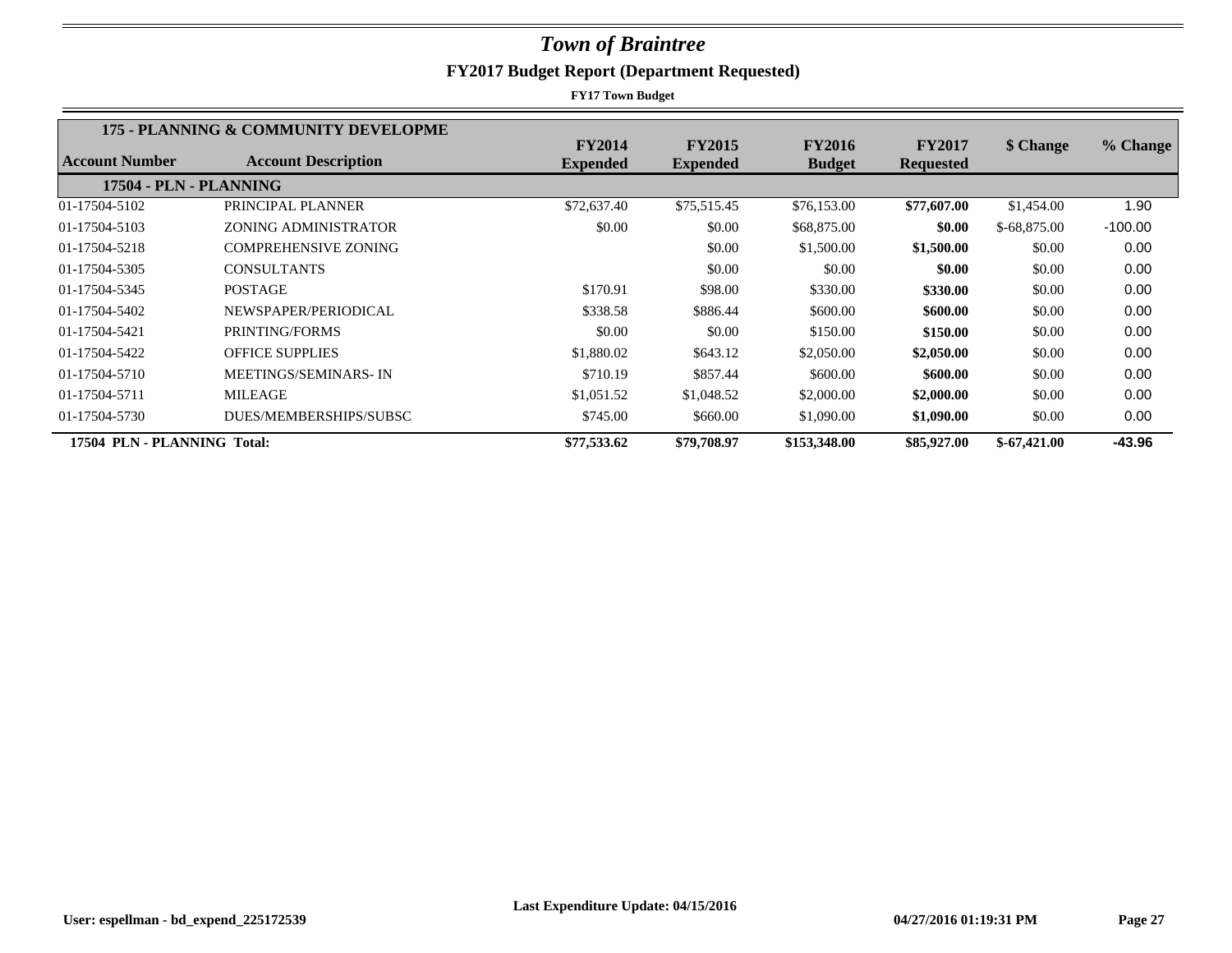|                                 | 171 - PLANNING & COMMUNITY DEVELOPME |                 |                 |               |                  |             |          |
|---------------------------------|--------------------------------------|-----------------|-----------------|---------------|------------------|-------------|----------|
|                                 |                                      | <b>FY2014</b>   | <b>FY2015</b>   | <b>FY2016</b> | <b>FY2017</b>    | \$ Change   | % Change |
| Account Number                  | <b>Account Description</b>           | <b>Expended</b> | <b>Expended</b> | <b>Budget</b> | <b>Requested</b> |             |          |
|                                 | 17505 - PLN - CONSERVATION           |                 |                 |               |                  |             |          |
| 01-17505-5102                   | <b>CONSERVATION PLANNER</b>          | \$72,637.40     | \$75,515.45     | \$76,153.00   | \$77,607.00      | \$1,454.00  | 1.90     |
| 01-17505-5345                   | <b>POSTAGE</b>                       | \$0.00          | \$98.00         | \$180.00      | \$180.00         | \$0.00      | 0.00     |
| 01-17505-5402                   | NEWSPAPER/PERIODICAL                 | \$730.20        | \$0.00          | \$500.00      | \$500.00         | \$0.00      | 0.00     |
| 01-17505-5421                   | PRINTING/FORMS                       | \$695.00        | \$675.00        | \$830.00      | \$830.00         | \$0.00      | 0.00     |
| 01-17505-5422                   | <b>OFFICE SUPPLIES</b>               | \$1,195.62      | \$1,197.67      | \$1,850.00    | \$1,850.00       | \$0.00      | 0.00     |
| 01-17505-5710                   | <b>MEETINGS/SEMINARS-IN</b>          | \$209.00        | \$249.00        | \$300.00      | \$300.00         | \$0.00      | 0.00     |
| 01-17505-5711                   | <b>MILEAGE</b>                       | \$1,145.41      | \$1,241.39      | \$2,000.00    | \$2,000.00       | \$0.00      | 0.00     |
| 01-17505-5730                   | DUES/MEMBERSHIPS/SUBSC               | \$604.00        | \$854.00        | \$600.00      | \$675.00         | \$75.00     | 12.50    |
| 01-17505-5774                   | <b>VEGETATIVE TREATMENT</b>          | \$0.00          | \$0.00          | \$3,736.00    | \$4,000.00       | \$264.00    | 7.06     |
| 01-17505-5793                   | VEGETATIVE TREATMENT                 |                 | \$0.00          | \$20,000.00   | \$20,000.00      | \$0.00      | 0.00     |
| 01-17505-5840                   | <b>TREES FERTILIZING/PEST</b>        | \$2,615.00      | \$355.00        | \$3,000.00    | \$3,000.00       | \$0.00      | 0.00     |
| 01-17505-5775                   | <b>CLIMATE CHANGE</b>                | \$0.00          | \$0.00          | \$0.00        | \$10,000.00      | \$10,000.00 | 100.00   |
| 17505 PLN - CONSERVATION Total: |                                      | \$79,831.63     | \$80,185.51     | \$109,149.00  | \$120,942.00     | \$11,793.00 | 10.80    |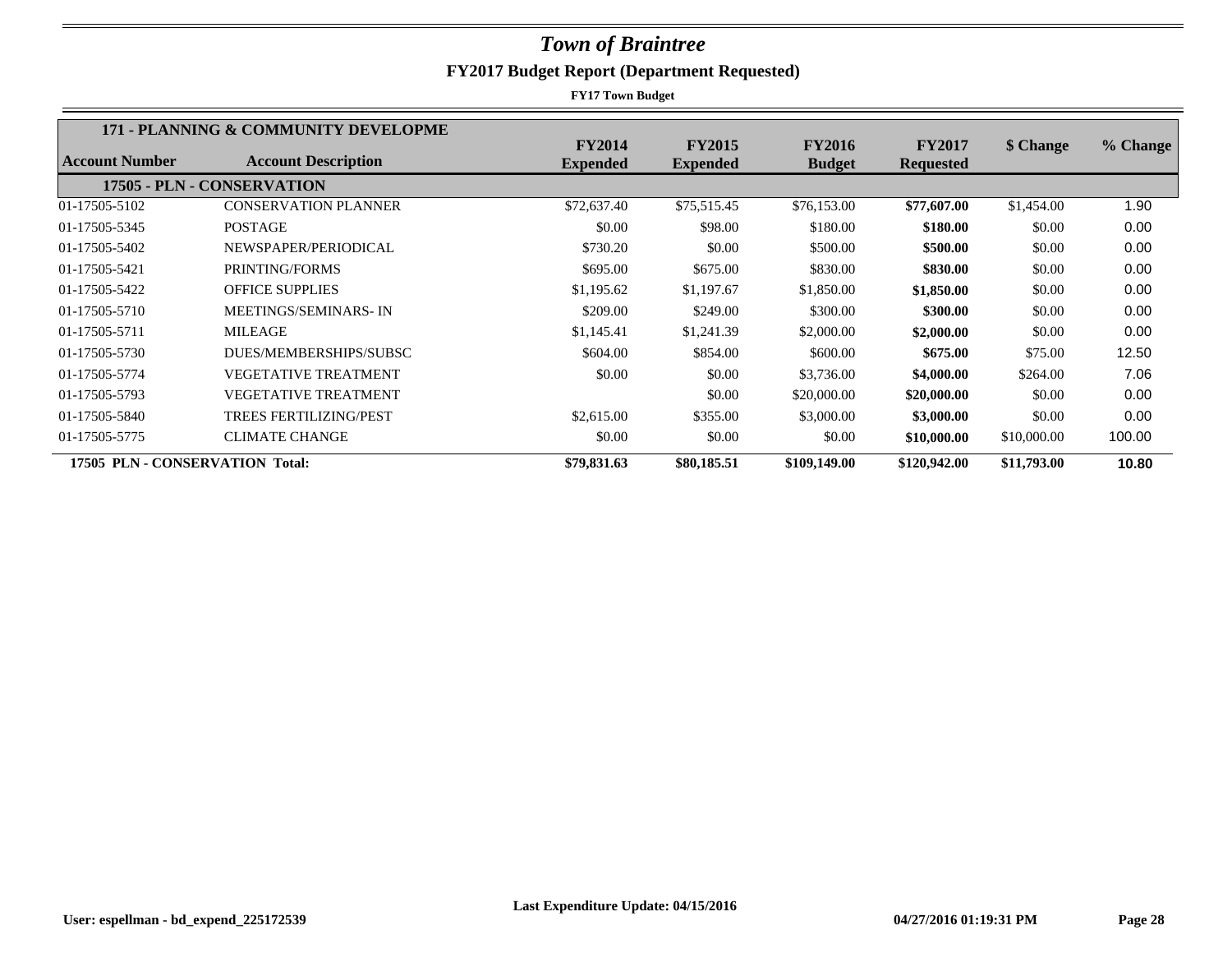|                | 175 - PLANNING & COMMUNITY DEVELOPME |                                  |                                  |                                |                                   |             |          |
|----------------|--------------------------------------|----------------------------------|----------------------------------|--------------------------------|-----------------------------------|-------------|----------|
| Account Number | <b>Account Description</b>           | <b>FY2014</b><br><b>Expended</b> | <b>FY2015</b><br><b>Expended</b> | <b>FY2016</b><br><b>Budget</b> | <b>FY2017</b><br><b>Requested</b> | \$ Change   | % Change |
|                | 17506 - ZONING BOARD OF APPEALS      |                                  |                                  |                                |                                   |             |          |
| 01-17506-5103  | <b>ZONING ADMINISTRATOR</b>          |                                  | \$0.00                           | \$0.00                         | \$75,335.00                       | \$75,335.00 | 100.00   |
| 01-17506-5345  | <b>POSTAGE</b>                       |                                  | \$0.00                           | \$0.00                         | \$150.00                          | \$150.00    | 100.00   |
| 01-17506-5402  | NEWSPAPER/PERIODICAL                 |                                  | \$0.00                           | \$0.00                         | \$400.00                          | \$400.00    | 100.00   |
| 01-17506-5421  | PRINTING/FORMS                       |                                  | \$0.00                           | \$0.00                         | \$100.00                          | \$100.00    | 100.00   |
| 01-17506-5422  | <b>OFFICE SUPPLIES</b>               |                                  | \$0.00                           | \$0.00                         | \$1,000.00                        | \$1,000.00  | 100.00   |
| 01-17506-5710  | MEETINGS/SEMINARS-IN                 |                                  | \$0.00                           | \$0.00                         | \$100.00                          | \$100.00    | 100.00   |
| 01-17506-5711  | <b>MILEAGE</b>                       |                                  | \$0.00                           | \$0.00                         | \$2,000.00                        | \$2,000.00  | 100.00   |
| 01-17506-5730  | <b>DUES/MEMBERSHIPS</b>              |                                  | \$0.00                           | \$0.00                         | \$325.00                          | \$325.00    | 100.00   |
|                | 17506 ZONING BOARD OF APPEALS Total: | \$0.00                           | \$0.00                           | \$0.00                         | \$79,410.00                       | \$79,410.00 | 100.00   |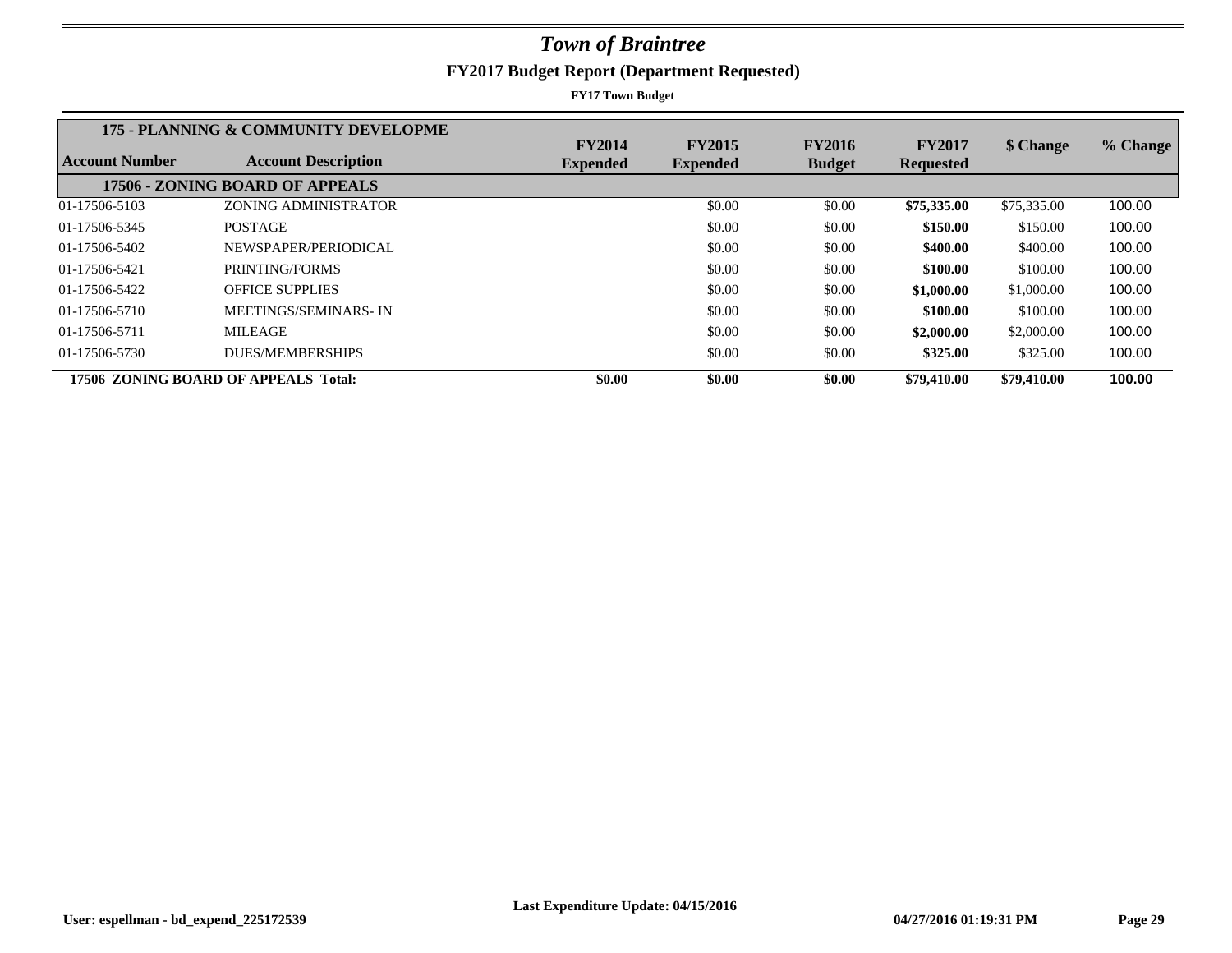|                                  | <b>177 - ECONOMIC DEVELOPMENT</b>  |                                  |                                  |                                |                                   |               |          |
|----------------------------------|------------------------------------|----------------------------------|----------------------------------|--------------------------------|-----------------------------------|---------------|----------|
| Account Number                   | <b>Account Description</b>         | <b>FY2014</b><br><b>Expended</b> | <b>FY2015</b><br><b>Expended</b> | <b>FY2016</b><br><b>Budget</b> | <b>FY2017</b><br><b>Requested</b> | \$ Change     | % Change |
|                                  | 17507 - PLN - ECONOMIC DEVELOPMENT |                                  |                                  |                                |                                   |               |          |
| 01-17507-5305                    | <b>CONSULTANTS</b>                 | \$27,565.00                      | \$28,223.22                      | \$61,000.00                    | \$40,000.00                       | $$-21,000,00$ | $-34.42$ |
| 01-17507-5306                    | REIMBURSE HISTORICAL               | \$25,000.00                      | \$25,000.00                      | \$25,000.00                    | \$25,000.00                       | \$0.00        | 0.00     |
| 01-17507-5333                    | <b>LIFE SCIENCE</b>                | \$0.00                           | \$5,000.00                       | \$5,000.00                     | \$5,000.00                        | \$0.00        | 0.00     |
| 01-17507-5335                    | REGIONAL ECO.                      |                                  | \$0.00                           | \$0.00                         | \$25,000.00                       | \$25,000.00   | 100.00   |
| 01-17507-5345                    | <b>POSTAGE</b>                     | \$69.58                          | \$0.00                           | \$130.00                       | \$130.00                          | \$0.00        | 0.00     |
| 01-17507-5402                    | LEGAL ADVERTISEMENT                | \$166.32                         | \$970.32                         | \$800.00                       | \$800.00                          | \$0.00        | 0.00     |
| 01-17507-5422                    | <b>OFFICE SUPPLIES</b>             | \$103.69                         | \$110.22                         | \$200.00                       | \$200.00                          | \$0.00        | 0.00     |
| 01-17507-5730                    | DUES/MEMBERSHIPS/SUBSC             | \$682.00                         | \$300.00                         | \$300.00                       | \$400.00                          | \$100.00      | 33.33    |
| 01-17507-5871                    | DATA PROCESSING EQUI               | \$1,451.60                       | \$1,408.48                       | \$10,000.00                    | \$10,000.00                       | \$0.00        | 0.00     |
| 17507 PLN - ECONOMIC DEVELOPMENT |                                    | \$55,038.19                      | \$61,012.24                      | \$102,430.00                   | \$106,530.00                      | \$4,100.00    | 4.00     |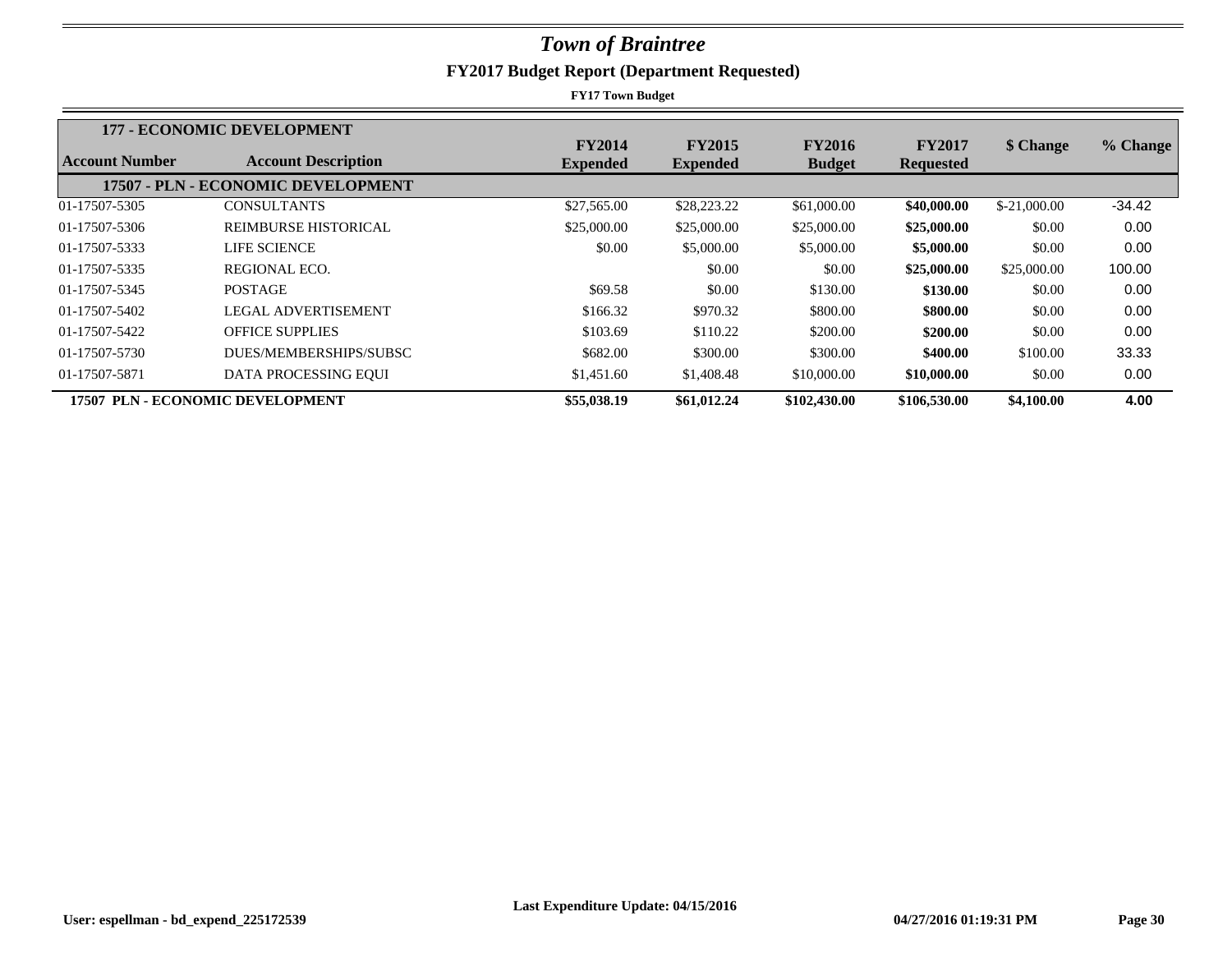|                | <b>691 - HISTORICAL COMMISSION</b>  |                 |                 |               |                  |             |          |
|----------------|-------------------------------------|-----------------|-----------------|---------------|------------------|-------------|----------|
|                |                                     | <b>FY2014</b>   | <b>FY2015</b>   | <b>FY2016</b> | <b>FY2017</b>    | \$ Change   | % Change |
| Account Number | <b>Account Description</b>          | <b>Expended</b> | <b>Expended</b> | <b>Budget</b> | <b>Requested</b> |             |          |
|                | 17509 - PLN - HISTORICAL COMMISSION |                 |                 |               |                  |             |          |
| 01-17509-5305  | <b>CONSULTANTS</b>                  | \$475.00        | \$252.00        | \$5,000.00    | \$5,000.00       | \$0.00      | 0.00     |
| 01-17509-5306  | LEGAL ADVERTISEMENT                 | \$617.76        | \$203.98        | \$300.00      | \$400.00         | \$100.00    | 33.33    |
| 01-17509-5345  | <b>POSTAGE</b>                      | \$172.00        | \$0.00          | \$230.00      | \$130.00         | $$-100.00$  | $-43.47$ |
| 01-17509-5422  | <b>OFFICE SUPPLIES</b>              | \$262.86        | \$150.70        | \$300.00      | \$300.00         | \$0.00      | 0.00     |
| 01-17509-5730  | DUES/MEMBERSHIPS/SUB                | \$35.00         | \$0.00          | \$200.00      | \$200.00         | \$0.00      | 0.00     |
|                | 17509 PLN - HISTORICAL COMMISSION   | \$1,562.62      | \$606.68        | \$6,030.00    | \$6,030.00       | \$0.00      | 0.00     |
| 175 Total:     |                                     | \$354,015.12    | \$369,510.21    | \$543,469.00  | \$576,043.00     | \$32,574.00 | 5.99     |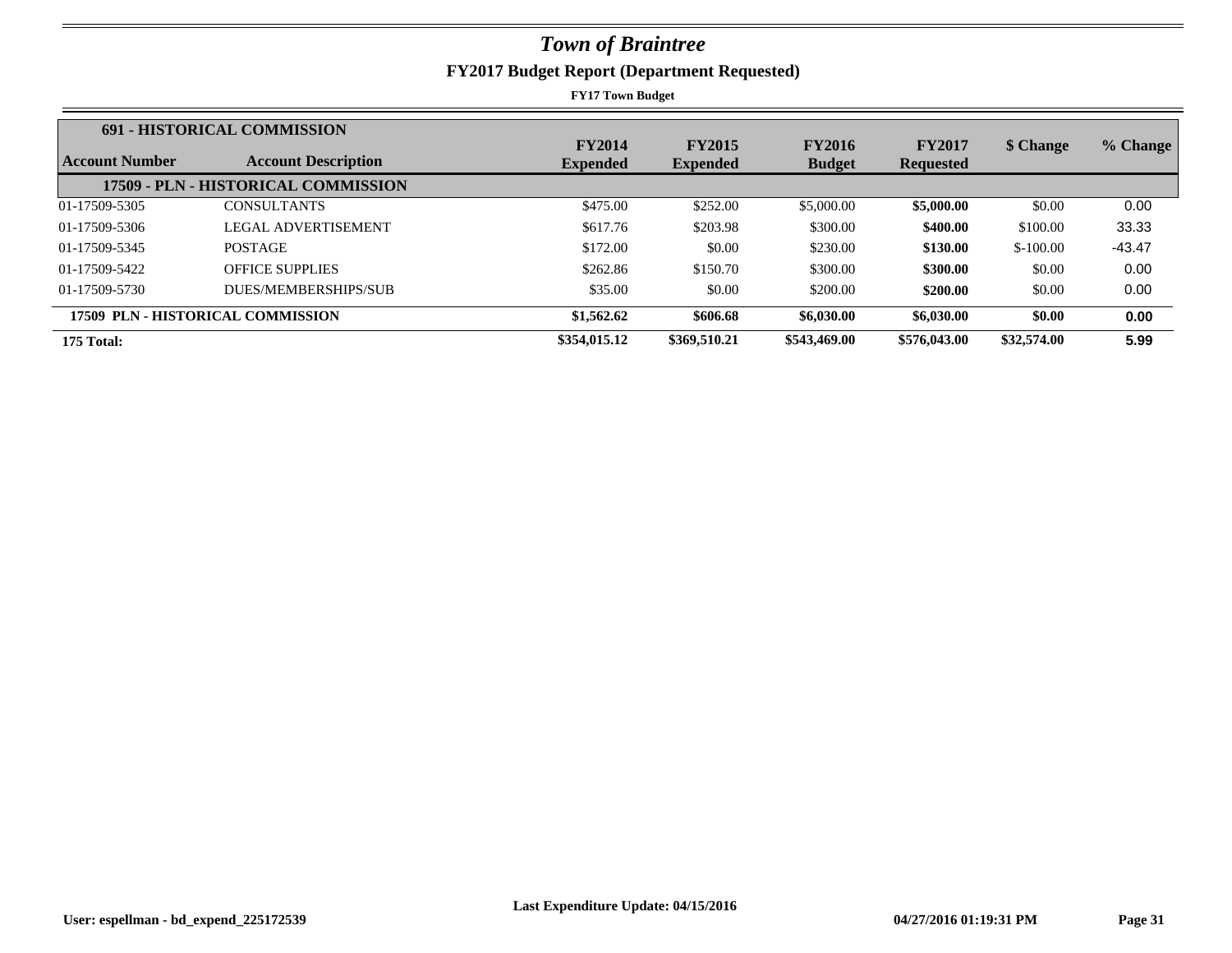| <b>210 - POLICE</b>               |                              |                                  |                                  |                                |                                   |              |          |
|-----------------------------------|------------------------------|----------------------------------|----------------------------------|--------------------------------|-----------------------------------|--------------|----------|
| <b>Account Number</b>             | <b>Account Description</b>   | <b>FY2014</b><br><b>Expended</b> | <b>FY2015</b><br><b>Expended</b> | <b>FY2016</b><br><b>Budget</b> | <b>FY2017</b><br><b>Requested</b> | \$ Change    | % Change |
|                                   | 21001 - POL - ADMINISTRATION |                                  |                                  |                                |                                   |              |          |
| 01-21001-5101                     | <b>DEPARTMENT HEAD</b>       | \$129,252.16                     | \$128,155.06                     | \$131,774.00                   | \$134,289.00                      | \$2,515.00   | 1.90     |
| 01-21001-5103                     | <b>ADMINISTRATIVE/</b>       | \$313,714.53                     | \$374,717.63                     | \$446,884.00                   | \$499,768.00                      | \$52,884.00  | 11.83    |
| 01-21001-5140                     | <b>HOLIDAYS</b>              | \$8,660.03                       | \$10,673.41                      | \$14,980.00                    | \$15,566.00                       | \$586.00     | 3.91     |
| 01-21001-5142                     | <b>EDUCATIONAL</b>           | \$44,845.33                      | \$51,944.96                      | \$70,380.00                    | \$73,052.00                       | \$2,672.00   | 3.79     |
| 01-21001-5143                     | <b>LONGEVITY</b>             | \$9,244.68                       | \$7,992.99                       | \$8,021.00                     | \$7,622.00                        | $$-399.00$   | $-4.97$  |
| 01-21001-5150                     | DEFIBRILLATOR TRAINING       | \$0.00                           | \$0.00                           | \$0.00                         | \$0.00                            | \$0.00       | 0.00     |
| 01-21001-5158                     | <b>CAREER INCENTIVE</b>      | \$1,544.92                       | \$1,670.24                       | \$1,718.00                     | \$1,751.00                        | \$33.00      | 1.92     |
| 01-21001-5196                     | <b>ANNUAL PHYSICALS</b>      | \$2,140.00                       | \$20.00                          | \$4,000.00                     | \$2,500.00                        | $$-1,500.00$ | $-37.50$ |
| 01-21001-5302                     | <b>DATA PROCESS COSTS</b>    | \$120,296.92                     | \$129,302.55                     | \$125,000.00                   | \$125,000.00                      | \$0.00       | 0.00     |
| 01-21001-5308                     | <b>MEDICAL PAYMENTS</b>      | \$785.98                         | \$7,464.94                       | \$12,000.00                    | \$10,000.00                       | $$-2,000.00$ | $-16.66$ |
| 01-21001-5340                     | <b>TELEPHONE</b>             | \$21,180.43                      | \$28,527.33                      | \$26,000.00                    | \$30,000.00                       | \$4,000.00   | 15.38    |
| 01-21001-5343                     | <b>CELLPHONE</b>             | \$9,825.60                       | \$13,747.28                      | \$12,000.00                    | \$12,000.00                       | \$0.00       | 0.00     |
| 01-21001-5345                     | <b>POSTAGE</b>               | \$3,182.86                       | \$2,218.68                       | \$2,800.00                     | \$2,800.00                        | \$0.00       | 0.00     |
| 01-21001-5421                     | PRINTING/FORMS               | \$3,378.56                       | \$3,406.63                       | \$2,500.00                     | \$2,500.00                        | \$0.00       | 0.00     |
| 01-21001-5422                     | <b>OFFICE SUPPLIES</b>       | \$5,971.28                       | \$8,933.20                       | \$7,000.00                     | \$7,000.00                        | \$0.00       | 0.00     |
| 01-21001-5425                     | <b>COPY/PHOTO SUPPLIES</b>   | \$13,259.23                      | \$14,662.24                      | \$12,000.00                    | \$12,000.00                       | \$0.00       | 0.00     |
| 01-21001-5487                     | PRESCRIPTION EYEGLASSES      | \$525.00                         | \$175.00                         | \$2,275.00                     | \$2,275.00                        | \$0.00       | 0.00     |
| 01-21001-5491                     | <b>UNIFORM ALLOWANCES</b>    | \$352.76                         | \$3,814.84                       | \$3,000.00                     | \$3,000.00                        | \$0.00       | 0.00     |
| 01-21001-5492                     | <b>UNIFORM CLEANING</b>      | \$1,000.00                       | \$1,500.00                       | \$1,500.00                     | \$1,500.00                        | \$0.00       | 0.00     |
| 01-21001-5720                     | <b>OUT OF STATE TRAVEL</b>   | \$1,547.23                       | \$897.96                         | \$1,500.00                     | \$1,500.00                        | \$0.00       | 0.00     |
| 01-21001-5730                     | DUES/MEMBERSHIPS/SUBSC       | \$5,289.00                       | \$7,638.04                       | \$6,000.00                     | \$7,500.00                        | \$1,500.00   | 25.00    |
| 01-21001-5781                     | STAFF DEVELOPMENT            | \$21,470.75                      | \$19,798.80                      | \$20,000.00                    | \$20,000.00                       | \$0.00       | 0.00     |
| 01-21001-5791                     | <b>INVESTIGATION FUNDS</b>   | \$1,500.00                       | \$1,523.59                       | \$1,500.00                     | \$1,500.00                        | \$0.00       | 0.00     |
| 21001 POL - ADMINISTRATION Total: |                              | \$718,967.25                     | \$818,785.37                     | \$912,832.00                   | \$973,123.00                      | \$60,291.00  | 6.60     |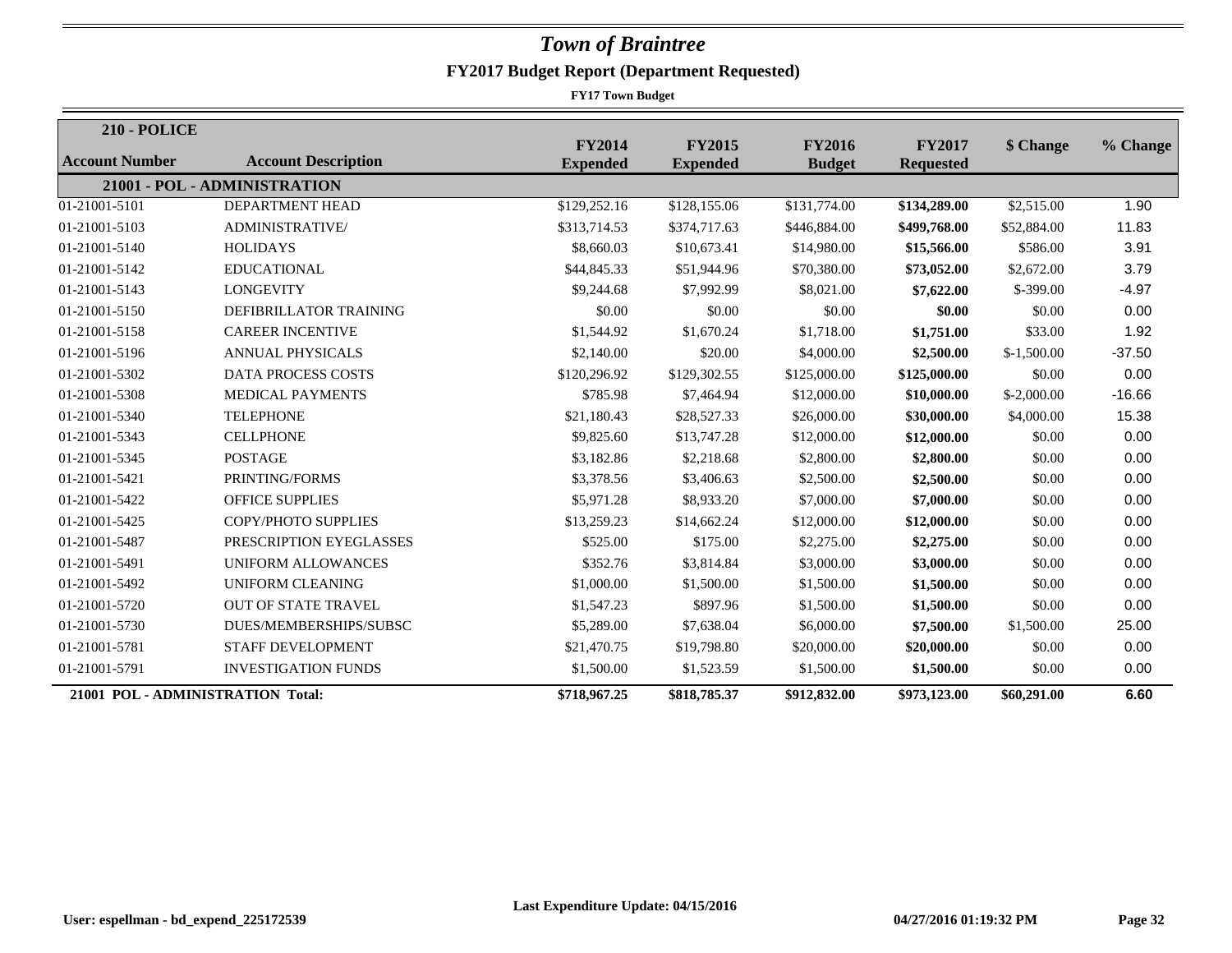|                            | 211 - POLICE STATION MAINT   |                                  |                                  |                                |                                   |               |           |
|----------------------------|------------------------------|----------------------------------|----------------------------------|--------------------------------|-----------------------------------|---------------|-----------|
| <b>Account Number</b>      | <b>Account Description</b>   | <b>FY2014</b><br><b>Expended</b> | <b>FY2015</b><br><b>Expended</b> | <b>FY2016</b><br><b>Budget</b> | <b>FY2017</b><br><b>Requested</b> | \$ Change     | % Change  |
|                            | 21002 - POL - BUILDING MAINT |                                  |                                  |                                |                                   |               |           |
| 01-21002-5210              | <b>FUEL OIL</b>              | \$16,260.56                      | \$16,397.73                      | \$20,000.00                    | \$0.00                            | $$-20,000,00$ | $-100.00$ |
| 01-21002-5211              | <b>LIGHTING</b>              | \$60,938.40                      | \$64,456.30                      | \$62,000.00                    | \$68,000.00                       | \$6,000.00    | 9.67      |
| 01-21002-5212              | NATURAL GAS                  | \$0.00                           | \$0.00                           | \$0.00                         | \$6,000.00                        | \$6,000.00    | 100.00    |
| 01-21002-5230              | <b>WATER/SEWER</b>           | \$2,862.00                       | \$1,707.20                       | \$2,400.00                     | \$2,400.00                        | \$0.00        | 0.00      |
| 01-21002-5240              | EQUIPMENT MAINTENANCE        | \$8,212.95                       | \$8,543.80                       | \$12,000.00                    | \$12,000.00                       | \$0.00        | 0.00      |
| 01-21002-5430              | <b>BUILDING REPAIRS</b>      | \$25,057.62                      | \$31,923.73                      | \$42,711.00                    | \$15,000.00                       | $$-27,711,00$ | $-64.88$  |
| 21002 POL - BUILDING MAINT | Total:                       | \$113,331.53                     | \$123,028.76                     | \$139,111.00                   | \$103,400.00                      | $$-35,711.00$ | $-25.67$  |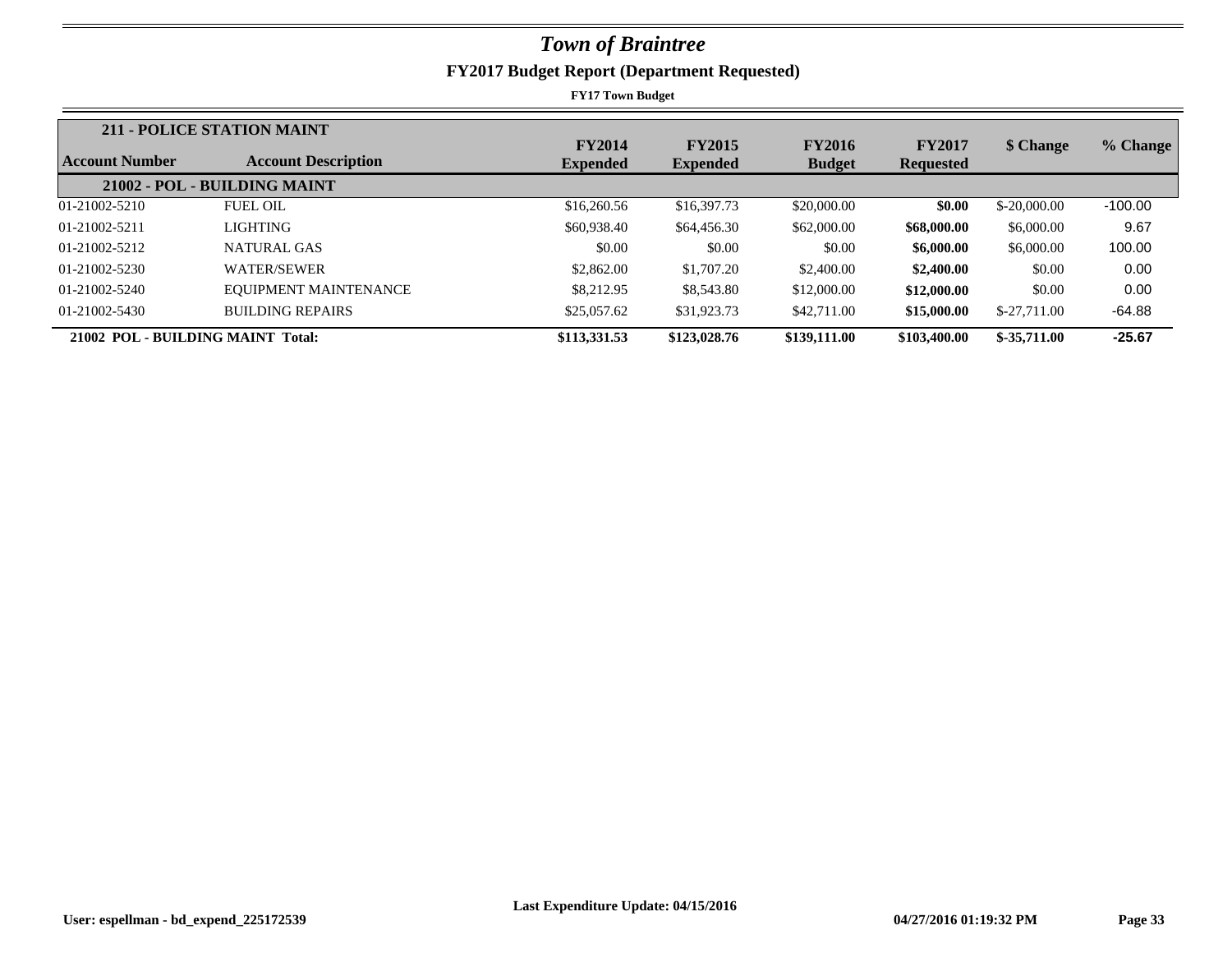| <b>210 - POLICE</b> |                                    |                                  |                                  |                                |                                   |               |          |
|---------------------|------------------------------------|----------------------------------|----------------------------------|--------------------------------|-----------------------------------|---------------|----------|
| Account Number      | <b>Account Description</b>         | <b>FY2014</b><br><b>Expended</b> | <b>FY2015</b><br><b>Expended</b> | <b>FY2016</b><br><b>Budget</b> | <b>FY2017</b><br><b>Requested</b> | \$ Change     | % Change |
|                     | 21003 - POL - EQUIPMENT MAINT      |                                  |                                  |                                |                                   |               |          |
| 01-21003-5241       | <b>OUTSIDE M/V REPAIRS</b>         | \$58,828.93                      | \$69,616.91                      | \$65,000.00                    | \$75,000.00                       | \$10,000.00   | 15.38    |
| 01-21003-5243       | <b>VEHICLE ACCIDENT REPORT</b>     | \$4,000.00                       | \$5,137.00                       | \$3,000.00                     | \$3,000.00                        | \$0.00        | 0.00     |
| 01-21003-5480       | <b>TIRES/TUBES</b>                 | \$13,946.50                      | \$17,992.72                      | \$12,000.00                    | \$12,000.00                       | \$0.00        | 0.00     |
| 01-21003-5481       | <b>PARTS &amp; ACCESSORIES</b>     | \$40,044.04                      | \$25,727.89                      | \$30,000.00                    | \$30,000.00                       | \$0.00        | 0.00     |
| 01-21003-5484       | <b>GASOLINE</b>                    | \$132,920.86                     | \$139,348.50                     | \$120,000.00                   | \$100,000.00                      | $$-20,000,00$ | $-16.66$ |
|                     | 21003 POL - EQUIPMENT MAINT Total: | \$249,740.33                     | \$257,823.02                     | \$230,000.00                   | \$220,000.00                      | $$-10,000,00$ | $-4.34$  |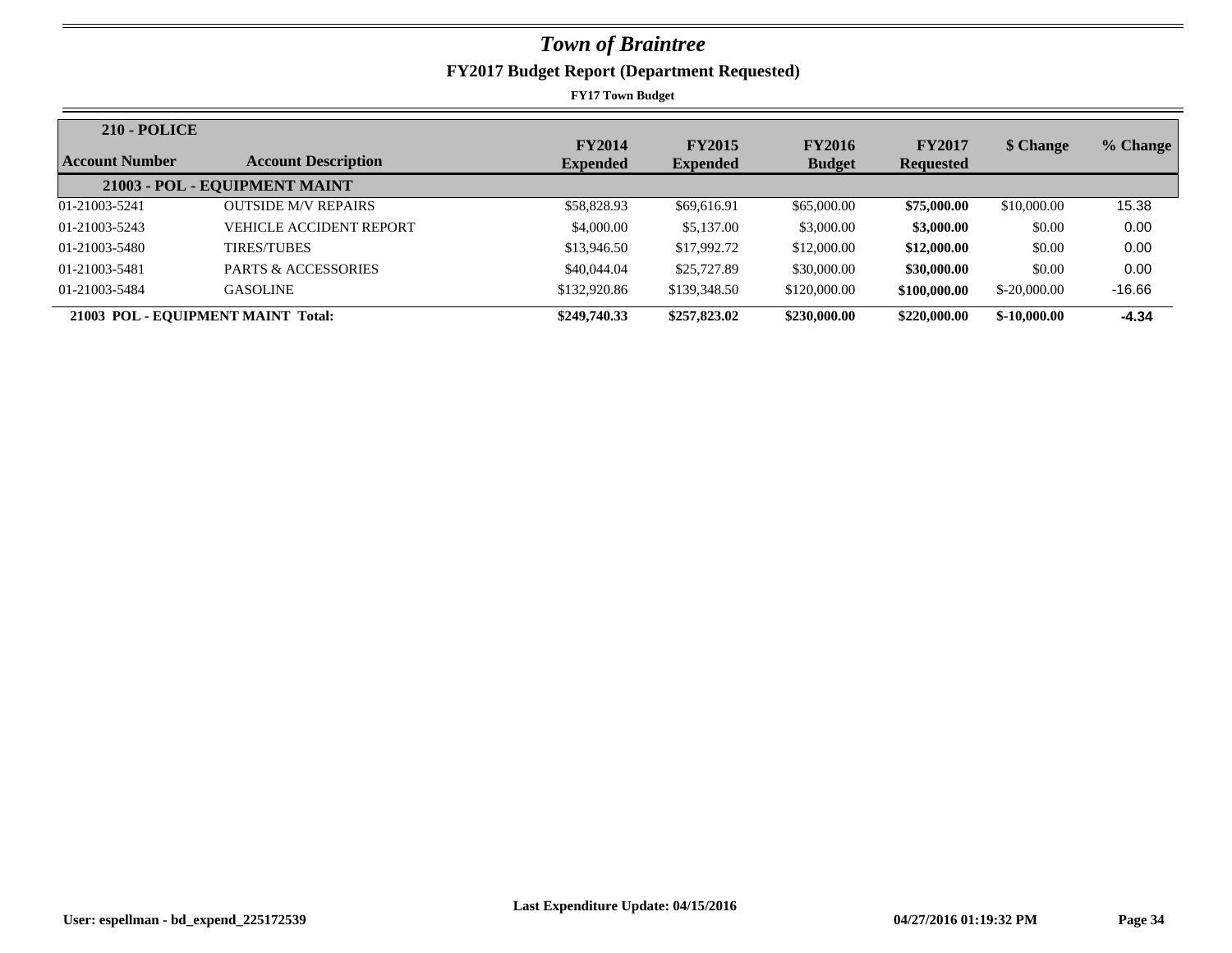| <b>210 - POLICE</b>              |                                |                                  |                                  |                                |                                   |                |          |
|----------------------------------|--------------------------------|----------------------------------|----------------------------------|--------------------------------|-----------------------------------|----------------|----------|
| Account Number                   | <b>Account Description</b>     | <b>FY2014</b><br><b>Expended</b> | <b>FY2015</b><br><b>Expended</b> | <b>FY2016</b><br><b>Budget</b> | <b>FY2017</b><br><b>Requested</b> | \$ Change      | % Change |
|                                  | 21004 - POL - PATROL BUREAU    |                                  |                                  |                                |                                   |                |          |
| 01-21004-5105                    | <b>SWORN PERSONNEL</b>         | \$3,199,835.34                   | \$3,218,016.16                   | \$3,227,410.56                 | \$3,300,577.00                    | \$73,166.44    | 2.26     |
| 01-21004-5116                    | <b>POLICE MATRONS</b>          | \$47,749.38                      | \$49,258.50                      | \$49,400.00                    | \$59,280.00                       | \$9,880.00     | 20.00    |
| 01-21004-5130                    | <b>OVERTIME</b>                | \$832,559.61                     | \$794,625.18                     | \$403,314.00                   | \$303,314.00                      | $$-100,000.00$ | $-24.79$ |
| 01-21004-5140                    | <b>HOLIDAYS</b>                | \$41,276.92                      | \$43,571.49                      | \$98,000.00                    | \$98,000.00                       | \$0.00         | 0.00     |
| 01-21004-5142                    | <b>EDUCATIONAL</b>             | \$485,038.28                     | \$601,214.65                     | \$558,801.00                   | \$548,264.00                      | $$-10,537.00$  | $-1.88$  |
| 01-21004-5143                    | <b>LONGEVITY</b>               | \$353.74                         | \$5,347.34                       | \$0.00                         | \$0.00                            | \$0.00         | 0.00     |
| 01-21004-5145                    | <b>SHIFT DIFFERENTIAL</b>      | \$169,442.91                     | \$159,909.75                     | \$211,061.00                   | \$200,730.00                      | $$-10,331.00$  | $-4.89$  |
| 01-21004-5146                    | <b>STRESS TRAINING</b>         | \$2,500.00                       | \$2,055.70                       | \$1,000.00                     | \$1,000.00                        | \$0.00         | 0.00     |
| 01-21004-5147                    | <b>FIREARMS TRAINING</b>       |                                  | \$2,000.00                       | \$1,000.00                     | \$1,000.00                        | \$0.00         | 0.00     |
| 01-21004-5148                    | <b>STAFF DEVELOPMENT &amp;</b> | \$12,436.00                      | \$18,600.00                      | \$18,000.00                    | \$20,000.00                       | \$2,000.00     | 11.11    |
| 01-21004-5150                    | DEFIBRILLATOR TRAINING         | \$6,000.00                       | \$0.00                           | \$0.00                         | \$0.00                            | \$0.00         | 0.00     |
| 01-21004-5158                    | <b>CAREER INCENTIVE</b>        | \$22,697.96                      | \$24,412.61                      | \$18,556.00                    | \$21,404.00                       | \$2,848.00     | 15.34    |
| 01-21004-5159                    | <b>SPECIALISTS</b>             | \$8,717.07                       | \$1,353.12                       | \$13,256.00                    | \$13,314.00                       | \$58.00        | 0.43     |
| 01-21004-5160                    | FIELD TRAINING OFFICERS        | \$0.00                           | \$0.00                           | \$12,000.00                    | \$12,000.00                       | \$0.00         | 0.00     |
| 01-21004-5194                    | In Service Training            | \$18,600.00                      | \$13,663.05                      | \$0.00                         | \$0.00                            | \$0.00         | 0.00     |
| 01-21004-5309                    | PSYCHOLOGICAL TESTING          | \$0.00                           | \$0.00                           | \$0.00                         | \$0.00                            | \$0.00         | 0.00     |
| 01-21004-5323                    | POLICE DETAILS                 |                                  | \$0.00                           | \$132,197.00                   | \$132,197.00                      | \$0.00         | 0.00     |
| 01-21004-5391                    | <b>MEALS-PRISONERS</b>         | \$3,020.94                       | \$2,780.50                       | \$2,400.00                     | \$2,400.00                        | \$0.00         | 0.00     |
| 01-21004-5491                    | <b>UNIFORM ALLOWANCES</b>      | \$25,865.76                      | \$91,716.36                      | \$55,000.00                    | \$55,000.00                       | \$0.00         | 0.00     |
| 01-21004-5492                    | UNIFORM CLEANING               | \$22,250.00                      | \$22,549.65                      | \$26,000.00                    | \$25,500.00                       | $$-500.00$     | $-1.92$  |
| 01-21004-5500                    | <b>EMS SUPPLIES</b>            | \$2,968.59                       | \$3,050.05                       | \$3,000.00                     | \$4,000.00                        | \$1,000.00     | 33.33    |
| 01-21004-5580                    | <b>BREATHALYZER EXPENSE</b>    | \$0.00                           | \$409.26                         | \$200.00                       | \$500.00                          | \$300.00       | 150.00   |
| 01-21004-5583                    | <b>EQUIPMENT-NEW HIRES</b>     | \$11,954.45                      | \$13,942.36                      | \$0.00                         | \$0.00                            | \$0.00         | 0.00     |
| 01-21004-5591                    | <b>AMMUNITION</b>              | \$19,306.35                      | \$26,364.60                      | \$30,000.00                    | \$30,000.00                       | \$0.00         | 0.00     |
| 21004 POL - PATROL BUREAU Total: |                                | \$4,935,073.30                   | \$5,094,840.33                   | \$4,860,595.56                 | \$4,828,480.00                    | \$-32,115.56   | $-0.66$  |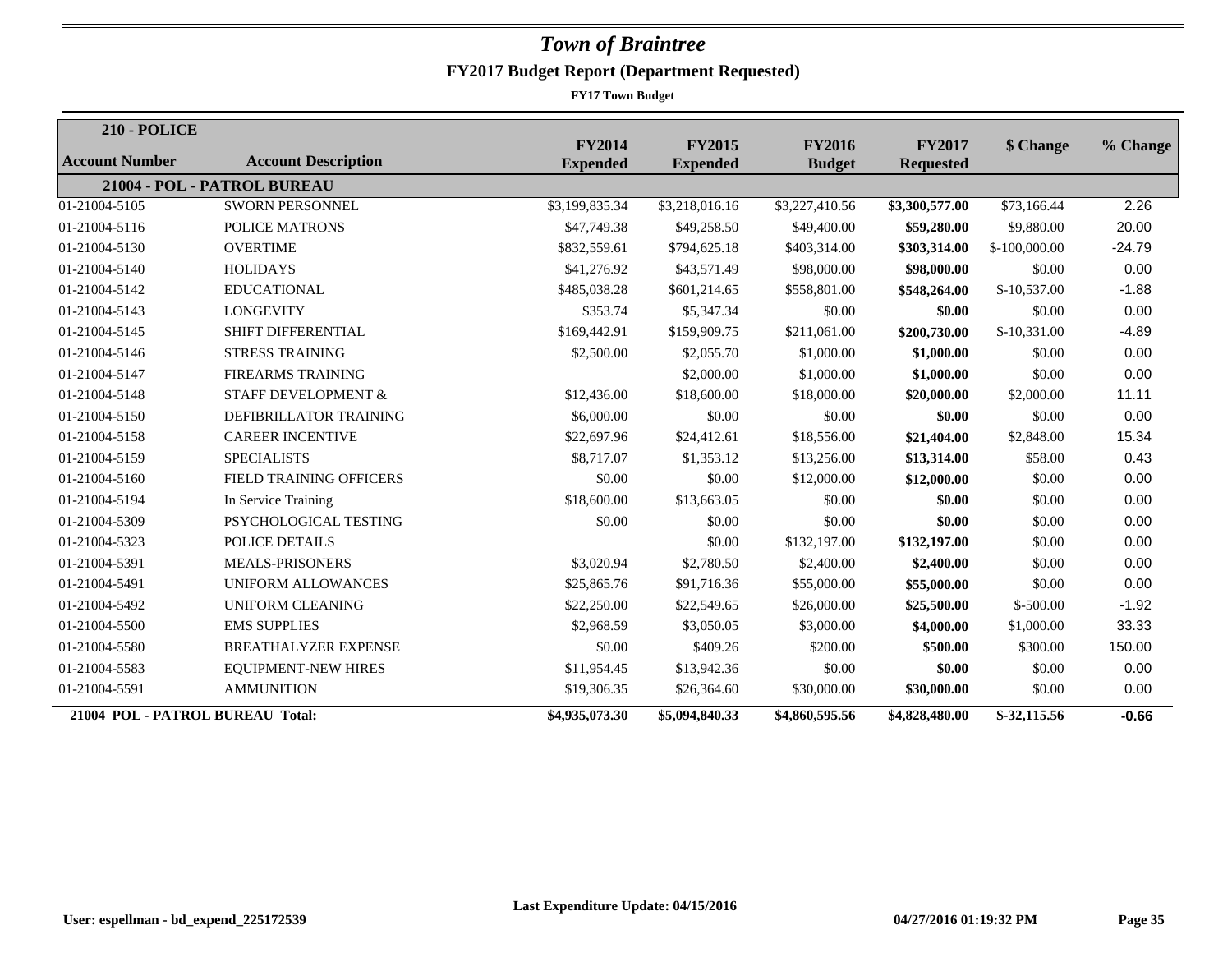| <b>210 - POLICE</b> |                                   |                                  |                                  |                                |                                   |             |          |
|---------------------|-----------------------------------|----------------------------------|----------------------------------|--------------------------------|-----------------------------------|-------------|----------|
| Account Number      | <b>Account Description</b>        | <b>FY2014</b><br><b>Expended</b> | <b>FY2015</b><br><b>Expended</b> | <b>FY2016</b><br><b>Budget</b> | <b>FY2017</b><br><b>Requested</b> | \$ Change   | % Change |
|                     | 21005 - POL - COMMUNICATIONS      |                                  |                                  |                                |                                   |             |          |
| 01-21005-5105       | <b>SWORN PERSONNEL</b>            | \$77,004.15                      | \$280,895.42                     | \$295,437.00                   | \$302,931.00                      | \$7,494.00  | 2.53     |
| 01-21005-5116       | OTHER COMMUNICAITON               | \$364,938.33                     | \$373,976.09                     | \$429,930.00                   | \$438,130.00                      | \$8,200.00  | 1.90     |
| 01-21005-5130       | <b>OVERTIME</b>                   | \$63,063.11                      | \$81,402.77                      | \$54,115.00                    | \$54,115.00                       | \$0.00      | 0.00     |
| 01-21005-5140       | <b>HOLIDAYS</b>                   | \$3,924.38                       | \$3,044.48                       | \$14,000.00                    | \$14,000.00                       | \$0.00      | 0.00     |
| 01-21005-5142       | <b>EDUCATIONAL</b>                | \$14,084.63                      | \$43,917.55                      | \$44,506.00                    | \$51,709.00                       | \$7,203.00  | 16.18    |
| 01-21005-5143       | <b>LONGEVITY</b>                  | \$57.69                          | \$0.00                           | \$0.00                         | \$0.00                            | \$0.00      | 0.00     |
| 01-21005-5145       | <b>SHIFT DIFFERENTIAL</b>         | \$5,718.23                       | \$49,398.45                      | \$33,960.00                    | \$34,563.00                       | \$603.00    | 1.77     |
| 01-21005-5146       | <b>STRESS TRAINING</b>            | \$0.00                           | \$0.00                           | \$0.00                         | \$0.00                            | \$0.00      | 0.00     |
| 01-21005-5147       | <b>FIREARMS TRAINING</b>          |                                  | \$0.00                           | \$0.00                         | \$0.00                            | \$0.00      | 0.00     |
| 01-21005-5150       | DEFIBRILLATOR TRAINING            | \$600.00                         | \$0.00                           | \$0.00                         | \$0.00                            | \$0.00      | 0.00     |
| 01-21005-5158       | <b>CAREER INCENTIVE</b>           | \$7,221.75                       | \$189.95                         | \$2,294.00                     | \$2,384.00                        | \$90.00     | 3.92     |
| 01-21005-5244       | <b>RADIO MAINTENANCE</b>          | \$28,072.03                      | \$16,527.12                      | \$30,000.00                    | \$30,000.00                       | \$0.00      | 0.00     |
| 01-21005-5342       | <b>TELETYPE</b>                   | \$730.00                         | \$730.00                         | \$1,800.00                     | \$1,800.00                        | \$0.00      | 0.00     |
| 01-21005-5491       | <b>UNIFORM ALLOWANCES</b>         | \$2,686.70                       | \$4,328.96                       | \$7,700.00                     | \$7,700.00                        | \$0.00      | 0.00     |
| 01-21005-5492       | <b>UNIFORM CLEANING</b>           | \$1,250.00                       | \$2,500.00                       | \$2,500.00                     | \$2,500.00                        | \$0.00      | 0.00     |
|                     | 21005 POL - COMMUNICATIONS Total: | \$569,351.00                     | \$856,910.79                     | \$916,242.00                   | \$939,832.00                      | \$23,590.00 | 2.57     |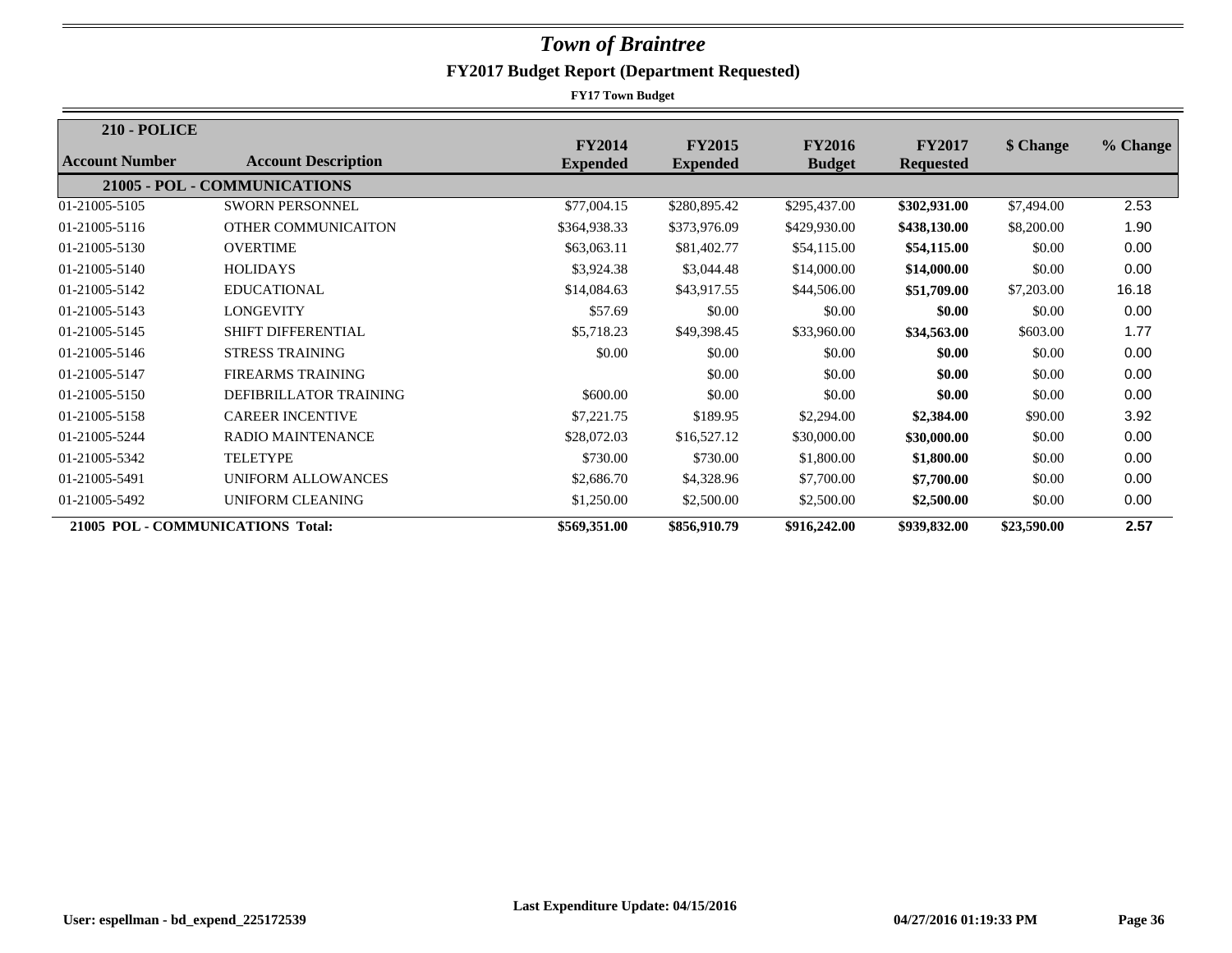| <b>210 - POLICE</b> |                                     |                                  |                                  |                                |                                   |              |          |
|---------------------|-------------------------------------|----------------------------------|----------------------------------|--------------------------------|-----------------------------------|--------------|----------|
| Account Number      | <b>Account Description</b>          | <b>FY2014</b><br><b>Expended</b> | <b>FY2015</b><br><b>Expended</b> | <b>FY2016</b><br><b>Budget</b> | <b>FY2017</b><br><b>Requested</b> | \$ Change    | % Change |
|                     | 21006 - POL - DETECTIVE BUREAU      |                                  |                                  |                                |                                   |              |          |
|                     |                                     |                                  |                                  |                                |                                   |              |          |
| 01-21006-5105       | <b>SWORN PERSONNEL</b>              | \$632,944.51                     | \$810,870.19                     | \$779,708.44                   | \$786,331.00                      | \$6,622.56   | 0.84     |
| 01-21006-5130       | <b>OVERTIME</b>                     | \$160,209.75                     | \$148,587.19                     | \$108,230.00                   | \$108,230.00                      | \$0.00       | 0.00     |
| 01-21006-5140       | <b>HOLIDAYS</b>                     | \$12,842.07                      | \$14,058.83                      | \$29,000.00                    | \$29,000.00                       | \$0.00       | 0.00     |
| 01-21006-5142       | <b>EDUCATIONAL</b>                  | \$129,317.33                     | \$155,575.33                     | \$159,371.00                   | \$176,335.00                      | \$16,964.00  | 10.64    |
| 01-21006-5143       | <b>LONGEVITY</b>                    | \$0.00                           | \$0.00                           | \$0.00                         | \$0.00                            | \$0.00       | 0.00     |
| 01-21006-5145       | <b>SHIFT DIFFERENTIAL</b>           | \$40,008.54                      | \$39,681.51                      | \$49,081.00                    | \$52,284.00                       | \$3,203.00   | 6.52     |
| 01-21006-5150       | DEFIBRILLATOR TRAINING              | \$600.00                         | \$0.00                           | \$0.00                         | \$0.00                            | \$0.00       | 0.00     |
| 01-21006-5158       | <b>CAREER INCENTIVE</b>             | \$3,533.70                       | \$4,354.66                       | \$4,488.00                     | \$4,109.00                        | $$-379.00$   | $-8.44$  |
| 01-21006-5159       | <b>SPECIALISTS</b>                  | \$2,867.46                       | \$2,042.88                       | \$7,200.00                     | \$5,400.00                        | $$-1,800.00$ | $-25.00$ |
| 01-21006-5424       | PHOTOGRAPH SUPPLIES                 | \$2,134.57                       | \$937.07                         | \$1,800.00                     | \$2,000.00                        | \$200.00     | 11.11    |
| 01-21006-5491       | UNIFORM ALLOWANCES                  | \$5,687.50                       | \$15,716.30                      | \$12,000.00                    | \$12,000.00                       | \$0.00       | 0.00     |
| 01-21006-5492       | UNIFORM CLEANING                    | \$4,500.00                       | \$6,000.00                       | \$6,000.00                     | \$6,000.00                        | \$0.00       | 0.00     |
| 01-21006-5584       | <b>FINGER PRINTING</b>              | \$250.05                         | \$223.98                         | \$1,000.00                     | \$2,000.00                        | \$1,000.00   | 100.00   |
|                     | 21006 POL - DETECTIVE BUREAU Total: | \$994,895.48                     | \$1,198,047.94                   | \$1,157,878.44                 | \$1,183,689.00                    | \$25,810.56  | 2.22     |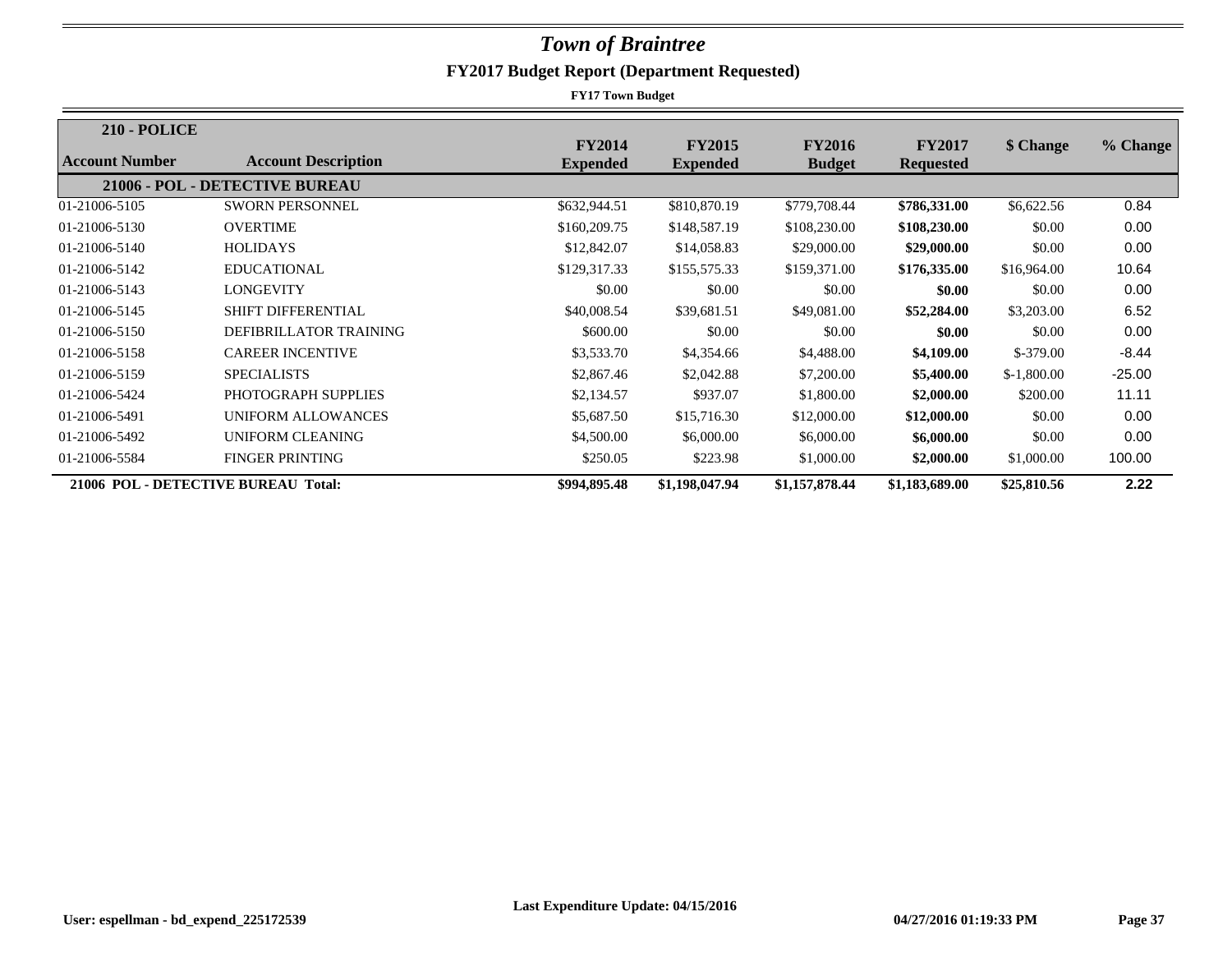| <b>210 - POLICE</b>               |                              |                 |                 |               |                  |            |          |
|-----------------------------------|------------------------------|-----------------|-----------------|---------------|------------------|------------|----------|
| Account Number                    | <b>Account Description</b>   | <b>FY2014</b>   | <b>FY2015</b>   | <b>FY2016</b> | <b>FY2017</b>    | \$ Change  | % Change |
|                                   |                              | <b>Expended</b> | <b>Expended</b> | <b>Budget</b> | <b>Requested</b> |            |          |
|                                   | 21007 - POL - TRAFFIC BUREAU |                 |                 |               |                  |            |          |
| 01-21007-5105                     | <b>SWORN PERSONNEL</b>       | \$117,149.20    | \$123,434.10    | \$124,478.00  | \$126,852.00     | \$2,374.00 | 1.90     |
| 01-21007-5130                     | <b>OVERTIME</b>              | \$12,309.98     | \$7,158.99      | \$8,658.00    | \$8,658.00       | \$0.00     | 0.00     |
| 01-21007-5140                     | <b>HOLIDAYS</b>              | \$2,921.60      | \$3,037.76      | \$6,120.00    | \$6,120.00       | \$0.00     | 0.00     |
| 01-21007-5142                     | <b>EDUCATIONAL</b>           | \$11,556.93     | \$12,343.46     | \$12,488.00   | \$12,686.00      | \$198.00   | 1.58     |
| 01-21007-5143                     | LONGEVITY                    | \$0.00          | \$0.00          | \$0.00        | \$0.00           | \$0.00     | 0.00     |
| 01-21007-5145                     | <b>SHIFT DIFFERENTIAL</b>    | \$10,544.00     | \$11,108.89     | \$11,203.00   | \$11,417.00      | \$214.00   | 1.91     |
| 01-21007-5146                     | <b>STRESS TRAINING</b>       | \$500.00        | \$0.00          | \$500.00      | \$500.00         | \$0.00     | 0.00     |
| 01-21007-5147                     | <b>FIREARMS TRAINING</b>     |                 | \$500.00        | \$500.00      | \$500.00         | \$0.00     | 0.00     |
| 01-21007-5150                     | DEFIBRILLATOR TRAINING       | \$600.00        | \$0.00          | \$0.00        | \$0.00           | \$0.00     | 0.00     |
| 01-21007-5491                     | UNIFORM ALLOWANCES           | \$652.75        | \$3,139.01      | \$2,000.00    | \$2,000.00       | \$0.00     | 0.00     |
| 01-21007-5492                     | UNIFORM CLEANING             | \$1,000.00      | \$1,000.00      | \$1,000.00    | \$1,000.00       | \$0.00     | 0.00     |
| 21007 POL - TRAFFIC BUREAU Total: |                              | \$157,734.46    | \$161,722.21    | \$166,947.00  | \$169,733.00     | \$2,786.00 | 1.66     |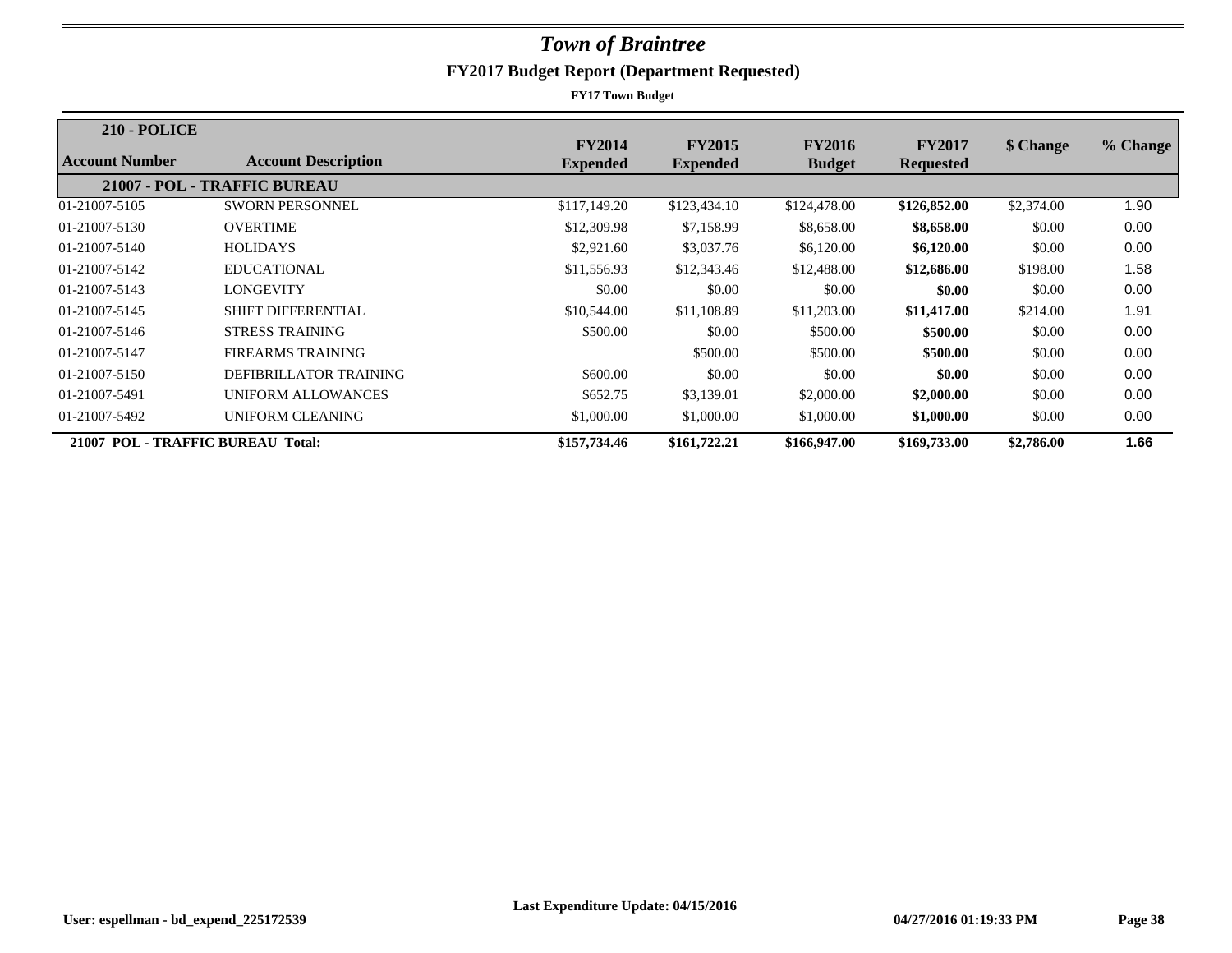| <b>210 - POLICE</b> |                                        |                                  |                                  |                                |                                   |              |          |
|---------------------|----------------------------------------|----------------------------------|----------------------------------|--------------------------------|-----------------------------------|--------------|----------|
| Account Number      | <b>Account Description</b>             | <b>FY2014</b><br><b>Expended</b> | <b>FY2015</b><br><b>Expended</b> | <b>FY2016</b><br><b>Budget</b> | <b>FY2017</b><br><b>Requested</b> | \$ Change    | % Change |
|                     | 21008 - POL - SPCL SRVCS/COMM POLICING |                                  |                                  |                                |                                   |              |          |
| 01-21008-5105       | <b>SWORN PERSONNEL</b>                 | \$303,279.53                     | \$296,870.30                     | \$426,097.00                   | \$432,123.00                      | \$6,026.00   | 1.41     |
| 01-21008-5116       | <b>CROSSING GUARDS</b>                 | \$144,749.27                     | \$160,461.11                     | \$161,400.00                   | \$161,400.00                      | \$0.00       | 0.00     |
| 01-21008-5130       | <b>OVERTIME</b>                        | \$46,092.91                      | \$37,472.61                      | \$33,191.00                    | \$33,191.00                       | \$0.00       | 0.00     |
| 01-21008-5140       | <b>HOLIDAYS</b>                        | \$3,660.94                       | \$2,399.98                       | \$15,000.00                    | \$15,000.00                       | \$0.00       | 0.00     |
| 01-21008-5142       | <b>EDUCATIONAL</b>                     | \$31,169.32                      | \$36,199.31                      | \$63,438.00                    | \$64,680.00                       | \$1,242.00   | 1.95     |
| 01-21008-5143       | LONGEVITY                              | \$0.00                           | \$0.00                           | \$0.00                         | \$0.00                            | \$0.00       | 0.00     |
| 01-21008-5145       | <b>SHIFT DIFFERENTIAL</b>              | \$7,081.33                       | \$7,562.76                       | \$7,627.00                     | \$18,750.00                       | \$11,123.00  | 145.83   |
| 01-21008-5146       | <b>STRESS TRAINING</b>                 | \$0.00                           | \$0.00                           | \$1,000.00                     | \$500.00                          | $$-500.00$   | $-50.00$ |
| 01-21008-5147       | <b>FIREARMS TRAINING</b>               |                                  | \$0.00                           | \$1,000.00                     | \$500.00                          | $$-500.00$   | $-50.00$ |
| 01-21008-5150       | DEFIBRILLATOR TRAINING                 | \$600.00                         | \$0.00                           | \$0.00                         | \$0.00                            | \$0.00       | 0.00     |
| 01-21008-5158       | <b>CAREER INCENTIVE</b>                | \$4,202.73                       | \$4,254.90                       | \$6,827.00                     | \$4,476.00                        | $$-2,351.00$ | $-34.43$ |
| 01-21008-5159       | <b>SPECIALISTS</b>                     | \$0.00                           | \$0.00                           | \$0.00                         | \$6,628.00                        | \$6,628.00   | 100.00   |
| 01-21008-5491       | UNIFORM ALLOWANCES                     | \$1,005.84                       | \$5,855.54                       | \$7,000.00                     | \$7,000.00                        | \$0.00       | 0.00     |
| 01-21008-5492       | UNIFORM CLEANING                       | \$2,500.00                       | \$2,500.00                       | \$3,500.00                     | \$3,500.00                        | \$0.00       | 0.00     |
| 01-21008-5493       | <b>UNIFORMS</b>                        | \$1,861.93                       | \$2,378.09                       | \$2,500.00                     | \$2,500.00                        | \$0.00       | 0.00     |
|                     | 21008 POL - SPCL SRVCS/COMM POLICING   | \$546,203.80                     | \$555,954.60                     | \$728,580.00                   | \$750,248.00                      | \$21,668.00  | 2.97     |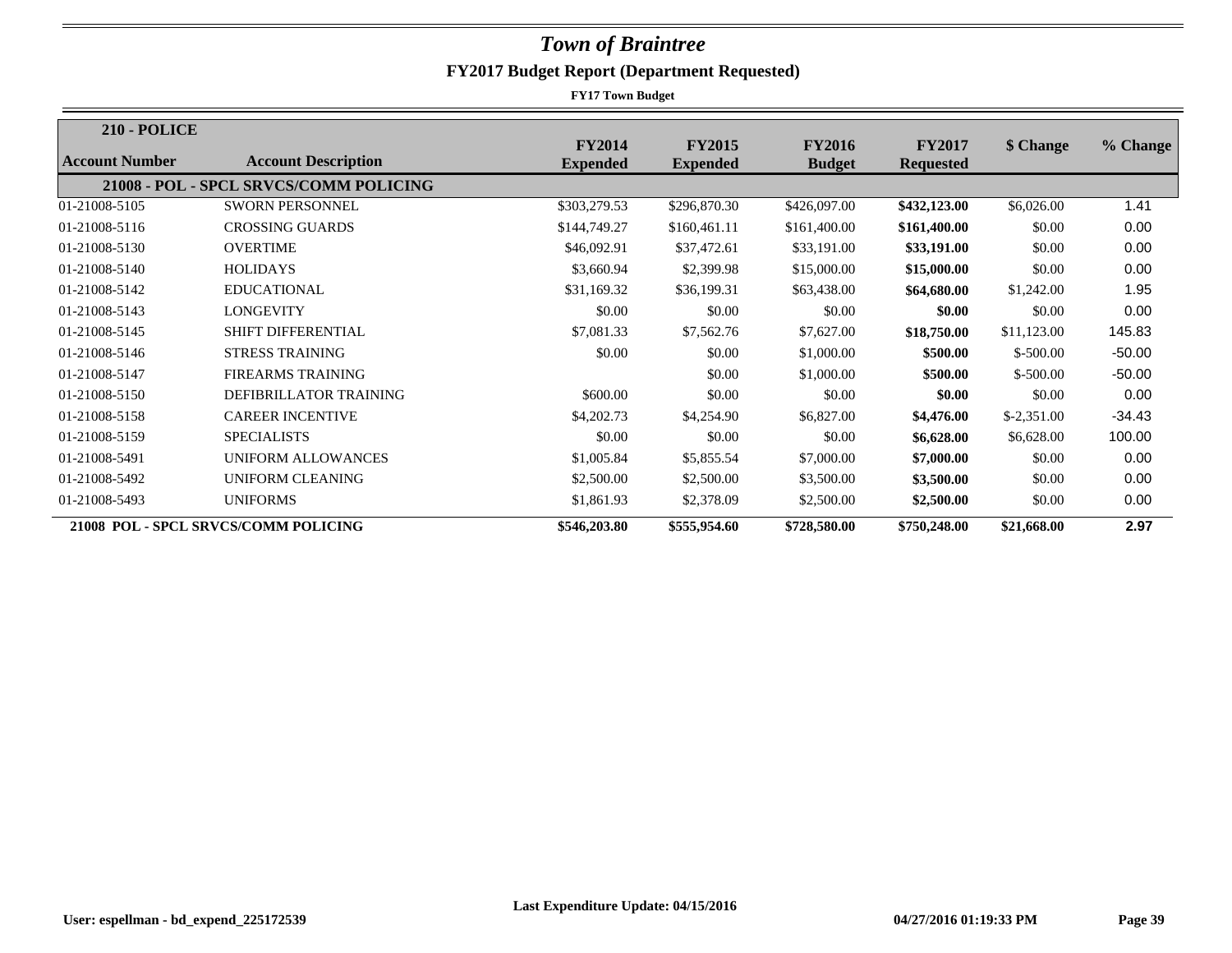| <b>210 - POLICE</b>             |                             |                                  |                                  |                                |                                   |              |          |
|---------------------------------|-----------------------------|----------------------------------|----------------------------------|--------------------------------|-----------------------------------|--------------|----------|
| Account Number                  | <b>Account Description</b>  | <b>FY2014</b><br><b>Expended</b> | <b>FY2015</b><br><b>Expended</b> | <b>FY2016</b><br><b>Budget</b> | <b>FY2017</b><br><b>Requested</b> | \$ Change    | % Change |
|                                 | 21009 - POL - HARBORMASTER  |                                  |                                  |                                |                                   |              |          |
| 01-21009-5484                   | <b>FUEL OIL</b>             | \$741.19                         | \$615.40                         | \$750.00                       | \$750.00                          | \$0.00       | 0.00     |
| 01-21009-5710                   | <b>MEETINGS/SEMINARS-IN</b> | \$175.00                         | \$375.00                         | \$500.00                       | \$400.00                          | $$-100.00$   | $-20.00$ |
| 01-21009-5730                   | DUES/MEMBERSHIPS/SUBSC      | \$190.00                         | \$0.00                           | \$300.00                       | \$300.00                          | \$0.00       | 0.00     |
| 01-21009-5241                   | <b>OUTSIDE M/V REPAIRS</b>  | \$1,687.41                       | \$987.37                         | \$4,000.00                     | \$2,000.00                        | $$-2,000.00$ | $-50.00$ |
| 01-21009-5345                   | <b>POSTAGE</b>              | \$149.88                         | \$147.00                         | \$150.00                       | \$150.00                          | \$0.00       | 0.00     |
| 01-21009-5421                   | PRINTING/FORMS              | \$221.00                         | \$219.00                         | \$300.00                       | \$400.00                          | \$100.00     | 33.33    |
| 01-21009-5422                   | <b>OFFICE SUPPLIES</b>      | \$74.44                          | \$29.94                          | \$2,150.00                     | \$1,000.00                        | $$-1,150.00$ | $-53.48$ |
| 01-21009-5491                   | UNIFORM ALLOWANCES          | \$198.95                         | \$181.75                         | \$200.00                       | \$200.00                          | \$0.00       | 0.00     |
| 21009 POL - HARBORMASTER Total: |                             | \$3,437.87                       | \$2,555.46                       | \$8,350.00                     | \$5,200.00                        | $$-3,150.00$ | $-37.72$ |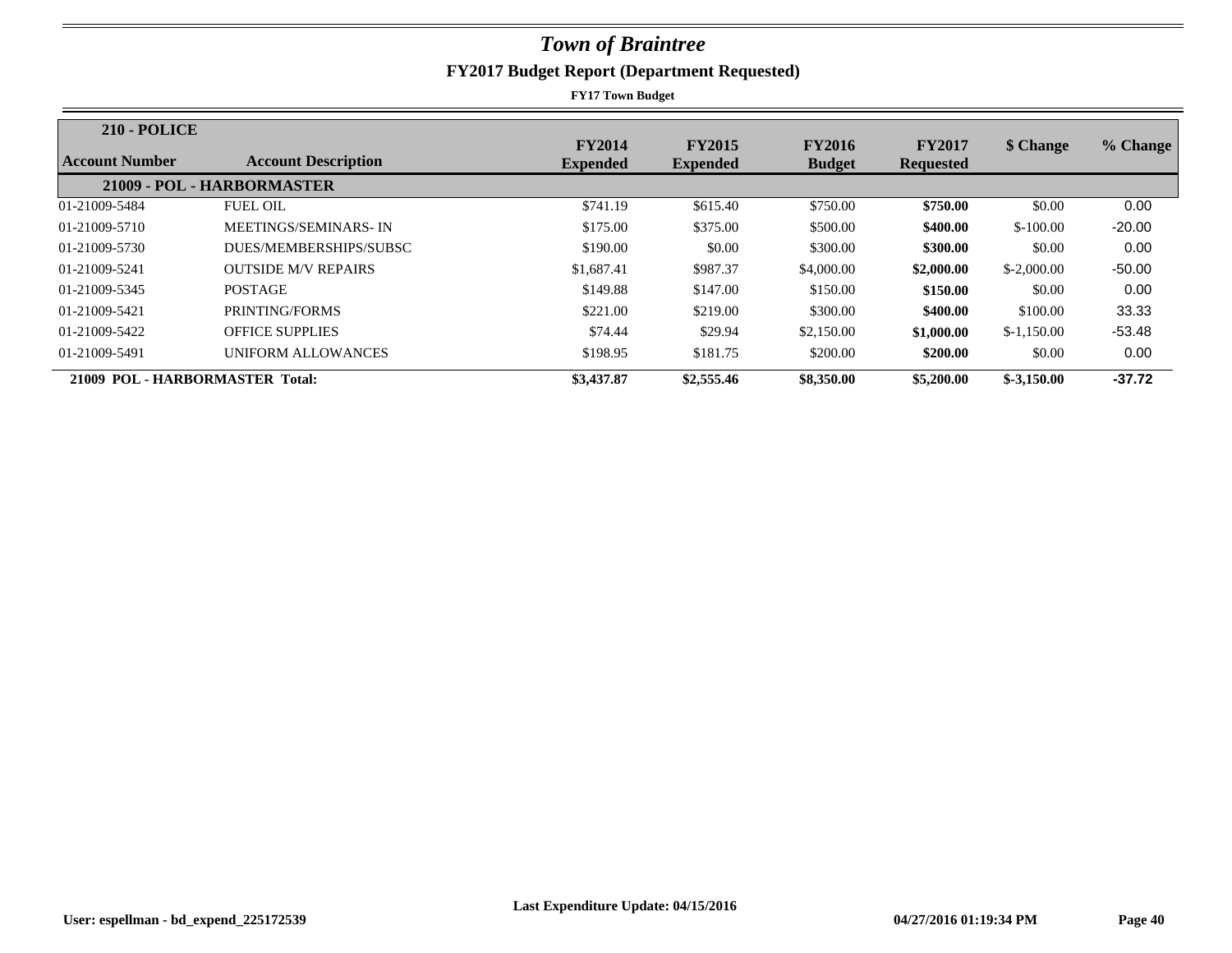| <b>210 - POLICE</b> |                                   |                                  |                                  |                                |                                   |             |          |
|---------------------|-----------------------------------|----------------------------------|----------------------------------|--------------------------------|-----------------------------------|-------------|----------|
| Account Number      | <b>Account Description</b>        | <b>FY2014</b><br><b>Expended</b> | <b>FY2015</b><br><b>Expended</b> | <b>FY2016</b><br><b>Budget</b> | <b>FY2017</b><br><b>Requested</b> | \$ Change   | % Change |
|                     | 21010 - POL - ANIMAL CONTROL      |                                  |                                  |                                |                                   |             |          |
| 01-21010-5484       | <b>GASOLINE</b>                   | \$0.00                           | \$1,443.72                       | \$1,500.00                     | \$1,200.00                        | $$-300.00$  | $-20.00$ |
| 01-21010-5711       | <b>MILEAGE</b>                    |                                  | \$0.00                           | \$400.00                       | \$400.00                          | \$0.00      | 0.00     |
| 01-21010-5106       | OTHER POLICE PERSONS              | \$43,933.68                      | \$44,973.60                      | \$46,238.00                    | \$47,121.00                       | \$883.00    | 1.90     |
| 01-21010-5120       | PART-TIME EMPLOYEE                | \$124.74                         | \$0.00                           | \$3,200.00                     | \$3,200.00                        | \$0.00      | 0.00     |
| 01-21010-5130       | <b>OVERTIME</b>                   | \$3,467.84                       | \$4,994.01                       | \$3,608.00                     | \$4,000.00                        | \$392.00    | 10.86    |
| 01-21010-5143       | <b>LONGEVITY</b>                  | \$430.00                         | \$450.00                         | \$475.00                       | \$500.00                          | \$25.00     | 5.26     |
| 01-21010-5211       | LIGHTING                          | \$1,473.94                       | \$1,571.37                       | \$1,600.00                     | \$1,600.00                        | \$0.00      | 0.00     |
| 01-21010-5212       | <b>NATURAL GAS</b>                | \$3,031.92                       | \$2,636.89                       | \$3,500.00                     | \$3,600.00                        | \$100.00    | 2.85     |
| 01-21010-5230       | <b>WATER/SEWER</b>                | \$203.74                         | \$177.27                         | \$300.00                       | \$300.00                          | \$0.00      | 0.00     |
| 01-21010-5297       | <b>WORK CLOTHES</b>               | \$209.96                         | \$324.95                         | \$400.00                       | \$400.00                          | \$0.00      | 0.00     |
| 01-21010-5315       | <b>VETERINARY SERVICES</b>        | \$0.00                           | \$370.00                         | \$500.00                       | \$500.00                          | \$0.00      | 0.00     |
| 01-21010-5388       | <b>ANIMAL DISPOSAL</b>            | \$185.00                         | \$1,242.97                       | \$1,800.00                     | \$1,800.00                        | \$0.00      | 0.00     |
| 01-21010-5400       | <b>SUPPLIES</b>                   | \$567.68                         | \$1,268.97                       | \$1,200.00                     | \$1,200.00                        | \$0.00      | 0.00     |
| 01-21010-5490       | <b>FOOD &amp; FOOD SERVICE</b>    | \$0.00                           | \$0.00                           | \$600.00                       | \$600.00                          | \$0.00      | 0.00     |
|                     | 21010 POL - ANIMAL CONTROL Total: | \$53,628.50                      | \$59,453.75                      | \$65,321.00                    | \$66,421.00                       | \$1,100.00  | 1.68     |
| 210 Total:          |                                   | \$8,342,363.52                   | \$9,129,122.23                   | \$9,185,857.00                 | \$9,240,126.00                    | \$54,269.00 | 0.59     |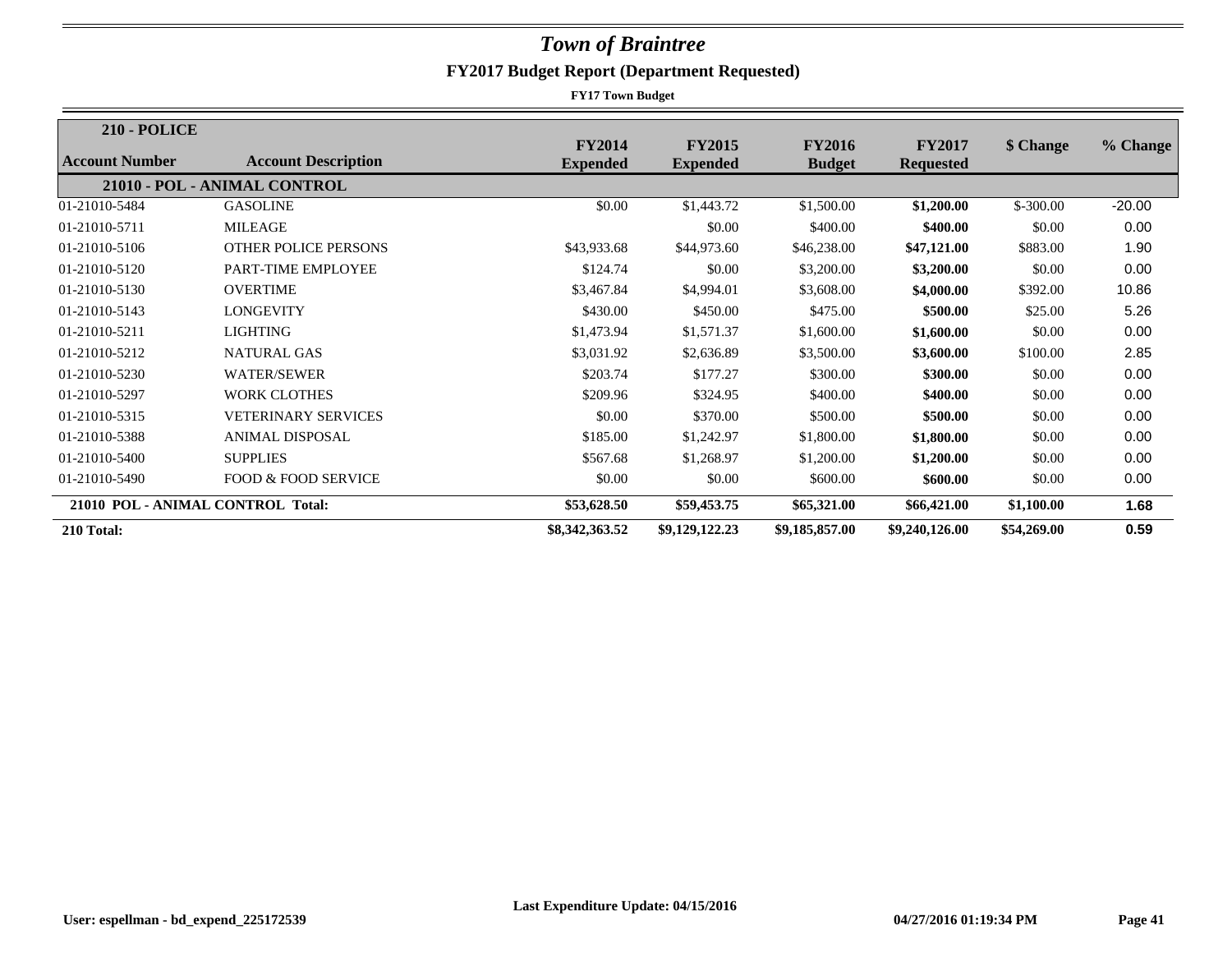| <b>220 - FIRE</b>                 |                              |                                  |                                  |                                |                                   |            |          |
|-----------------------------------|------------------------------|----------------------------------|----------------------------------|--------------------------------|-----------------------------------|------------|----------|
| Account Number                    | <b>Account Description</b>   | <b>FY2014</b><br><b>Expended</b> | <b>FY2015</b><br><b>Expended</b> | <b>FY2016</b><br><b>Budget</b> | <b>FY2017</b><br><b>Requested</b> | \$ Change  | % Change |
|                                   | 22001 - FIR - ADMINISTRATION |                                  |                                  |                                |                                   |            |          |
| 01-22001-5101                     | <b>DEPARTMENT HEAD</b>       | \$114,365.19                     | \$116,821.95                     | \$124,071.00                   | \$129,123.00                      | \$5,052.00 | 4.07     |
| 01-22001-5103                     | <b>ADMINISTRATIVE/</b>       | \$59,923.73                      | \$65,738.07                      | \$68,673.00                    | \$71,955.00                       | \$3,282.00 | 4.77     |
| 01-22001-5140                     | <b>HOLIDAYS</b>              | \$0.00                           | \$0.00                           | \$5,929.00                     | \$5,929.00                        | \$0.00     | 0.00     |
| 01-22001-5142                     | <b>EDUCATIONAL</b>           | \$5,780.80                       | \$4,500.08                       | \$2,000.00                     | \$2,000.00                        | \$0.00     | 0.00     |
| 01-22001-5143                     | <b>LONGEVITY</b>             | \$4,528.69                       | \$2,999.88                       | \$3,000.00                     | \$3,000.00                        | \$0.00     | 0.00     |
| 01-22001-5150                     | DEFIBRILLATOR TRAINING       | \$0.00                           | \$0.00                           | \$0.00                         | \$0.00                            | \$0.00     | 0.00     |
| 01-22001-5272                     | PHOTO COPY RENTAL            | \$5,905.28                       | \$5,950.07                       | \$8,291.00                     | \$8,291.00                        | \$0.00     | 0.00     |
| 01-22001-5340                     | <b>TELEPHONE</b>             | \$25,059.28                      | \$18,619.46                      | \$18,500.00                    | \$18,500.00                       | \$0.00     | 0.00     |
| 01-22001-5343                     | <b>CELLPHONE</b>             | \$5,195.19                       | \$4,341.21                       | \$4,000.00                     | \$4,000.00                        | \$0.00     | 0.00     |
| 01-22001-5345                     | <b>POSTAGE</b>               | \$141.00                         | \$98.00                          | \$500.00                       | \$500.00                          | \$0.00     | 0.00     |
| 01-22001-5421                     | PRINTING/FORMS               | \$0.00                           | \$1,031.14                       | \$1,000.00                     | \$1,000.00                        | \$0.00     | 0.00     |
| 01-22001-5422                     | <b>OFFICE SUPPLIES</b>       | \$5,810.37                       | \$7,236.58                       | \$7,250.00                     | \$7,250.00                        | \$0.00     | 0.00     |
| 01-22001-5491                     | UNIFORM ALLOWANCES           | \$2,610.00                       | \$902.00                         | \$500.00                       | \$500.00                          | \$0.00     | 0.00     |
| 01-22001-5492                     | <b>UNIFORM CLEANING</b>      | \$450.00                         | \$450.00                         | \$450.00                       | \$450.00                          | \$0.00     | 0.00     |
| 01-22001-5710                     | MEETINGS/SEMINARS-IN         | \$2,864.20                       | \$1,364.27                       | \$750.00                       | \$750.00                          | \$0.00     | 0.00     |
| 01-22001-5720                     | <b>OUT OF STATE TRAVEL</b>   | \$0.00                           | \$806.20                         | \$1,500.00                     | \$1,500.00                        | \$0.00     | 0.00     |
| 01-22001-5730                     | DUES/MEMBERSHIPS/SUBSC       | \$5,171.05                       | \$4,816.53                       | \$5,000.00                     | \$5,000.00                        | \$0.00     | 0.00     |
| 01-22001-5788                     | <b>WIRELESS FEES</b>         | \$3,611.32                       | \$4,006.22                       | \$4,000.00                     | \$4,000.00                        | \$0.00     | 0.00     |
| 01-22001-5871                     | DATA PROCESSING EQUI         | \$513.39                         | \$11,865.53                      | \$10,000.00                    | \$10,000.00                       | \$0.00     | 0.00     |
| 22001 FIR - ADMINISTRATION Total: |                              | \$241,929.49                     | \$251,547.19                     | \$265,414.00                   | \$273,748.00                      | \$8,334.00 | 3.14     |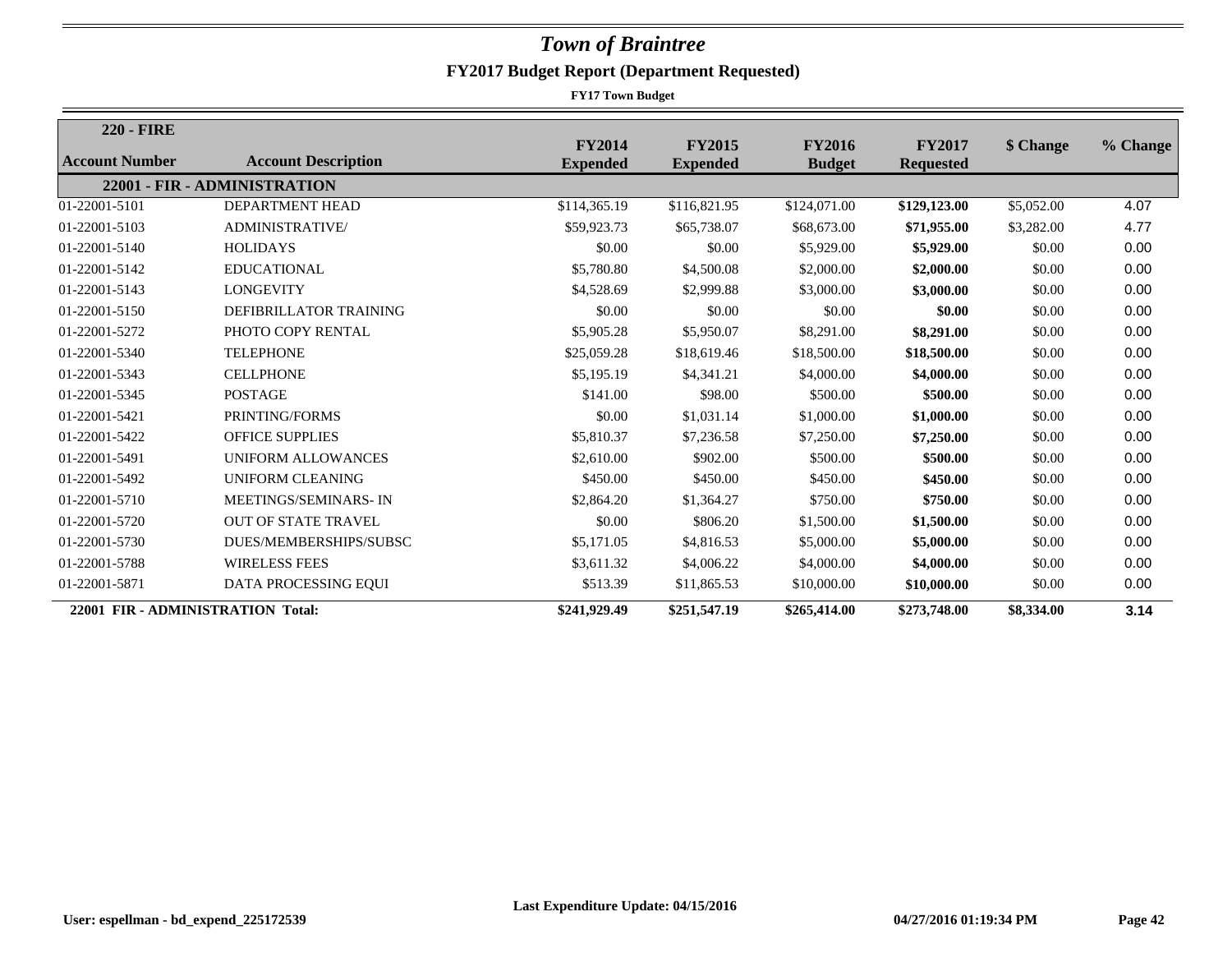|                                   | 221 - FIRE STATION MAINT     |                 |                 |               |                  |               |          |
|-----------------------------------|------------------------------|-----------------|-----------------|---------------|------------------|---------------|----------|
|                                   |                              | <b>FY2014</b>   | <b>FY2015</b>   | <b>FY2016</b> | <b>FY2017</b>    | \$ Change     | % Change |
| Account Number                    | <b>Account Description</b>   | <b>Expended</b> | <b>Expended</b> | <b>Budget</b> | <b>Requested</b> |               |          |
|                                   | 22002 - FIR - BUILDING MAINT |                 |                 |               |                  |               |          |
| 01-22002-5211                     | <b>LIGHTING</b>              | \$34,834.89     | \$40,617.51     | \$40,000.00   | \$40,000.00      | \$0.00        | 0.00     |
| 01-22002-5212                     | NATURAL GAS                  | \$29,518.74     | \$22,650.73     | \$35,000.00   | \$35,000.00      | \$0.00        | 0.00     |
| 01-22002-5230                     | <b>WATER/SEWER</b>           | \$3,705.90      | \$5,142.86      | \$3,300.00    | \$3,300.00       | \$0.00        | 0.00     |
| 01-22002-5240                     | EQUIPMENT MAINTENANCE        | \$62,008.49     | \$56,360.54     | \$59,000.00   | \$49,000.00      | $$-10,000,00$ | $-16.94$ |
| 01-22002-5430                     | <b>BUILDING REPAIRS</b>      | \$25,000.00     | \$19,939.05     | \$25,000.00   | \$10,000.00      | $$-15,000.00$ | $-60.00$ |
| 01-22002-5450                     | <b>CUSTODIAL SUPPLIES</b>    | \$15,713.27     | \$12,263.19     | \$12,556.00   | \$12,556.00      | \$0.00        | 0.00     |
| 01-22002-5451                     | <b>FURNITURE</b>             | \$0.00          | \$0.00          | \$0.00        | \$0.00           | \$0.00        | 0.00     |
| 22002 FIR - BUILDING MAINT Total: |                              | \$170,781.29    | \$156,973.88    | \$174,856.00  | \$149,856.00     | $$-25,000.00$ | $-14.29$ |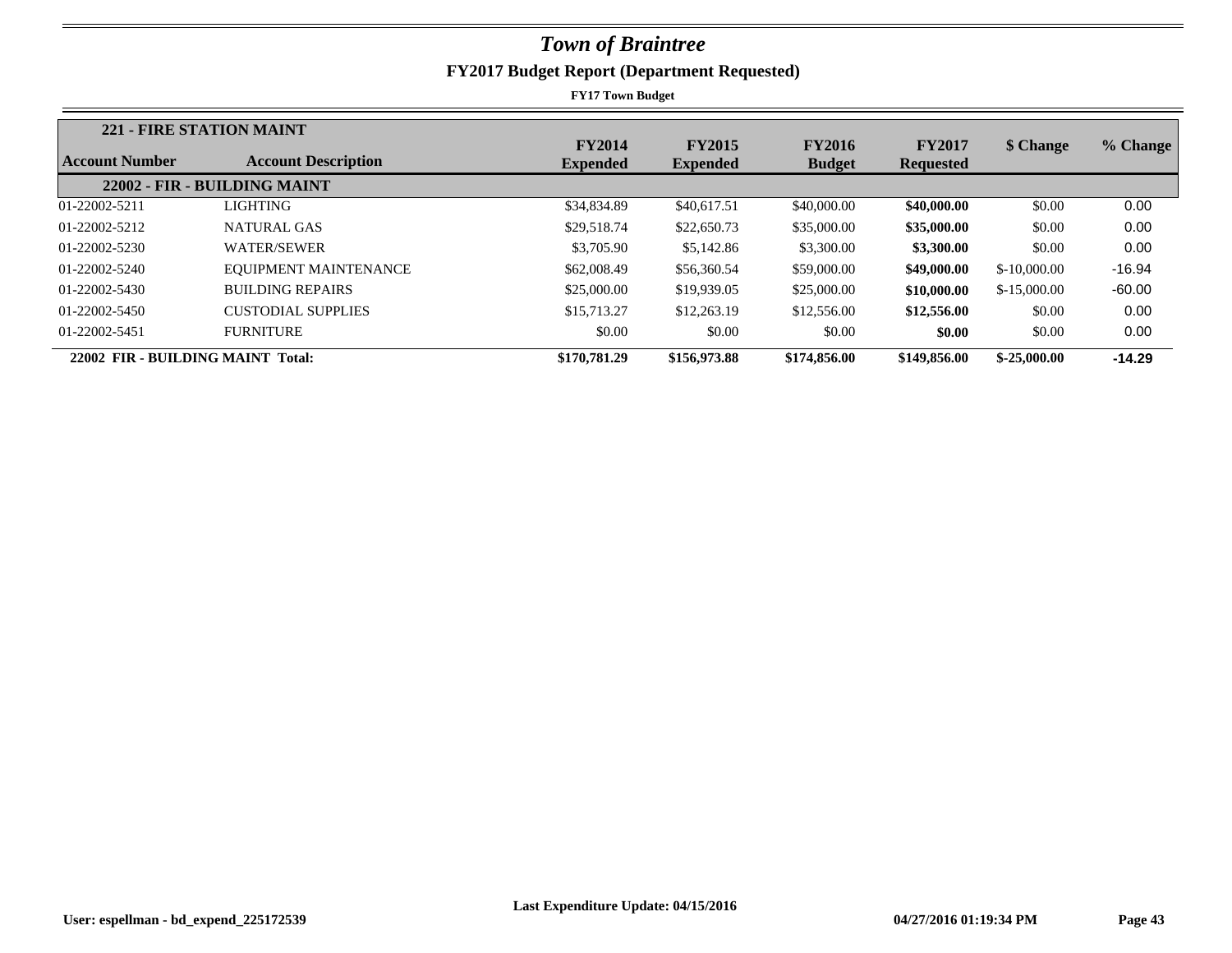| <b>220 - FIRE</b> |                                    | <b>FY2014</b>   | <b>FY2015</b>   | <b>FY2016</b> | <b>FY2017</b>    | \$ Change | % Change |
|-------------------|------------------------------------|-----------------|-----------------|---------------|------------------|-----------|----------|
| Account Number    | <b>Account Description</b>         | <b>Expended</b> | <b>Expended</b> | <b>Budget</b> | <b>Requested</b> |           |          |
|                   | 22003 - FIR - EQUIPMENT MAINT      |                 |                 |               |                  |           |          |
| 01-22003-5107     | <b>UNIFORM BRANCH</b>              | \$5,625.36      | \$11,186.91     | \$10,968.00   | \$10,968.00      | \$0.00    | 0.00     |
| 01-22003-5240     | EQUIPMENT MAINTENANCE              | \$31,912.45     | \$25,514.36     | \$25,480.00   | \$25,480.00      | \$0.00    | 0.00     |
| 01-22003-5241     | <b>OUTSIDE M/V REPAIRS</b>         | \$49,523.99     | \$48,051.95     | \$70,000.00   | \$70,000.00      | \$0.00    | 0.00     |
| 01-22003-5480     | <b>TIRES/TUBES</b>                 | \$10,899.50     | \$9,332.00      | \$9,460.00    | \$9,460.00       | \$0.00    | 0.00     |
| 01-22003-5481     | <b>PARTS &amp; ACCESSORIES</b>     | \$56,827.50     | \$43,292.46     | \$55,000.00   | \$55,000.00      | \$0.00    | 0.00     |
| 01-22003-5484     | <b>GASOLINE</b>                    | \$14,237.66     | \$14,639.31     | \$10,000.00   | \$10,000.00      | \$0.00    | 0.00     |
| 01-22003-5485     | <b>DIESEL FUEL</b>                 | \$34,837.35     | \$32,444.19     | \$30,000.00   | \$30,000.00      | \$0.00    | 0.00     |
| 01-22003-5486     | PROPANE FUEL                       | \$0.00          | \$0.00          | \$0.00        | \$0.00           | \$0.00    | 0.00     |
| 01-22003-5871     | DATA PROCESSING EQUI               | \$11,505.97     | \$0.00          | \$10,800.00   | \$10,800.00      | \$0.00    | 0.00     |
|                   | 22003 FIR - EQUIPMENT MAINT Total: | \$215,369.78    | \$184,461.18    | \$221,708.00  | \$221,708.00     | \$0.00    | 0.00     |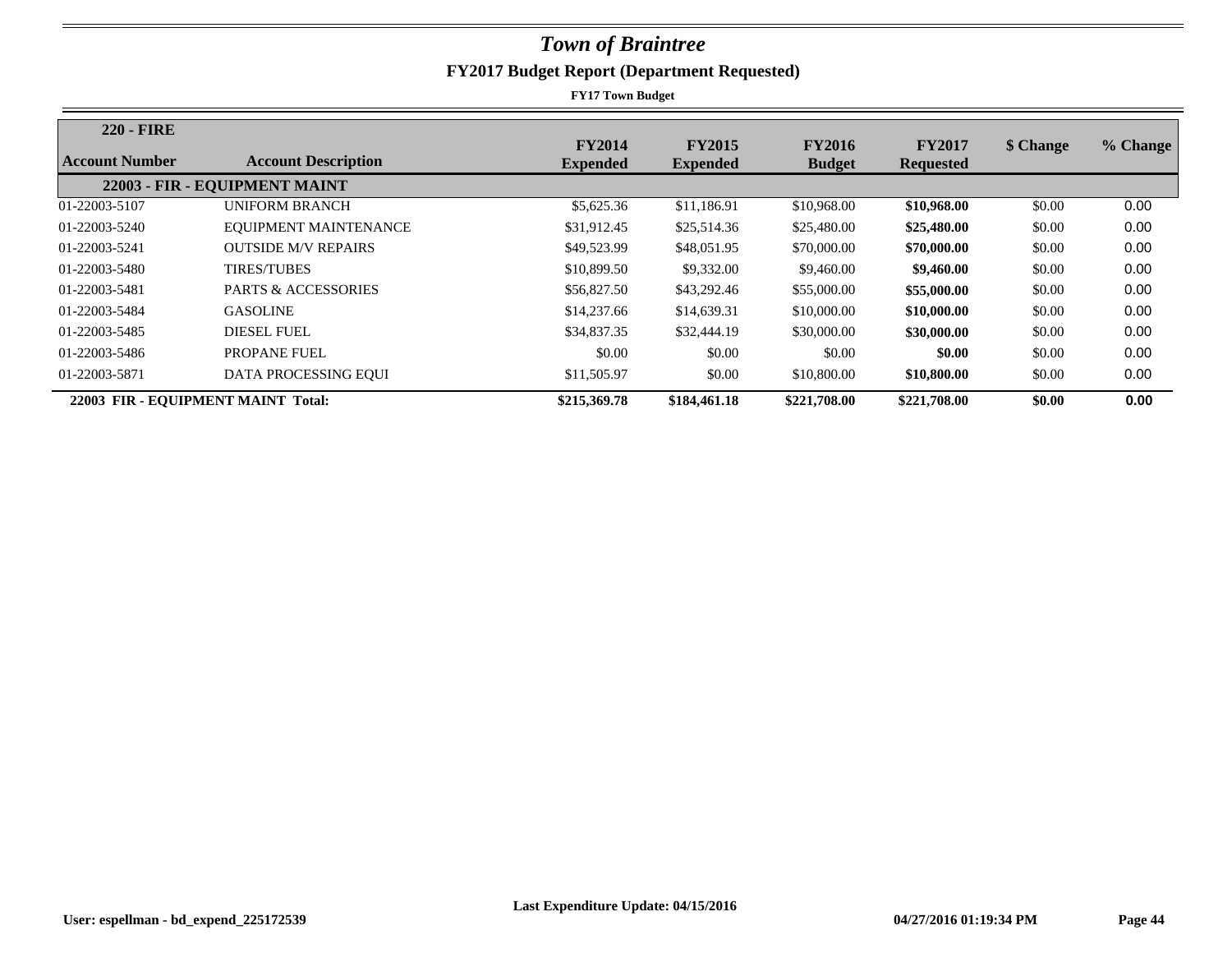| <b>220 - FIRE</b>     |                                     |                                  |                                  |                                |                                   |               |           |
|-----------------------|-------------------------------------|----------------------------------|----------------------------------|--------------------------------|-----------------------------------|---------------|-----------|
| <b>Account Number</b> | <b>Account Description</b>          | <b>FY2014</b><br><b>Expended</b> | <b>FY2015</b><br><b>Expended</b> | <b>FY2016</b><br><b>Budget</b> | <b>FY2017</b><br><b>Requested</b> | \$ Change     | % Change  |
|                       | 22004 - FIR - FIRE SUPPRESSION      |                                  |                                  |                                |                                   |               |           |
| 01-22004-5107         | <b>UNIFORM BRANCH</b>               | \$5,510,795.61                   | \$6,274,303.14                   | \$6,271,138.00                 | \$6,416,445.00                    | \$145,307.00  | 2.31      |
| 01-22004-5116         | OTHER COMMUNICATION                 | \$0.00                           | \$0.00                           | \$0.00                         | \$0.00                            | \$0.00        | 0.00      |
| 01-22004-5118         | <b>WORKING OUT OF GRADE</b>         | \$32,268.64                      | \$49,918.29                      | \$33,761.00                    | \$33,761.00                       | \$0.00        | 0.00      |
| 01-22004-5127         | <b>DESKMAN</b>                      | \$4,284.00                       | \$5,131.56                       | \$4,368.00                     | \$4,368.00                        | \$0.00        | 0.00      |
| 01-22004-5130         | <b>OVERTIME</b>                     | \$883,006.58                     | \$1,021,968.29                   | \$655,089.00                   | \$483,635.00                      | \$-171,454.00 | $-26.17$  |
| 01-22004-5140         | <b>HOLIDAYS</b>                     | \$15,835.04                      | \$11,887.20                      | \$15,530.00                    | \$15,530.00                       | \$0.00        | 0.00      |
| 01-22004-5142         | <b>EDUCATIONAL</b>                  | \$43,586.70                      | \$45,456.00                      | \$44,709.00                    | \$44,709.00                       | \$0.00        | 0.00      |
| 01-22004-5143         | <b>LONGEVITY</b>                    | \$66,727.93                      | \$90,750.42                      | \$94,500.00                    | \$94,500.00                       | \$0.00        | 0.00      |
| 01-22004-5144         | <b>SICK LEAVE INCENTIVE</b>         | \$0.00                           | \$0.00                           | \$0.00                         | \$0.00                            | \$0.00        | 0.00      |
| 01-22004-5150         | DEFIBRILLATOR TRAINING              |                                  | \$0.00                           | \$0.00                         | \$0.00                            | \$0.00        | 0.00      |
| 01-22004-5151         | <b>EMT INCENTIVE</b>                | \$29,607.76                      | \$36,444.12                      | \$46,000.00                    | \$46,000.00                       | \$0.00        | 0.00      |
| 01-22004-5181         | <b>VACATION BUY BACK</b>            | \$0.00                           | \$0.00                           | \$37,890.00                    | \$0.00                            | \$-37,890.00  | $-100.00$ |
| 01-22004-5308         | <b>MEDICAL PAYMENTS</b>             |                                  | \$0.00                           | \$0.00                         | \$0.00                            | \$0.00        | 0.00      |
| 01-22004-5309         | PSYCHOLOGICAL TESTING               |                                  | \$0.00                           | \$0.00                         | \$0.00                            | \$0.00        | 0.00      |
| 01-22004-5394         | <b>COMMUNICATION</b>                |                                  | \$0.00                           | \$30,000.00                    | \$30,000.00                       | \$0.00        | 0.00      |
| 01-22004-5491         | UNIFORM ALLOWANCES                  | \$39,264.73                      | \$48,302.27                      | \$43,100.00                    | \$43,100.00                       | \$0.00        | 0.00      |
| 01-22004-5492         | <b>UNIFORM CLEANING</b>             | \$33,400.00                      | \$35,400.00                      | \$37,970.00                    | \$37,970.00                       | \$0.00        | 0.00      |
| 01-22004-5500         | <b>EMS SUPPLIES</b>                 | \$103.76                         | \$614.62                         | \$2,000.00                     | \$2,000.00                        | \$0.00        | 0.00      |
| 01-22004-5593         | REPLACE FIRE EQUIPMENT              | \$71,916.14                      | \$57,395.85                      | \$58,354.00                    | \$58,354.00                       | \$0.00        | 0.00      |
|                       | 22004 FIR - FIRE SUPPRESSION Total: | \$6,730,796.89                   | \$7,677,571.76                   | \$7,374,409.00                 | \$7,310,372.00                    | $$-64,037.00$ | $-0.86$   |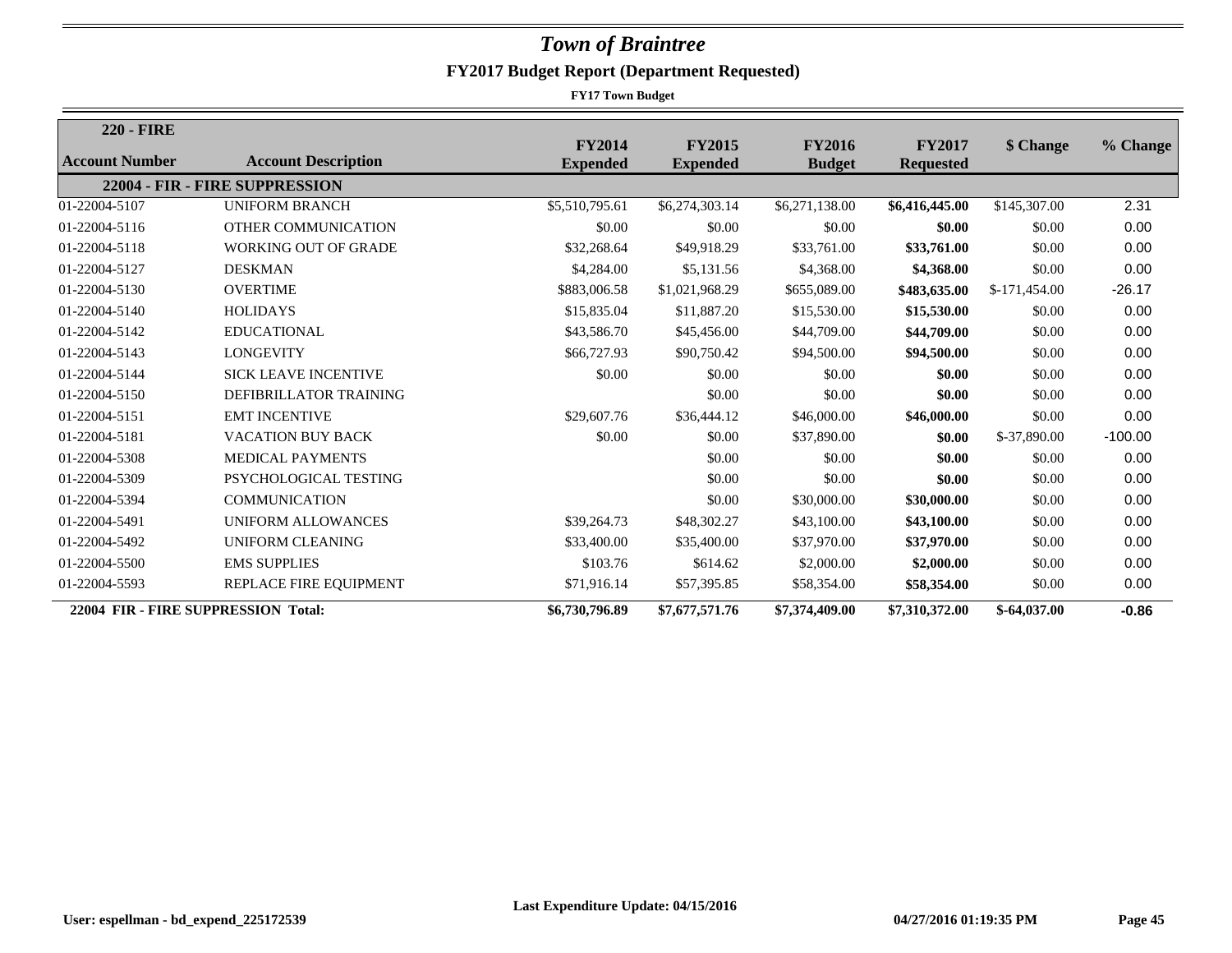| <b>220 - FIRE</b> |                                      | <b>FY2014</b>   | <b>FY2015</b>   | <b>FY2016</b> | <b>FY2017</b>    | \$ Change  | % Change |
|-------------------|--------------------------------------|-----------------|-----------------|---------------|------------------|------------|----------|
| Account Number    | <b>Account Description</b>           | <b>Expended</b> | <b>Expended</b> | <b>Budget</b> | <b>Requested</b> |            |          |
|                   | 22005 - FIR - FIRE ALARM REPAIR      |                 |                 |               |                  |            |          |
| 01-22005-5107     | <b>UNIFORM BRANCH</b>                | \$103,545.43    | \$109,692.51    | \$106,883.00  | \$108,923.00     | \$2,040.00 | 1.90     |
| 01-22005-5130     | <b>OVERTIME</b>                      | \$8,887.19      | \$15,246.46     | \$6,365.00    | \$6,365.00       | \$0.00     | 0.00     |
| 01-22005-5140     | <b>HOLIDAYS</b>                      | \$0.00          | \$195.48        | \$0.00        | \$0.00           | \$0.00     | 0.00     |
| 01-22005-5143     | <b>LONGEVITY</b>                     | \$2,826.81      | \$3,057.57      | \$3,000.00    | \$3,000.00       | \$0.00     | 0.00     |
| 01-22005-5150     | DEFIBRILLATOR TRAINING               | \$0.00          | \$0.00          | \$0.00        | \$0.00           | \$0.00     | 0.00     |
| 01-22005-5151     | <b>EMT INCENTIVE</b>                 |                 | \$0.00          | \$0.00        | \$0.00           | \$0.00     | 0.00     |
| 01-22005-5491     | UNIFORM ALLOWANCES                   | \$500.00        | \$694.00        | \$500.00      | \$500.00         | \$0.00     | 0.00     |
| 01-22005-5492     | UNIFORM CLEANING                     | \$450.00        | \$450.00        | \$450.00      | \$450.00         | \$0.00     | 0.00     |
| 01-22005-5595     | <b>FIRE ALARM REPAIRS</b>            | \$3,298.33      | \$956.69        | \$7,388.00    | \$7,388.00       | \$0.00     | 0.00     |
|                   | 22005 FIR - FIRE ALARM REPAIR Total: | \$119,507.76    | \$130,292.71    | \$124,586.00  | \$126,626.00     | \$2,040.00 | 1.63     |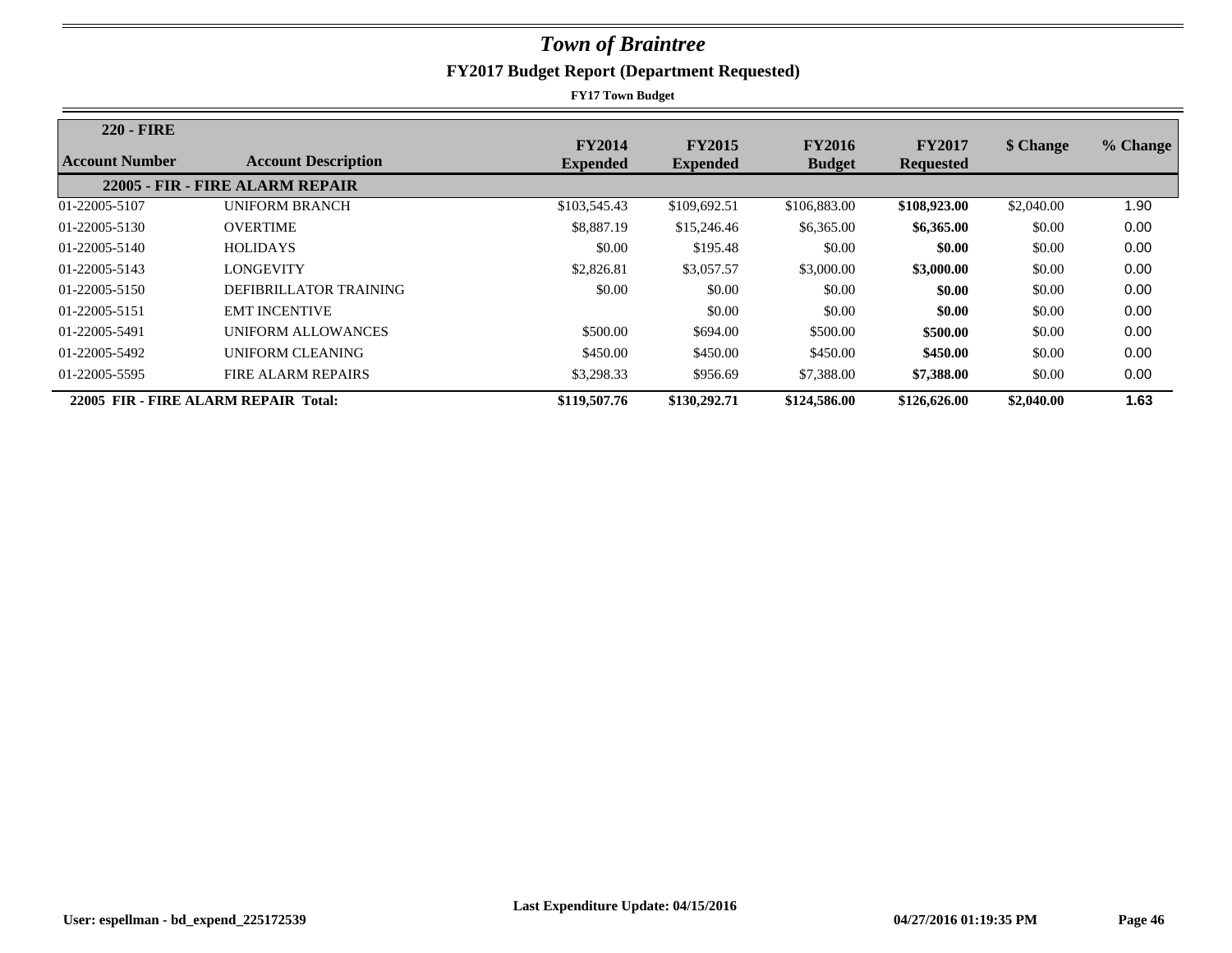| <b>220 - FIRE</b>         |                            | <b>FY2014</b>   | <b>FY2015</b>   | <b>FY2016</b> | <b>FY2017</b>    | \$ Change  | % Change |
|---------------------------|----------------------------|-----------------|-----------------|---------------|------------------|------------|----------|
| Account Number            | <b>Account Description</b> | <b>Expended</b> | <b>Expended</b> | <b>Budget</b> | <b>Requested</b> |            |          |
| 22006 - FIR - HAZMAT      |                            |                 |                 |               |                  |            |          |
| 01-22006-5107             | UNIFORM BRANCH             | \$89,371.36     | \$77,259.75     | \$106,883.00  | \$108,923.00     | \$2,040.00 | 1.90     |
| 01-22006-5140             | <b>HOLIDAYS</b>            | \$0.00          | \$174.08        | \$0.00        | \$0.00           | \$0.00     | 0.00     |
| 01-22006-5142             | EDUCATIONAL                |                 | \$0.00          | \$0.00        | \$0.00           | \$0.00     | 0.00     |
| 01-22006-5143             | LONGEVITY                  | \$2,999.88      | \$3,311.36      | \$3,000.00    | \$3,000.00       | \$0.00     | 0.00     |
| 01-22006-5150             | DEFIBRILLATOR TRAINING     | \$0.00          | \$0.00          | \$0.00        | \$0.00           | \$0.00     | 0.00     |
| 01-22006-5151             | <b>EMT INCENTIVE</b>       | \$433.78        | \$0.00          | \$0.00        | \$0.00           | \$0.00     | 0.00     |
| 01-22006-5332             | <b>HAZMAT EXPENSES</b>     | \$2,240.57      | \$1,470.00      | \$3,000.00    | \$3,000.00       | \$0.00     | 0.00     |
| 01-22006-5491             | UNIFORM ALLOWANCES         | \$500.00        | \$500.00        | \$500.00      | \$500.00         | \$0.00     | 0.00     |
| 01-22006-5492             | UNIFORM CLEANING           | \$450.00        | \$450.00        | \$450.00      | \$450.00         | \$0.00     | 0.00     |
| 22006 FIR - HAZMAT Total: |                            | \$95,995.59     | \$83,165.19     | \$113,833,00  | \$115,873.00     | \$2,040.00 | 1.79     |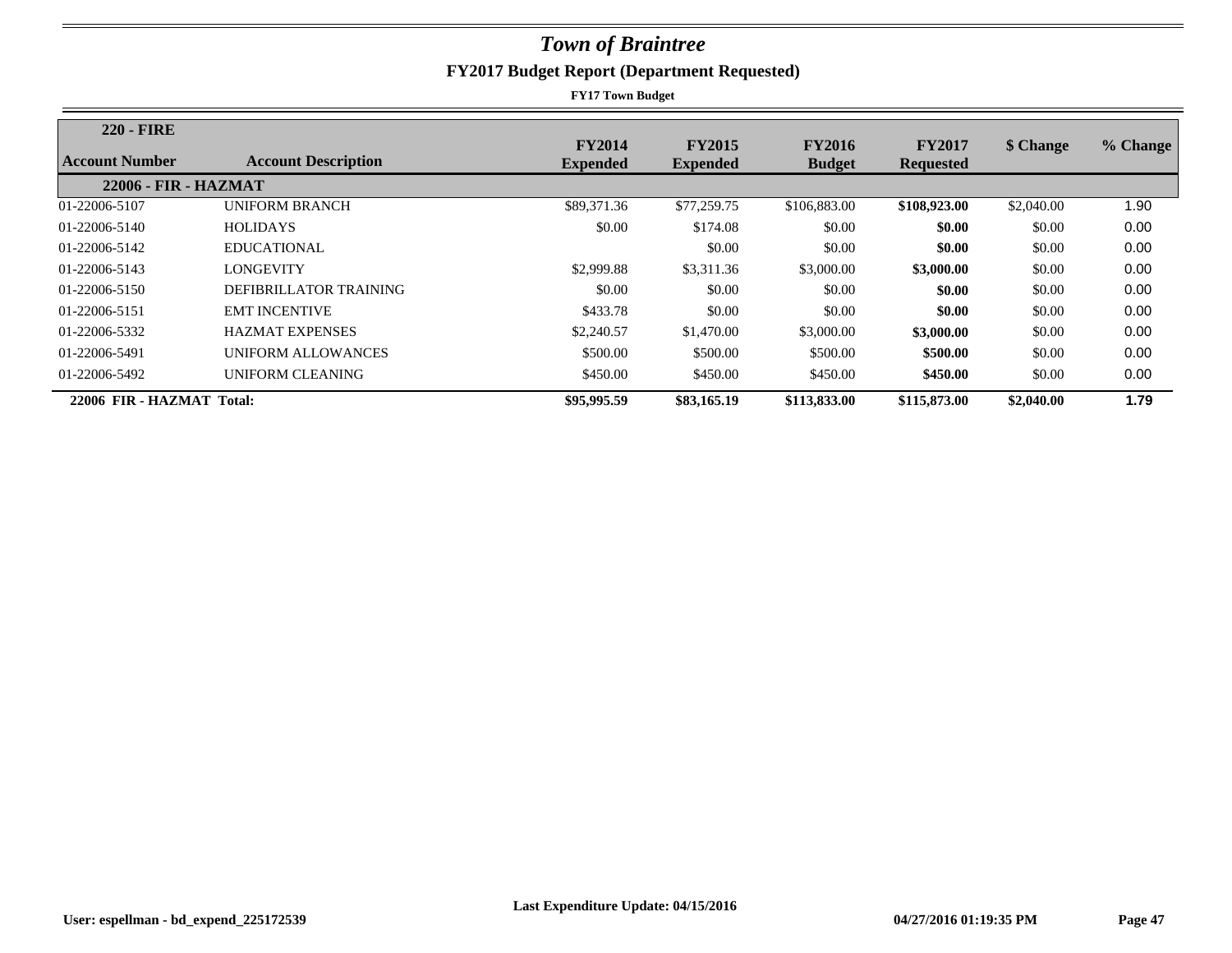| <b>220 - FIRE</b>                  |                               | <b>FY2014</b>   | <b>FY2015</b>   | <b>FY2016</b> | <b>FY2017</b>    | \$ Change  | % Change |
|------------------------------------|-------------------------------|-----------------|-----------------|---------------|------------------|------------|----------|
| Account Number                     | <b>Account Description</b>    | <b>Expended</b> | <b>Expended</b> | <b>Budget</b> | <b>Requested</b> |            |          |
|                                    | 22007 - FIR - FIRE PREVENTION |                 |                 |               |                  |            |          |
| 01-22007-5107                      | <b>UNIFORM BRANCH</b>         | \$99,664.24     | \$107,000.00    | \$106,883.00  | \$108,923.00     | \$2,040.00 | 1.90     |
| 01-22007-5140                      | <b>HOLIDAYS</b>               | \$0.00          | \$0.00          | \$0.00        | \$0.00           | \$0.00     | 0.00     |
| 01-22007-5142                      | EDUCATIONAL                   |                 | \$0.00          | \$2,501.00    | \$2,501.00       | \$0.00     | 0.00     |
| 01-22007-5143                      | LONGEVITY                     |                 | \$3,057.57      | \$3,000.00    | \$3,000.00       | \$0.00     | 0.00     |
| 01-22007-5150                      | DEFIBRILLATOR TRAINING        |                 | \$0.00          | \$0.00        | \$0.00           | \$0.00     | 0.00     |
| 01-22007-5491                      | UNIFORM ALLOWANCES            | \$500.00        | \$500.00        | \$500.00      | \$500.00         | \$0.00     | 0.00     |
| 01-22007-5492                      | UNIFORM CLEANING              | \$450.00        | \$450.00        | \$450.00      | \$450.00         | \$0.00     | 0.00     |
| 01-22007-5594                      | FIRE PREVENT PROGRAM          | \$1,568.22      | \$1,757.33      | \$2,078.00    | \$2,078.00       | \$0.00     | 0.00     |
| 22007 FIR - FIRE PREVENTION Total: |                               | \$102,182.46    | \$112,764.90    | \$115,412.00  | \$117,452.00     | \$2,040.00 | 1.76     |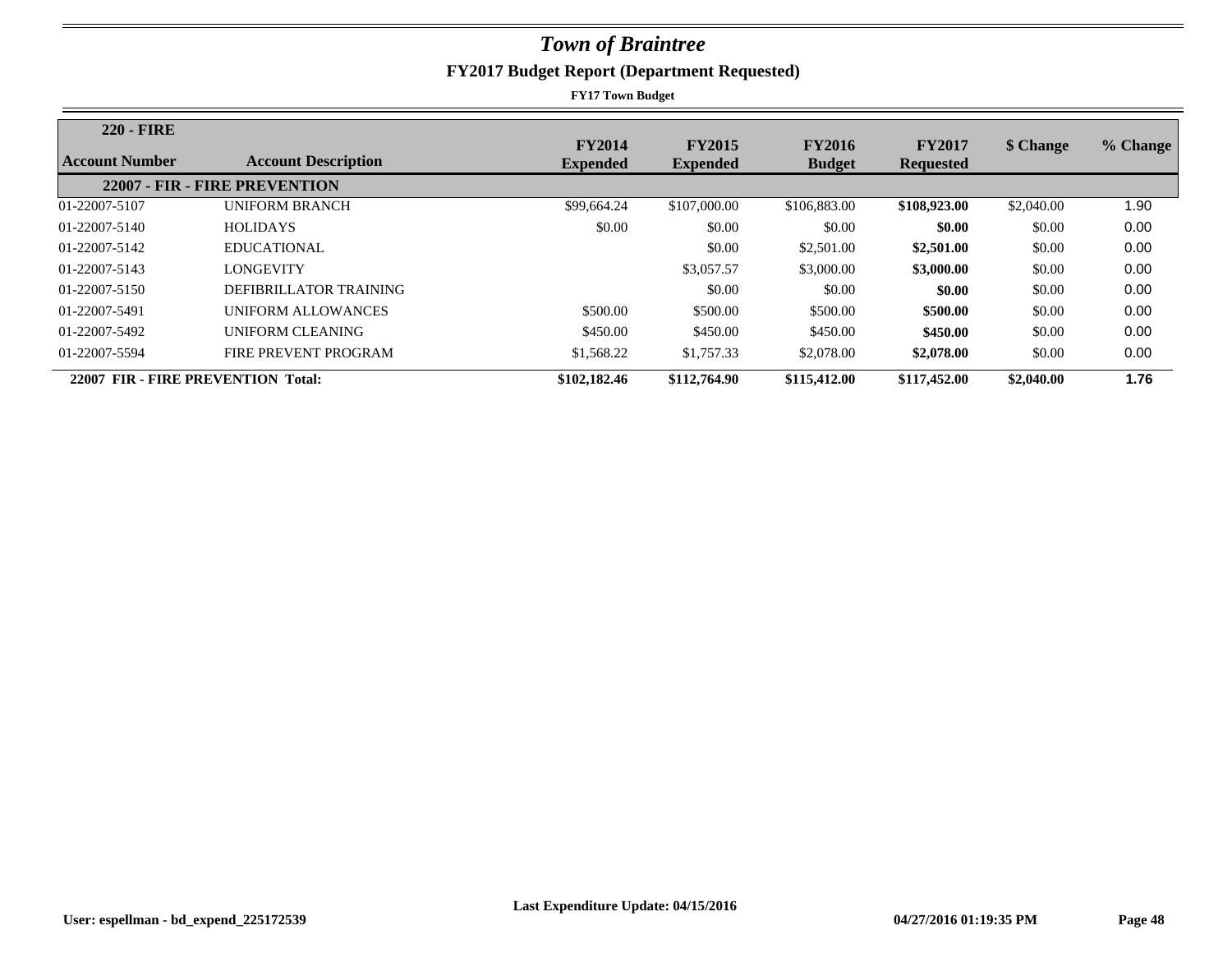| <b>220 - FIRE</b>           |                            |                 |                 |                |                  |               |          |
|-----------------------------|----------------------------|-----------------|-----------------|----------------|------------------|---------------|----------|
| Account Number              | <b>Account Description</b> | <b>FY2014</b>   | <b>FY2015</b>   | <b>FY2016</b>  | <b>FY2017</b>    | \$ Change     | % Change |
|                             |                            | <b>Expended</b> | <b>Expended</b> | <b>Budget</b>  | <b>Requested</b> |               |          |
| 22008 - FIR - TRAINING      |                            |                 |                 |                |                  |               |          |
| 01-22008-5107               | <b>UNIFORM BRANCH</b>      | \$85,549.03     | \$96,170.73     | \$95,778.00    | \$97,607.00      | \$1,829.00    | 1.90     |
| 01-22008-5130               | <b>OVERTIME</b>            | \$446.80        | \$457.73        | \$10,000.00    | \$10,000.00      | \$0.00        | 0.00     |
| 01-22008-5140               | <b>HOLIDAYS</b>            | \$0.00          | \$0.00          | \$0.00         | \$0.00           | \$0.00        | 0.00     |
| 01-22008-5142               | EDUCATIONAL                | \$600.08        | \$611.62        | \$600.00       | \$600.00         | \$0.00        | 0.00     |
| 01-22008-5143               | LONGEVITY                  | \$999.96        | \$2,903.73      | \$3,000.00     | \$3,000.00       | \$0.00        | 0.00     |
| 01-22008-5150               | DEFIBRILLATOR TRAINING     | \$0.00          | \$0.00          | \$0.00         | \$0.00           | \$0.00        | 0.00     |
| 01-22008-5151               | <b>EMT INCENTIVE</b>       | \$550.16        | \$664.42        | \$900.00       | \$900.00         | \$0.00        | 0.00     |
| 01-22008-5194               | IN SERVICE TRAINING        | $$-7.959.95$    | \$0.00          | \$12,000.00    | \$12,000.00      | \$0.00        | 0.00     |
| 01-22008-5491               | UNIFORM ALLOWANCES         | \$500.00        | \$500.00        | \$500.00       | \$500.00         | \$0.00        | 0.00     |
| 01-22008-5492               | UNIFORM CLEANING           | \$450.00        | \$450.00        | \$450.00       | \$450.00         | \$0.00        | 0.00     |
| 22008 FIR - TRAINING Total: |                            | \$81,136.08     | \$101,758.23    | \$123,228.00   | \$125,057.00     | \$1,829.00    | 1.48     |
| 220 Total:                  |                            | \$7,757,699.34  | \$8,698,535.04  | \$8,513,446.00 | \$8,440,692.00   | $$-72,754.00$ | $-0.85$  |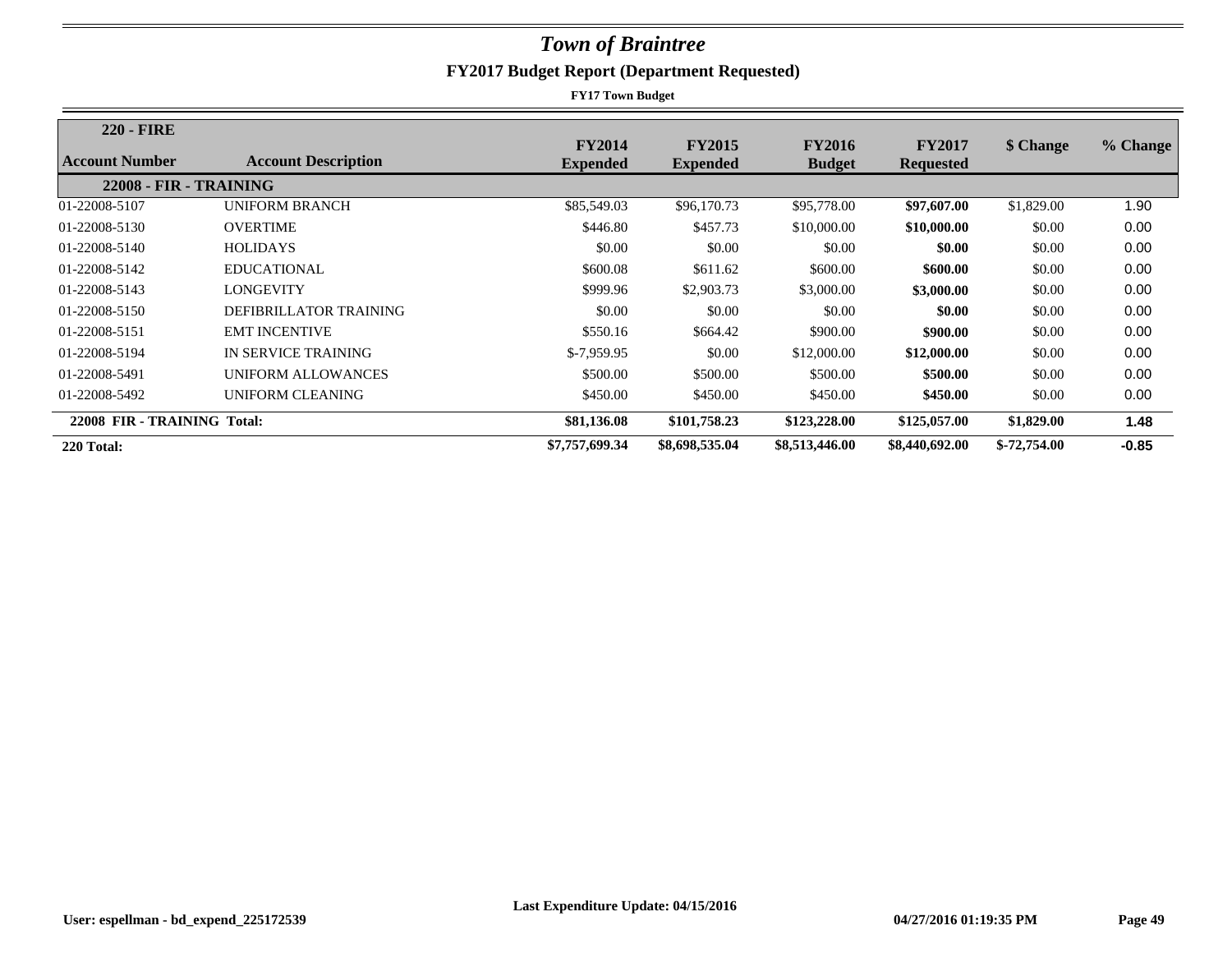| 241 - INSPECTION                  |                              |                 |                 |               |                  |            |          |
|-----------------------------------|------------------------------|-----------------|-----------------|---------------|------------------|------------|----------|
|                                   |                              | <b>FY2014</b>   | <b>FY2015</b>   | <b>FY2016</b> | <b>FY2017</b>    | \$ Change  | % Change |
| Account Number                    | <b>Account Description</b>   | <b>Expended</b> | <b>Expended</b> | <b>Budget</b> | <b>Requested</b> |            |          |
|                                   | 24101 - LIC - ADMINISTRATION |                 |                 |               |                  |            |          |
| 01-24101-5101                     | DEPARTMENT HEAD              | \$103,267.36    | \$105,332.55    | \$108,307.00  | \$110,374.00     | \$2,067.00 | 1.90     |
| 01-24101-5103                     | ADMINISTRATIVE/              | \$83,649.30     | \$100,217.74    | \$104,676.00  | \$106,330.00     | \$1,654.00 | 1.58     |
| 01-24101-5143                     | <b>LONGEVITY</b>             | \$3,155.00      | \$3,070.00      | \$3,615.00    | \$4,230.00       | \$615.00   | 17.01    |
| 01-24101-5302                     | <b>DATA PROCESS COSTS</b>    | \$0.00          | \$0.00          | \$12,000.00   | \$13,400.00      | \$1,400.00 | 11.66    |
| 01-24101-5340                     | <b>TELEPHONE</b>             | \$3,192.14      | \$3,853.94      | \$6,000.00    | \$6,000.00       | \$0.00     | 0.00     |
| 01-24101-5345                     | <b>POSTAGE</b>               | \$1,293.10      | \$1,409.14      | \$1,600.00    | \$1,500.00       | $$-100.00$ | $-6.25$  |
| 01-24101-5421                     | PRINTING/FORMS               | \$834.98        | \$3,133.66      | \$1,200.00    | \$1,200.00       | \$0.00     | 0.00     |
| 01-24101-5422                     | <b>OFFICE SUPPLIES</b>       | \$3,623.21      | \$3,675.40      | \$4,000.00    | \$4,000.00       | \$0.00     | 0.00     |
| 01-24101-5710                     | MEETINGS/SEMINARS-IN         | \$725.00        | \$1,505.00      | \$2,200.00    | \$2,400.00       | \$200.00   | 9.09     |
| 01-24101-5711                     | <b>MILEAGE</b>               | \$716.47        | \$491.15        | \$700.00      | \$600.00         | $$-100.00$ | $-14.28$ |
| 01-24101-5730                     | DUES/MEMBERSHIPS/SUBSC       | \$882.00        | \$820.00        | \$1,500.00    | \$1,500.00       | \$0.00     | 0.00     |
| 24101 LIC - ADMINISTRATION Total: |                              | \$201,338.56    | \$223,508.58    | \$245,798.00  | \$251,534.00     | \$5,736.00 | 2.33     |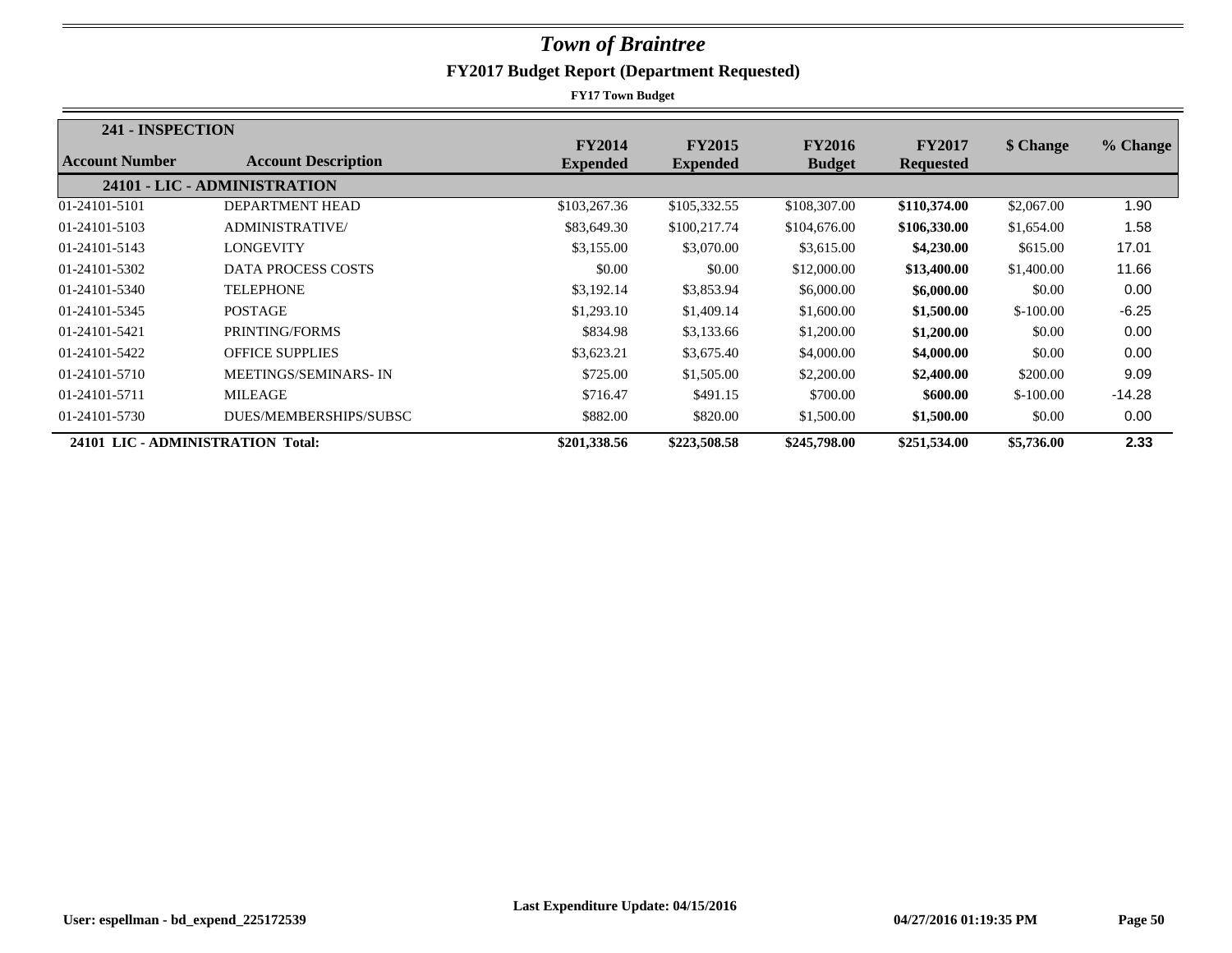**FY2017 Budget Report (Department Requested)**

| 241 - INSPECTION      |                                    |                 |                 |               |                  |              |            |
|-----------------------|------------------------------------|-----------------|-----------------|---------------|------------------|--------------|------------|
|                       |                                    | <b>FY2014</b>   | <b>FY2015</b>   | <b>FY2016</b> | <b>FY2017</b>    | \$ Change    | $%$ Change |
| <b>Account Number</b> | <b>Account Description</b>         | <b>Expended</b> | <b>Expended</b> | <b>Budget</b> | <b>Requested</b> |              |            |
|                       | 24103 - LIC - EQUIPMENT MAINT      |                 |                 |               |                  |              |            |
| 01-24103-5241         | <b>OUTSIDE M/V REPAIRS</b>         | \$2,014.12      | \$2,687.81      | \$4,400.00    | \$3,000.00       | $$-1,400.00$ | $-31.81$   |
|                       | 24103 LIC - EQUIPMENT MAINT Total: | \$2,014.12      | \$2,687.81      | \$4,400.00    | \$3,000.00       | $$-1.400.00$ | $-31.81$   |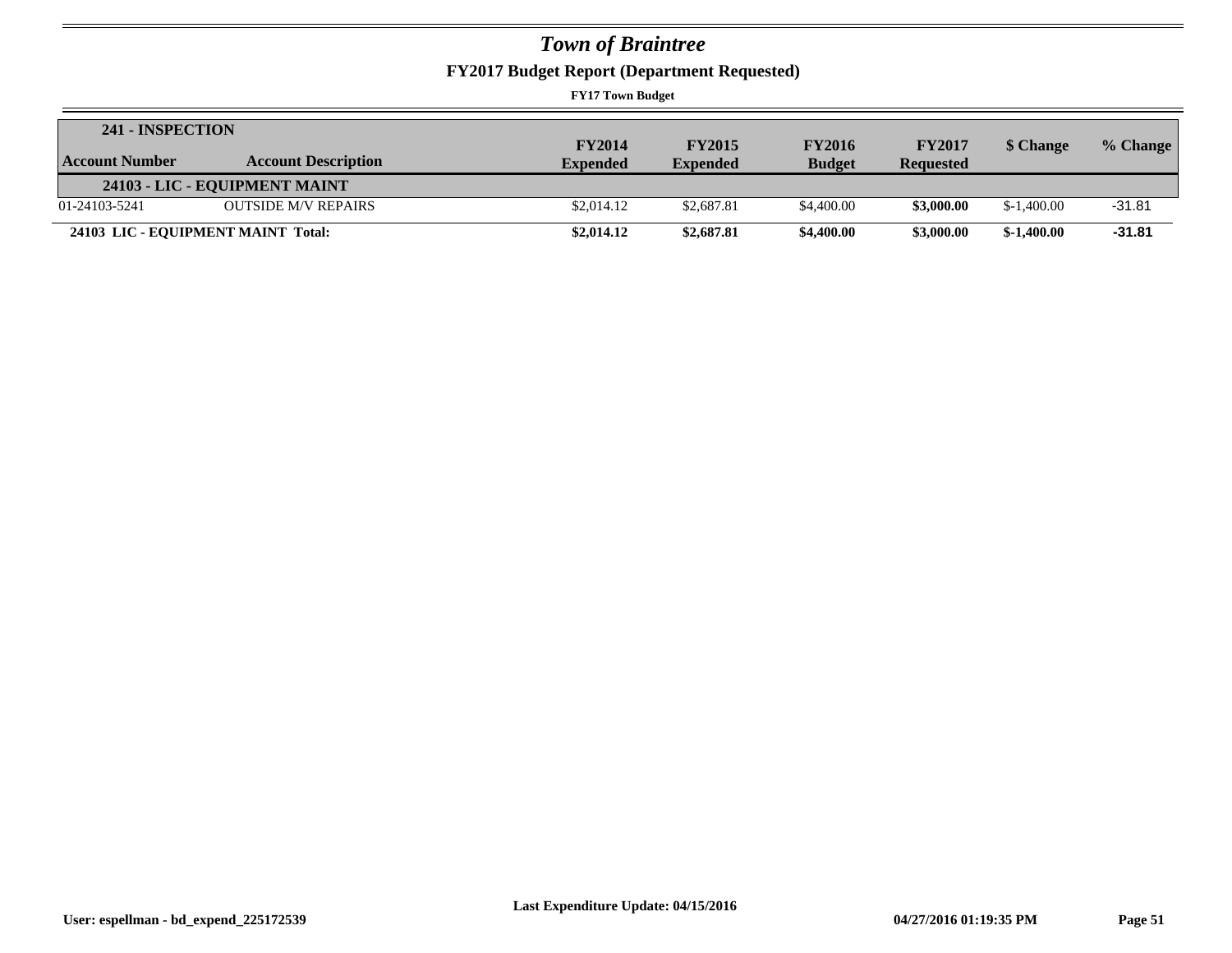**FY2017 Budget Report (Department Requested)**

| 241 - INSPECTION      |                                        |                 |                 |               |                  |              |          |
|-----------------------|----------------------------------------|-----------------|-----------------|---------------|------------------|--------------|----------|
| <b>Account Number</b> | <b>Account Description</b>             | <b>FY2014</b>   | <b>FY2015</b>   | <b>FY2016</b> | <b>FY2017</b>    | \$ Change    | % Change |
|                       |                                        | <b>Expended</b> | <b>Expended</b> | <b>Budget</b> | <b>Requested</b> |              |          |
|                       | 24105 - LIC - INSPECTNS/CODE ENFORCEMT |                 |                 |               |                  |              |          |
| 01-24105-5108         | <b>INSPECTORS</b>                      | \$404,383.86    | \$429,484.38    | \$441,663,00  | \$458,562.00     | \$16,899.00  | 3.82     |
| 01-24105-5120         | ADA COORDINATOR                        | \$0.00          | \$0.00          | \$8,580.00    | \$17,622.00      | \$9,042.00   | 105.38   |
| 01-24105-5389         | PEST CONTROL                           |                 | \$0.00          | \$0.00        | \$0.00           | \$0.00       | 0.00     |
| 01-24105-5397         | <b>MITIGATION</b>                      |                 | \$9,095.00      | \$22,800.00   | \$16,800.00      | $$-6,000.00$ | $-26.31$ |
| 01-24105-5711         | MILEAGE                                | \$16,418.20     | \$16,051.55     | \$17,000.00   | \$17,000.00      | \$0.00       | 0.00     |
|                       | 24105 LIC - INSPECTNS/CODE ENFORCEMT   | \$420,802.06    | \$454,630.93    | \$490,043.00  | \$509,984.00     | \$19,941.00  | 4.06     |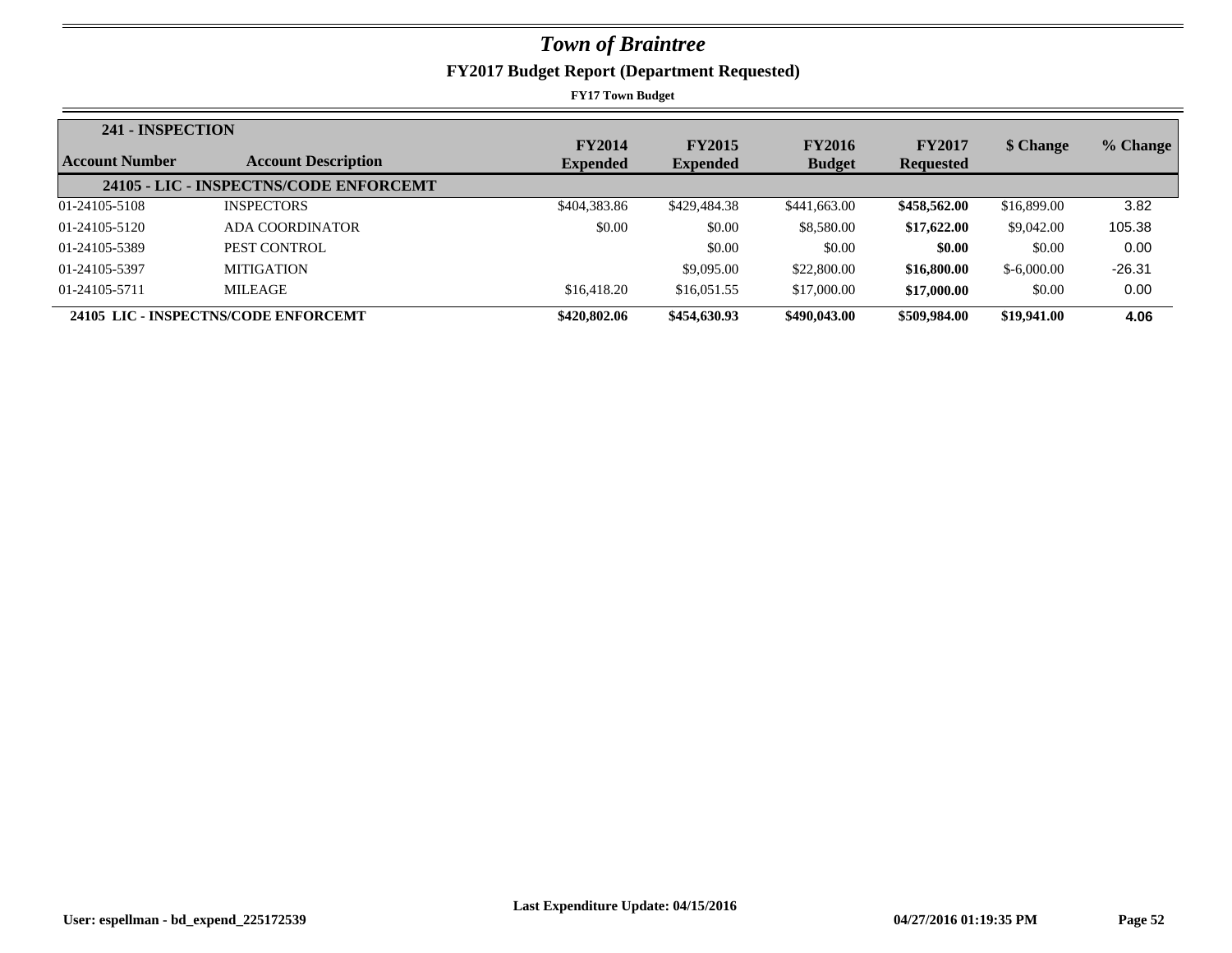| 510 - BOARD OF HEALTH     |                            |                                  |                                  |                                |                                   |            |          |
|---------------------------|----------------------------|----------------------------------|----------------------------------|--------------------------------|-----------------------------------|------------|----------|
| Account Number            | <b>Account Description</b> | <b>FY2014</b><br><b>Expended</b> | <b>FY2015</b><br><b>Expended</b> | <b>FY2016</b><br><b>Budget</b> | <b>FY2017</b><br><b>Requested</b> | \$ Change  | % Change |
| 24107 - LIC - HEALTH      |                            |                                  |                                  |                                |                                   |            |          |
| 01-24107-5108             | <b>INSPECTORS</b>          | \$136,097.33                     | \$128,322.94                     | \$136,322.00                   | \$141,331.00                      | \$5,009.00 | 3.67     |
| 01-24107-5114             | PUBLIC HEALTH NURSE        | \$69,992.63                      | \$72,765.89                      | \$73,380.00                    | \$74,781.00                       | \$1,401.00 | 1.90     |
| 01-24107-5316             | <b>TESTING WATER</b>       | \$495.00                         | \$345.00                         | \$1,500.00                     | \$1,000.00                        | $$-500.00$ | $-33.33$ |
| 01-24107-5319             | PUBLIC HEALTH CLINIC       | \$0.00                           | \$0.00                           | \$0.00                         | \$0.00                            | \$0.00     | 0.00     |
| 01-24107-5711             | <b>MILEAGE</b>             | \$3,627.47                       | \$2,977.33                       | \$3,000.00                     | \$2,600.00                        | $$-400.00$ | $-13.33$ |
| 24107 LIC - HEALTH Total: |                            | \$210,212.43                     | \$204,411.16                     | \$214,202.00                   | \$219,712.00                      | \$5,510.00 | 2.57     |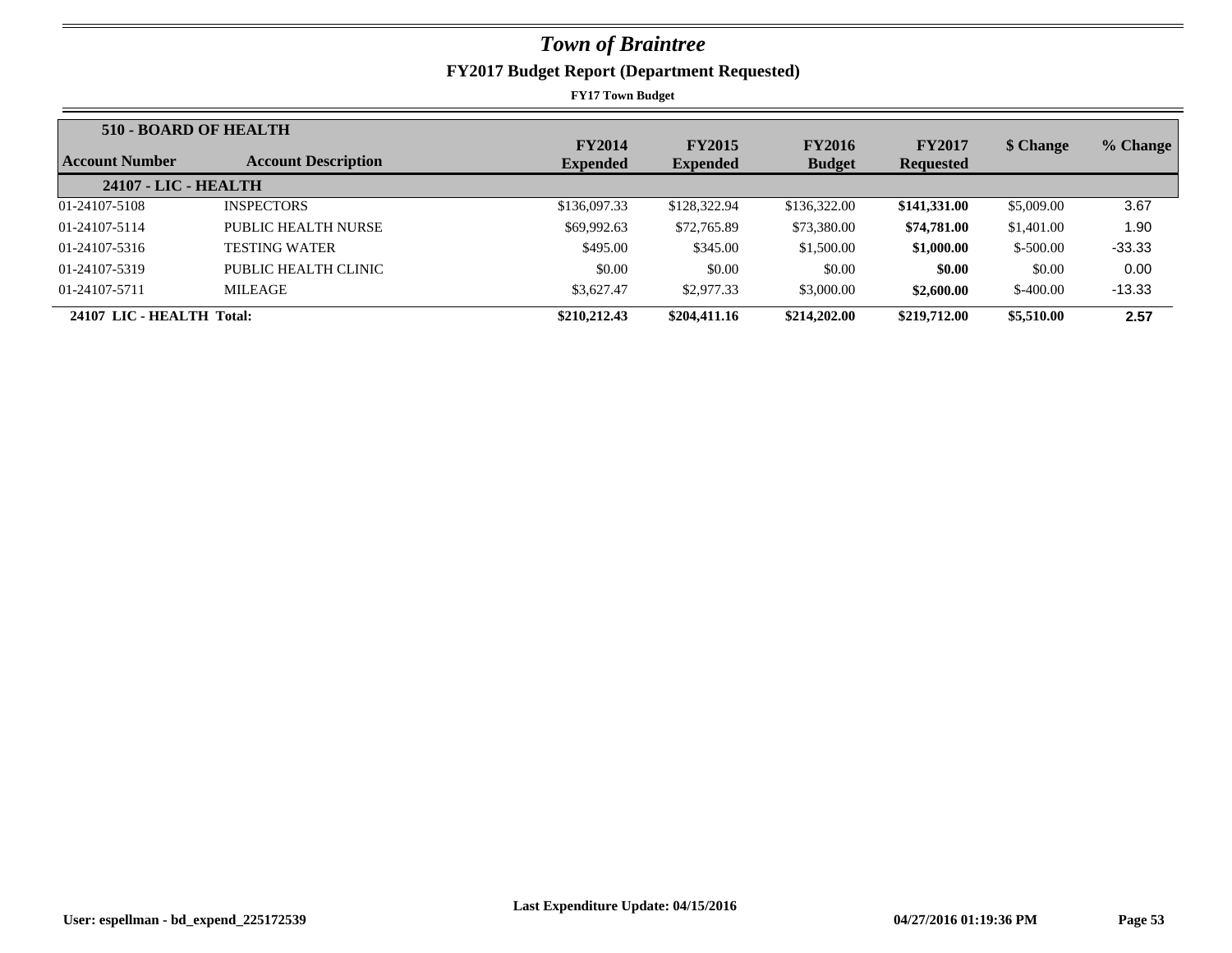|                       | 176 - ZONING BOARD OF APPEALS           | <b>FY2014</b>   | <b>FY2015</b>   | <b>FY2016</b> | <b>FY2017</b>    | \$ Change   | % Change  |
|-----------------------|-----------------------------------------|-----------------|-----------------|---------------|------------------|-------------|-----------|
| <b>Account Number</b> | <b>Account Description</b>              | <b>Expended</b> | <b>Expended</b> | <b>Budget</b> | <b>Requested</b> |             |           |
|                       | 24108 - LIC - ZONE BOARD OF APPEAL      |                 |                 |               |                  |             |           |
| 01-24108-5306         | <b>ADVERTISING</b>                      | \$150.00        | \$0.00          | \$400.00      | \$0.00           | $$-400.00$  | $-100.00$ |
| 01-24108-5345         | <b>POSTAGE</b>                          | \$100.00        | \$0.00          | \$100.00      | \$0.00           | $$-100.00$  | $-100.00$ |
| 01-24108-5422         | <b>OFFICE SUPPLIES</b>                  | \$0.00          | \$0.00          | \$0.00        | \$0.00           | \$0.00      | 0.00      |
|                       | 24108 LIC - ZONE BOARD OF APPEAL Total: | \$250.00        | \$0.00          | \$500.00      | \$0.00           | $$-500.00$  | $-100.00$ |
| 241 Total:            |                                         | \$834,617.17    | \$885,238.48    | \$954,943.00  | \$984,230.00     | \$29,287.00 | 3.06      |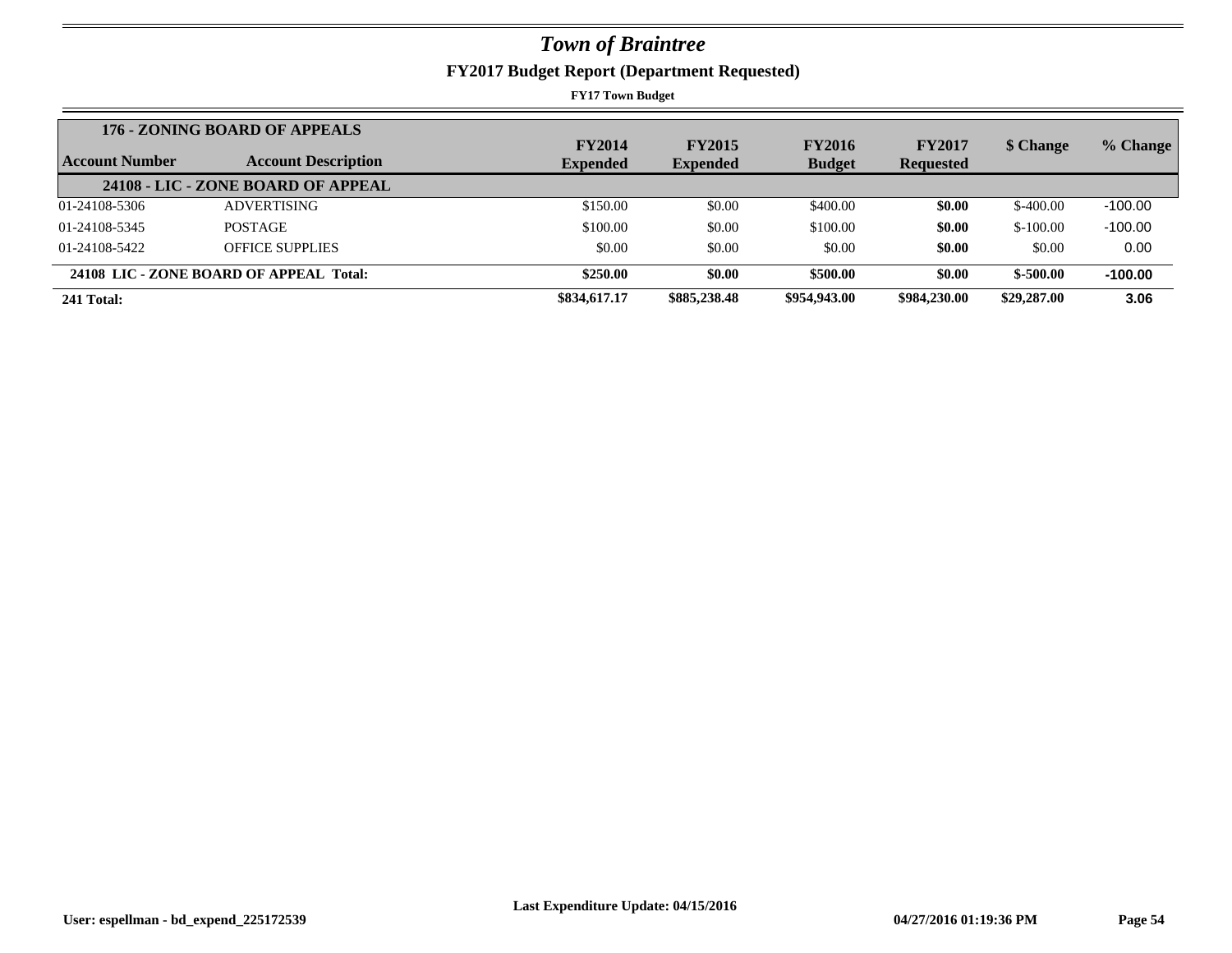**FY2017 Budget Report (Department Requested)**

| Account Number         | <b>300 - BRAINTREE PUBLIC SCHOOLS</b><br><b>Account Description</b> | <b>FY2014</b><br><b>Expended</b> | <b>FY2015</b><br><b>Expended</b> | <b>FY2016</b><br><b>Budget</b> | <b>FY2017</b><br><b>Requested</b> | \$ Change | % Change |
|------------------------|---------------------------------------------------------------------|----------------------------------|----------------------------------|--------------------------------|-----------------------------------|-----------|----------|
| 30001 - EDUCATION      |                                                                     |                                  |                                  |                                |                                   |           |          |
| 01-30001-5995          | SUPPORT OF SCHOOLS                                                  |                                  | \$0.00                           | \$0.00                         | \$0.00                            | \$0.00    | 0.00     |
| 30001 EDUCATION Total: |                                                                     | \$0.00                           | \$0.00                           | \$0.00                         | \$0.00                            | \$0.00    | 0.00     |
| 300 Total:             |                                                                     | \$0.00                           | \$0.00                           | \$0.00                         | \$0.00                            | \$0.00    | 0.00     |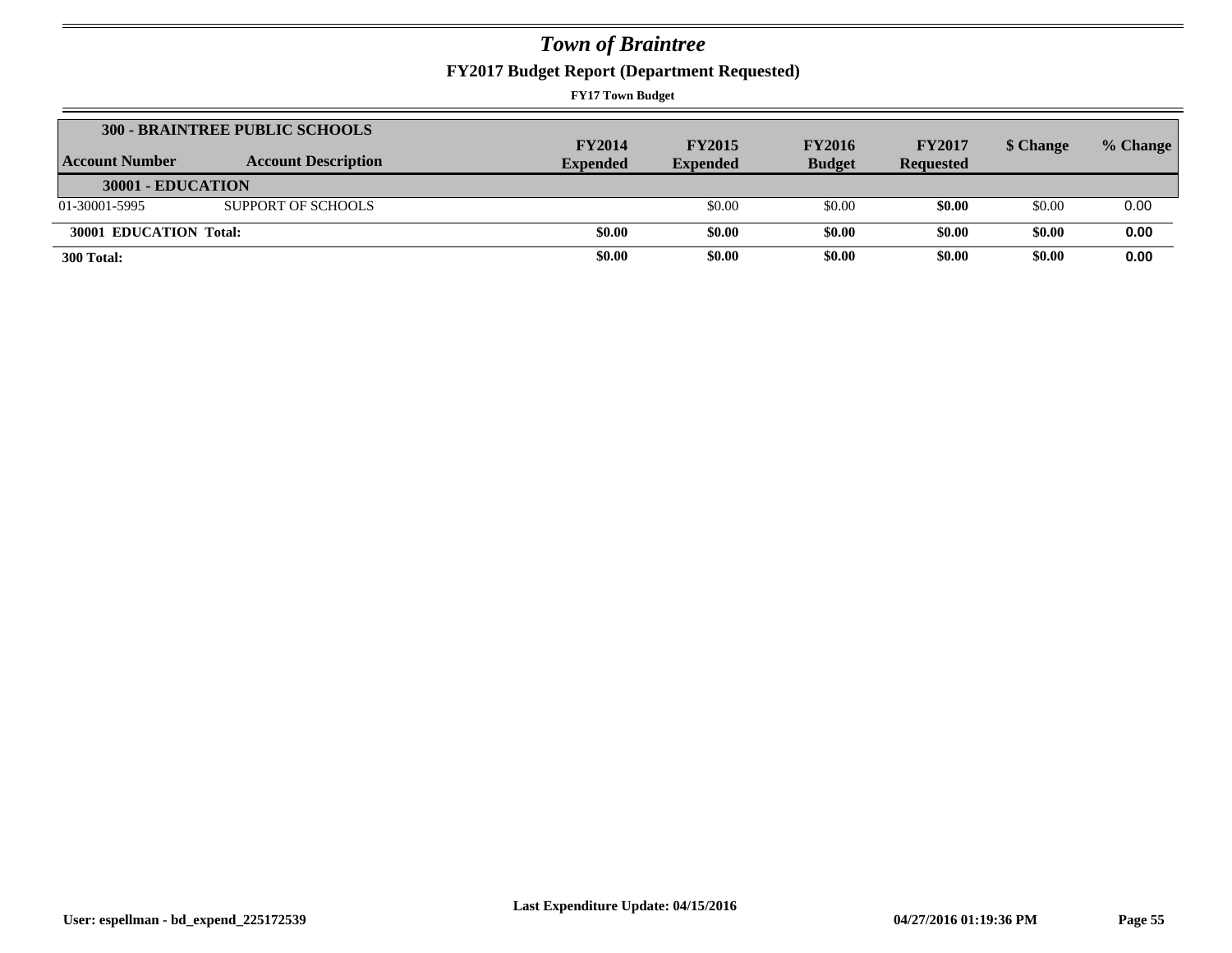**FY2017 Budget Report (Department Requested)**

| Account Number               | <b>350 - BLUE HILLS REGIONAL VOCATIONAL</b><br><b>Account Description</b> | <b>FY2014</b><br><b>Expended</b> | <b>FY2015</b><br><b>Expended</b> | <b>FY2016</b><br><b>Budget</b> | <b>FY2017</b><br><b>Requested</b> | \$ Change   | % Change |
|------------------------------|---------------------------------------------------------------------------|----------------------------------|----------------------------------|--------------------------------|-----------------------------------|-------------|----------|
| 35001 - REGIONAL SCHOOL      |                                                                           |                                  |                                  |                                |                                   |             |          |
| 01-35001-5690                | <b>BLUE HILL SCH</b>                                                      | \$2,130,747.96                   | \$2,143,377.96                   | \$2,467,754.00                 | \$2,561,797.00                    | \$94,043.00 | 3.81     |
| 35001 REGIONAL SCHOOL Total: |                                                                           | \$2,130,747.96                   | \$2,143,377.96                   | \$2,467,754.00                 | \$2,561,797.00                    | \$94,043.00 | 3.81     |
| 350 Total:                   |                                                                           | \$2,130,747.96                   | \$2,143,377.96                   | \$2,467,754.00                 | \$2,561,797.00                    | \$94,043.00 | 3.81     |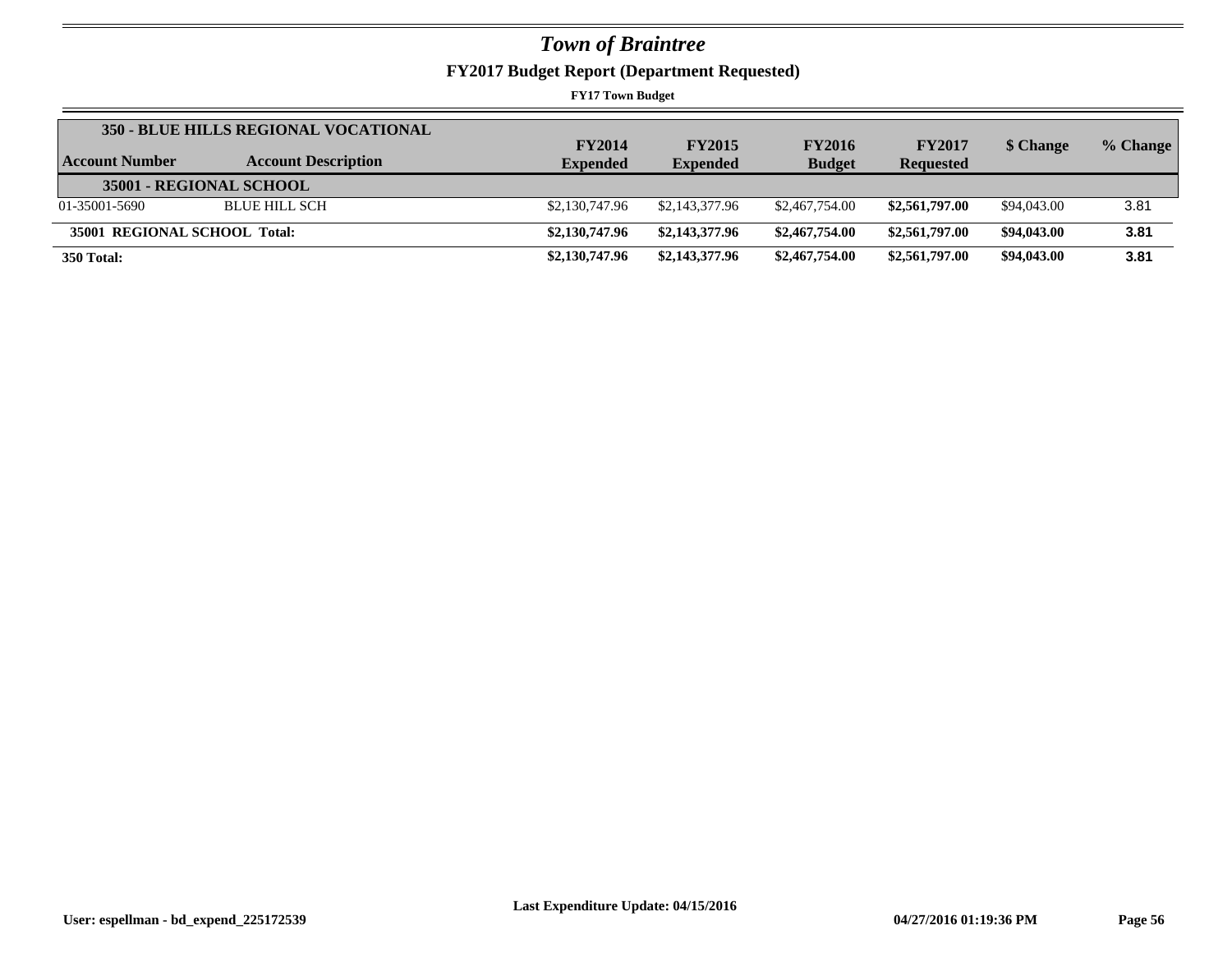|                                   | <b>400 - DEPT OF PUBLIC WORKS</b> |                 |                 |               |                  |            |          |
|-----------------------------------|-----------------------------------|-----------------|-----------------|---------------|------------------|------------|----------|
|                                   |                                   | <b>FY2014</b>   | <b>FY2015</b>   | <b>FY2016</b> | <b>FY2017</b>    | \$ Change  | % Change |
| <b>Account Number</b>             | <b>Account Description</b>        | <b>Expended</b> | <b>Expended</b> | <b>Budget</b> | <b>Requested</b> |            |          |
|                                   | 40001 - DPW - ADMINISTRATION      |                 |                 |               |                  |            |          |
| 01-40001-5101                     | DEPARTMENT HEAD                   | \$107,399.33    | \$109,547.37    | \$112,641.00  | \$112,641.00     | \$0.00     | 0.00     |
| 01-40001-5103                     | <b>ADMINISTRATIVE</b>             | \$158,243.38    | \$158,280.45    | \$164,224.00  | \$164,041.00     | $$-183.00$ | $-0.11$  |
| 01-40001-5120                     | PART-TIME CLERICAL                | \$11,542.18     | \$5,003.70      | \$9,416.00    | \$9,670.00       | \$254.00   | 2.69     |
| 01-40001-5143                     | LONGEVITY                         | \$3,205.00      | \$1,000.00      | \$0.00        | \$2,010.00       | \$2,010.00 | 100.00   |
| 01-40001-5306                     | <b>ADVERTISING</b>                | \$0.00          | \$0.00          | \$405.00      | \$405.00         | \$0.00     | 0.00     |
| 01-40001-5345                     | <b>POSTAGE</b>                    | \$225.58        | \$98.00         | \$600.00      | \$1,200.00       | \$600.00   | 100.00   |
| 01-40001-5421                     | PRINTING/FORMS                    | \$628.74        | \$1,530.47      | \$900.00      | \$900.00         | \$0.00     | 0.00     |
| 01-40001-5422                     | <b>OFFICE SUPPLIES</b>            | \$4,546.40      | \$4,044.55      | \$2,000.00    | \$2,000.00       | \$0.00     | 0.00     |
| 01-40001-5487                     | PRESCRIPTION EYEGLASSES           | \$0.00          | \$663.89        | \$175.00      | \$525.00         | \$350.00   | 200.00   |
| 01-40001-5495                     | <b>SAFETY SHOES</b>               |                 | \$250.00        | \$250.00      | \$2,890.00       | \$2,640.00 | 1056.00  |
| 01-40001-5710                     | MEETINGS/SEMINARS-IN              | \$1,387.00      | \$942.60        | \$1,600.00    | \$1,600.00       | \$0.00     | 0.00     |
| 01-40001-5730                     | DUES/MEMBERSHIPS/SUBSC            | \$829.32        | \$812.00        | \$1,500.00    | \$1,500.00       | \$0.00     | 0.00     |
| 40001 DPW - ADMINISTRATION Total: |                                   | \$288,006.93    | \$282,173.03    | \$293,711.00  | \$299,382.00     | \$5,671.00 | 1.93     |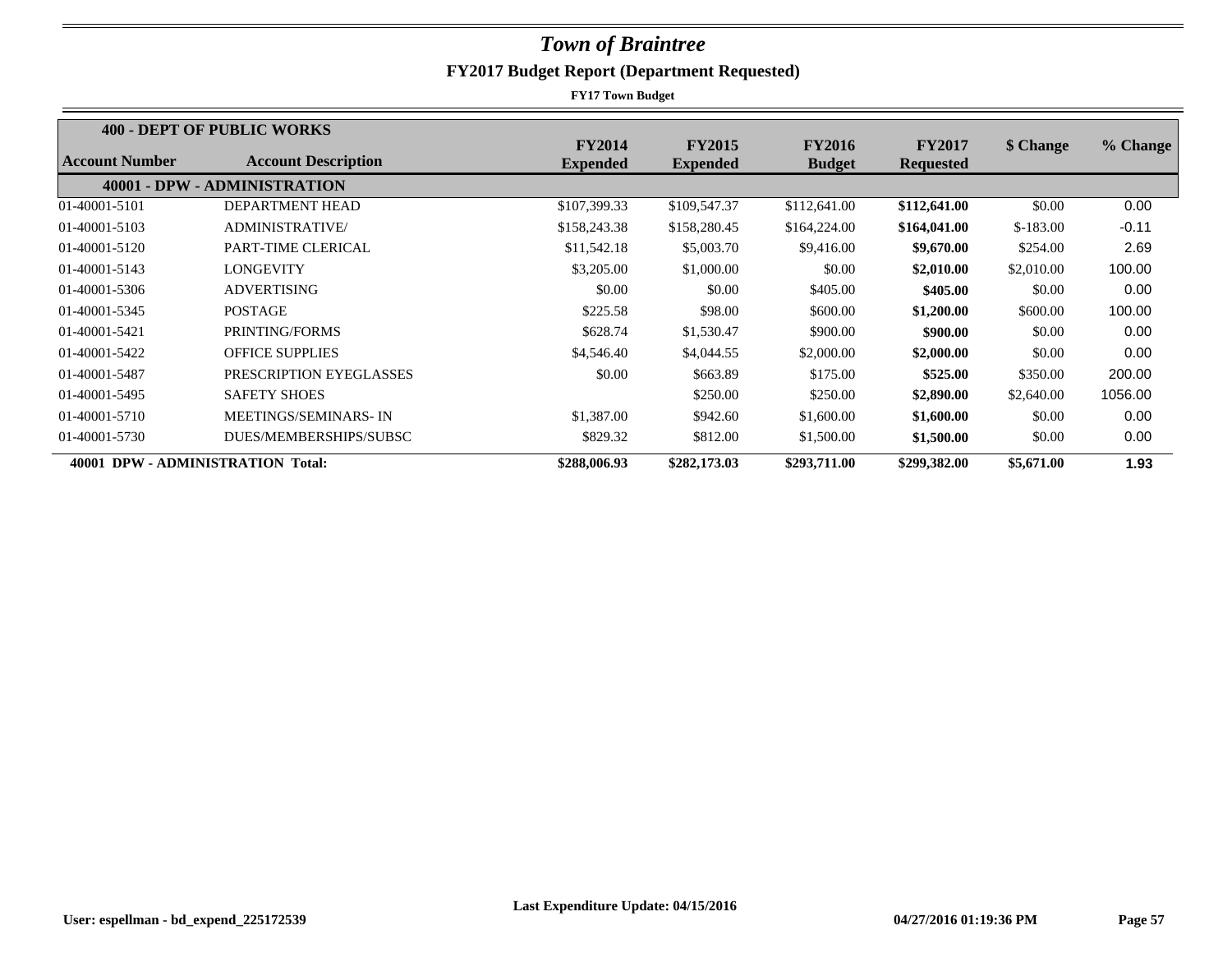| 421 - HIGHWAY         |                                        |                                  |                                  |                                |                                   |               |          |
|-----------------------|----------------------------------------|----------------------------------|----------------------------------|--------------------------------|-----------------------------------|---------------|----------|
| <b>Account Number</b> | <b>Account Description</b>             | <b>FY2014</b><br><b>Expended</b> | <b>FY2015</b><br><b>Expended</b> | <b>FY2016</b><br><b>Budget</b> | <b>FY2017</b><br><b>Requested</b> | \$ Change     | % Change |
|                       | 40002 - DPW - FACILITIES & EQUIP MAINT |                                  |                                  |                                |                                   |               |          |
| 01-40002-5497         | <b>WORK CLOTHES</b>                    | \$2,000.00                       | \$2,400.00                       | \$3,300.00                     | \$10,200.00                       | \$6,900.00    | 209.09   |
| 01-40002-5495         | <b>SAFETY SHOES</b>                    | \$1,600.00                       | \$2,000.00                       | \$2,750.00                     | \$2,890.00                        | \$140.00      | 5.09     |
| 01-40002-5101         | DEPARTMENT HEAD                        | \$0.00                           | \$0.00                           | \$82,534.00                    | \$82,534.00                       | \$0.00        | 0.00     |
| 01-40002-5103         | ADMINISTRATIVE/CLERICAL                |                                  | \$0.00                           | \$0.00                         | \$0.00                            | \$0.00        | 0.00     |
| 01-40002-5104         | LABOR/CUSTODIANS/MECHA                 | \$367,443.32                     | \$464,658.98                     | \$542,732.00                   | \$542,117.00                      | $$-615.00$    | $-0.11$  |
| 01-40002-5130         | <b>OVERTIME</b>                        | \$18,225.66                      | \$30,982.13                      | \$30,000.00                    | \$30,000.00                       | \$0.00        | 0.00     |
| 01-40002-5143         | <b>LONGEVITY</b>                       | \$3,437.50                       | \$4,240.00                       | \$6,080.00                     | \$6,080.00                        | \$0.00        | 0.00     |
| 01-40002-5149         | DRUG/ALCOHOL TESTING                   | \$0.00                           | \$0.00                           | \$260.00                       | \$260.00                          | \$0.00        | 0.00     |
| 01-40002-5210         | <b>FUEL OIL</b>                        |                                  | \$38,249.05                      | \$0.00                         | \$0.00                            | \$0.00        | 0.00     |
| 01-40002-5211         | <b>LIGHTING</b>                        | \$40,426.71                      | \$54,283.30                      | \$66,850.00                    | \$66,850.00                       | \$0.00        | 0.00     |
| 01-40002-5212         | <b>NATURAL GAS</b>                     | \$0.00                           | \$0.00                           | \$22,750.00                    | \$22,750.00                       | \$0.00        | 0.00     |
| 01-40002-5230         | <b>WATER/SEWER</b>                     | \$3,935.79                       | \$6,343.16                       | \$7,760.00                     | \$7,760.00                        | \$0.00        | 0.00     |
| 01-40002-5239         | <b>RADIO REPLACEMENT</b>               | \$15,864.53                      | \$3,708.80                       | \$20,000.00                    | \$20,000.00                       | \$0.00        | 0.00     |
| 01-40002-5241         | <b>OUTSIDE M/V REPAIRS</b>             | \$8,087.64                       | \$20,949.09                      | \$20,000.00                    | \$20,000.00                       | \$0.00        | 0.00     |
| 01-40002-5246         | <b>EQUIPMENT REPAIRS</b>               | \$52,070.09                      | \$103,537.55                     | \$45,000.00                    | \$45,000.00                       | \$0.00        | 0.00     |
| 01-40002-5254         | <b>WELDING REPAIRS</b>                 | \$978.50                         | \$660.94                         | \$3,000.00                     | \$3,000.00                        | \$0.00        | 0.00     |
| 01-40002-5255         | <b>VANDALISM REPAIRS</b>               | \$7,525.76                       | \$5,888.26                       | \$7,000.00                     | \$7,000.00                        | \$0.00        | 0.00     |
| 01-40002-5340         | <b>TELEPHONE</b>                       | \$4,167.91                       | \$3,671.77                       | \$7,000.00                     | \$7,000.00                        | \$0.00        | 0.00     |
| 01-40002-5343         | <b>CELLPHONE</b>                       | \$7,605.95                       | \$7,741.65                       | \$13,200.00                    | \$13,200.00                       | \$0.00        | 0.00     |
| 01-40002-5394         | <b>CONTRACT SERVICES</b>               | \$3,500.00                       | \$0.00                           | \$0.00                         | \$0.00                            | \$0.00        | 0.00     |
| 01-40002-5430         | <b>BUILDING REPAIRS</b>                | \$203,539.61                     | \$83,730.47                      | \$543,201.00                   | \$50,000.00                       | \$-493,201.00 | $-90.79$ |
| 01-40002-5450         | <b>CUSTODIAL SUPPLIES</b>              | \$24,617.20                      | \$23,636.62                      | \$35,000.00                    | \$35,000.00                       | \$0.00        | 0.00     |
| 01-40002-5480         | <b>TIRES/TUBES</b>                     | \$3,239.00                       | \$3,157.50                       | \$3,000.00                     | \$3,000.00                        | \$0.00        | 0.00     |
| 01-40002-5484         | <b>GASOLINE</b>                        | \$3,466.54                       | \$11,220.41                      | \$12,000.00                    | \$12,000.00                       | \$0.00        | 0.00     |
| 01-40002-5485         | <b>DIESEL FUEL</b>                     | \$85,924.48                      | \$31,038.12                      | \$76,500.00                    | \$76,500.00                       | \$0.00        | 0.00     |
|                       | 40002 DPW - FACILITIES & EQUIP MAINT   | \$857,656.19                     | \$902,097.80                     | \$1,549,917.00                 | \$1,063,141.00                    | \$-486,776.00 | $-31.40$ |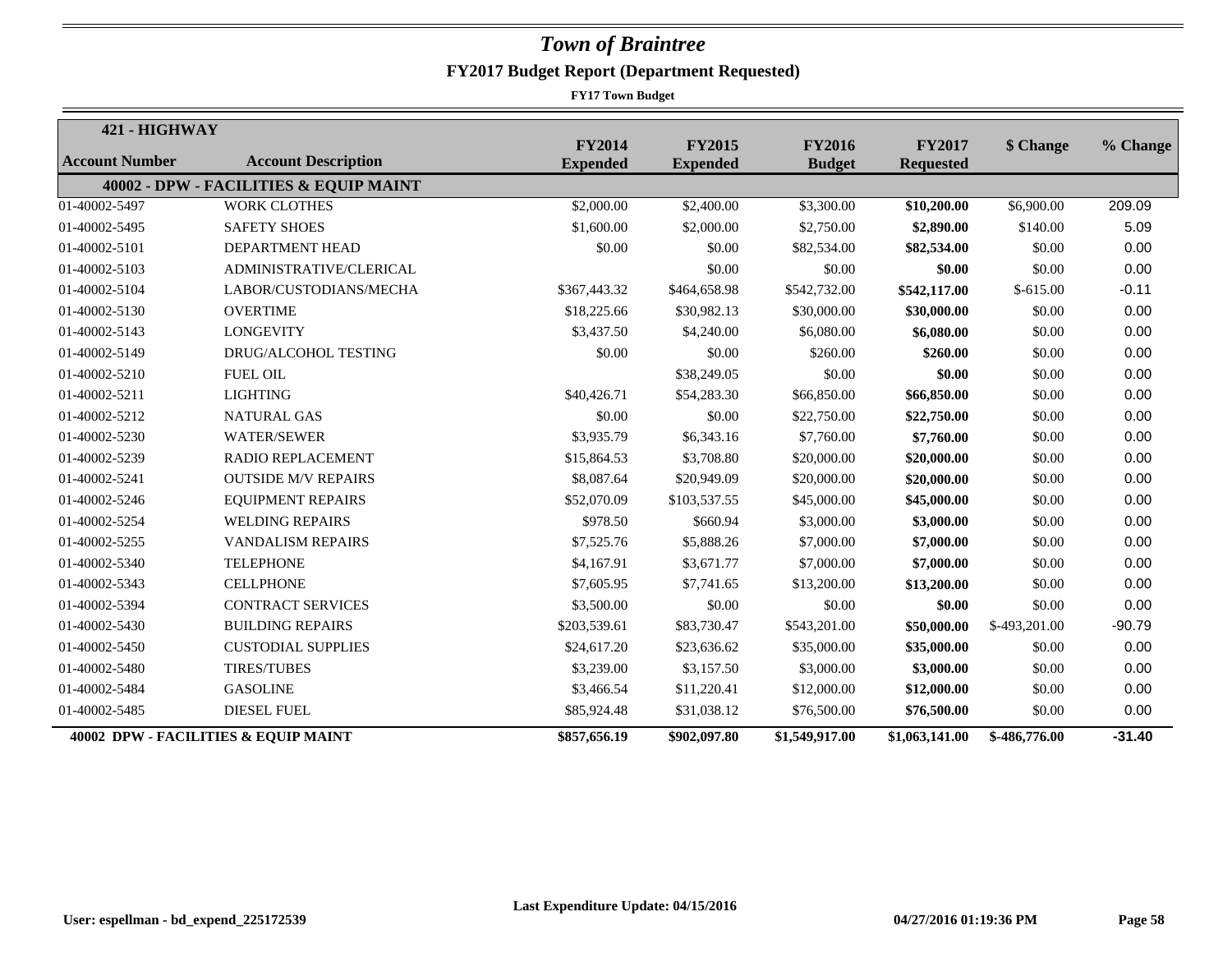**FY2017 Budget Report (Department Requested)**

| <b>491 - CEMETERY</b> |                                    | <b>FY2014</b>   | <b>FY2015</b>   | <b>FY2016</b> | <b>FY2017</b>    | \$ Change | % Change |
|-----------------------|------------------------------------|-----------------|-----------------|---------------|------------------|-----------|----------|
| <b>Account Number</b> | <b>Account Description</b>         | <b>Expended</b> | <b>Expended</b> | <b>Budget</b> | <b>Requested</b> |           |          |
|                       | 40003 - DPW - EQUIPMENT MAINT      |                 |                 |               |                  |           |          |
| 01-40003-5241         | <b>OUTSIDE M/V REPAIRS</b>         | \$172,453.05    | \$147,996.24    | \$147,590.00  | \$147,590.00     | \$0.00    | 0.00     |
| 01-40003-5480         | <b>TIRES/TUBES</b>                 | \$19,016.33     | \$18,069.50     | \$17,090.00   | \$17,090.00      | \$0.00    | 0.00     |
| 01-40003-5484         | <b>GASOLINE</b>                    | \$75,615.13     | \$66,634.02     | \$100,500.00  | \$100,500.00     | \$0.00    | 0.00     |
| 01-40003-5485         | DIESEL FUEL                        | \$59.03         | \$57,798.59     | \$20,000.00   | \$20,000.00      | \$0.00    | 0.00     |
|                       | 40003 DPW - EQUIPMENT MAINT Total: | \$267,143.54    | \$290,498.35    | \$285,180.00  | \$285,180.00     | \$0.00    | 0.00     |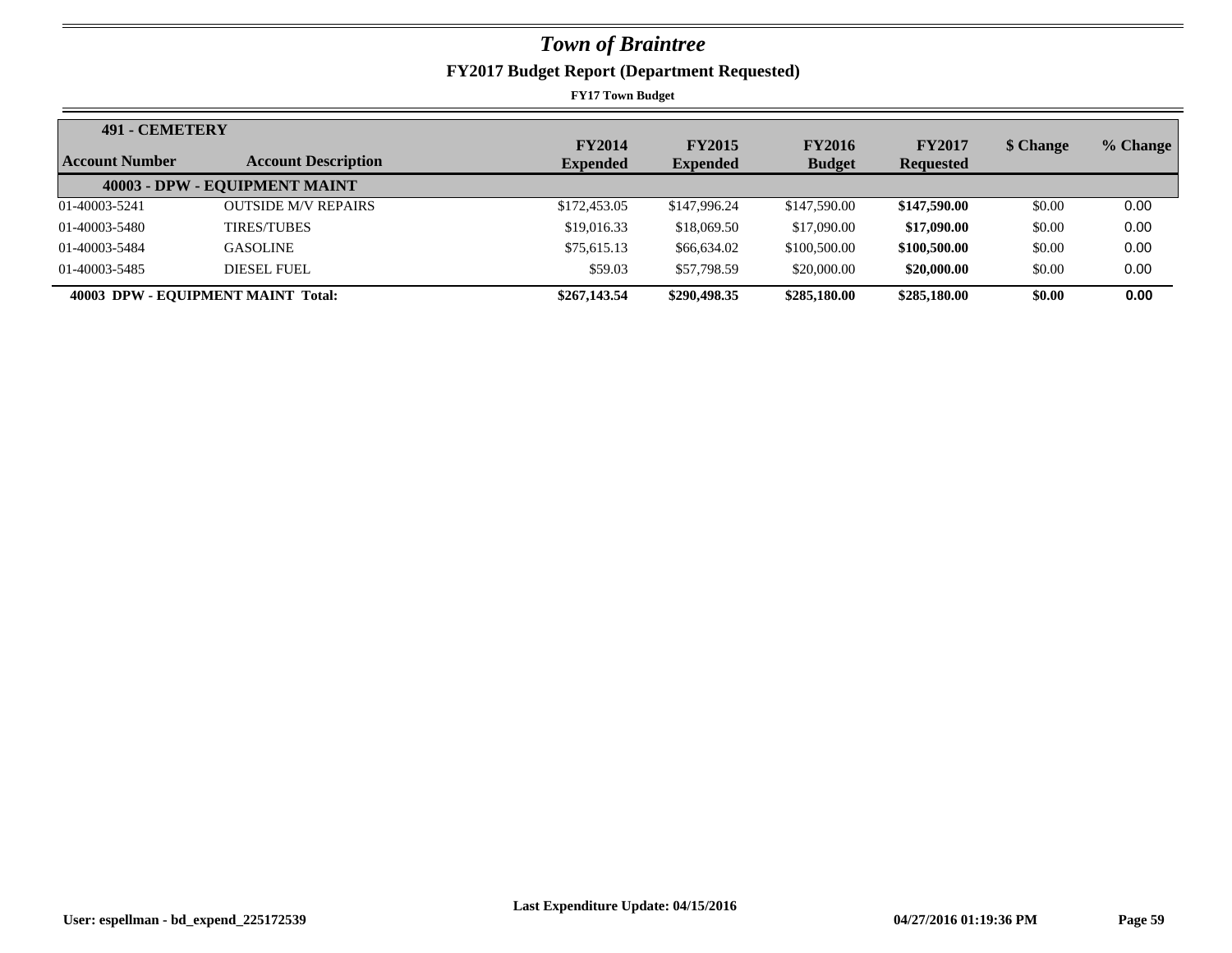**FY2017 Budget Report (Department Requested)**

| 411 - ENGINEERING              |                             |                 |                 |               |                  |            |          |
|--------------------------------|-----------------------------|-----------------|-----------------|---------------|------------------|------------|----------|
|                                |                             | <b>FY2014</b>   | <b>FY2015</b>   | <b>FY2016</b> | <b>FY2017</b>    | \$ Change  | % Change |
| Account Number                 | <b>Account Description</b>  | <b>Expended</b> | <b>Expended</b> | <b>Budget</b> | <b>Requested</b> |            |          |
|                                | 40004 - DPW - ENGINEERING   |                 |                 |               |                  |            |          |
| 01-40004-5101                  | DEPARTMENT HEAD             | \$105,872.10    | \$110,067.01    | \$114,996.00  | \$117,641.00     | \$2,645.00 | 2.30     |
| 01-40004-5307                  | <b>ENGINEERING SERVICES</b> | \$70,600.00     | \$67,691.62     | \$70,600.00   | \$70,600.00      | \$0.00     | 0.00     |
| 40004 DPW - ENGINEERING Total: |                             | \$176,472.10    | \$177,758.63    | \$185,596.00  | \$188,241.00     | \$2,645.00 | 1.42     |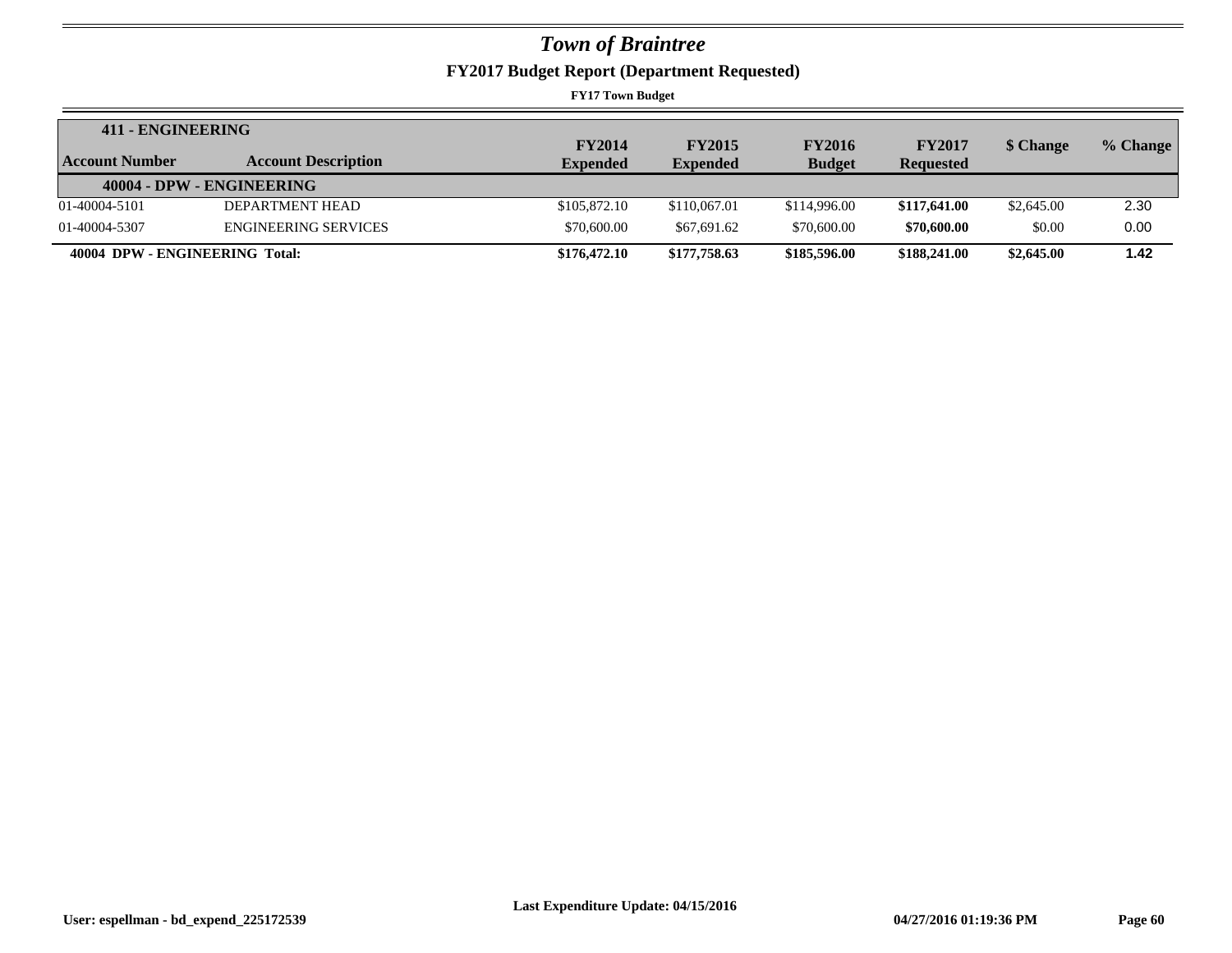| 411 - ENGINEERING |                                       |                                  |                                  |                                |                                   |            |          |
|-------------------|---------------------------------------|----------------------------------|----------------------------------|--------------------------------|-----------------------------------|------------|----------|
| Account Number    | <b>Account Description</b>            | <b>FY2014</b><br><b>Expended</b> | <b>FY2015</b><br><b>Expended</b> | <b>FY2016</b><br><b>Budget</b> | <b>FY2017</b><br><b>Requested</b> | \$ Change  | % Change |
|                   | 40005 - DPW - CONSTRUCTION ADMIN      |                                  |                                  |                                |                                   |            |          |
| 01-40005-5109     | <b>ENGINEERS</b>                      | \$196,572.70                     | \$207,269.43                     | \$211,244.00                   | \$216,932.00                      | \$5,688.00 | 2.69     |
| 01-40005-5120     | <b>ENGINEERING INTERN</b>             | \$0.00                           | \$0.00                           | \$40,926.00                    | \$40,926.00                       | \$0.00     | 0.00     |
| 01-40005-5130     | <b>OVERTIME</b>                       | \$41.51                          | \$1,148.11                       | \$1,515.00                     | \$1,515.00                        | \$0.00     | 0.00     |
| 01-40005-5143     | LONGEVITY                             | \$2,420.00                       | \$2,440.00                       | \$2,510.00                     | \$1,680.00                        | $$-830.00$ | $-33.06$ |
| 01-40005-5426     | <b>ENGINEERING SUPPLIES</b>           | \$955.89                         | \$799.89                         | \$1,500.00                     | \$1,500.00                        | \$0.00     | 0.00     |
| 01-40005-5427     | <b>DUPLICATING SUPPLIES</b>           | \$0.00                           | \$275.00                         | \$275.00                       | \$275.00                          | \$0.00     | 0.00     |
| 01-40005-5487     | PRESCRIPTION EYEGLASSES               |                                  | \$0.00                           | \$350.00                       | \$700.00                          | \$350.00   | 100.00   |
| 01-40005-5495     | <b>SAFETY SHOES</b>                   | \$400.00                         | \$500.00                         | \$500.00                       | \$500.00                          | \$0.00     | 0.00     |
| 01-40005-5497     | <b>WORK CLOTHES</b>                   | \$500.00                         | \$600.00                         | \$600.00                       | \$600.00                          | \$0.00     | 0.00     |
|                   | 40005 DPW - CONSTRUCTION ADMIN Total: | \$200,890.10                     | \$213,032.43                     | \$259,420.00                   | \$264,628.00                      | \$5,208.00 | 2.00     |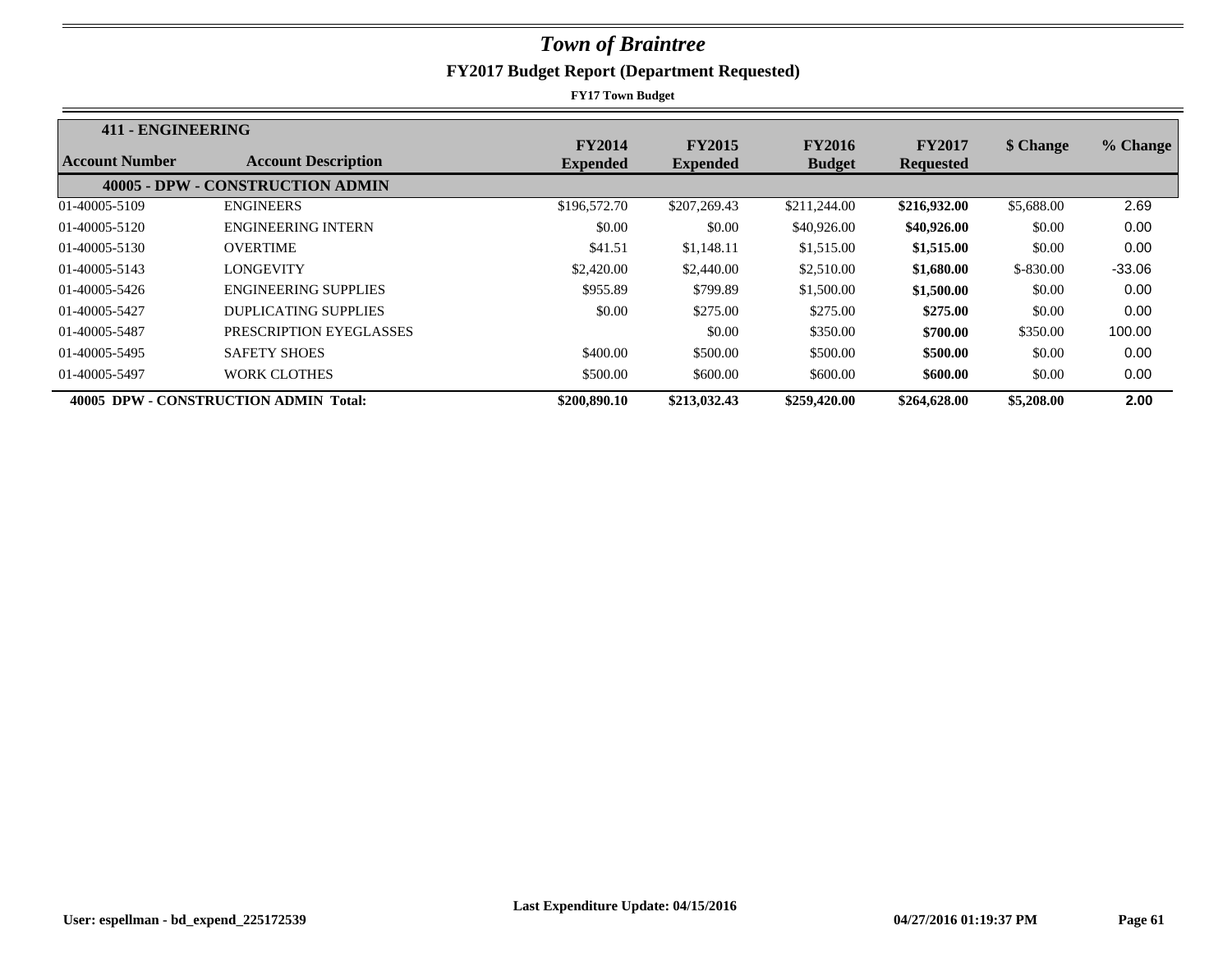| 421 - HIGHWAY              |                             |                                  |                                  |                                |                                   |               |          |
|----------------------------|-----------------------------|----------------------------------|----------------------------------|--------------------------------|-----------------------------------|---------------|----------|
| <b>Account Number</b>      | <b>Account Description</b>  | <b>FY2014</b><br><b>Expended</b> | <b>FY2015</b><br><b>Expended</b> | <b>FY2016</b><br><b>Budget</b> | <b>FY2017</b><br><b>Requested</b> | \$ Change     | % Change |
| 40006 - DPW - HIGHWAY      |                             |                                  |                                  |                                |                                   |               |          |
| 01-40006-5101              | <b>DEPARTMENT HEAD</b>      | \$65,433.52                      | \$91,907.02                      | \$95,096.00                    | \$98,534.00                       | \$3,438.00    | 3.61     |
| 01-40006-5102              | <b>ASS'T DEPART HEADS</b>   | \$139,475.36                     | \$154,793.10                     | \$157,218.00                   | \$163,221.00                      | \$6,003.00    | 3.81     |
| 01-40006-5104              | LABOR/CUSTODIANS/MECHA      | \$667,947.83                     | \$714,336.64                     | \$949,835.00                   | \$918,825.00                      | $$-31,010,00$ | $-3.26$  |
| 01-40006-5118              | <b>WORKING OUT OF GRADE</b> | \$5,923.25                       | \$1,304.15                       | \$5,900.00                     | \$5,900.00                        | \$0.00        | 0.00     |
| 01-40006-5120              | PART-TIME EMPLOYEE          | \$21.186.72                      | \$23,552.00                      | \$20,400.00                    | \$20,400.00                       | \$0.00        | 0.00     |
| 01-40006-5130              | <b>OVERTIME</b>             | \$28,363.97                      | \$22,316.57                      | \$22,440.00                    | \$22,440.00                       | \$0.00        | 0.00     |
| 01-40006-5143              | <b>LONGEVITY</b>            | \$7,663.37                       | \$7,350.00                       | \$7,920.00                     | \$6,770.00                        | $$-1,150.00$  | $-14.52$ |
| 01-40006-5149              | <b>DRUG/ALCOHOL TEST</b>    | \$0.00                           | \$280.00                         | \$1,000.00                     | \$1,000.00                        | \$0.00        | 0.00     |
| 01-40006-5258              | <b>TREE REMOVALS</b>        | \$32,914.49                      | \$35,945.74                      | \$40,000.00                    | \$40,000.00                       | \$0.00        | 0.00     |
| 01-40006-5323              | <b>POLICE DETAILS</b>       | \$5,540.70                       | \$12,742.00                      | \$12,000.00                    | \$12,000.00                       | \$0.00        | 0.00     |
| 01-40006-5495              | <b>SAFETY SHOES</b>         | \$3,600.00                       | \$4,750.00                       | \$5,000.00                     | \$4,750.00                        | $$-250.00$    | $-5.00$  |
| 01-40006-5497              | <b>WORK CLOTHES</b>         | \$4,500.00                       | \$5,700.00                       | \$6,000.00                     | \$5,700.00                        | $$-300.00$    | $-5.00$  |
| 01-40006-5531              | <b>PATCHING</b>             | \$41,020.16                      | \$49,244.07                      | \$35,000.00                    | \$35,000.00                       | \$0.00        | 0.00     |
| 01-40006-5533              | <b>SIGNS</b>                | \$25,725.25                      | \$26,801.17                      | \$25,000.00                    | \$25,000.00                       | \$0.00        | 0.00     |
| 01-40006-5534              | STREET SURFACE TREAT        | \$67,788.00                      | \$72,723.02                      | \$95,000.00                    | \$95,000.00                       | \$0.00        | 0.00     |
| 01-40006-5535              | <b>HIGHWAY SUPPLIES</b>     | \$18,080.88                      | \$10,078.67                      | \$18,000.00                    | \$18,000.00                       | \$0.00        | 0.00     |
| 01-40006-5539              | <b>LEAF MULCH EXPENSES</b>  | \$24,878.20                      | \$82,845.27                      | \$69,028.00                    | \$69,028.00                       | \$0.00        | 0.00     |
| 01-40006-5731              | <b>LICENSE FEES</b>         | \$935.00                         | \$3,006.00                       | \$3,400.00                     | \$3,400.00                        | \$0.00        | 0.00     |
| 40006 DPW - HIGHWAY Total: |                             | \$1,160,976.70                   | \$1,319,675.42                   | \$1,568,237.00                 | \$1,544,968.00                    | $$-23,269.00$ | $-1.48$  |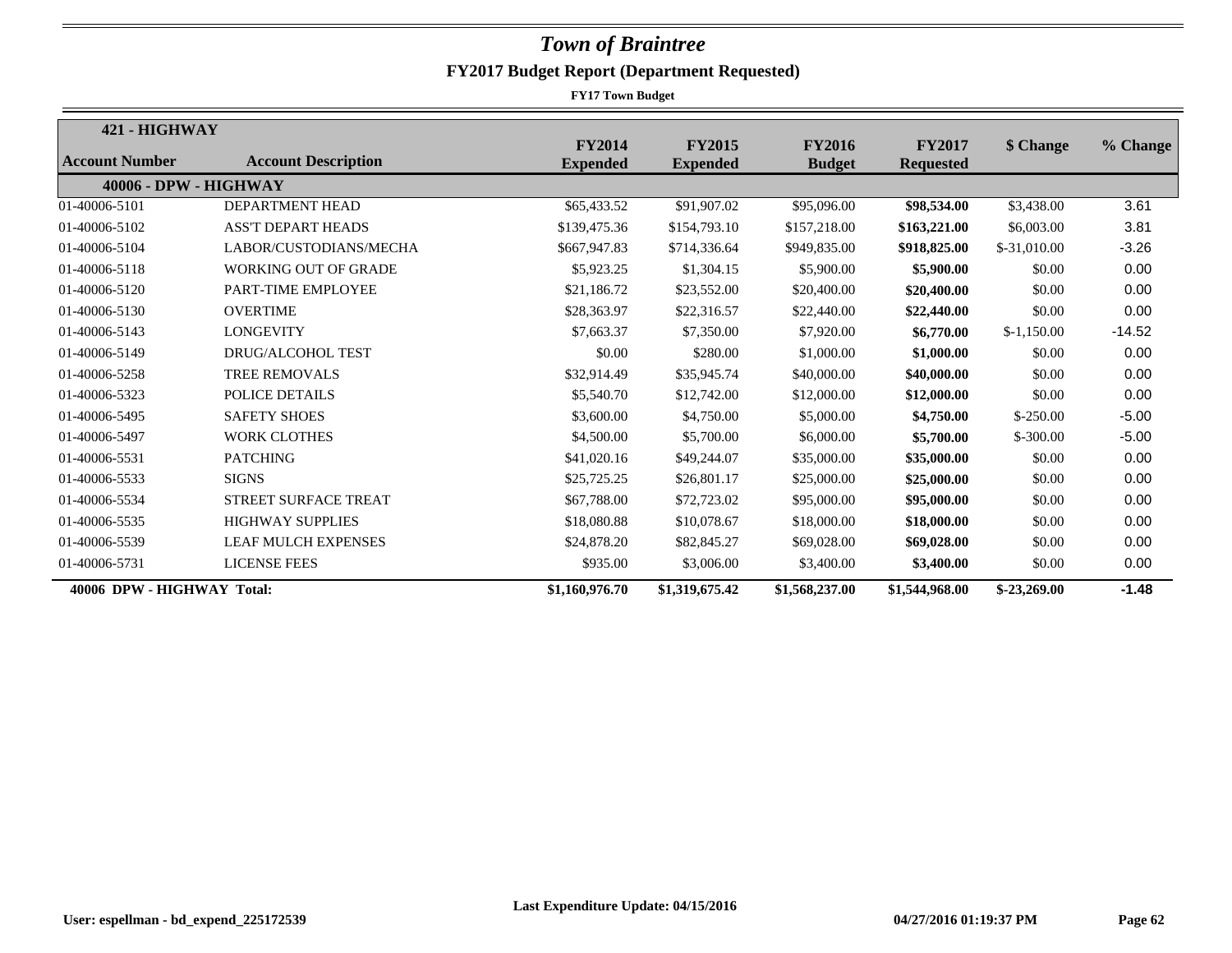**FY2017 Budget Report (Department Requested)**

| 421 - HIGHWAY               |                            |                 |                 |               |                  |           |          |
|-----------------------------|----------------------------|-----------------|-----------------|---------------|------------------|-----------|----------|
|                             |                            | <b>FY2014</b>   | <b>FY2015</b>   | <b>FY2016</b> | <b>FY2017</b>    | \$ Change | % Change |
| Account Number              | <b>Account Description</b> | <b>Expended</b> | <b>Expended</b> | <b>Budget</b> | <b>Requested</b> |           |          |
| <b>40007 - DPW - DRAINS</b> |                            |                 |                 |               |                  |           |          |
| 01-40007-5530               | <b>DRAINS</b>              | \$37,536.44     | \$39,709.11     | \$39,200.00   | \$39,200.00      | \$0.00    | 0.00     |
| 01-40007-5540               | DRAINAGE INVESTIGATION     | \$0.00          | \$0.00          | \$0.00        | \$0.00           | \$0.00    | 0.00     |
| 40007 DPW - DRAINS Total:   |                            | \$37,536.44     | \$39,709.11     | \$39,200.00   | \$39,200.00      | \$0.00    | 0.00     |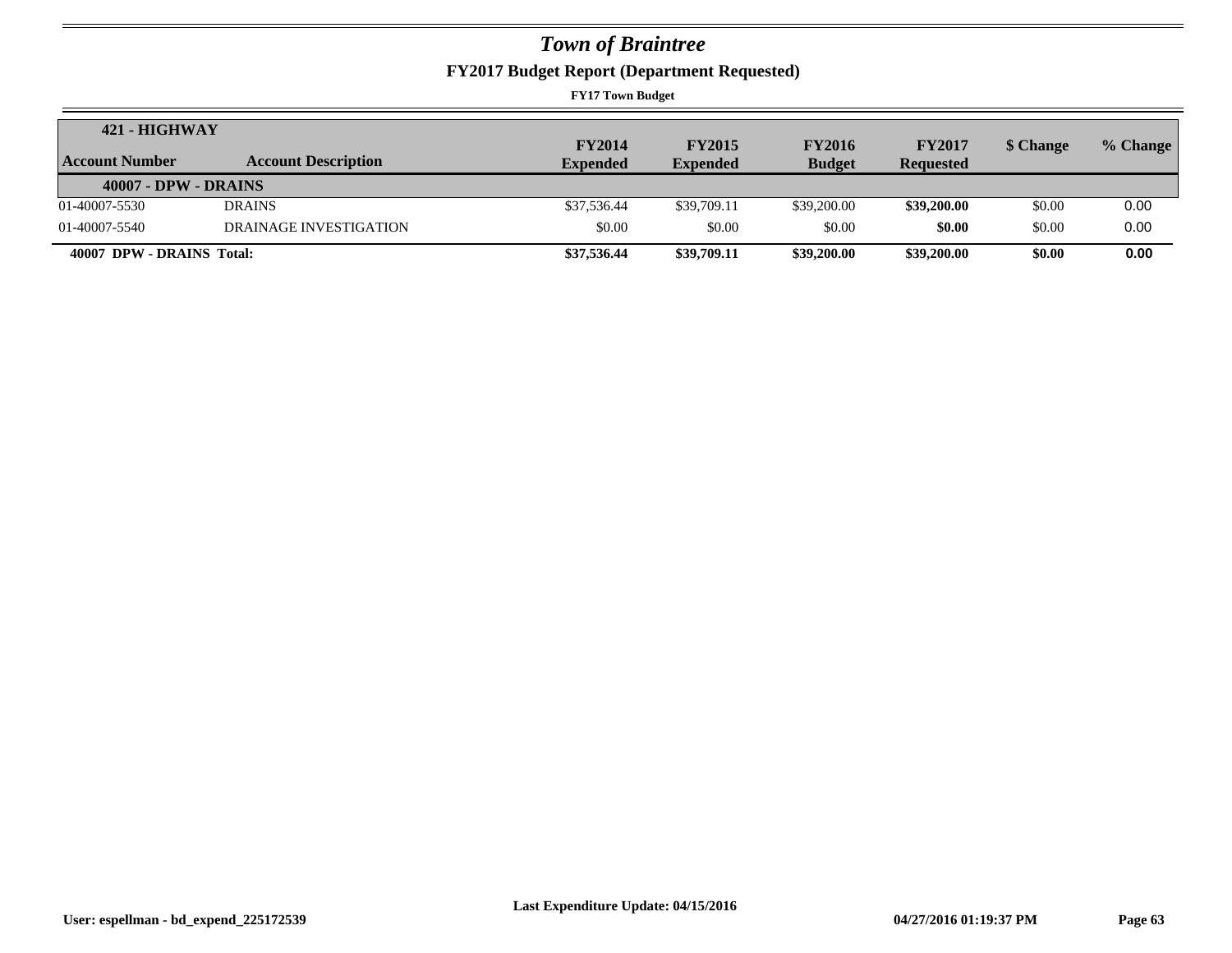**FY2017 Budget Report (Department Requested)**

| $421 - HIGHWAY$              |                            |                 |                 |               |                  |           |          |
|------------------------------|----------------------------|-----------------|-----------------|---------------|------------------|-----------|----------|
|                              |                            | <b>FY2014</b>   | <b>FY2015</b>   | <b>FY2016</b> | <b>FY2017</b>    | \$ Change | % Change |
| Account Number               | <b>Account Description</b> | <b>Expended</b> | <b>Expended</b> | <b>Budget</b> | <b>Requested</b> |           |          |
| 40008 - DPW - SIDEWALKS      |                            |                 |                 |               |                  |           |          |
| 01-40008-5532                | SIDEWALK REPAIRS           | \$28,458.26     | \$24,117.48     | \$29,400.00   | \$29,400.00      | \$0.00    | 0.00     |
| 40008 DPW - SIDEWALKS Total: |                            | \$28,458.26     | \$24,117.48     | \$29,400.00   | \$29,400.00      | \$0.00    | 0.00     |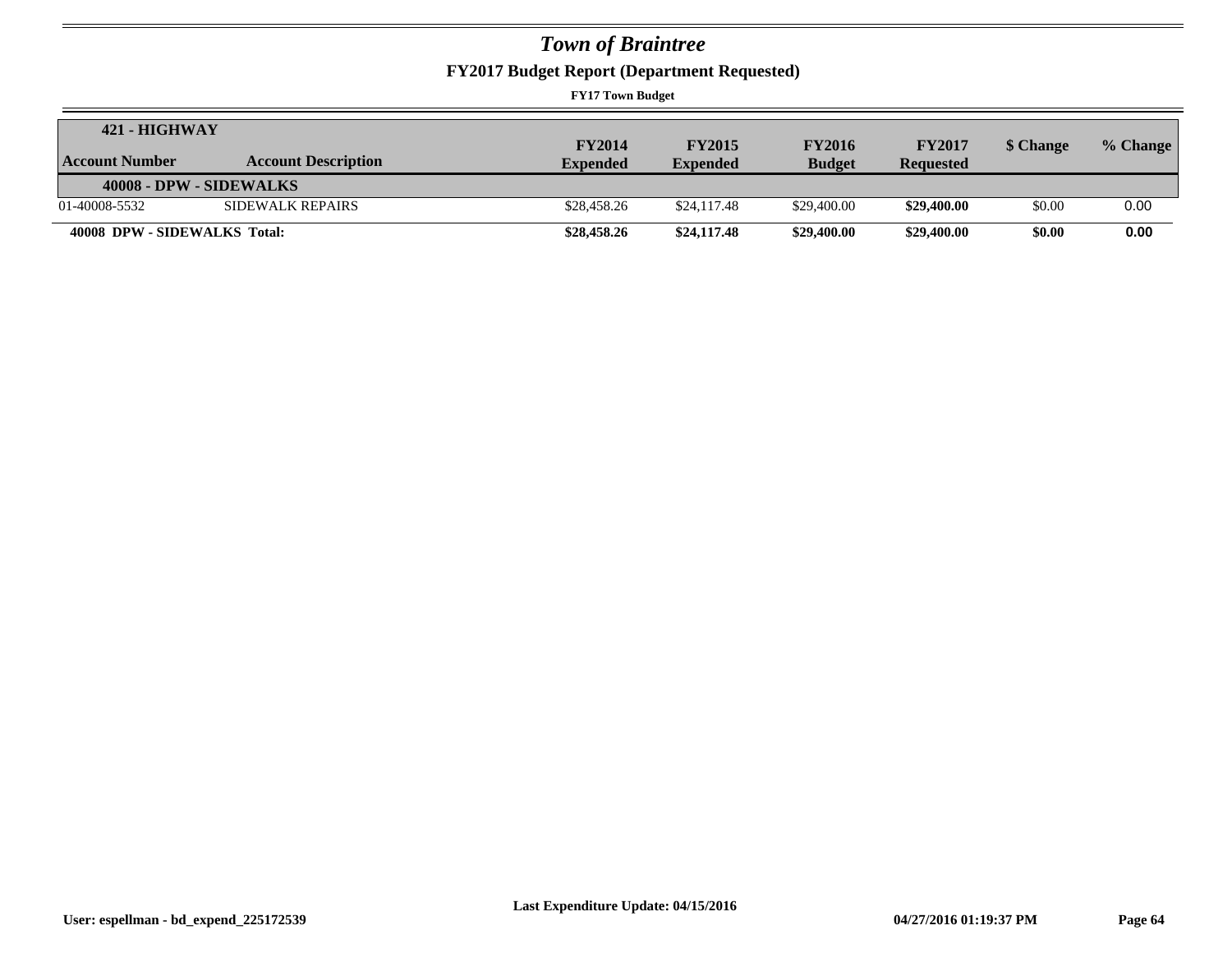**FY2017 Budget Report (Department Requested)**

| 424 - STREET LIGHTING |                                    |                 |                 |               |                  |             |            |
|-----------------------|------------------------------------|-----------------|-----------------|---------------|------------------|-------------|------------|
|                       |                                    | <b>FY2014</b>   | <b>FY2015</b>   | <b>FY2016</b> | <b>FY2017</b>    | \$ Change   | $%$ Change |
| <b>Account Number</b> | <b>Account Description</b>         | <b>Expended</b> | <b>Expended</b> | <b>Budget</b> | <b>Requested</b> |             |            |
|                       | 40009 - DPW - STREET LIGHTING      |                 |                 |               |                  |             |            |
| 01-40009-5213         | STREET LIGHTING                    | \$355,000.00    | \$370,200.00    | \$385,500.00  | \$400,500.00     | \$15,000.00 | 3.89       |
|                       | 40009 DPW - STREET LIGHTING Total: | \$355,000.00    | \$370,200.00    | \$385,500.00  | \$400,500.00     | \$15,000.00 | 3.89       |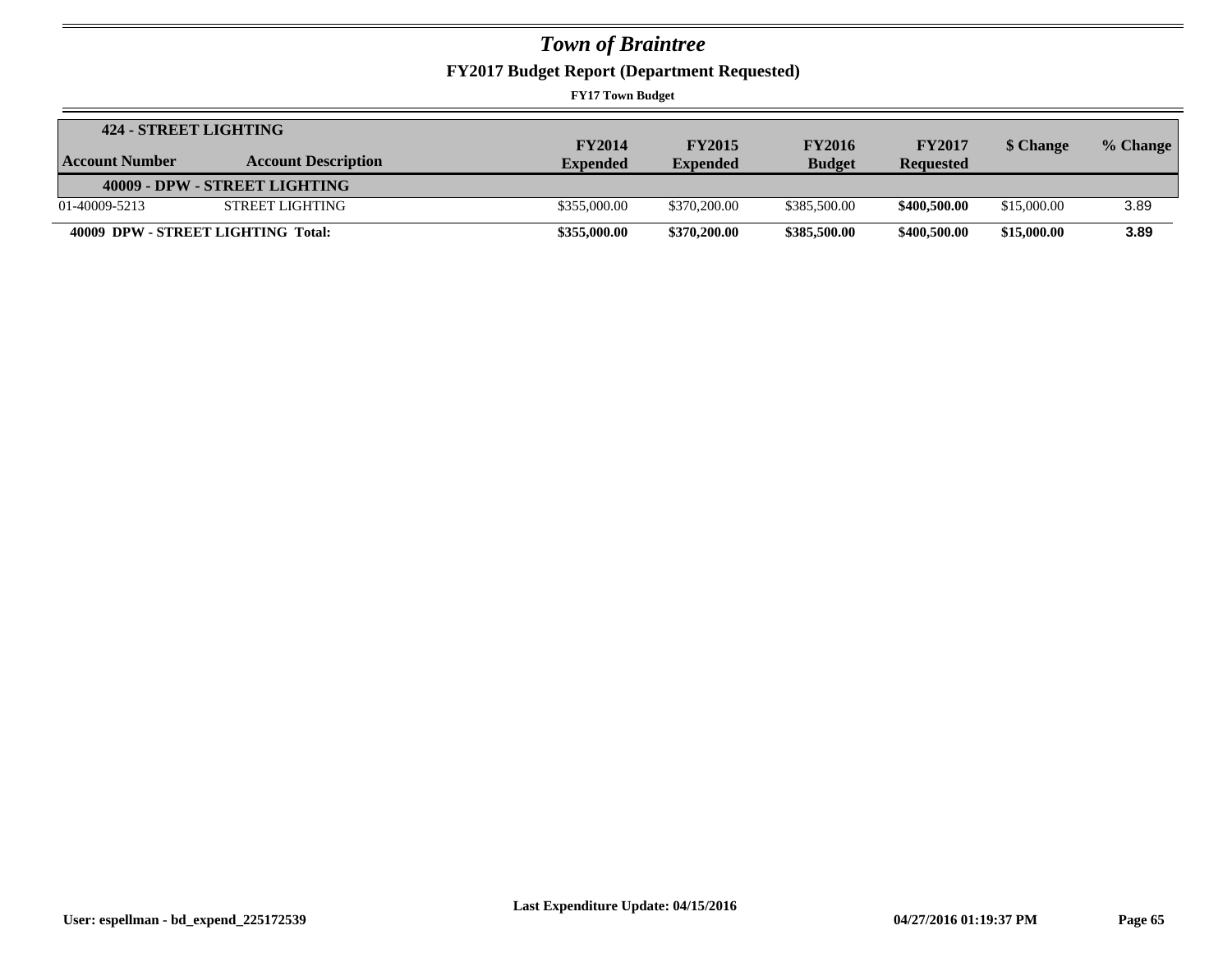| 421 - HIGHWAY                |                            |                                  |                                  |                                |                                   |            |          |
|------------------------------|----------------------------|----------------------------------|----------------------------------|--------------------------------|-----------------------------------|------------|----------|
| Account Number               | <b>Account Description</b> | <b>FY2014</b><br><b>Expended</b> | <b>FY2015</b><br><b>Expended</b> | <b>FY2016</b><br><b>Budget</b> | <b>FY2017</b><br><b>Requested</b> | \$ Change  | % Change |
| <b>40010 - DPW - TRAFFIC</b> |                            |                                  |                                  |                                |                                   |            |          |
| 01-40010-5497                | WORK CLOTHES               | \$0.00                           | \$0.00                           | \$0.00                         | \$300.00                          | \$300.00   | 100.00   |
| 01-40010-5104                | LABOR/CUSTODIANS/MECHA     | \$104,480.16                     | \$58,355.36                      | \$44,687.00                    | \$45,539.00                       | \$852.00   | 1.90     |
| 01-40010-5143                | LONGEVITY                  | \$475.00                         | \$570.00                         | \$630.00                       | \$690.00                          | \$60.00    | 9.52     |
| 01-40010-5495                | <b>SAFETY SHOES</b>        | \$0.00                           | \$0.00                           | \$0.00                         | \$250.00                          | \$250.00   | 100.00   |
| 01-40010-5529                | ROADWAY MARKINGS           | \$23,274.89                      | \$27,312.07                      | \$30,000.00                    | \$30,000.00                       | \$0.00     | 0.00     |
| 01-40010-5215                | <b>TRAFFIC SIGNALS</b>     | \$34,671.42                      | \$34,514.97                      | \$31,200.00                    | \$31,200.00                       | \$0.00     | 0.00     |
| 01-40010-5216                | <b>SCHOOL SIGNALS</b>      | \$3,983.17                       | \$3,544.46                       | \$3,500.00                     | \$3,500.00                        | \$0.00     | 0.00     |
| 01-40010-5217                | <b>TRAFFIC SIGNAL</b>      | \$7,332.00                       | \$3,702.00                       | \$18,379.00                    | \$18,379.00                       | \$0.00     | 0.00     |
| 40010 DPW - TRAFFIC Total:   |                            | \$174,216.64                     | \$127,998.86                     | \$128,396.00                   | \$129,858.00                      | \$1,462.00 | 1.13     |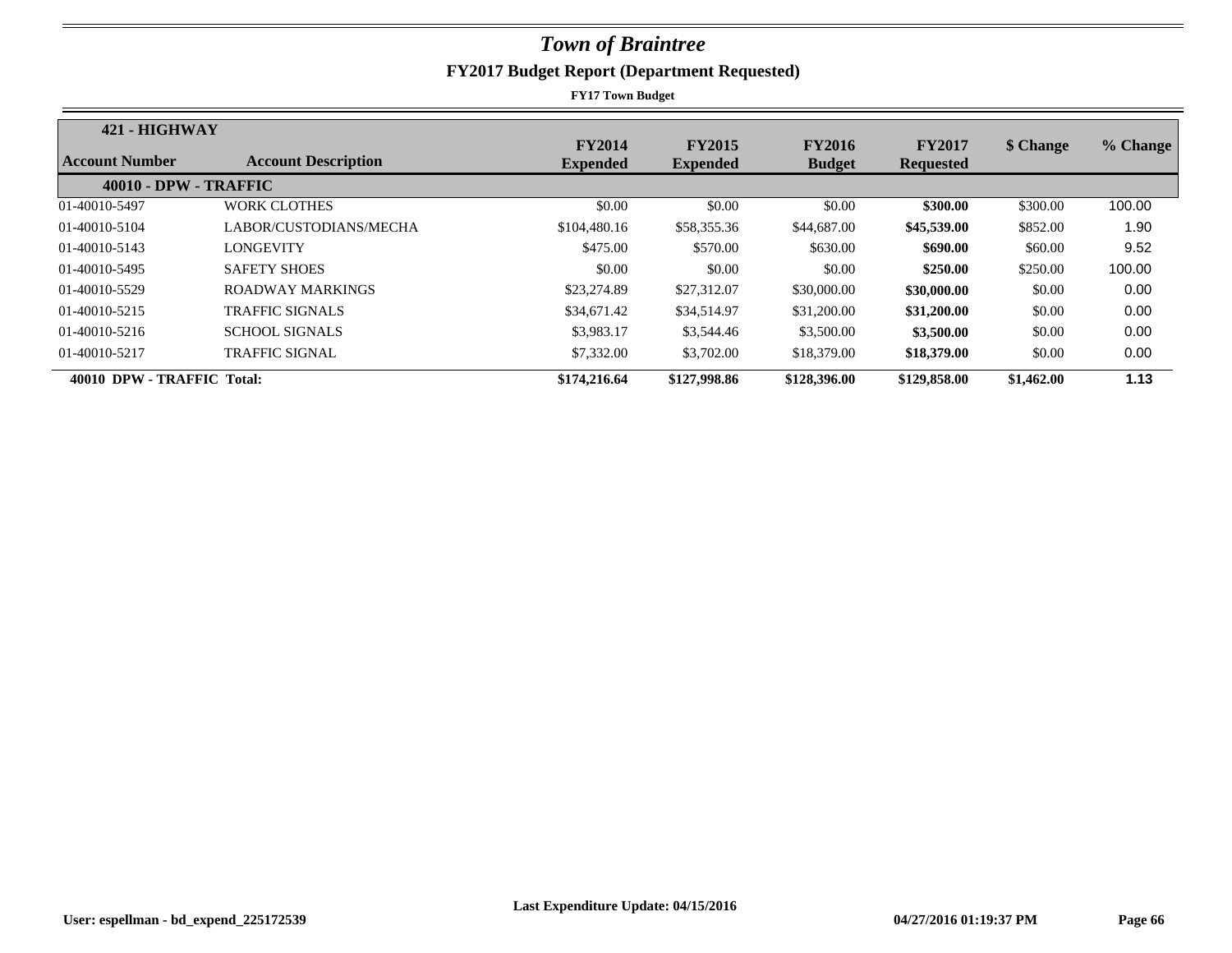| 421 - HIGHWAY                 |                            |                                  |                                  |                                |                                   |             |          |
|-------------------------------|----------------------------|----------------------------------|----------------------------------|--------------------------------|-----------------------------------|-------------|----------|
| Account Number                | <b>Account Description</b> | <b>FY2014</b><br><b>Expended</b> | <b>FY2015</b><br><b>Expended</b> | <b>FY2016</b><br><b>Budget</b> | <b>FY2017</b><br><b>Requested</b> | \$ Change   | % Change |
|                               | 40011 - DPW - SNOW & ICE   |                                  |                                  |                                |                                   |             |          |
| 01-40011-5130                 | <b>OVERTIME</b>            | \$156,585.62                     | \$322,667.85                     | \$55,280.00                    | \$55,280.00                       | \$0.00      | 0.00     |
| 01-40011-5157                 | <b>MEAL ALLOWANCE</b>      | \$5,192.40                       | \$10,380.59                      | \$4,800.00                     | \$4,800.00                        | \$0.00      | 0.00     |
| 01-40011-5241                 | <b>OUTSIDE M/V REPAIRS</b> | \$81,380.11                      | \$145,589.95                     | \$42,824.00                    | \$42,824.00                       | \$0.00      | 0.00     |
| 01-40011-5251                 | ROOF SNOW REMOVAL &        | \$0.00                           | \$455,097.00                     | \$50,000.00                    | \$50,000.00                       | \$0.00      | 0.00     |
| 01-40011-5258                 | <b>TREE REMOVALS</b>       |                                  | \$0.00                           | \$1,600.00                     | \$1,600.00                        | \$0.00      | 0.00     |
| 01-40011-5394                 | <b>CONTRACT SERVICES</b>   | \$412,727.07                     | \$1,436,572.44                   | \$239,494.00                   | \$289,494.00                      | \$50,000.00 | 20.87    |
| 01-40011-5536                 | <b>SALT</b>                | \$401,768.22                     | \$439,083.18                     | \$36,001.00                    | \$36,001.00                       | \$0.00      | 0.00     |
| 01-40011-5537                 | <b>SAND</b>                | \$6,786.58                       | \$0.00                           | \$20,001.00                    | \$20,001.00                       | \$0.00      | 0.00     |
| 40011 DPW - SNOW & ICE Total: |                            | \$1,064,440.00                   | \$2,809,391.01                   | \$450,000.00                   | \$500,000.00                      | \$50,000.00 | 11.11    |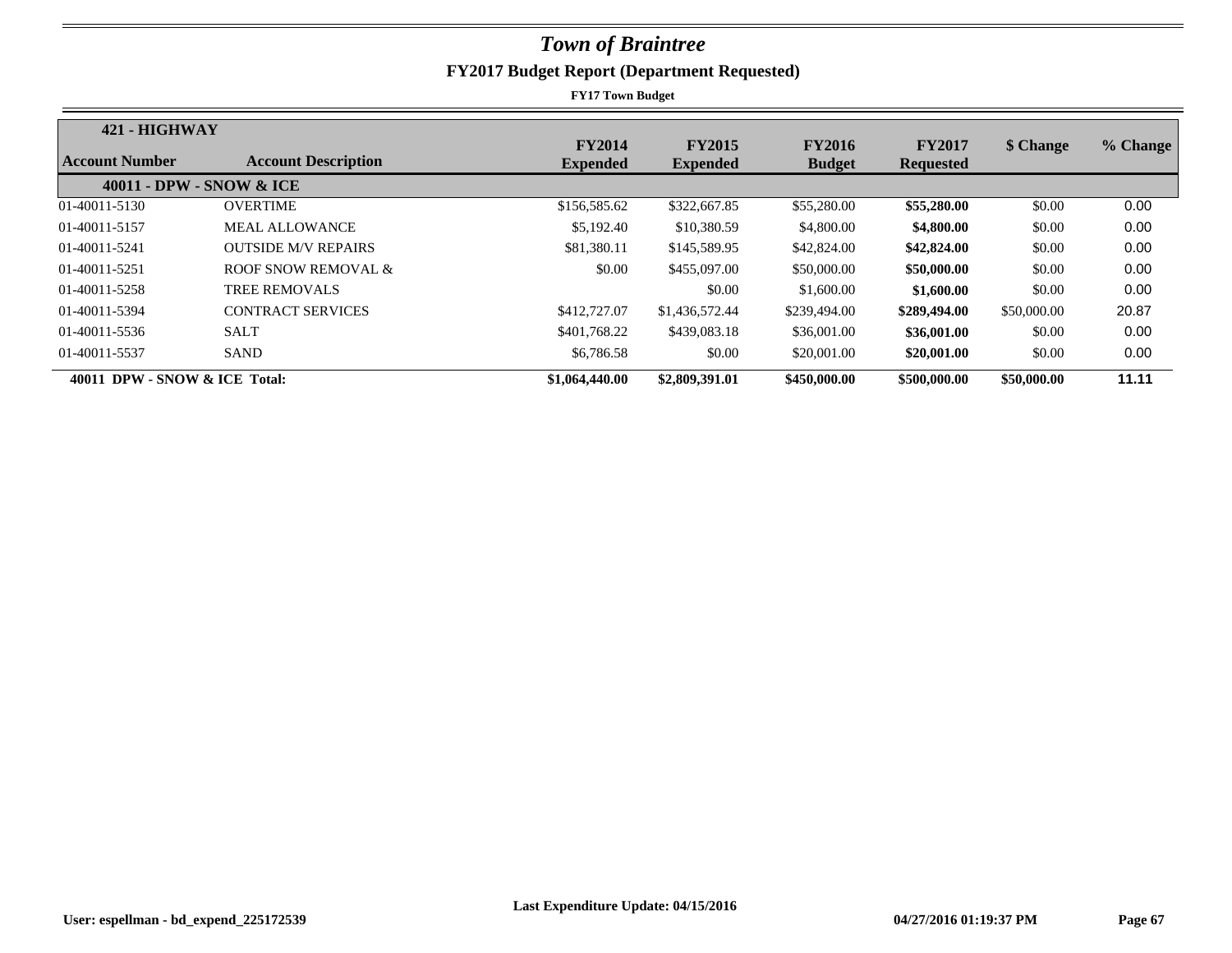| 433 - RECYCLING |                                        |                 |                 |                |                  |             |          |
|-----------------|----------------------------------------|-----------------|-----------------|----------------|------------------|-------------|----------|
| Account Number  | <b>Account Description</b>             | <b>FY2014</b>   | <b>FY2015</b>   | <b>FY2016</b>  | <b>FY2017</b>    | \$ Change   | % Change |
|                 |                                        | <b>Expended</b> | <b>Expended</b> | <b>Budget</b>  | <b>Requested</b> |             |          |
|                 | 40012 - DPW - ENV AFFAIRS & WASTE COLL |                 |                 |                |                  |             |          |
| 01-40012-5123   | <b>CASUAL EMPLOYEES &amp;</b>          | \$15,182.57     | \$38,099.10     | \$49,786.00    | \$49,786.00      | \$0.00      | 0.00     |
| 01-40012-5288   | <b>HAZARDOUS WASTE</b>                 | \$2,200.00      | \$1,943.50      | \$3,000.00     | \$3,000.00       | \$0.00      | 0.00     |
| 01-40012-5289   | <b>HAZARDOUS WASTE</b>                 | \$16,307.82     | \$27,773.55     | \$10,000.00    | \$10,000.00      | \$0.00      | 0.00     |
| 01-40012-5305   | <b>CONSULTANTS</b>                     | \$0.00          | \$9,071.00      | \$37,000.00    | \$37,000.00      | \$0.00      | 0.00     |
| 01-40012-5306   | <b>ADVERTISING</b>                     | \$25.00         | \$1,971.68      | \$2,000.00     | \$2,000.00       | \$0.00      | 0.00     |
| 01-40012-5345   | <b>POSTAGE</b>                         | \$3,197.75      | \$5,043.33      | \$5,200.00     | \$5,200.00       | \$0.00      | 0.00     |
| 01-40012-5346   | <b>RECYCLING BINS</b>                  | \$81,285.14     | \$0.00          | \$0.00         | \$0.00           | \$0.00      | 0.00     |
| 01-40012-5393   | TRANSPORT-RECYCLING                    | \$74,426.00     | \$5,621.70      | \$18,606.00    | \$18,606.00      | \$0.00      | 0.00     |
| 01-40012-5395   | <b>REFUSE COLLECTION</b>               | \$1,293,212.62  | \$1,326,477.40  | \$1,358,286.00 | \$1,385,452.00   | \$27,166.00 | 2.00     |
| 01-40012-5398   | <b>RECYCLING PROCESSING</b>            | \$0.00          | \$28,088.34     | \$112,700.00   | \$112,700.00     | \$0.00      | 0.00     |
| 01-40012-5421   | PRINTING/FORMS                         | \$5,853.01      | \$6,199.97      | \$4,900.00     | \$4,900.00       | \$0.00      | 0.00     |
| 01-40012-5422   | <b>OFFICE SUPPLIES</b>                 | \$746.03        | \$899.50        | \$900.00       | \$900.00         | \$0.00      | 0.00     |
| 01-40012-5428   | <b>RECYCLING SUPPLIES</b>              | \$470.57        | \$544.80        | \$600.00       | \$600.00         | \$0.00      | 0.00     |
|                 | 40012 DPW - ENV AFFAIRS & WASTE COLL   | \$1,492,906.51  | \$1,451,733.87  | \$1,602,978.00 | \$1,630,144.00   | \$27,166.00 | 1.69     |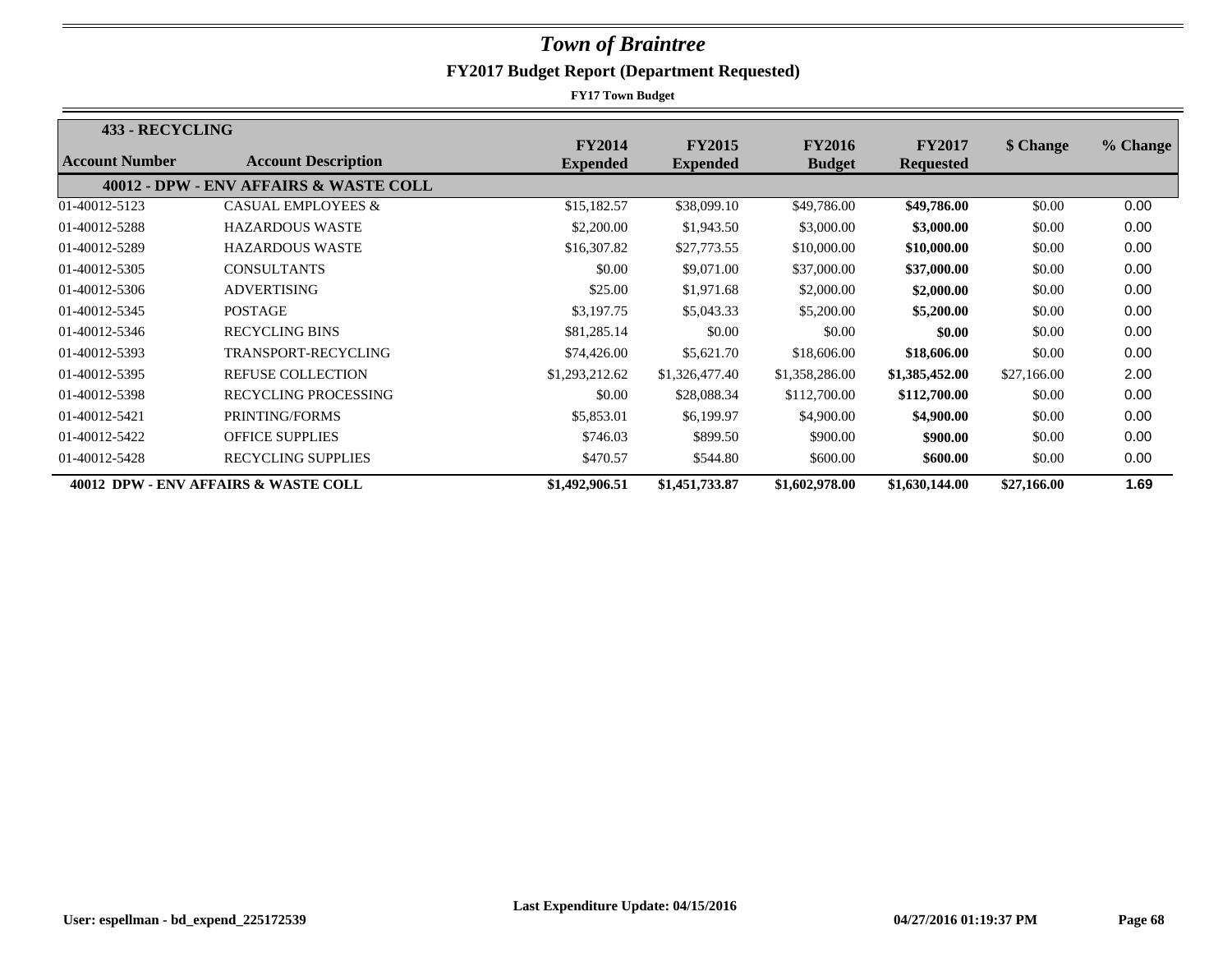| <b>491 - CEMETERY</b>       |                                |                 |                 |               |                  |             |          |
|-----------------------------|--------------------------------|-----------------|-----------------|---------------|------------------|-------------|----------|
|                             |                                | <b>FY2014</b>   | <b>FY2015</b>   | <b>FY2016</b> | <b>FY2017</b>    | \$ Change   | % Change |
| Account Number              | <b>Account Description</b>     | <b>Expended</b> | <b>Expended</b> | <b>Budget</b> | <b>Requested</b> |             |          |
| 40013 - DPW - CEMETERY      |                                |                 |                 |               |                  |             |          |
| 01-40013-5104               | LABOR/CUSTODIANS/MECHA         | \$44,100.00     | \$48,372.64     | \$0.00        | \$45,540.00      | \$45,540.00 | 100.00   |
| 01-40013-5113               | <b>FOREMAN</b>                 | \$0.00          | \$0.00          | \$54,999.00   | \$55,836.00      | \$837.00    | 1.52     |
| 01-40013-5120               | PART-TIME EMPLOYEE             | \$15,999.97     | \$15,482.72     | \$14,236.00   | \$14,236.00      | \$0.00      | 0.00     |
| 01-40013-5130               | <b>OVERTIME</b>                | \$6,132.57      | \$5,334.56      | \$5,625.00    | \$5,625.00       | \$0.00      | 0.00     |
| 01-40013-5143               | <b>LONGEVITY</b>               | \$0.00          | \$0.00          | \$1,000.00    | \$1,000.00       | \$0.00      | 0.00     |
| 01-40013-5242               | <b>MOWER REPAIRS</b>           | \$884.72        | \$0.00          | \$225.00      | \$225.00         | \$0.00      | 0.00     |
| 01-40013-5256               | <b>SET MONUMENTS</b>           | \$835.94        | \$0.00          | \$1,000.00    | \$1,000.00       | \$0.00      | 0.00     |
| 01-40013-5257               | <b>CEMETERY REPAIRS</b>        | \$1,281.82      | \$796.52        | \$2,000.00    | \$2,000.00       | \$0.00      | 0.00     |
| 01-40013-5405               | <b>GRAVE SUPPLIES</b>          | \$7,495.79      | \$3,275.27      | \$8,000.00    | \$8,000.00       | \$0.00      | 0.00     |
| 01-40013-5460               | <b>FERTILIZERS/LIME</b>        | \$1,306.20      | \$225.88        | \$1,500.00    | \$1,500.00       | \$0.00      | 0.00     |
| 01-40013-5462               | LOAM/SAND/GRAVEL               | \$1,789.83      | \$3,798.91      | \$1,500.00    | \$1,500.00       | \$0.00      | 0.00     |
| 01-40013-5464               | HARDWARE/PAINT                 | \$579.36        | \$763.96        | \$1,000.00    | \$1,000.00       | \$0.00      | 0.00     |
| 01-40013-5481               | <b>PARTS &amp; ACCESSORIES</b> | \$293.85        | \$0.00          | \$400.00      | \$400.00         | \$0.00      | 0.00     |
| 01-40013-5495               | <b>SAFETY SHOES</b>            | \$200.00        | \$250.00        | \$250.00      | \$500.00         | \$250.00    | 100.00   |
| 01-40013-5497               | <b>WORK CLOTHES</b>            | \$250.00        | \$300.00        | \$300.00      | \$600.00         | \$300.00    | 100.00   |
| 01-40013-5731               | <b>LICENSE FEES</b>            | \$60.00         | \$0.00          | \$300.00      | \$300.00         | \$0.00      | 0.00     |
| 40013 DPW - CEMETERY Total: |                                | \$81,210.05     | \$78,600.46     | \$92,335.00   | \$139,262.00     | \$46,927.00 | 50.82    |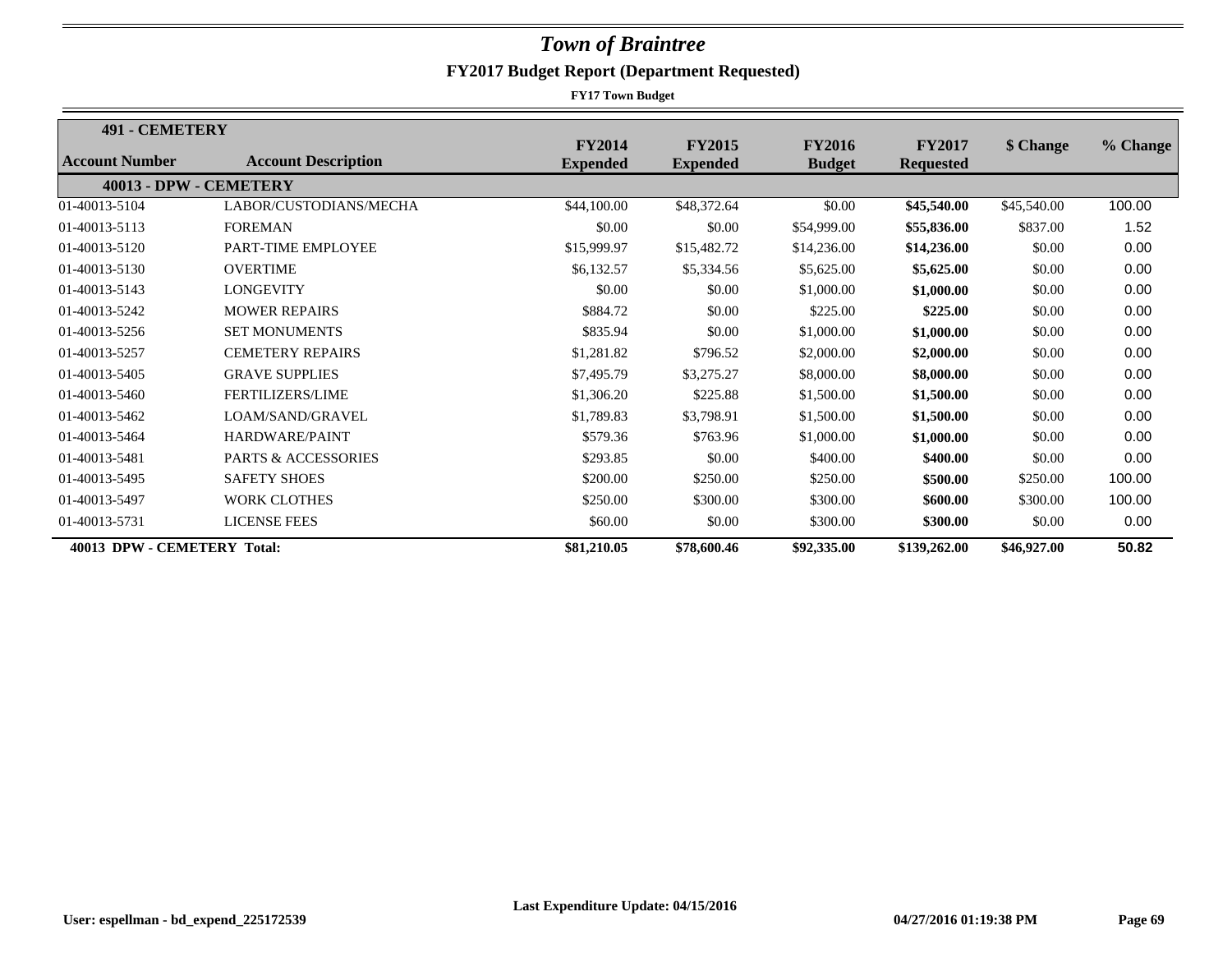|                       | <b>192 - TOWN BUILDING MAINT</b>   | <b>FY2014</b>   | <b>FY2015</b>   | <b>FY2016</b> | <b>FY2017</b>    | \$ Change   |          |
|-----------------------|------------------------------------|-----------------|-----------------|---------------|------------------|-------------|----------|
| <b>Account Number</b> | <b>Account Description</b>         | <b>Expended</b> | <b>Expended</b> | <b>Budget</b> | <b>Requested</b> |             | % Change |
|                       | 40014 - DPW - TOWN HALL MAINT      |                 |                 |               |                  |             |          |
| 01-40014-5211         | <b>LIGHTING</b>                    | \$23,968.37     | \$28,332.05     | \$32,000.00   | \$32,000.00      | \$0.00      | 0.00     |
| 01-40014-5212         | NATURAL GAS                        | \$45,483.56     | \$12,175.94     | \$40,000.00   | \$63,369.00      | \$23,369.00 | 58.42    |
| 01-40014-5230         | WATER/SEWER                        | \$2,229.28      | \$3,237.16      | \$3,000.00    | \$3,000.00       | \$0.00      | 0.00     |
| 01-40014-5430         | <b>BUILDING REPAIRS</b>            | \$22,665.04     | \$24,253.97     | \$18,100.00   | \$18,100.00      | \$0.00      | 0.00     |
|                       | 40014 DPW - TOWN HALL MAINT Total: | \$94,346.25     | \$67,999.12     | \$93,100.00   | \$116,469.00     | \$23,369.00 | 25.10    |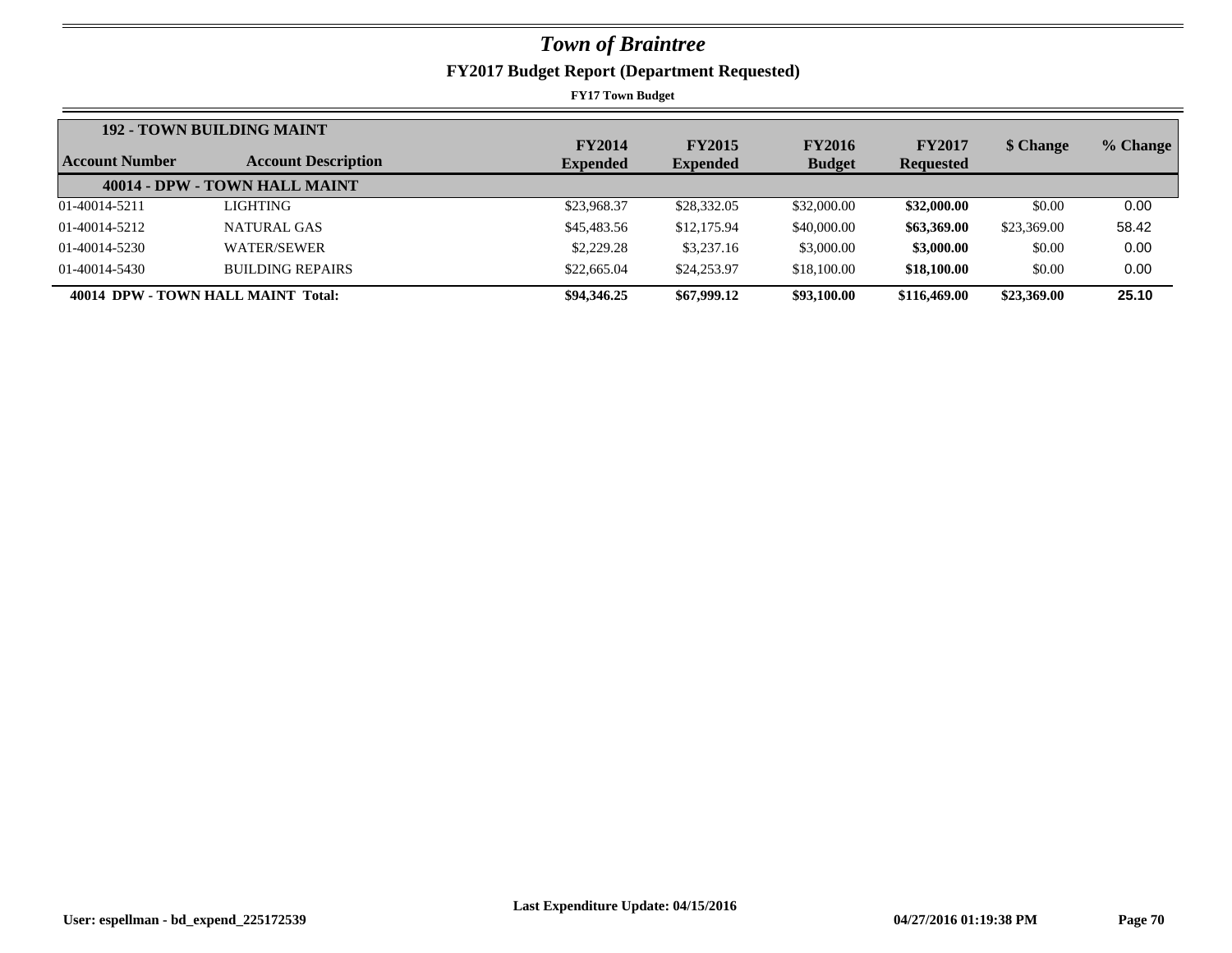| <b>650 - PARKS</b> |                                      |                                  |                                  |                                |                                   |              |          |
|--------------------|--------------------------------------|----------------------------------|----------------------------------|--------------------------------|-----------------------------------|--------------|----------|
| Account Number     | <b>Account Description</b>           | <b>FY2014</b><br><b>Expended</b> | <b>FY2015</b><br><b>Expended</b> | <b>FY2016</b><br><b>Budget</b> | <b>FY2017</b><br><b>Requested</b> | \$ Change    | % Change |
|                    | 40015 - DPW - REC & COMMUNITY EVENTS |                                  |                                  |                                |                                   |              |          |
| 01-40015-5450      | <b>CUSTODIAL SUPPLIES</b>            | \$0.00                           | \$3,882.32                       | \$4,000.00                     | \$4,000.00                        | \$0.00       | 0.00     |
| 01-40015-5101      | DEPARTMENT HEAD                      | \$72,674.28                      | \$79,394.39                      | \$83,323.00                    | \$86,887.00                       | \$3,564.00   | 4.27     |
| 01-40015-5103      | <b>ADMINISTRATIVE/</b>               | \$22,648.29                      | \$24,931.80                      | \$23,835.00                    | \$22,448.00                       | $$-1,387.00$ | $-5.81$  |
| 01-40015-5143      | LONGEVITY                            | \$205.00                         | \$215.00                         | \$225.00                       | \$225.00                          | \$0.00       | 0.00     |
| 01-40015-5205      | <b>COMMUNITY EVENTS</b>              | \$9,957.12                       | \$10,839.25                      | \$10,000.00                    | \$10,000.00                       | \$0.00       | 0.00     |
| 01-40015-5302      | <b>DATA PROCESS COSTS</b>            | \$294.87                         | \$1,069.88                       | \$900.00                       | \$900.00                          | \$0.00       | 0.00     |
| 01-40015-5345      | <b>POSTAGE</b>                       | \$604.36                         | \$597.51                         | \$600.00                       | \$600.00                          | \$0.00       | 0.00     |
| 01-40015-5422      | <b>OFFICE SUPPLIES</b>               | \$5,056.13                       | \$2,905.54                       | \$6,000.00                     | \$6,000.00                        | \$0.00       | 0.00     |
| 01-40015-5487      | PRESCRIPTION EYEGLASSES              | \$0.00                           | \$87.50                          | \$88.00                        | \$88.00                           | \$0.00       | 0.00     |
| 01-40015-5495      | <b>SAFETY SHOES</b>                  |                                  | \$0.00                           | \$125.00                       | \$125.00                          | \$0.00       | 0.00     |
| 01-40015-5710      | MEETINGS/SEMINARS-IN                 |                                  | \$0.00                           | \$200.00                       | \$200.00                          | \$0.00       | 0.00     |
| 01-40015-5730      | DUES/MEMBERSHIPS/SUBSC               | \$234.00                         | \$240.00                         | \$234.00                       | \$240.00                          | \$6.00       | 2.56     |
| 01-40015-5203      | <b>JULY 4TH FESTIVITIES</b>          | \$0.00                           | \$0.00                           | \$10,000.00                    | \$10,000.00                       | \$0.00       | 0.00     |
| 01-40015-5204      | <b>JULY 4TH PARADE</b>               | \$29,880.00                      | \$44,290.00                      | \$25,000.00                    | \$25,000.00                       | \$0.00       | 0.00     |
|                    | 40015 DPW - REC & COMMUNITY EVENTS   | \$141,554.05                     | \$168,453.19                     | \$164,530.00                   | \$166,713.00                      | \$2,183.00   | 1.32     |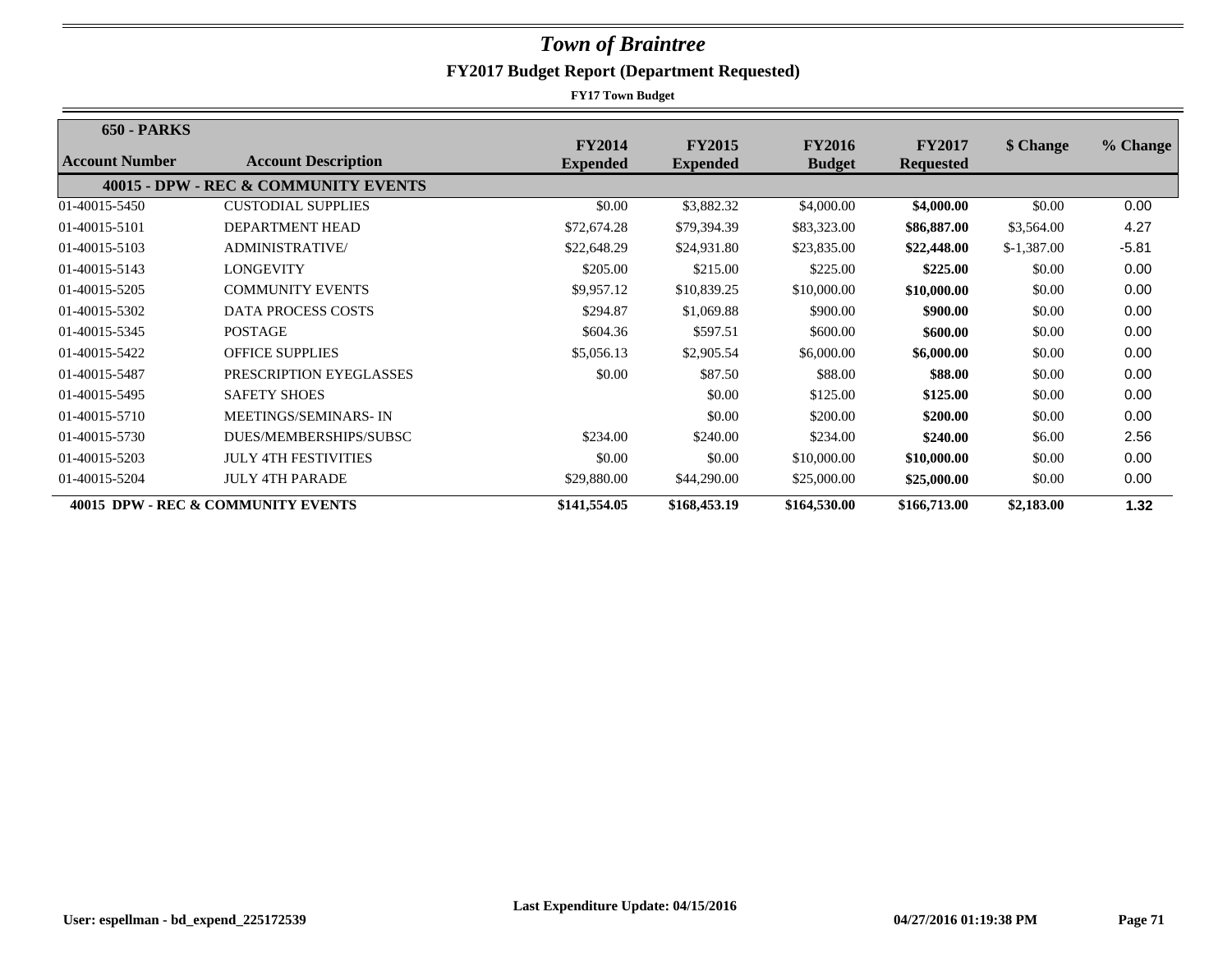| <b>650 - PARKS</b> |                                          |                                  |                                  |                                |                                   |             |          |
|--------------------|------------------------------------------|----------------------------------|----------------------------------|--------------------------------|-----------------------------------|-------------|----------|
| Account Number     | <b>Account Description</b>               | <b>FY2014</b><br><b>Expended</b> | <b>FY2015</b><br><b>Expended</b> | <b>FY2016</b><br><b>Budget</b> | <b>FY2017</b><br><b>Requested</b> | \$ Change   | % Change |
|                    | <b>40018 - DPW - GROUNDS MAINTENANCE</b> |                                  |                                  |                                |                                   |             |          |
| 01-40018-5469      | <b>TOWN TREES</b>                        | \$13,239.35                      | \$4,320.00                       | \$15,000.00                    | \$15,000.00                       | \$0.00      | 0.00     |
| 01-40018-5104      | LABOR/CUSTODIANS/MECHA                   | \$356,545.60                     | \$342,888.54                     | \$245,483.00                   | \$297,289.00                      | \$51,806.00 | 21.10    |
| 01-40018-5121      | PART-TIME EMPLOYEE                       | \$17,891.65                      | \$16,590.24                      | \$17,500.00                    | \$17,500.00                       | \$0.00      | 0.00     |
| 01-40018-5122      | <b>TOWN FOREST CASUAL</b>                | \$0.00                           | \$270.00                         | \$0.00                         | \$0.00                            | \$0.00      | 0.00     |
| 01-40018-5123      | <b>CASUAL EMPLOYEES &amp;</b>            | \$5,015.23                       | \$5,111.37                       | \$5,129.00                     | \$5,129.00                        | \$0.00      | 0.00     |
| 01-40018-5130      | <b>OVERTIME</b>                          | \$61,641.03                      | \$70,260.53                      | \$80,742.00                    | \$80,742.00                       | \$0.00      | 0.00     |
| 01-40018-5143      | LONGEVITY                                | \$3,590.00                       | \$4,890.00                       | \$3,410.00                     | \$3,780.00                        | \$370.00    | 10.85    |
| 01-40018-5460      | <b>FERTILIZERS/LIME</b>                  | \$20,636.65                      | \$13,245.40                      | \$18,701.00                    | \$18,701.00                       | \$0.00      | 0.00     |
| 01-40018-5462      | LOAM/SAND/GRAVEL                         | \$4,495.25                       | \$14,632.02                      | \$36,701.00                    | \$36,701.00                       | \$0.00      | 0.00     |
| 01-40018-5463      | <b>SEED</b>                              | \$107.93                         | \$0.00                           | \$2,000.00                     | \$2,000.00                        | \$0.00      | 0.00     |
| 01-40018-5464      | HARDWARE/PAINT                           | \$32,951.34                      | \$20,045.54                      | \$19,500.00                    | \$19,500.00                       | \$0.00      | 0.00     |
| 01-40018-5467      | <b>PESTICIDES</b>                        | \$3,732.48                       | \$9,828.00                       | \$15,000.00                    | \$15,000.00                       | \$0.00      | 0.00     |
| 01-40018-5495      | <b>SAFETY SHOES</b>                      | \$1,500.00                       | \$1,875.00                       | \$1,500.00                     | \$1,500.00                        | \$0.00      | 0.00     |
| 01-40018-5497      | <b>WORK CLOTHES</b>                      | \$1,875.00                       | \$2,250.00                       | \$1,800.00                     | \$1,800.00                        | \$0.00      | 0.00     |
| 01-40018-5731      | <b>LICENSE FEES</b>                      | \$355.00                         | \$400.00                         | \$480.00                       | \$480.00                          | \$0.00      | 0.00     |
|                    | <b>40018 DPW - GROUNDS MAINTENANCE</b>   | \$523,576.51                     | \$506,606.64                     | \$462,946.00                   | \$515,122.00                      | \$52,176.00 | 11.27    |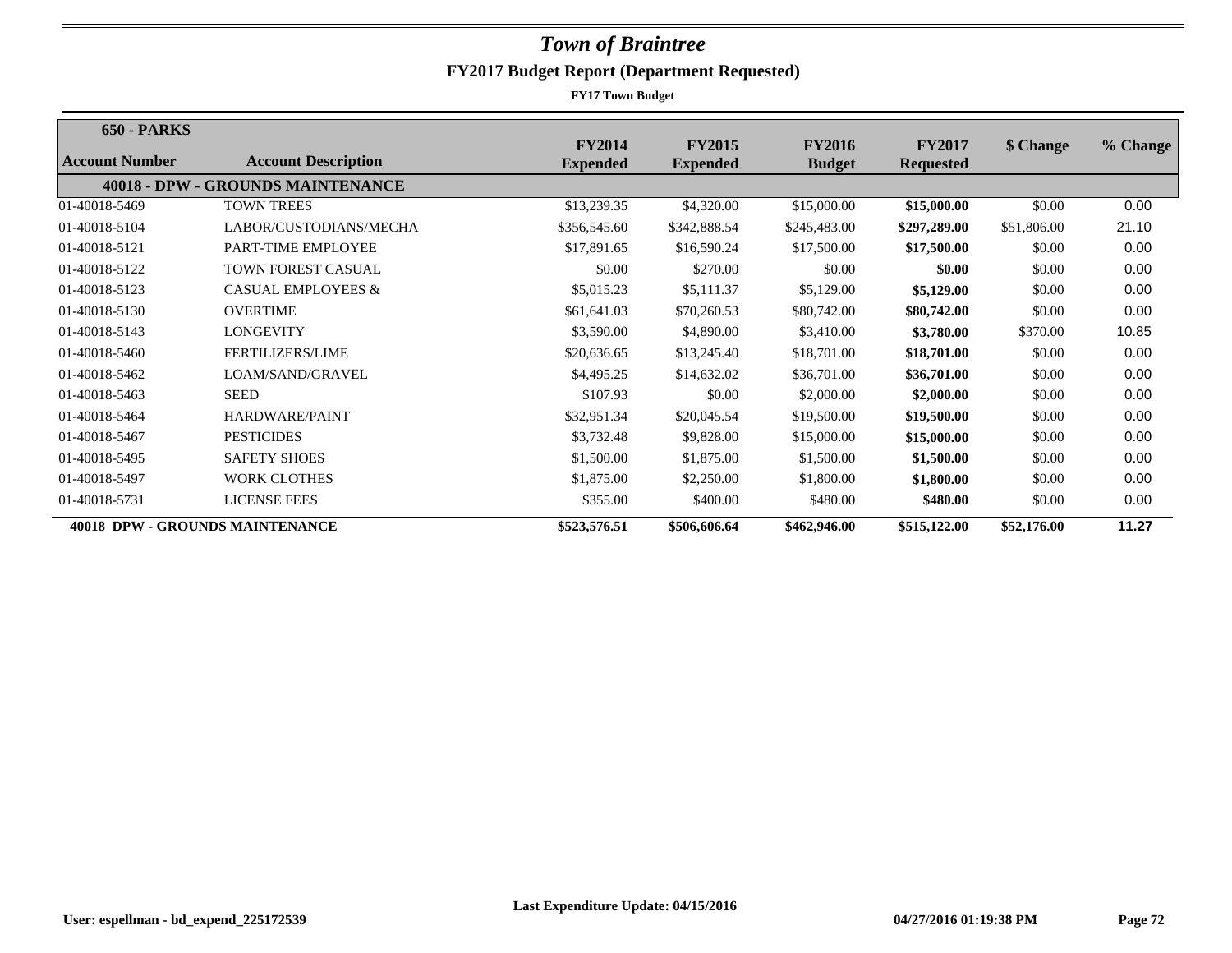**FY2017 Budget Report (Department Requested)**

|                | <b>651 - SUMMER PROGRAMS</b>       |                 |                 |               |                  |             |          |
|----------------|------------------------------------|-----------------|-----------------|---------------|------------------|-------------|----------|
|                |                                    | <b>FY2014</b>   | <b>FY2015</b>   | <b>FY2016</b> | <b>FY2017</b>    | \$ Change   | % Change |
| Account Number | <b>Account Description</b>         | <b>Expended</b> | <b>Expended</b> | <b>Budget</b> | <b>Requested</b> |             |          |
|                | 40020 - DPW - SUMMER PROGRAMS      |                 |                 |               |                  |             |          |
| 01-40020-5124  | SUMMER PART-TIME                   | \$143,775.54    | \$164,726.54    | \$178,625.00  | \$192,860.00     | \$14,235.00 | 7.96     |
|                | 40020 DPW - SUMMER PROGRAMS Total: | \$143,775.54    | \$164,726.54    | \$178,625.00  | \$192,860.00     | \$14,235.00 | 7.96     |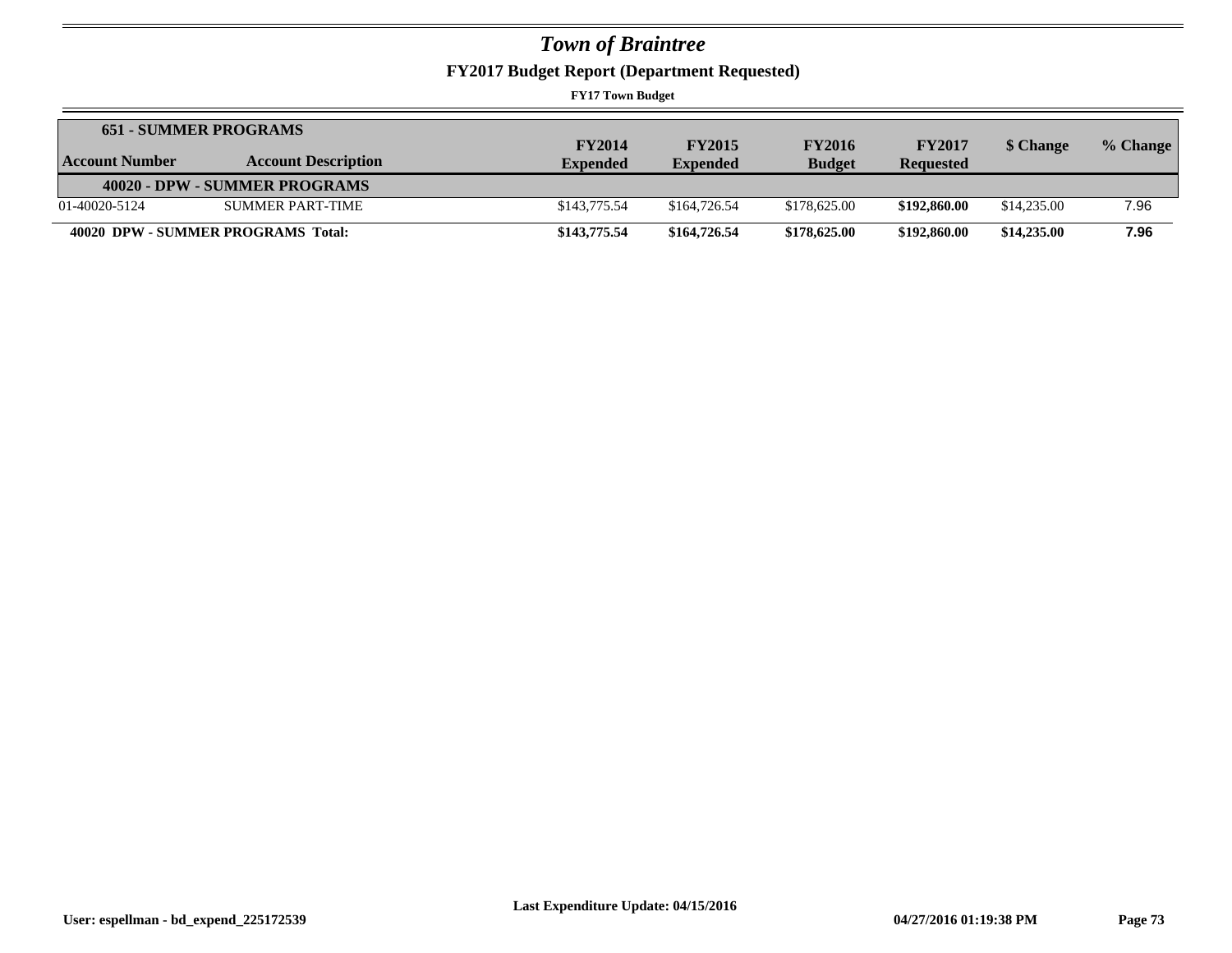**FY2017 Budget Report (Department Requested)**

| Account Number | <b>699 - BRAINTREE-WEYMOUTH REC</b><br><b>Account Description</b> | <b>FY2014</b><br><b>Expended</b> | <b>FY2015</b><br><b>Expended</b> | <b>FY2016</b><br><b>Budget</b> | <b>FY2017</b><br><b>Requested</b> | \$ Change      | % Change |
|----------------|-------------------------------------------------------------------|----------------------------------|----------------------------------|--------------------------------|-----------------------------------|----------------|----------|
|                | 40021 - DPW - BRA-WEY RECREATION                                  |                                  |                                  |                                |                                   |                |          |
| 01-40021-5691  | <b>BRA-WEY REC ASSESSMENT</b>                                     | \$94,180.00                      | \$96,250.00                      | \$100,893,00                   | \$100,893,00                      | \$0.00         | 0.00     |
|                | 40021 DPW - BRA-WEY RECREATION Total:                             | \$94,180.00                      | \$96,250.00                      | \$100,893.00                   | \$100,893.00                      | \$0.00         | 0.00     |
| 400 Total:     |                                                                   | \$7,182,345.81                   | \$9,091,021.94                   | \$7,869,964.00                 | \$7,605,961.00                    | $$-264,003,00$ | $-3.35$  |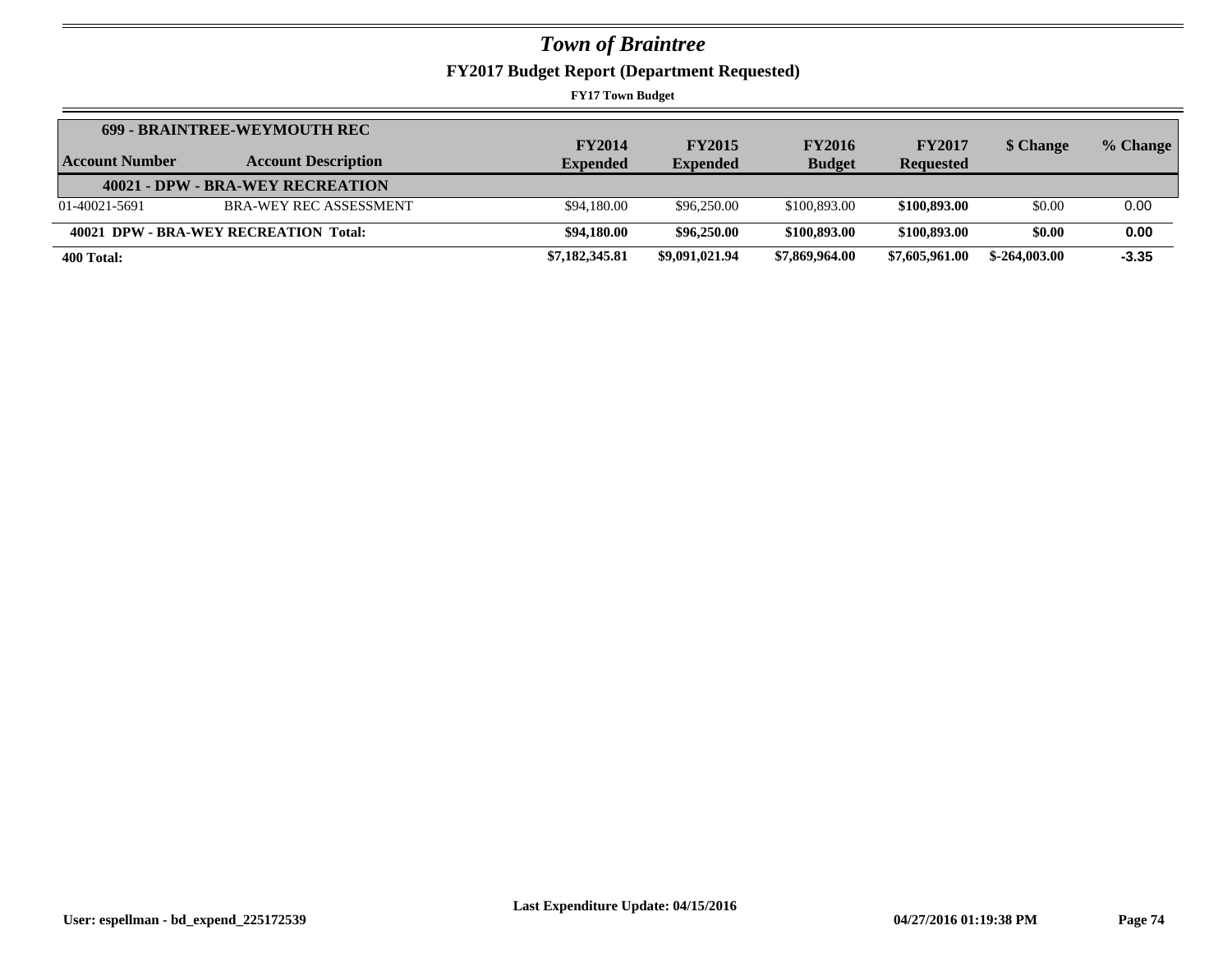| 541 - ELDER AFFAIRS |                                       |                                  |                                  |                                |                                   |            |          |
|---------------------|---------------------------------------|----------------------------------|----------------------------------|--------------------------------|-----------------------------------|------------|----------|
| Account Number      | <b>Account Description</b>            | <b>FY2014</b><br><b>Expended</b> | <b>FY2015</b><br><b>Expended</b> | <b>FY2016</b><br><b>Budget</b> | <b>FY2017</b><br><b>Requested</b> | \$ Change  | % Change |
|                     | 54101 - ELDER AFFAIRS- ADMINISTRATION |                                  |                                  |                                |                                   |            |          |
| 01-54101-5101       | DEPARTMENT HEAD                       | \$65,690.74                      | \$67,004.54                      | \$68,897.00                    | \$70,212.00                       | \$1,315.00 | 1.90     |
| 01-54101-5103       | <b>ADMINISTRATIVE/</b>                | \$123,428.67                     | \$120,325.86                     | \$125,815.00                   | \$128,891.00                      | \$3,076.00 | 2.44     |
| 01-54101-5130       | <b>OVERTIME</b>                       | \$80.47                          | \$100.04                         | \$686.00                       | \$686.00                          | \$0.00     | 0.00     |
| 01-54101-5143       | LONGEVITY                             | \$840.00                         | \$880.00                         | \$450.00                       | \$510.00                          | \$60.00    | 13.33    |
| 01-54101-5201       | <b>SOCIAL ACTIVITIES</b>              | \$500.00                         | \$500.00                         | \$300.00                       | \$300.00                          | \$0.00     | 0.00     |
| 01-54101-5345       | <b>POSTAGE</b>                        | \$511.10                         | \$1,079.40                       | \$1,000.00                     | \$1,000.00                        | \$0.00     | 0.00     |
| 01-54101-5421       | PRINTING/FORMS                        | \$844.77                         | \$630.00                         | \$1,000.00                     | \$1,000.00                        | \$0.00     | 0.00     |
| 01-54101-5422       | <b>OFFICE SUPPLIES</b>                | \$3,411.65                       | \$3,114.34                       | \$3,000.00                     | \$3,000.00                        | \$0.00     | 0.00     |
| 01-54101-5425       | <b>COPIER TONER SUPPLIES</b>          | \$1,011.78                       | \$801.00                         | \$1,100.00                     | \$1,000.00                        | $$-100.00$ | $-9.09$  |
| 01-54101-5711       | <b>MILEAGE</b>                        | \$870.70                         | \$1,082.60                       | \$950.00                       | \$1,050.00                        | \$100.00   | 10.52    |
|                     | 54101 ELDER AFFAIRS- ADMINISTRATION   | \$197,189.88                     | \$195,517.78                     | \$203,198.00                   | \$207,649.00                      | \$4,451.00 | 2.19     |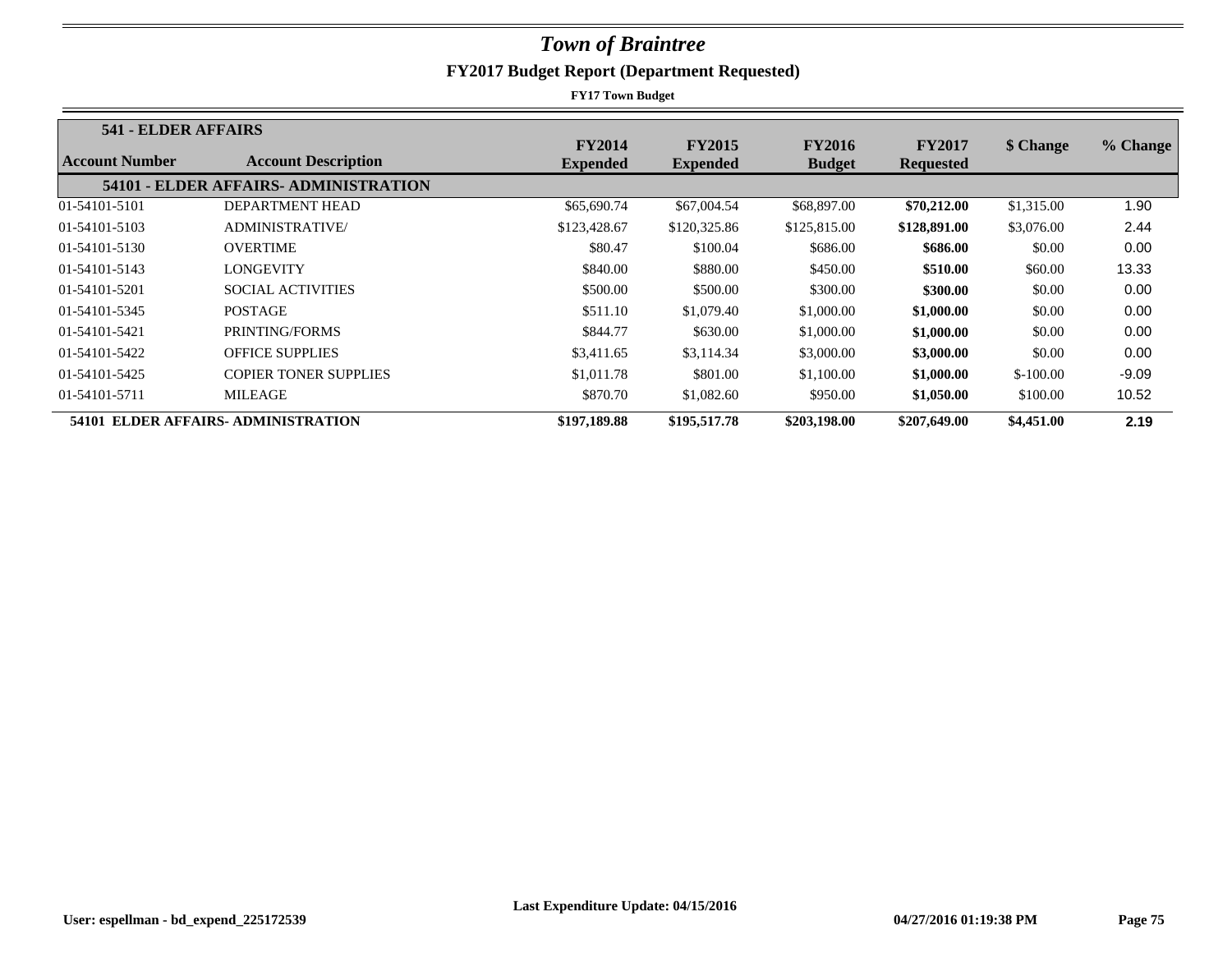| <b>541 - ELDER AFFAIRS</b> |                                        |                 |                 |               |                  |            |          |
|----------------------------|----------------------------------------|-----------------|-----------------|---------------|------------------|------------|----------|
|                            |                                        | <b>FY2014</b>   | <b>FY2015</b>   | <b>FY2016</b> | <b>FY2017</b>    | \$ Change  | % Change |
| Account Number             | <b>Account Description</b>             | <b>Expended</b> | <b>Expended</b> | <b>Budget</b> | <b>Requested</b> |            |          |
|                            | 54102 - ELDER AFFAIRS - EQUIPMENT MAIN |                 |                 |               |                  |            |          |
| 01-54102-5104              | LABOR/CUSTODIANS/MECHA                 | \$32,131.75     | \$41,908.67     | \$45,469.00   | \$47,121.00      | \$1,652.00 | 3.63     |
| 01-54102-5241              | <b>OUTSIDE M/V REPAIRS</b>             | \$3,419.86      | \$2,247.56      | \$6,270.00    | \$6,270.00       | \$0.00     | 0.00     |
| 01-54102-5484              | <b>GASOLINE</b>                        | \$7,430.09      | \$7,929.77      | \$7,500.00    | \$7,500.00       | \$0.00     | 0.00     |
|                            | 54102 ELDER AFFAIRS - EQUIPMENT MAIN   | \$42,981.70     | \$52,086.00     | \$59,239.00   | \$60,891.00      | \$1,652.00 | 2.78     |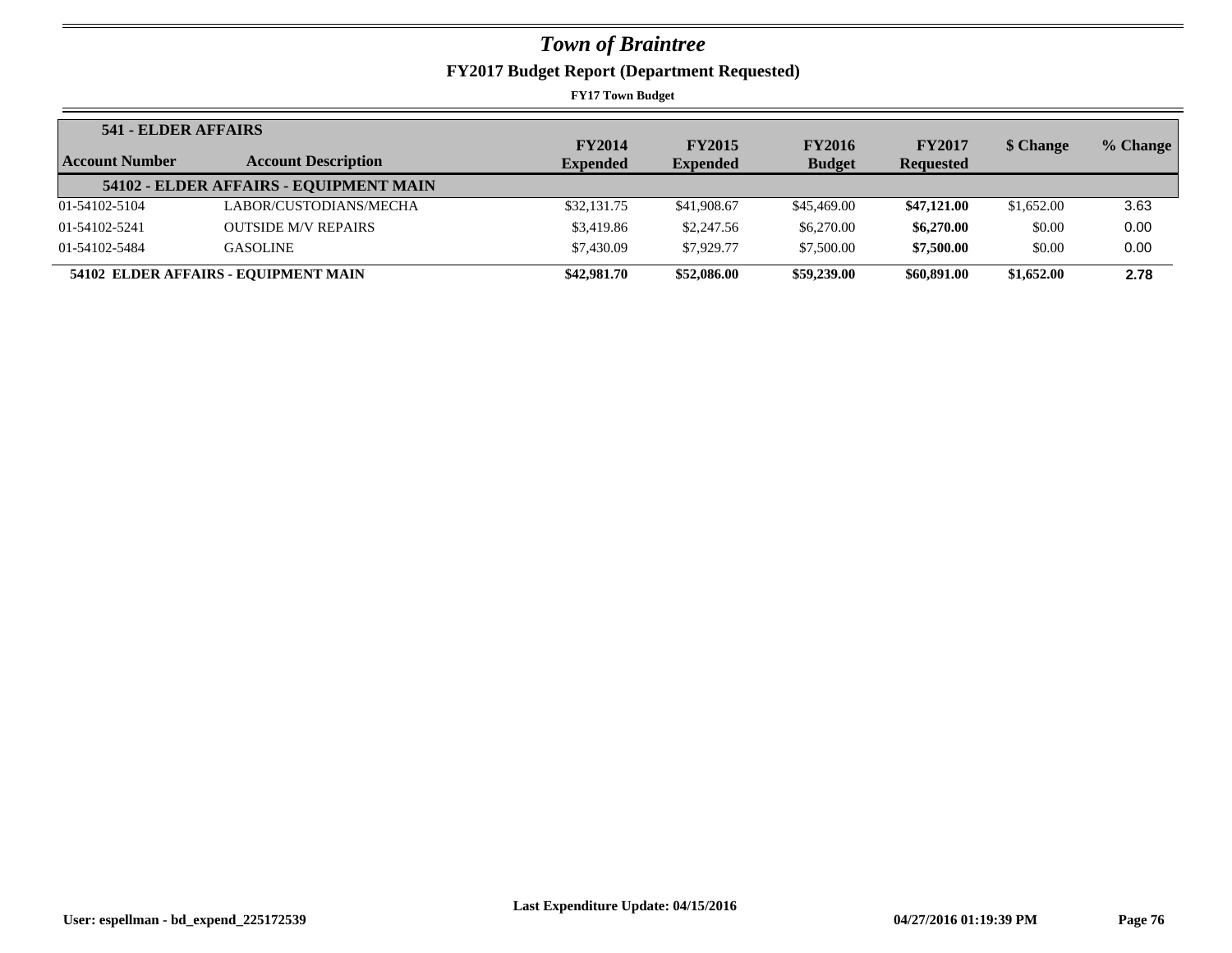|                | 541 - ELDER AFFAIRS                   |                 |                 |               |                  |              |          |
|----------------|---------------------------------------|-----------------|-----------------|---------------|------------------|--------------|----------|
|                |                                       | <b>FY2014</b>   | <b>FY2015</b>   | <b>FY2016</b> | <b>FY2017</b>    | \$ Change    | % Change |
| Account Number | <b>Account Description</b>            | <b>Expended</b> | <b>Expended</b> | <b>Budget</b> | <b>Requested</b> |              |          |
|                | 54103 - ELDER AFFAIRS- BUILDING MAINT |                 |                 |               |                  |              |          |
| 01-54103-5210  | <b>FUEL OIL</b>                       | \$7,500.00      | \$10,505.34     | \$8,000.00    | \$7,000.00       | $$-1,000.00$ | $-12.50$ |
| 01-54103-5211  | <b>LIGHTING</b>                       | \$5,505.22      | \$4,239.99      | \$5,378.00    | \$5,378.00       | \$0.00       | 0.00     |
| 01-54103-5212  | NATURAL GAS                           | \$1,591.20      | \$1,689.30      | \$1,835.00    | \$1,835.00       | \$0.00       | 0.00     |
| 01-54103-5230  | <b>WATER/SEWER</b>                    | \$962.85        | \$528.18        | \$1,000.00    | \$1,000.00       | \$0.00       | 0.00     |
| 01-54103-5340  | <b>TELEPHONE</b>                      | \$622.81        | \$559.11        | \$1,000.00    | \$1,000.00       | \$0.00       | 0.00     |
| 01-54103-5430  | <b>BUILDING REPAIRS</b>               | \$4,525.00      | \$5,191.08      | \$5,500.00    | \$6,500.00       | \$1,000.00   | 18.18    |
|                | 54103 ELDER AFFAIRS- BUILDING MAINT   | \$20,707.08     | \$22,713.00     | \$22,713.00   | \$22,713.00      | \$0.00       | 0.00     |
| 541 Total:     |                                       | \$260,878.66    | \$270,316.78    | \$285,150.00  | \$291,253,00     | \$6,103.00   | 2.14     |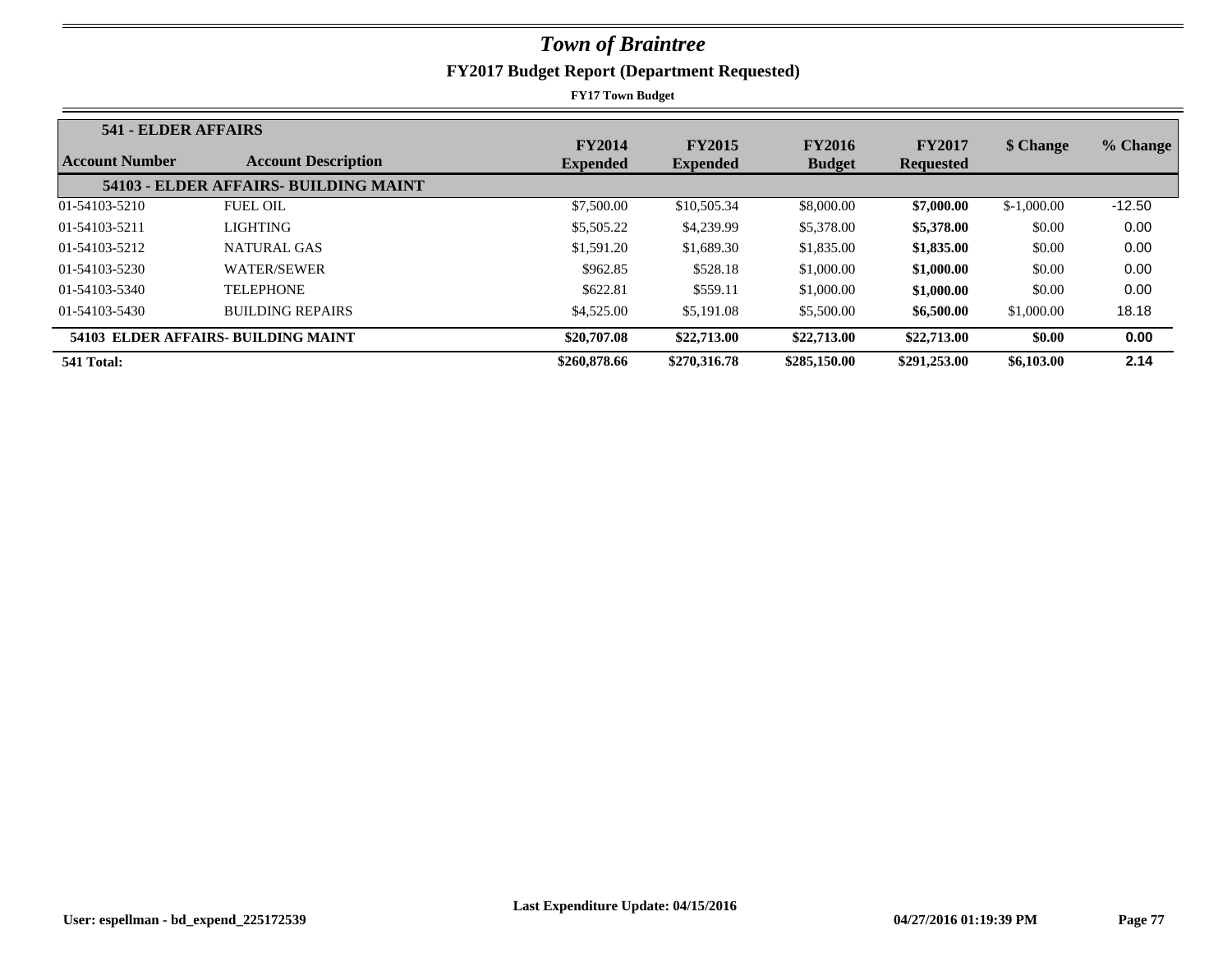| 610 - LIBRARY                     |                              |                                  |                                  |                                |                                   |            |          |
|-----------------------------------|------------------------------|----------------------------------|----------------------------------|--------------------------------|-----------------------------------|------------|----------|
| Account Number                    | <b>Account Description</b>   | <b>FY2014</b><br><b>Expended</b> | <b>FY2015</b><br><b>Expended</b> | <b>FY2016</b><br><b>Budget</b> | <b>FY2017</b><br><b>Requested</b> | \$ Change  | % Change |
|                                   | 61001 - LIB - ADMINISTRATION |                                  |                                  |                                |                                   |            |          |
| 01-61001-5101                     | <b>DEPARTMENT HEAD</b>       | \$80,094.30                      | \$87,090.87                      | \$94,993.00                    | \$98,565.00                       | \$3,572.00 | 3.76     |
| 01-61001-5102                     | <b>ASS'T DEPART HEADS</b>    | \$65,559.38                      | \$72,486.50                      | \$73,399.00                    | \$74,780.00                       | \$1,381.00 | 1.88     |
| 01-61001-5103                     | <b>ADMINISTRATIVE</b>        | \$45,282.65                      | \$46,192.30                      | \$47,501.00                    | \$48,407.00                       | \$906.00   | 1.90     |
| 01-61001-5130                     | <b>OVERTIME</b>              | \$0.00                           | \$0.00                           | \$200.00                       | \$200.00                          | \$0.00     | 0.00     |
| 01-61001-5143                     | <b>LONGEVITY</b>             | \$870.00                         | \$890.00                         | \$1,160.00                     | \$1,180.00                        | \$20.00    | 1.72     |
| 01-61001-5345                     | <b>POSTAGE</b>               | \$0.00                           | \$100.00                         | \$100.00                       | \$100.00                          | \$0.00     | 0.00     |
| 01-61001-5401                     | <b>LIBRARY SUPPLIES</b>      | \$139.05                         | \$96.07                          | \$100.00                       | \$100.00                          | \$0.00     | 0.00     |
| 01-61001-5421                     | PRINTING/FORMS               | \$0.00                           | \$0.00                           | \$100.00                       | \$100.00                          | \$0.00     | 0.00     |
| 01-61001-5487                     | PRESCRIPTION EYEGLASSES      |                                  | \$175.00                         | \$175.00                       | \$175.00                          | \$0.00     | 0.00     |
| 01-61001-5711                     | <b>MILEAGE</b>               | \$169.40                         | \$283.07                         | \$300.00                       | \$300.00                          | \$0.00     | 0.00     |
| 61001 LIB - ADMINISTRATION Total: |                              | \$192,114.78                     | \$207,313.81                     | \$218,028.00                   | \$223,907.00                      | \$5,879.00 | 2.69     |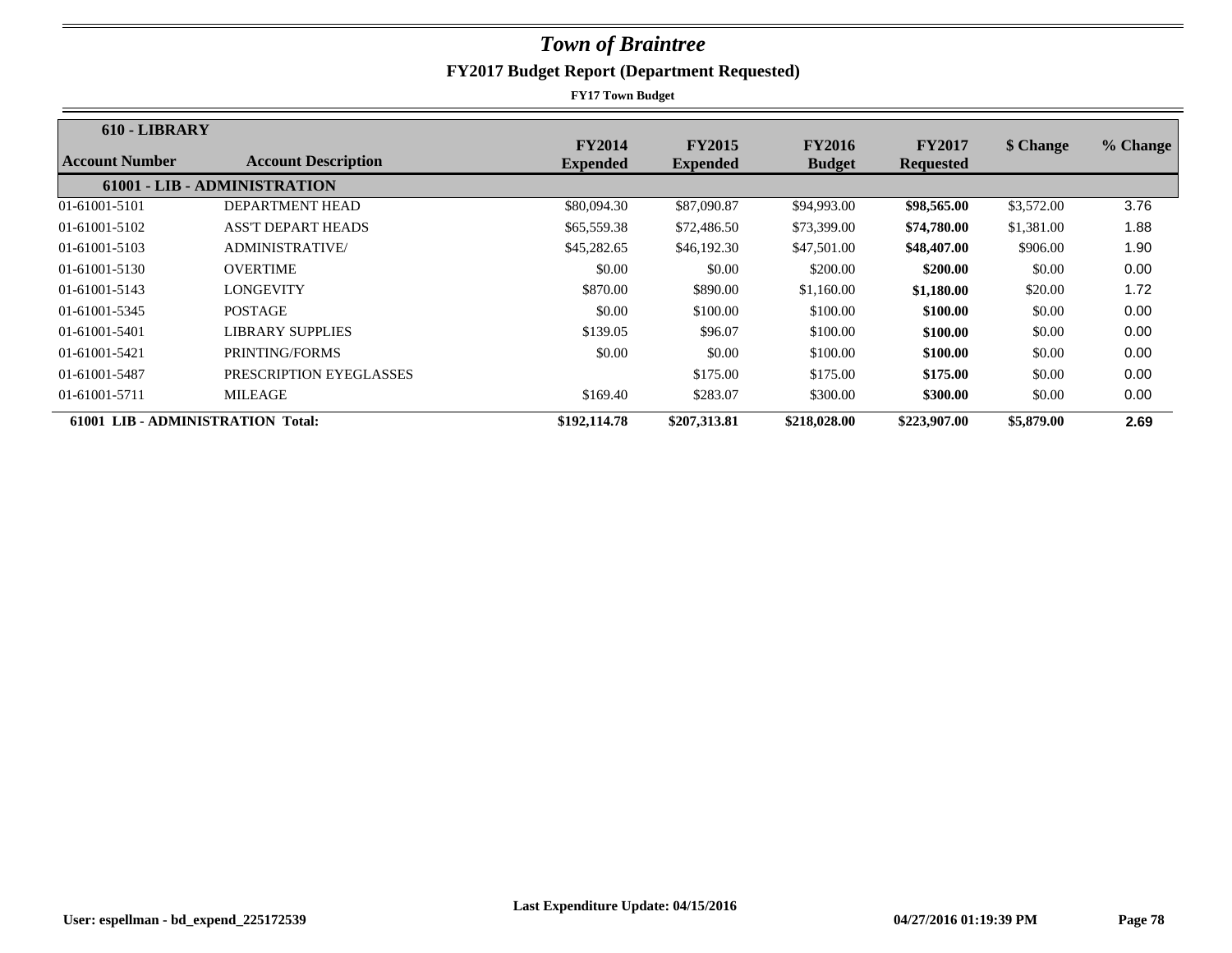| 610 - LIBRARY                     |                              |                 |                 |               |                  |              |          |
|-----------------------------------|------------------------------|-----------------|-----------------|---------------|------------------|--------------|----------|
| <b>Account Number</b>             | <b>Account Description</b>   | <b>FY2014</b>   | <b>FY2015</b>   | <b>FY2016</b> | <b>FY2017</b>    | \$ Change    | % Change |
|                                   |                              | <b>Expended</b> | <b>Expended</b> | <b>Budget</b> | <b>Requested</b> |              |          |
|                                   | 61002 - LIB - BUILDING MAINT |                 |                 |               |                  |              |          |
| 01-61002-5211                     | LIGHTING                     | \$56,270.91     | \$49,931.46     | \$60,000.00   | \$58,000.00      | $$-2,000,00$ | $-3.33$  |
| 01-61002-5212                     | NATURAL GAS                  | \$12,002.76     | \$11,609.71     | \$13,000.00   | \$13,000.00      | \$0.00       | 0.00     |
| 01-61002-5230                     | <b>WATER/SEWER</b>           | \$3,318.20      | \$3,735.11      | \$3,300.00    | \$3,300.00       | \$0.00       | 0.00     |
| 01-61002-5240                     | EOUIPMENT MAINTENANCE        | \$25,691.58     | \$28,270.92     | \$25,000.00   | \$27,000.00      | \$2,000.00   | 8.00     |
| 01-61002-5340                     | <b>TELEPHONE</b>             | \$7,300.00      | \$8,391.75      | \$8,500.00    | \$8,500.00       | \$0.00       | 0.00     |
| 01-61002-5430                     | <b>BUILDING REPAIRS</b>      | \$7,884.05      | \$7,224.11      | \$6,000.00    | \$6,000.00       | \$0.00       | 0.00     |
| 61002 LIB - BUILDING MAINT Total: |                              | \$112,467.50    | \$109,163.06    | \$115,800.00  | \$115,800.00     | \$0.00       | 0.00     |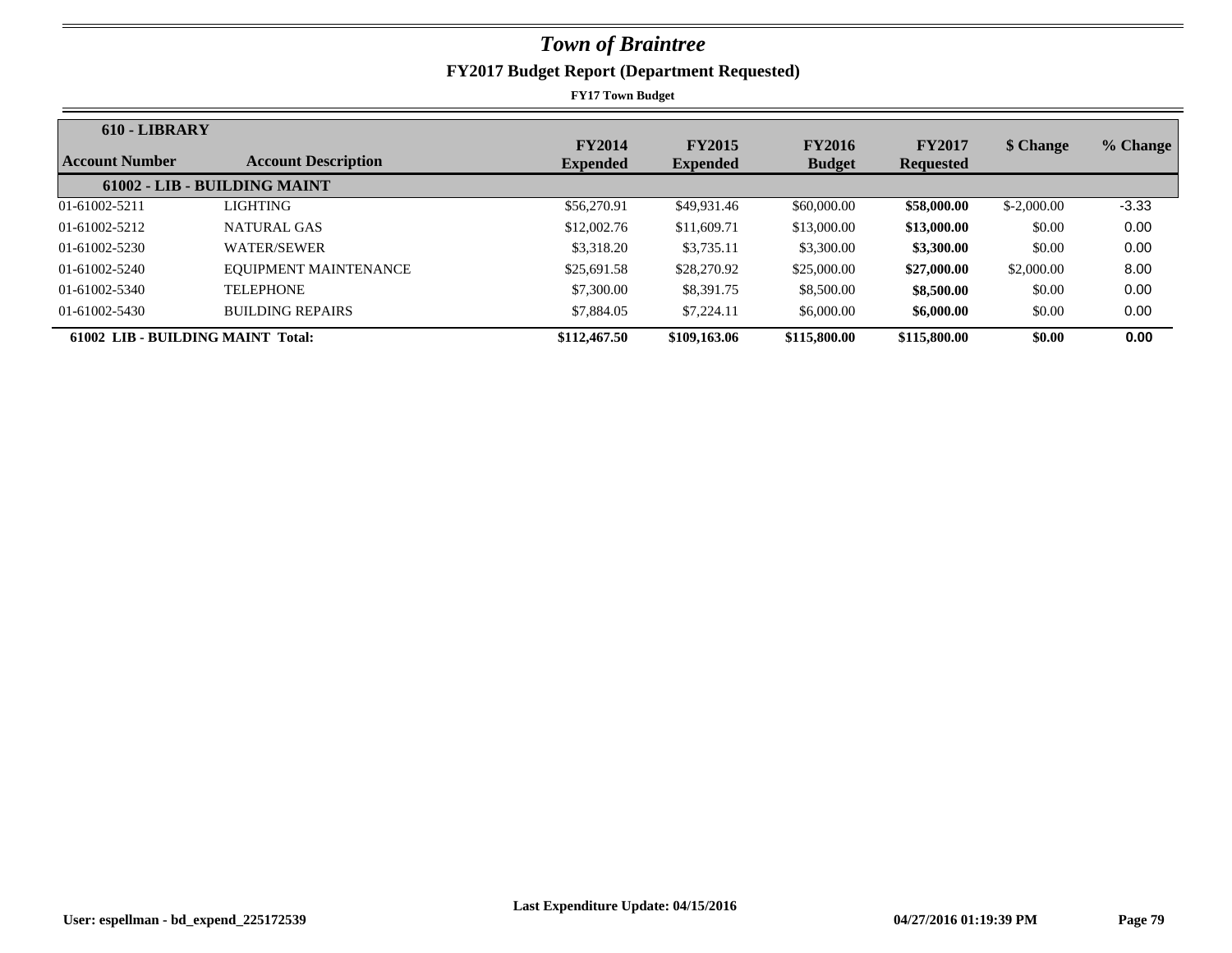**FY2017 Budget Report (Department Requested)**

| 610 - LIBRARY  |                                    | <b>FY2014</b>   | <b>FY2015</b>   | <b>FY2016</b> | <b>FY2017</b>    | \$ Change | % Change |
|----------------|------------------------------------|-----------------|-----------------|---------------|------------------|-----------|----------|
| Account Number | <b>Account Description</b>         | <b>Expended</b> | <b>Expended</b> | <b>Budget</b> | <b>Requested</b> |           |          |
|                | 61003 - LIB - EQUIPMENT MAINT      |                 |                 |               |                  |           |          |
| 01-61003-5241  | <b>OUTSIDE M/V REPAIRS</b>         | \$981.44        | \$661.58        | \$900.00      | \$900.00         | \$0.00    | 0.00     |
| 01-61003-5484  | <b>GASOLINE</b>                    | \$0.00          | \$264.32        | \$100.00      | \$100.00         | \$0.00    | 0.00     |
|                | 61003 LIB - EQUIPMENT MAINT Total: | \$981.44        | \$925.90        | \$1,000.00    | \$1,000.00       | \$0.00    | 0.00     |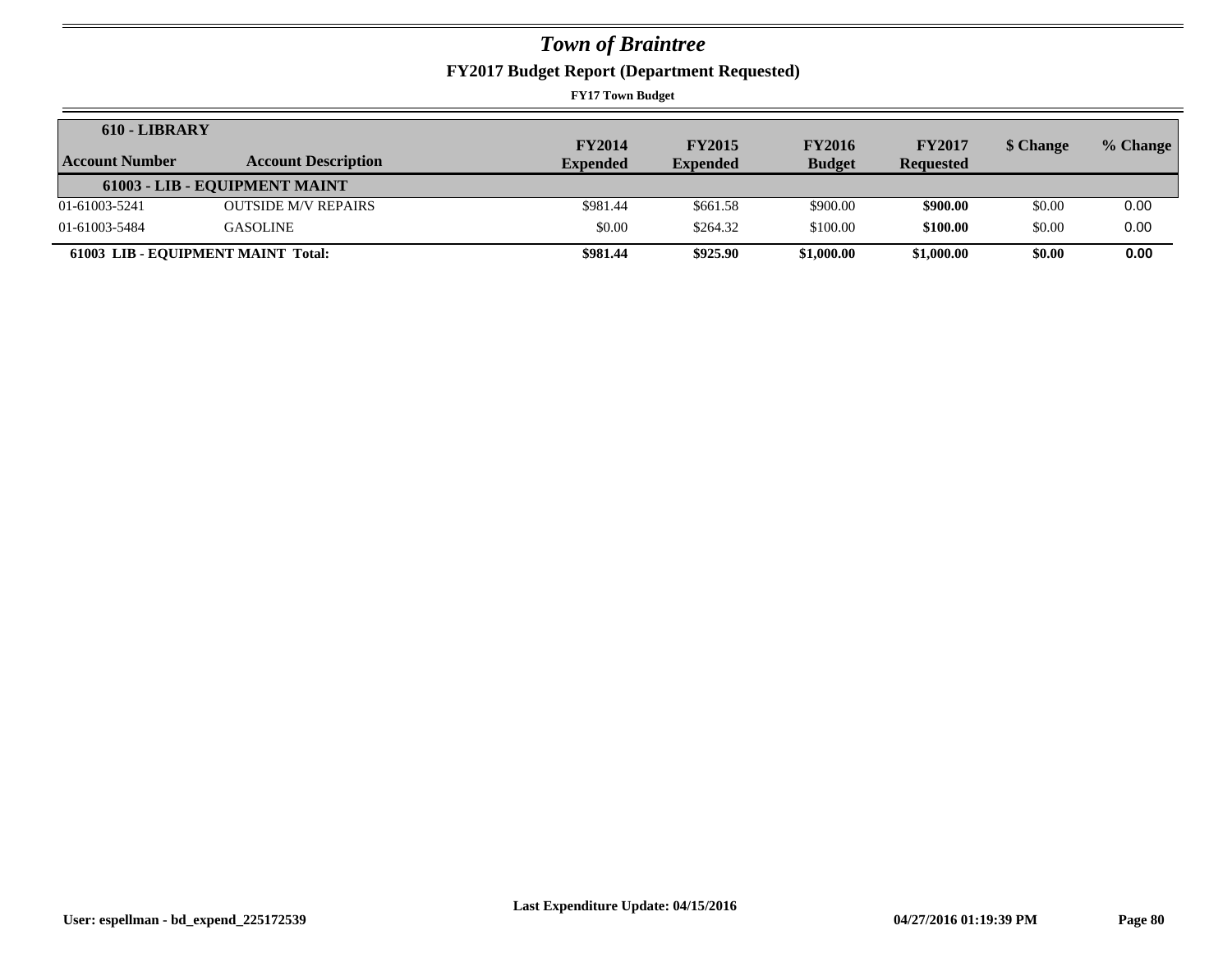**FY2017 Budget Report (Department Requested)**

| 610 - LIBRARY                |                            | <b>FY2014</b>   | <b>FY2015</b>   | <b>FY2016</b> | <b>FY2017</b>    | \$ Change | % Change |
|------------------------------|----------------------------|-----------------|-----------------|---------------|------------------|-----------|----------|
| <b>Account Number</b>        | <b>Account Description</b> | <b>Expended</b> | <b>Expended</b> | <b>Budget</b> | <b>Requested</b> |           |          |
| 61004 - LIB - TECHOLOGY      |                            |                 |                 |               |                  |           |          |
| 01-61004-5302                | DATA PROCESS COSTS         | \$48,406.84     | \$52,501.91     | \$53,000.00   | \$53,000.00      | \$0.00    | 0.00     |
| 61004 LIB - TECHOLOGY Total: |                            | \$48,406.84     | \$52,501.91     | \$53,000.00   | \$53,000.00      | \$0.00    | 0.00     |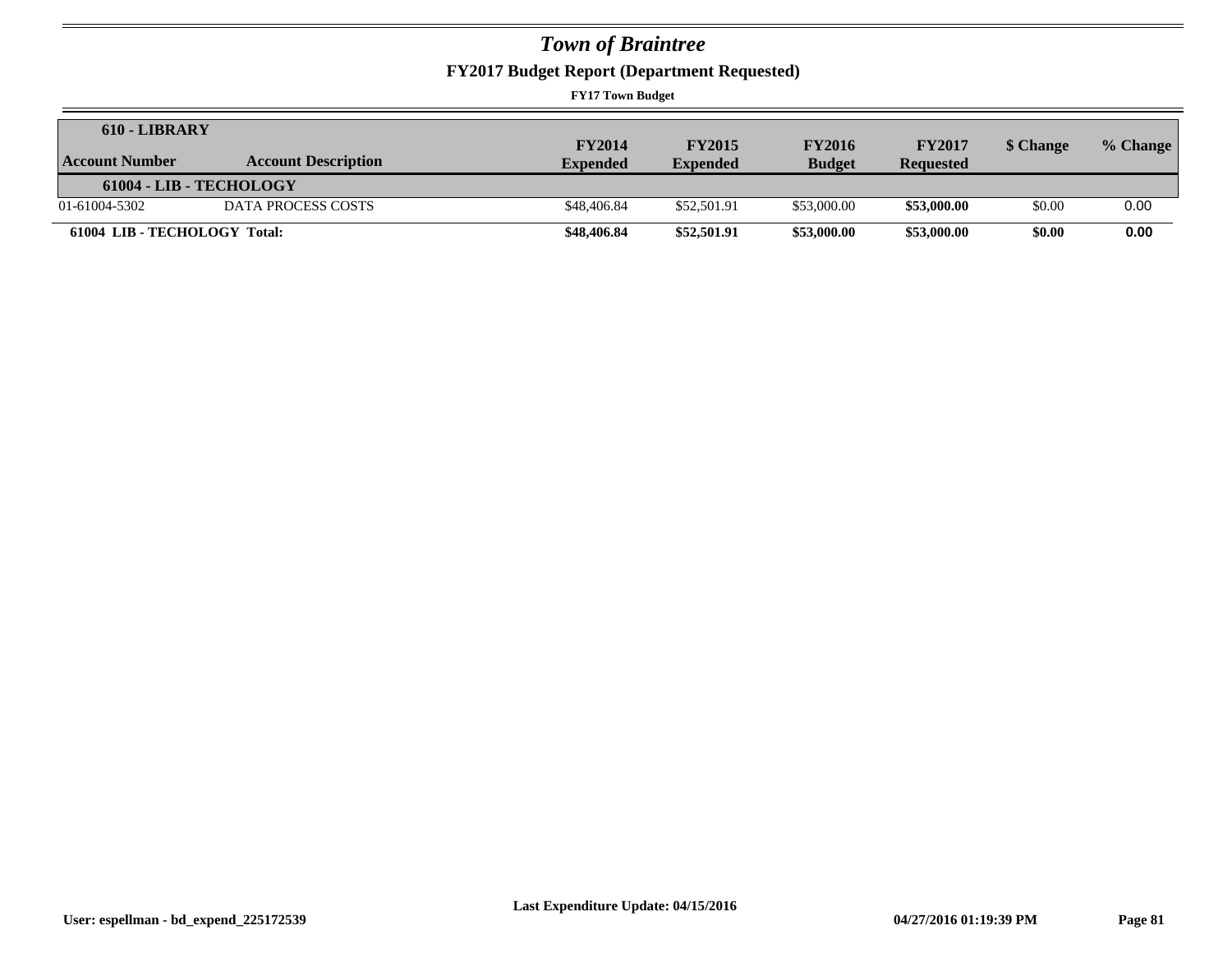| 610 - LIBRARY                                  |                                                  |                                  |                                  |                                |                                   |             |          |
|------------------------------------------------|--------------------------------------------------|----------------------------------|----------------------------------|--------------------------------|-----------------------------------|-------------|----------|
| Account Number                                 | <b>Account Description</b>                       | <b>FY2014</b><br><b>Expended</b> | <b>FY2015</b><br><b>Expended</b> | <b>FY2016</b><br><b>Budget</b> | <b>FY2017</b><br><b>Requested</b> | \$ Change   | % Change |
|                                                | <b>61005 - LIB - CURRENT TOPICS &amp; TITLES</b> |                                  |                                  |                                |                                   |             |          |
| 01-61005-5110                                  | <b>LIBRARIANS</b>                                | \$567,149.85                     | \$615,105.53                     | \$643,600.00                   | \$652,173.00                      | \$8,573.00  | 1.33     |
| 01-61005-5123                                  | <b>CASUAL EMPLOYEES &amp;</b>                    | \$38,999.47                      | \$32,223.88                      | \$48,028.00                    | \$51,641.00                       | \$3,613.00  | 7.52     |
| 01-61005-5130                                  | <b>OVERTIME</b>                                  | \$4,413.69                       | \$18,832.32                      | \$22,000.00                    | \$23,000.00                       | \$1,000.00  | 4.54     |
| 01-61005-5132                                  | <b>EXTRA HOURS</b>                               | \$4,457.74                       | \$5,179.52                       | \$5,000.00                     | \$5,000.00                        | \$0.00      | 0.00     |
| 01-61005-5143                                  | LONGEVITY                                        | \$4,440.00                       | \$4,540.00                       | \$5,000.00                     | \$5,000.00                        | \$0.00      | 0.00     |
| 01-61005-5145                                  | <b>SHIFT DIFFERENTIAL</b>                        | \$8,612.48                       | \$9,165.00                       | \$12,000.00                    | \$12,000.00                       | \$0.00      | 0.00     |
| 01-61005-5345                                  | <b>POSTAGE</b>                                   | \$544.47                         | \$958.13                         | \$1,000.00                     | \$1,000.00                        | \$0.00      | 0.00     |
| 01-61005-5401                                  | LIBRARY SUPPLIES                                 | \$11,949.39                      | \$11,977.78                      | \$12,000.00                    | \$12,000.00                       | \$0.00      | 0.00     |
| 01-61005-5407                                  | LIBRARY MATERIALS                                | \$157,820.29                     | \$166,748.20                     | \$163,000.00                   | \$164,000.00                      | \$1,000.00  | 0.61     |
| 01-61005-5487                                  | PRESCRIPTION EYEGLASSES                          | \$1,520.76                       | \$670.00                         | \$500.00                       | \$500.00                          | \$0.00      | 0.00     |
| <b>61005 LIB - CURRENT TOPICS &amp; TITLES</b> |                                                  | \$799,908.14                     | \$865,400.36                     | \$912,128.00                   | \$926,314.00                      | \$14,186.00 | 1.55     |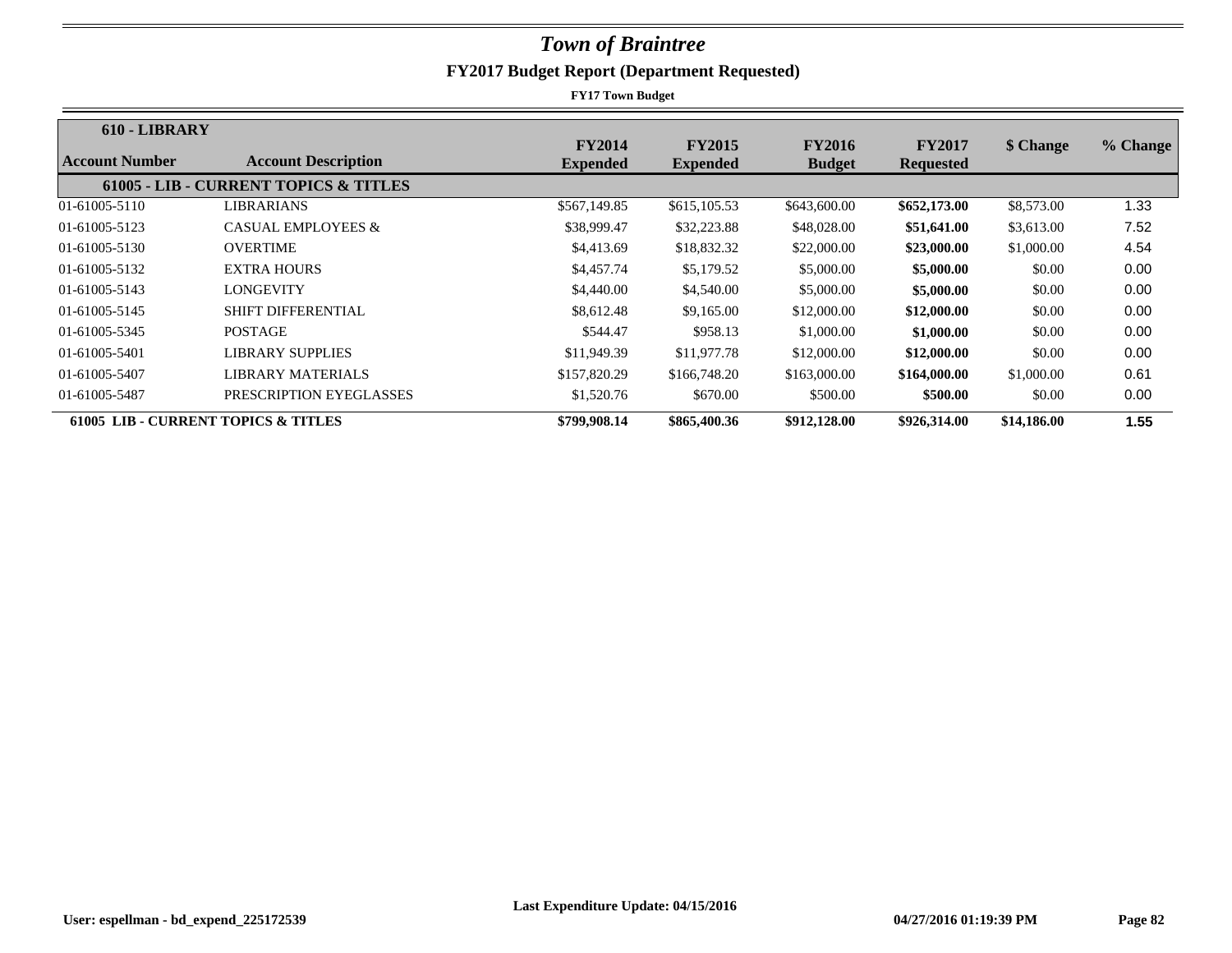| 610 - LIBRARY  |                                      | <b>FY2014</b>   | <b>FY2015</b>   | <b>FY2016</b> | <b>FY2017</b>    | \$ Change  | % Change |
|----------------|--------------------------------------|-----------------|-----------------|---------------|------------------|------------|----------|
| Account Number | <b>Account Description</b>           | <b>Expended</b> | <b>Expended</b> | <b>Budget</b> | <b>Requested</b> |            |          |
|                | 61006 - LIB - LIFELONG LEARNING      |                 |                 |               |                  |            |          |
| 01-61006-5110  | LIBRARIANS                           | \$105,971.04    | \$108,690.63    | \$111,382.00  | \$113,508.00     | \$2,126.00 | 1.90     |
| 01-61006-5130  | <b>OVERTIME</b>                      | \$306.39        | \$306.39        | \$600.00      | \$600.00         | \$0.00     | 0.00     |
| 01-61006-5132  | <b>EXTRA HOURS</b>                   | \$0.00          | \$166.91        | \$500.00      | \$500.00         | \$0.00     | 0.00     |
| 01-61006-5143  | <b>LONGEVITY</b>                     | \$350.00        | \$370.00        | \$390.00      | \$760.00         | \$370.00   | 94.87    |
| 01-61006-5145  | <b>SHIFT DIFFERENTIAL</b>            | \$1,300.00      | \$1,300.00      | \$1,300.00    | \$1,300.00       | \$0.00     | 0.00     |
| 01-61006-5401  | LIBRARY SUPPLIES                     | \$200.00        | \$199.81        | \$200.00      | \$200.00         | \$0.00     | 0.00     |
| 01-61006-5407  | LIBRARY MATERIALS                    | \$15,169.72     | \$14,553.43     | \$16,000.00   | \$16,500.00      | \$500.00   | 3.12     |
| 01-61006-5487  | PRESCRIPTION EYEGLASSES              | \$0.00          | \$350.00        | \$350.00      | \$350.00         | \$0.00     | 0.00     |
|                | 61006 LIB - LIFELONG LEARNING Total: | \$123,297.15    | \$125,937.17    | \$130,722.00  | \$133,718.00     | \$2,996.00 | 2.29     |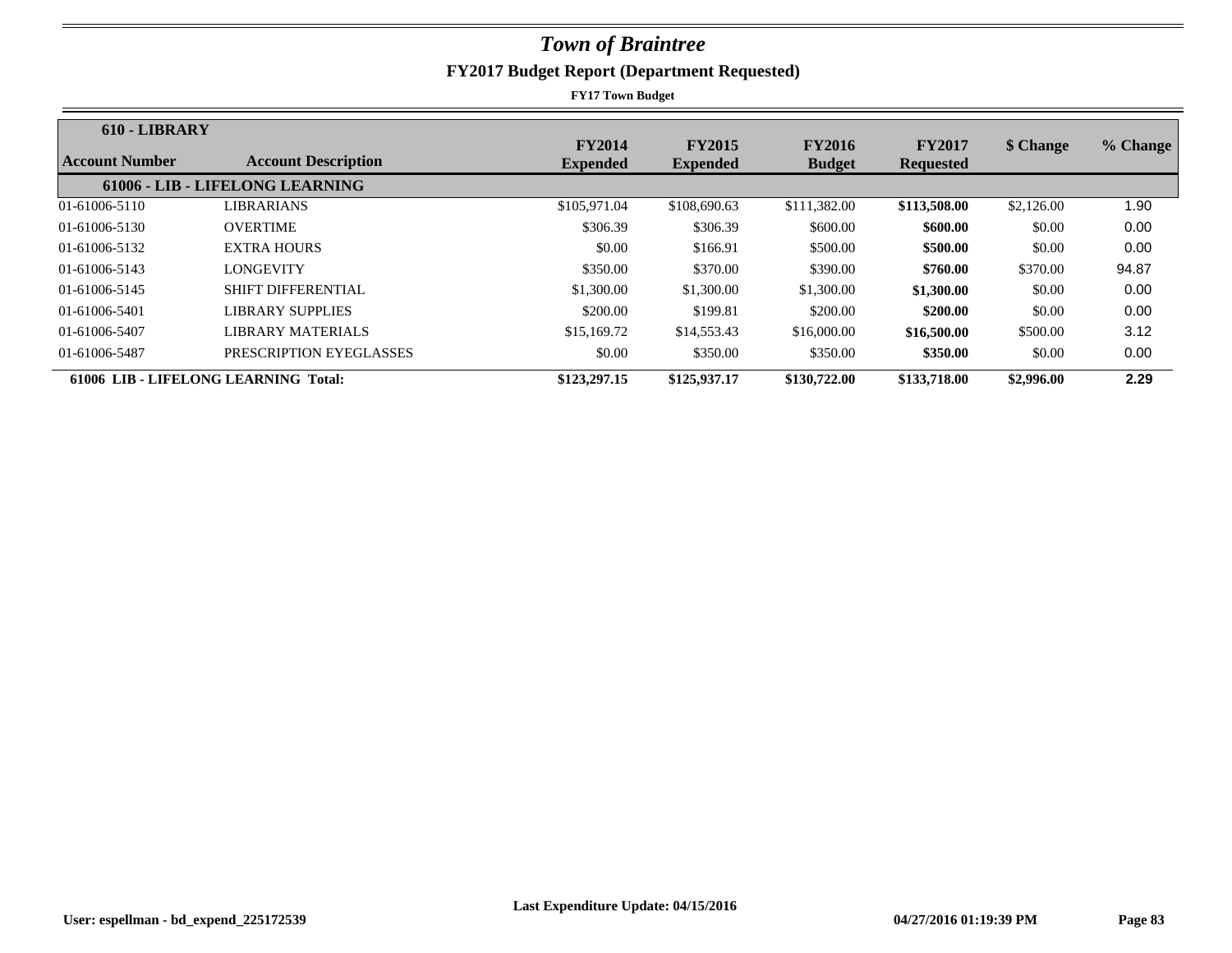| 610 - LIBRARY         |                                        |                 |                 |                |                  |             |          |
|-----------------------|----------------------------------------|-----------------|-----------------|----------------|------------------|-------------|----------|
|                       |                                        | <b>FY2014</b>   | <b>FY2015</b>   | <b>FY2016</b>  | <b>FY2017</b>    | \$ Change   | % Change |
| <b>Account Number</b> | <b>Account Description</b>             | <b>Expended</b> | <b>Expended</b> | <b>Budget</b>  | <b>Requested</b> |             |          |
|                       | <b>61007 - LIB - COMMUNITY COMMONS</b> |                 |                 |                |                  |             |          |
| 01-61007-5272         | PHOTO COPY RENTAL                      | \$11,159.15     | \$11,158.83     | \$11,000.00    | \$11,000.00      | \$0.00      | 0.00     |
| 01-61007-5401         | LIBRARY SUPPLIES                       | \$611.17        | \$605.32        | \$600.00       | \$600.00         | \$0.00      | 0.00     |
| 01-61007-5421         | PRINTING/FORMS                         | \$1,931.02      | \$2,720.85      | \$3,000.00     | \$3,000.00       | \$0.00      | 0.00     |
| 01-61007-5730         | DUES/MEMBERSHIPS/SUBSC                 | \$175.00        | \$1,215.00      | \$1,100.00     | \$1,100.00       | \$0.00      | 0.00     |
|                       | 61007 LIB - COMMUNITY COMMONS Total:   | \$13,876.34     | \$15,700.00     | \$15,700.00    | \$15,700.00      | \$0.00      | 0.00     |
| 610 Total:            |                                        | \$1,291,052.19  | \$1,376,942.21  | \$1,446,378.00 | \$1,469,439.00   | \$23,061.00 | 1.59     |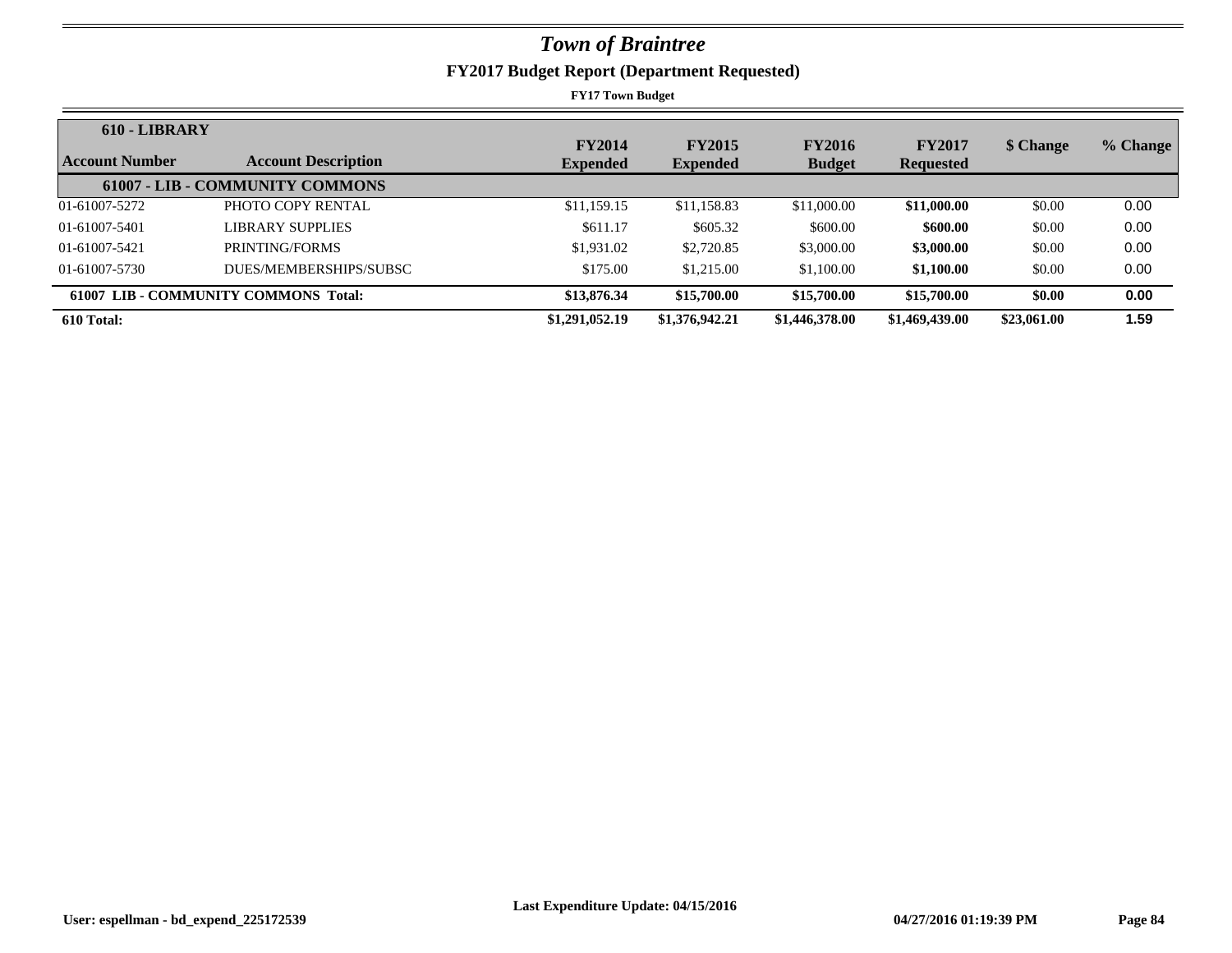| <b>820 - STATE</b>         |                                    |                                  |                                  |                                |                                   |                |          |
|----------------------------|------------------------------------|----------------------------------|----------------------------------|--------------------------------|-----------------------------------|----------------|----------|
| Account Number             | <b>Account Description</b>         | <b>FY2014</b><br><b>Expended</b> | <b>FY2015</b><br><b>Expended</b> | <b>FY2016</b><br><b>Budget</b> | <b>FY2017</b><br><b>Requested</b> | \$ Change      | % Change |
|                            | 82000 - STATE & COUNTY ASSESSMENTS |                                  |                                  |                                |                                   |                |          |
| 01-82000-5631              | SPECIAL EDUCATION                  | \$6,962.00                       | \$6,137.00                       | \$6,197.00                     | \$6,383.00                        | \$186.00       | 3.00     |
| 01-82000-5632              | <b>SCHOOL CHOICE</b>               | \$26,700.00                      | \$43,916.00                      | \$31,800.00                    | \$18,400.00                       | $$-13,400.00$  | $-42.13$ |
| 01-82000-5633              | <b>SUPER OF RETIRE SYSTEMS</b>     | \$0.00                           | \$0.00                           | \$0.00                         | \$0.00                            | \$0.00         | 0.00     |
| 01-82000-5635              | <b>RETIRED EMP HEALTH INS</b>      |                                  | \$0.00                           | \$0.00                         | \$0.00                            | \$0.00         | 0.00     |
| 01-82000-5637              | RETIRED TCHR HEALTH INS            | \$2,236,221.00                   | \$2,270,126.00                   | \$2,219,017.00                 | \$2,085,209.00                    | \$-133,808.00  | $-6.03$  |
| 01-82000-5639              | MOSQUITO CTRL PROJECTS             | \$82,341.00                      | \$85,651.00                      | \$87,310.00                    | \$89,571.00                       | \$2,261.00     | 2.58     |
| 01-82000-5640              | AIR POLLUTION DISTRICTS            | \$11,686.00                      | \$10,708.00                      | \$11,942.00                    | \$12,241.00                       | \$299.00       | 2.50     |
| 01-82000-5641              | <b>METRO AREA PLAN</b>             | \$11,534.00                      | \$18,113.00                      | \$18,160.00                    | \$18,614.00                       | \$454.00       | 2.50     |
| 01-82000-5642              | <b>CHARTER SCHOOL TUITION</b>      | \$201,527.00                     | \$213,232.00                     | \$208,432.00                   | \$297,964.00                      | \$89,532.00    | 42.95    |
| 01-82000-5646              | PARKING SURCHARGES                 | \$31,180.00                      | \$31,180.00                      | \$31,180.00                    | \$31,180.00                       | \$0.00         | 0.00     |
| 01-82000-5661              | <b>MBTA</b>                        | \$763,449.00                     | \$771,415.00                     | \$786,490.00                   | \$794,306.00                      | \$7,816.00     | 0.99     |
| 01-82000-5662              | <b>COURT JUDGEMENTS</b>            | \$0.00                           | \$0.00                           | \$0.00                         | \$0.00                            | \$0.00         | 0.00     |
| 01-82000-5621              | <b>COUNTY TAX</b>                  | \$265,182.22                     | \$271,811.80                     | \$274,887.00                   | \$281,759.00                      | \$6,872.00     | 2.49     |
|                            | 82000 STATE & COUNTY ASSESSMENTS   | \$3,636,782.22                   | \$3,722,289.80                   | \$3,675,415.00                 | \$3,635,627.00                    | \$-39,788.00   | $-1.08$  |
| 820 Total:                 |                                    | \$3,636,782.22                   | \$3,722,289.80                   | \$3,675,415.00                 | \$3,635,627.00                    | \$-39,788.00   | $-1.08$  |
| <b>GENERAL FUND Total:</b> |                                    | \$55,134,248.91                  | \$60,185,206.74                  | \$62,127,193.00                | \$63,803,729.00                   | \$1,676,536.00 | 2.69     |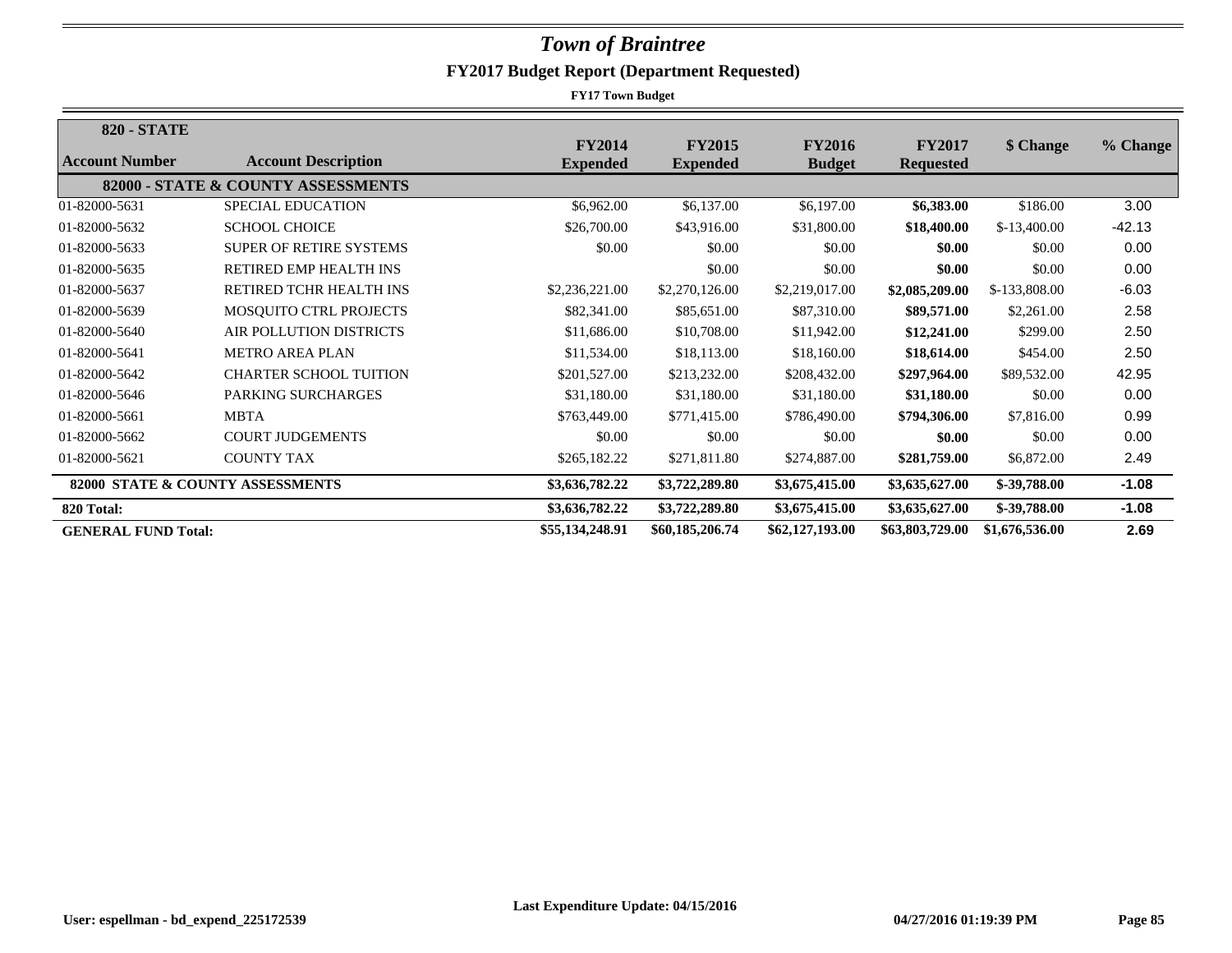| 436 - W/S - WASTEWATER            |                              |                 |                 |               |                  |           |          |
|-----------------------------------|------------------------------|-----------------|-----------------|---------------|------------------|-----------|----------|
|                                   |                              | <b>FY2014</b>   | <b>FY2015</b>   | <b>FY2016</b> | <b>FY2017</b>    | \$ Change | % Change |
| <b>Account Number</b>             | <b>Account Description</b>   | <b>Expended</b> | <b>Expended</b> | <b>Budget</b> | <b>Requested</b> |           |          |
|                                   | 43602 - SWR - BUILDING MAINT |                 |                 |               |                  |           |          |
| 61-43602-5212                     | NATURAL GAS                  | \$12,073.85     | \$17,967.22     | \$18,430.00   | \$18,430.00      | \$0.00    | 0.00     |
| 61-43602-5214                     | <b>POWER</b>                 | \$61,661.19     | \$60,273.77     | \$56,975.00   | \$56,975.00      | \$0.00    | 0.00     |
| 61-43602-5430                     | <b>BUILDING REPAIRS</b>      | \$2,348.80      | \$233.10        | \$1,500.00    | \$1,500.00       | \$0.00    | 0.00     |
| 43602 SWR - BUILDING MAINT Total: |                              | \$76,083.84     | \$78,474.09     | \$76,905.00   | \$76,905.00      | \$0.00    | 0.00     |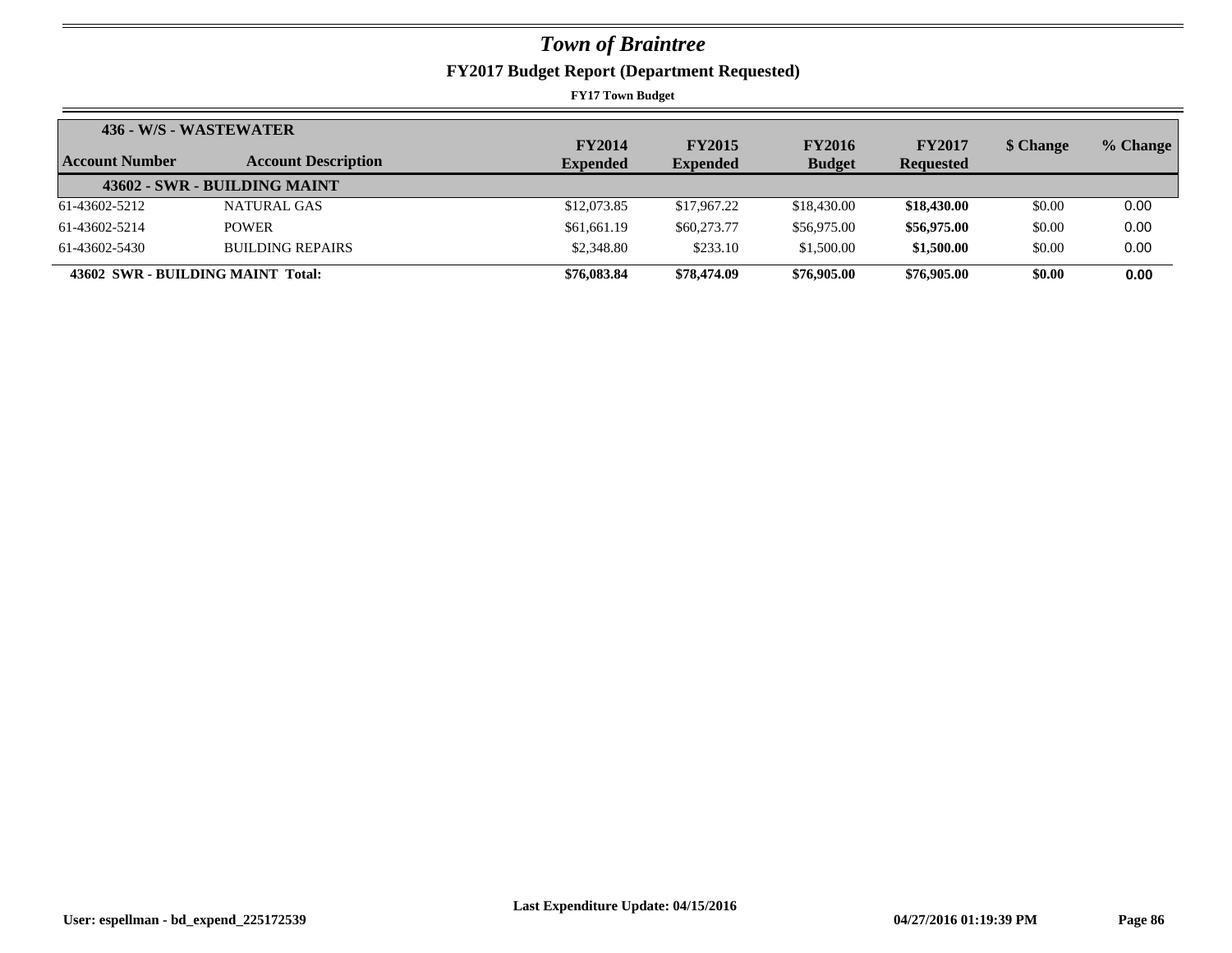| 436 - W/S - WASTEWATER |                                    |                 |                 |               |                  |           |          |
|------------------------|------------------------------------|-----------------|-----------------|---------------|------------------|-----------|----------|
|                        |                                    | <b>FY2014</b>   | <b>FY2015</b>   | <b>FY2016</b> | <b>FY2017</b>    | \$ Change | % Change |
| Account Number         | <b>Account Description</b>         | <b>Expended</b> | <b>Expended</b> | <b>Budget</b> | <b>Requested</b> |           |          |
|                        | 43603 - SWR - EQUIPMENT MAINT      |                 |                 |               |                  |           |          |
| 61-43603-5241          | <b>OUTSIDE M/V REPAIRS</b>         | \$8,718.17      | \$2,752.31      | \$5,500.00    | \$5,500.00       | \$0.00    | 0.00     |
| 61-43603-5480          | <b>TIRES/TUBES</b>                 | \$894.50        | \$620.00        | \$1,500.00    | \$1,500.00       | \$0.00    | 0.00     |
| 61-43603-5481          | <b>PARTS &amp; ACCESSORIES</b>     | \$945.74        | \$2,041.65      | \$2,000.00    | \$2,000.00       | \$0.00    | 0.00     |
| 61-43603-5484          | <b>GASOLINE</b>                    | \$3,561.91      | \$5,574.83      | \$5,250.00    | \$5,250.00       | \$0.00    | 0.00     |
| 61-43603-5485          | DIESEL.                            | \$3,737.54      | \$264.02        | \$6,000.00    | \$6,000.00       | \$0.00    | 0.00     |
| 61-43603-5874          | <b>MOTOR VEHICLES</b>              | \$0.00          | \$0.00          | \$0.00        | \$0.00           | \$0.00    | 0.00     |
| 61-43603-5875          | OTHER EQUIPMENT                    | \$13,518.52     | \$12,244.67     | \$19,195.00   | \$19,195.00      | \$0.00    | 0.00     |
|                        | 43603 SWR - EOUIPMENT MAINT Total: | \$31,376.38     | \$23,497.48     | \$39,445.00   | \$39,445.00      | \$0.00    | 0.00     |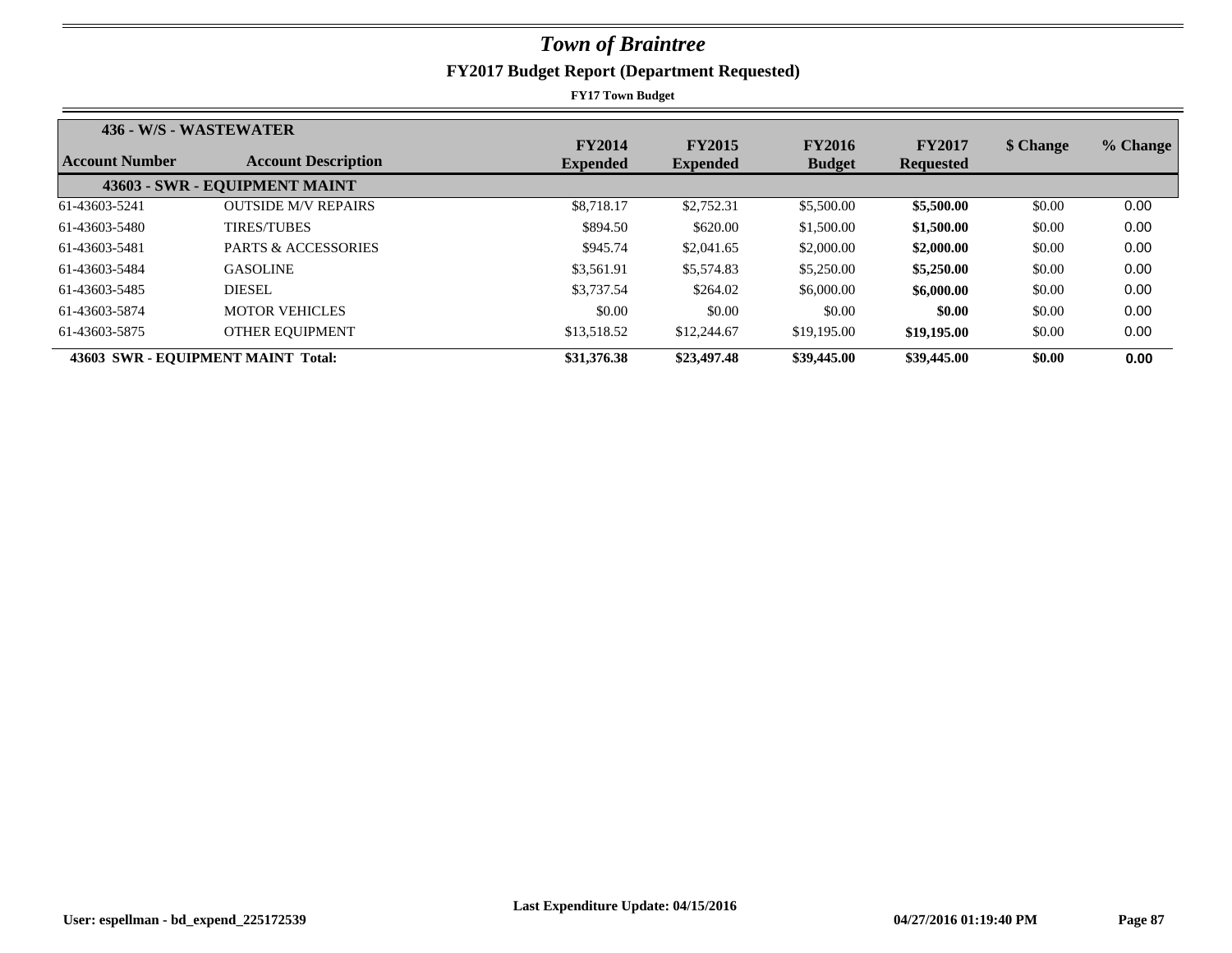|                                  | 436 - W/S - WASTEWATER      | <b>FY2014</b>   | <b>FY2015</b>   | <b>FY2016</b> | <b>FY2017</b>    | \$ Change | % Change |
|----------------------------------|-----------------------------|-----------------|-----------------|---------------|------------------|-----------|----------|
| Account Number                   | <b>Account Description</b>  | <b>Expended</b> | <b>Expended</b> | <b>Budget</b> | <b>Requested</b> |           |          |
|                                  | 43604 - SWR - PUMP STATIONS |                 |                 |               |                  |           |          |
| 61-43604-5248                    | <b>MAINTAINING PUMP</b>     | \$40,788.10     | \$21,300.98     | \$28,000.00   | \$28,000.00      | \$0.00    | 0.00     |
| 61-43604-5263                    | <b>EMERGENCY REPAIRS</b>    | \$18,487.81     | \$29,712.87     | \$28,640.00   | \$28,640.00      | \$0.00    | 0.00     |
| 61-43604-5326                    | <b>VEGETATION CONTROL</b>   | \$0.00          | \$0.00          | \$10,000.00   | \$10,000.00      | \$0.00    | 0.00     |
| 43604 SWR - PUMP STATIONS Total: |                             | \$59,275.91     | \$51,013.85     | \$66,640.00   | \$66,640.00      | \$0.00    | 0.00     |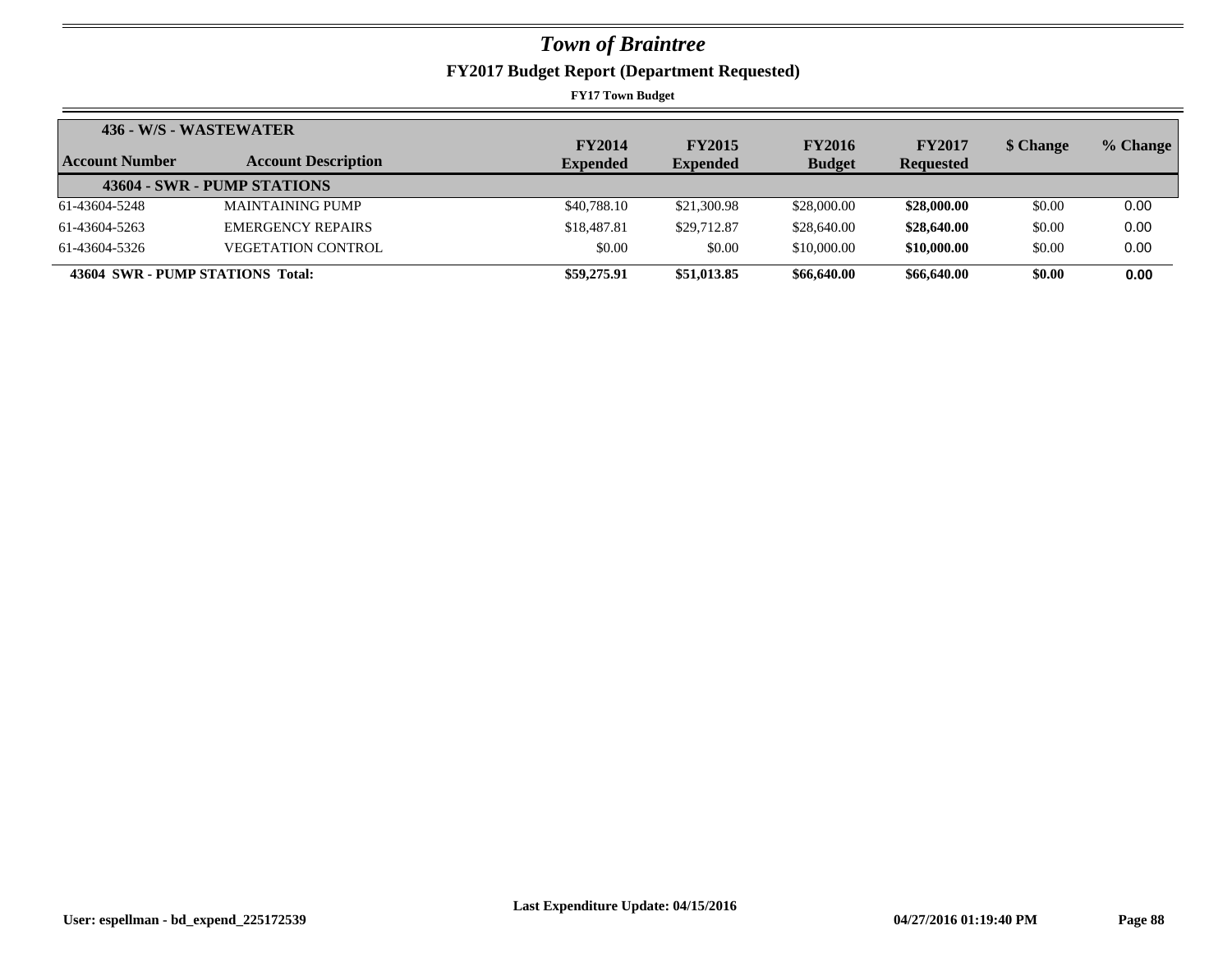| 436 - W/S - WASTEWATER          |                             |                                  |                                  |                                |                                   |              |          |
|---------------------------------|-----------------------------|----------------------------------|----------------------------------|--------------------------------|-----------------------------------|--------------|----------|
| Account Number                  | <b>Account Description</b>  | <b>FY2014</b><br><b>Expended</b> | <b>FY2015</b><br><b>Expended</b> | <b>FY2016</b><br><b>Budget</b> | <b>FY2017</b><br><b>Requested</b> | \$ Change    | % Change |
|                                 | 43605 - SWR - SYSTEM REHAB  |                                  |                                  |                                |                                   |              |          |
| 61-43605-5104                   | LABOR/CUSTODIANS/           | \$238,978.50                     | \$305,002.27                     | \$260,250.00                   | \$372,225.00                      | \$111,975.00 | 43.02    |
| 61-43605-5130                   | <b>OVERTIME</b>             | \$16,453.03                      | \$22,024.70                      | \$21,216.00                    | \$21,216.00                       | \$0.00       | 0.00     |
| 61-43605-5143                   | <b>LONGEVITY</b>            | \$250.00                         | \$250.00                         | \$250.00                       | \$500.00                          | \$250.00     | 100.00   |
| 61-43605-5462                   | LOAM/SAND/GRAVEL            | \$4,538.51                       | \$5,721.56                       | \$5,000.00                     | \$5,000.00                        | \$0.00       | 0.00     |
| 61-43605-5468                   | PUBLIC ED/ACO               | \$0.00                           | \$0.00                           | \$0.00                         | \$0.00                            | \$0.00       | 0.00     |
| 61-43605-5545                   | <b>MANHOLE PARTS/SUPPLY</b> | \$12,835.54                      | \$8,556.04                       | \$20,000.00                    | \$20,000.00                       | \$0.00       | 0.00     |
| 61-43605-5590                   | <b>SYSTEM REHAB WORKS</b>   | \$230.85                         | \$1,628.65                       | \$23,205.00                    | \$23,205.00                       | \$0.00       | 0.00     |
| 61-43605-5761                   | DAMAGES/SETTLEMENTS         | \$1,010.00                       | \$0.00                           | \$3,000.00                     | \$3,000.00                        | \$0.00       | 0.00     |
| 43605 SWR - SYSTEM REHAB Total: |                             | \$274,296.43                     | \$343,183,22                     | \$332,921.00                   | \$445,146.00                      | \$112,225,00 | 33.70    |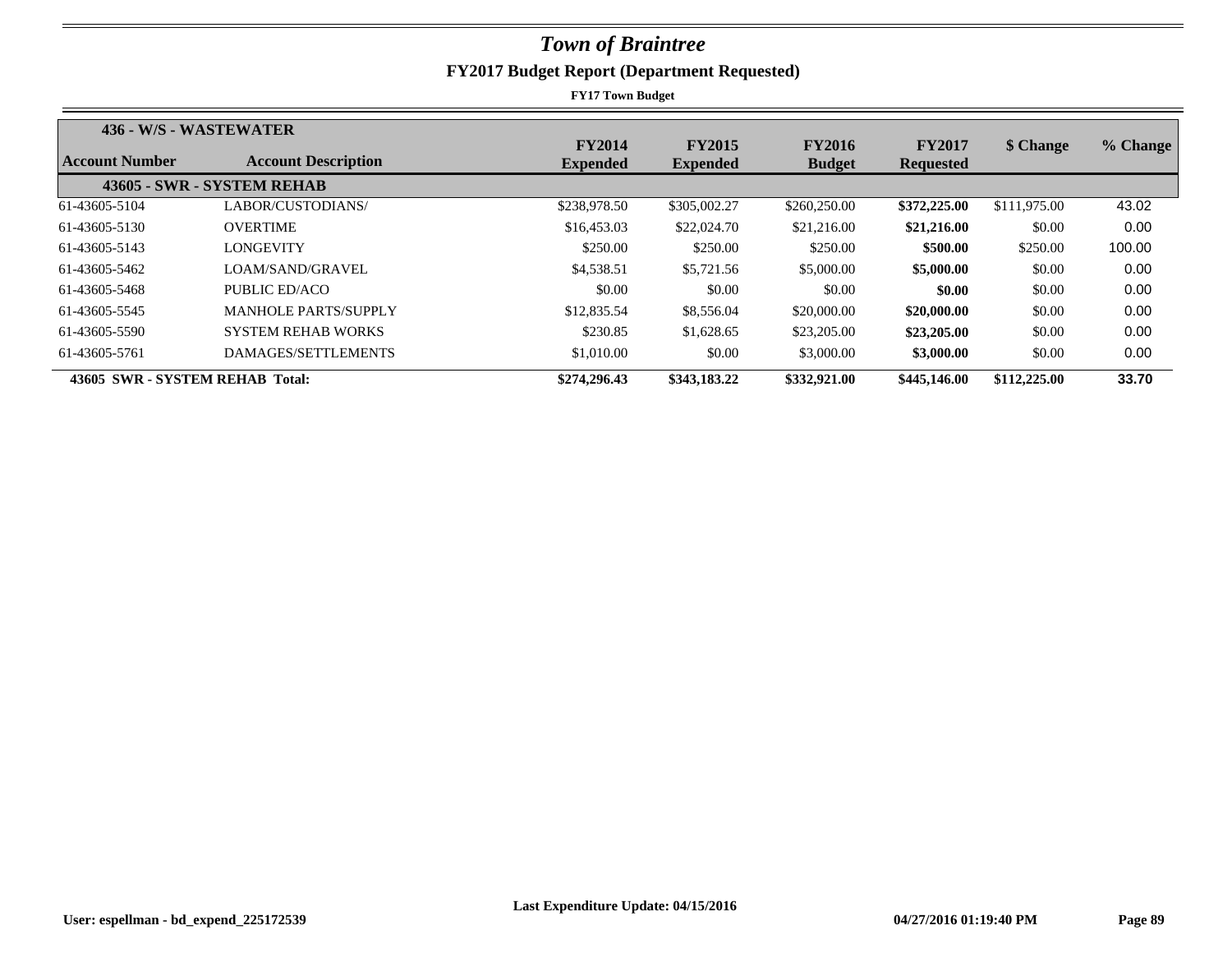**FY2017 Budget Report (Department Requested)**

| 436 - W/S - WASTEWATER  |                             |                 |                 |                |                  |              |          |
|-------------------------|-----------------------------|-----------------|-----------------|----------------|------------------|--------------|----------|
|                         |                             | <b>FY2014</b>   | <b>FY2015</b>   | <b>FY2016</b>  | <b>FY2017</b>    | \$ Change    | % Change |
| Account Number          | <b>Account Description</b>  | <b>Expended</b> | <b>Expended</b> | <b>Budget</b>  | <b>Requested</b> |              |          |
| 43607 - SWR - MWRA      |                             |                 |                 |                |                  |              |          |
| 61-43607-5692           | <b>MASS WATER RESOURCES</b> | \$7,759,278.00  | \$8,363,839.00  | \$8,594,900.00 | \$8,827,353,00   | \$232,453.00 | 2.70     |
| 61-43607-5695           | <b>MASS WATER RESOURCES</b> | \$0.00          | \$0.00          | \$0.00         | \$0.00           | \$0.00       | 0.00     |
| 43607 SWR - MWRA Total: |                             | \$7,759,278.00  | \$8,363,839.00  | \$8,594,900.00 | \$8,827,353.00   | \$232,453.00 | 2.70     |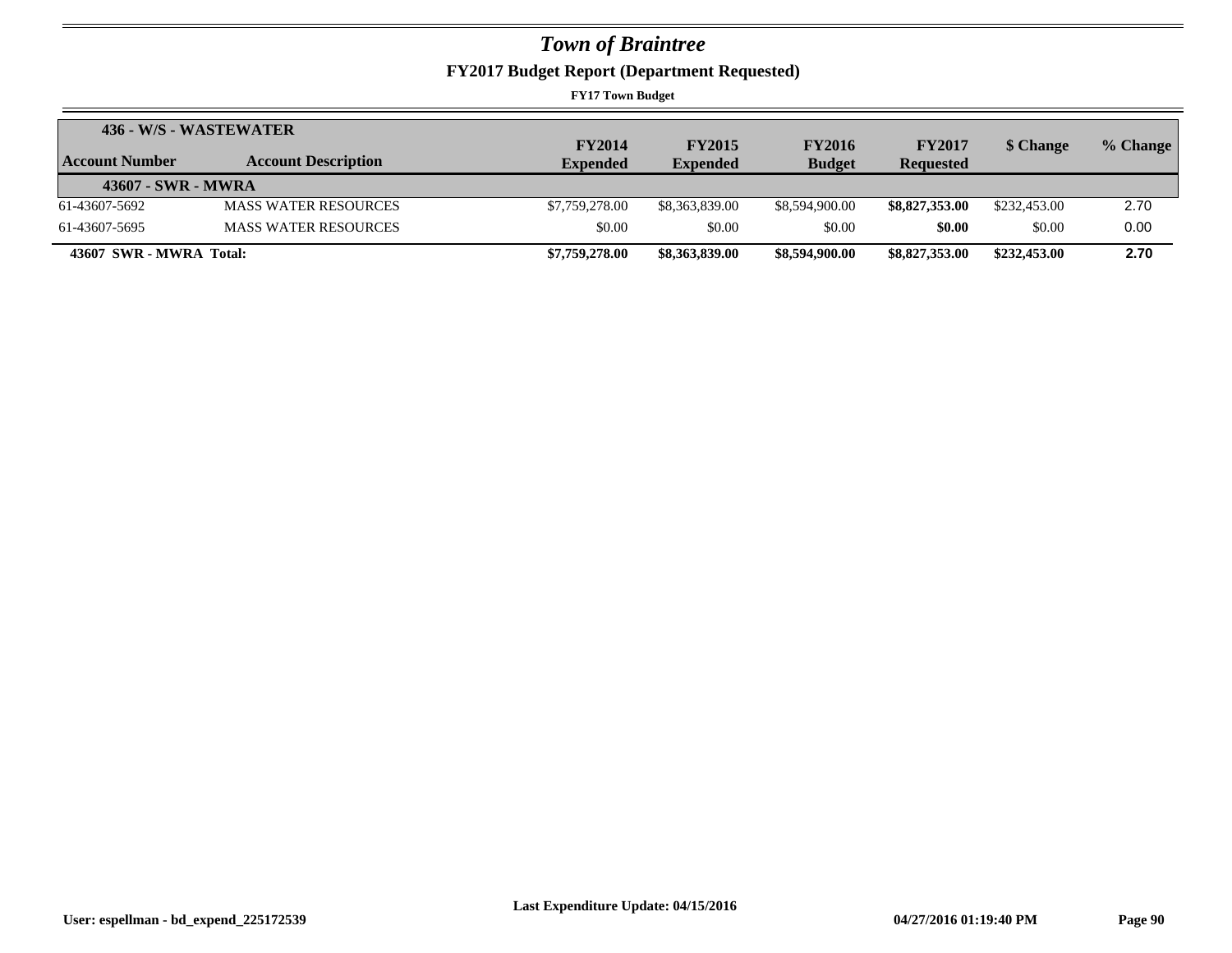**FY2017 Budget Report (Department Requested)**

| 436 - W/S - WASTEWATER            |                                |                 |                 |               |                  |             |          |
|-----------------------------------|--------------------------------|-----------------|-----------------|---------------|------------------|-------------|----------|
|                                   |                                | <b>FY2014</b>   | <b>FY2015</b>   | <b>FY2016</b> | <b>FY2017</b>    | \$ Change   | % Change |
| Account Number                    | <b>Account Description</b>     | <b>Expended</b> | <b>Expended</b> | <b>Budget</b> | <b>Requested</b> |             |          |
|                                   | 43650 - SWR - DEBT PRINCIPAL   |                 |                 |               |                  |             |          |
| 61-43650-5910                     | <b>BOND PRINCIPAL PAYMENTS</b> | \$439,694.03    | \$434,694.00    | \$627,195.00  | \$683,986.00     | \$56,791.00 | 9.05     |
| 61-43650-5912                     | <b>MWRA</b>                    | \$0.00          | \$0.00          | \$0.00        | \$0.00           | \$0.00      | 0.00     |
| 43650 SWR - DEBT PRINCIPAL Total: |                                | \$439,694.03    | \$434,694.00    | \$627,195.00  | \$683,986.00     | \$56,791.00 | 9.05     |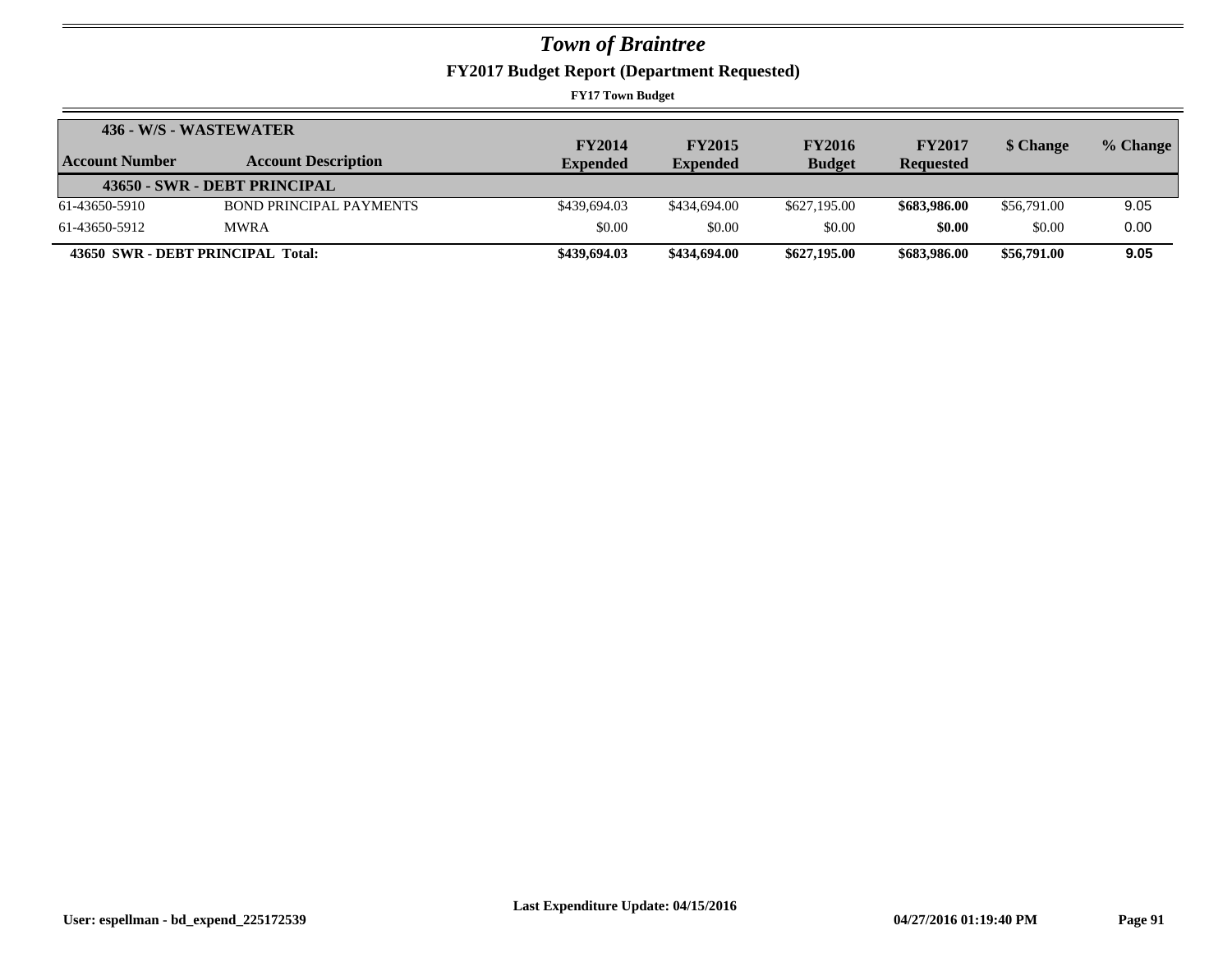**FY2017 Budget Report (Department Requested)**

|                | 436 - W/S - WASTEWATER           |                                  |                                  |                                |                                   |              |          |
|----------------|----------------------------------|----------------------------------|----------------------------------|--------------------------------|-----------------------------------|--------------|----------|
| Account Number | <b>Account Description</b>       | <b>FY2014</b><br><b>Expended</b> | <b>FY2015</b><br><b>Expended</b> | <b>FY2016</b><br><b>Budget</b> | <b>FY2017</b><br><b>Requested</b> | \$ Change    | % Change |
|                | 43651 - SWR - DEBT INTEREST      |                                  |                                  |                                |                                   |              |          |
| 61-43651-5915  | <b>BOND INTEREST PAYMENTS</b>    | \$67,022.47                      | \$56,894.00                      | \$49,568.00                    | \$45,091.00                       | \$-4,477.00  | $-9.03$  |
|                | 43651 SWR - DEBT INTEREST Total: | \$67,022.47                      | \$56,894.00                      | \$49,568.00                    | \$45,091.00                       | $$-4.477.00$ | $-9.03$  |
| 436 Total:     |                                  | \$8,707,027.06                   | \$9,351,595.64                   | \$9,787,574.00                 | \$10,184,566.00                   | \$396,992.00 | 4.05     |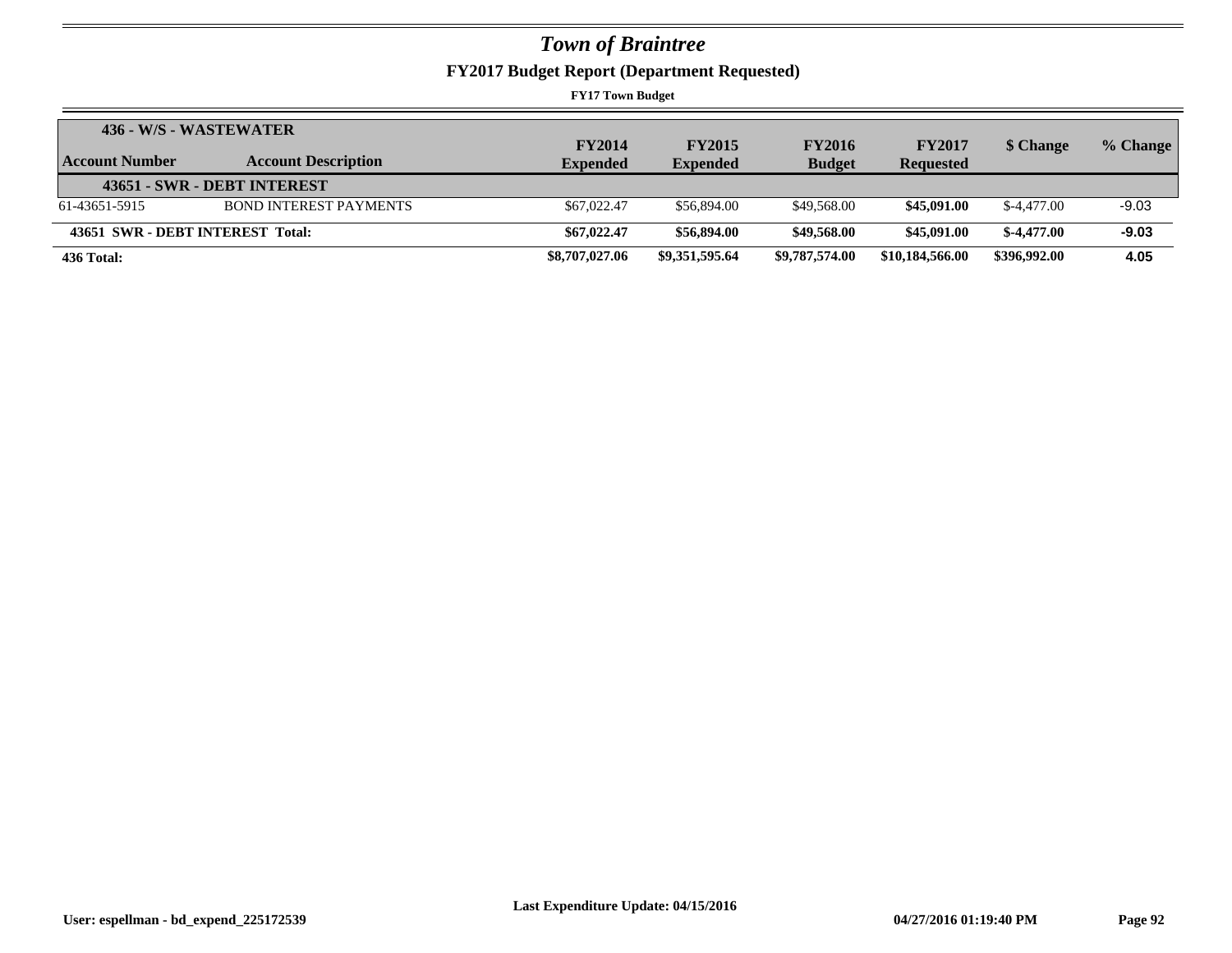| 439 - W/S - ADMIN & GEN |                                 | <b>FY2014</b>   | <b>FY2015</b>   | <b>FY2016</b> | <b>FY2017</b>    |               |          |
|-------------------------|---------------------------------|-----------------|-----------------|---------------|------------------|---------------|----------|
| <b>Account Number</b>   | <b>Account Description</b>      | <b>Expended</b> | <b>Expended</b> | <b>Budget</b> | <b>Requested</b> | \$ Change     | % Change |
|                         | 43801 - WTR - ADMINISTRATION    |                 |                 |               |                  |               |          |
| $61-43801-5103$         | ADMINISTRATIVE/CLERICAL         | \$128,325.80    | \$130,212.21    | \$132,171.00  | \$135,292.00     | \$3,121.00    | 2.36     |
| 61-43801-5120           | PART-TIME EMPLOYEES             | \$20,218.00     | \$66,081.14     | \$13,408.00   | \$35,670.00      | \$22,262.00   | 166.03   |
| 61-43801-5130           | <b>OVERTIME</b>                 | \$1,594.39      | \$2,543.54      | \$20,000.00   | \$20,000.00      | \$0.00        | 0.00     |
| 61-43801-5143           | <b>LONGEVITY</b>                | \$410.00        | \$430.00        | \$450.00      | \$510.00         | \$60.00       | 13.33    |
| 61-43801-5171           | WORKERS COMPENSATION            | \$89,627.34     | \$55,729.76     | \$69,696.00   | \$69,696.00      | \$0.00        | 0.00     |
| 61-43801-5172           | <b>EMPLOYER MEDICARE/SS</b>     | \$15,792.30     | \$17,366.96     | \$20,000.00   | \$20,000.00      | \$0.00        | 0.00     |
| 61-43801-5175           | <b>GROUP LIFE &amp; MEDICAL</b> | \$289,718.52    | \$286,176.93    | \$304,243.00  | \$304,243.00     | \$0.00        | 0.00     |
| 61-43801-5177           | PENSION FUND                    | \$312,695.00    | \$322,664.00    | \$336,174.00  | \$336,174.00     | \$0.00        | 0.00     |
| 61-43801-5180           | <b>LONG TERM DISABILITY</b>     | \$0.00          | \$0.00          | \$1,857.00    | \$1,857.00       | \$0.00        | 0.00     |
| 61-43801-5190           | RETIREMENT SICK LEAVE           |                 | \$0.00          | \$1,800.00    | \$1,800.00       | \$0.00        | 0.00     |
| 61-43801-5240           | EQUIPMENT MAINTENANCE           | \$3,283.50      | \$315.66        | \$7,400.00    | \$7,400.00       | \$0.00        | 0.00     |
| 61-43801-5244           | <b>RADIO MAINTENANCE</b>        | \$350.00        | \$1,713.30      | \$11,713.00   | \$11,713.00      | \$0.00        | 0.00     |
| 61-43801-5272           | PHOTO COPY RENTAL               | \$1,489.55      | \$0.00          | \$4,366.00    | \$4,366.00       | \$0.00        | 0.00     |
| 61-43801-5301           | <b>LEGAL SERVICES</b>           | \$0.00          | \$0.00          | \$50,000.00   | \$50,000.00      | \$0.00        | 0.00     |
| 61-43801-5302           | <b>DATA PROCESS COSTS</b>       | \$64,087.69     | \$22,148.86     | \$22,000.00   | \$9,588.00       | $$-12,412.00$ | $-56.41$ |
| 61-43801-5305           | <b>CONSULTANTS</b>              | \$47,427.27     | \$48,557.99     | \$37,930.00   | \$37,930.00      | \$0.00        | 0.00     |
| 61-43801-5306           | <b>ADVERTISING</b>              | \$6,638.24      | \$337.26        | \$4,000.00    | \$4,000.00       | \$0.00        | 0.00     |
| 61-43801-5340           | <b>TELEPHONE</b>                | \$13,823.85     | \$12,936.91     | \$10,734.00   | \$10,734.00      | \$0.00        | 0.00     |
| 61-43801-5343           | <b>GPS UNIT</b>                 | \$1,200.00      | \$1,200.00      | \$7,300.00    | \$7,300.00       | \$0.00        | 0.00     |
| 61-43801-5345           | <b>POSTAGE</b>                  | \$24,124.20     | \$16,161.41     | \$21,000.00   | \$21,000.00      | \$0.00        | 0.00     |
| 61-43801-5360           | <b>HARDWARE</b>                 | \$6,078.39      | \$1,731.74      | \$20,000.00   | \$20,000.00      | \$0.00        | 0.00     |
| 61-43801-5361           | <b>SOFTWARE</b>                 | \$21,651.98     | \$333.75        | \$38,417.00   | \$38,417.00      | \$0.00        | 0.00     |
| 61-43801-5362           | <b>TRAINING</b>                 | \$0.00          | \$1,065.00      | \$25,000.00   | \$25,000.00      | \$0.00        | 0.00     |
| 61-43801-5421           | PRINTING/FORMS                  | \$4,152.09      | \$4,742.12      | \$7,000.00    | \$7,000.00       | \$0.00        | 0.00     |
| 61-43801-5422           | <b>OFFICE SUPPLIES</b>          | \$1,359.21      | \$2,336.64      | \$7,500.00    | \$7,500.00       | \$0.00        | 0.00     |
| 61-43801-5487           | PRESCRIPTION EYEGLASSES         | \$0.00          | \$350.00        | \$525.00      | \$525.00         | \$0.00        | 0.00     |
| 61-43801-5710           | MEETINGS/SEMINARS-I             | \$5,900.00      | \$4,684.40      | \$6,255.00    | \$5,174.00       | $$-1,081.00$  | $-17.28$ |
| 61-43801-5730           | <b>DUES/MEMBERSHIPS/SUB</b>     | \$673.00        | \$758.96        | \$2,500.00    | \$2,500.00       | \$0.00        | 0.00     |
| 61-43801-5747           | <b>INSURANCE</b>                | \$61,299.20     | \$61,822.45     | \$65,090.00   | \$65,090.00      | \$0.00        | 0.00     |
| 61-43801-5750           | <b>LOCK BOX</b>                 | \$4,115.13      | \$3,715.99      | \$10,000.00   | \$10,000.00      | \$0.00        | 0.00     |
| 61-43801-5780           | <b>RESERVE FUND</b>             | \$0.00          | \$0.00          | \$66,982.00   | \$125,000.00     | \$58,018.00   | 86.61    |
| 61-43801-5785           | <b>OPEB LIABILITY</b>           | \$98,000.00     | \$98,000.00     | \$98,000.00   | \$102,900.00     | \$4,900.00    | 5.00     |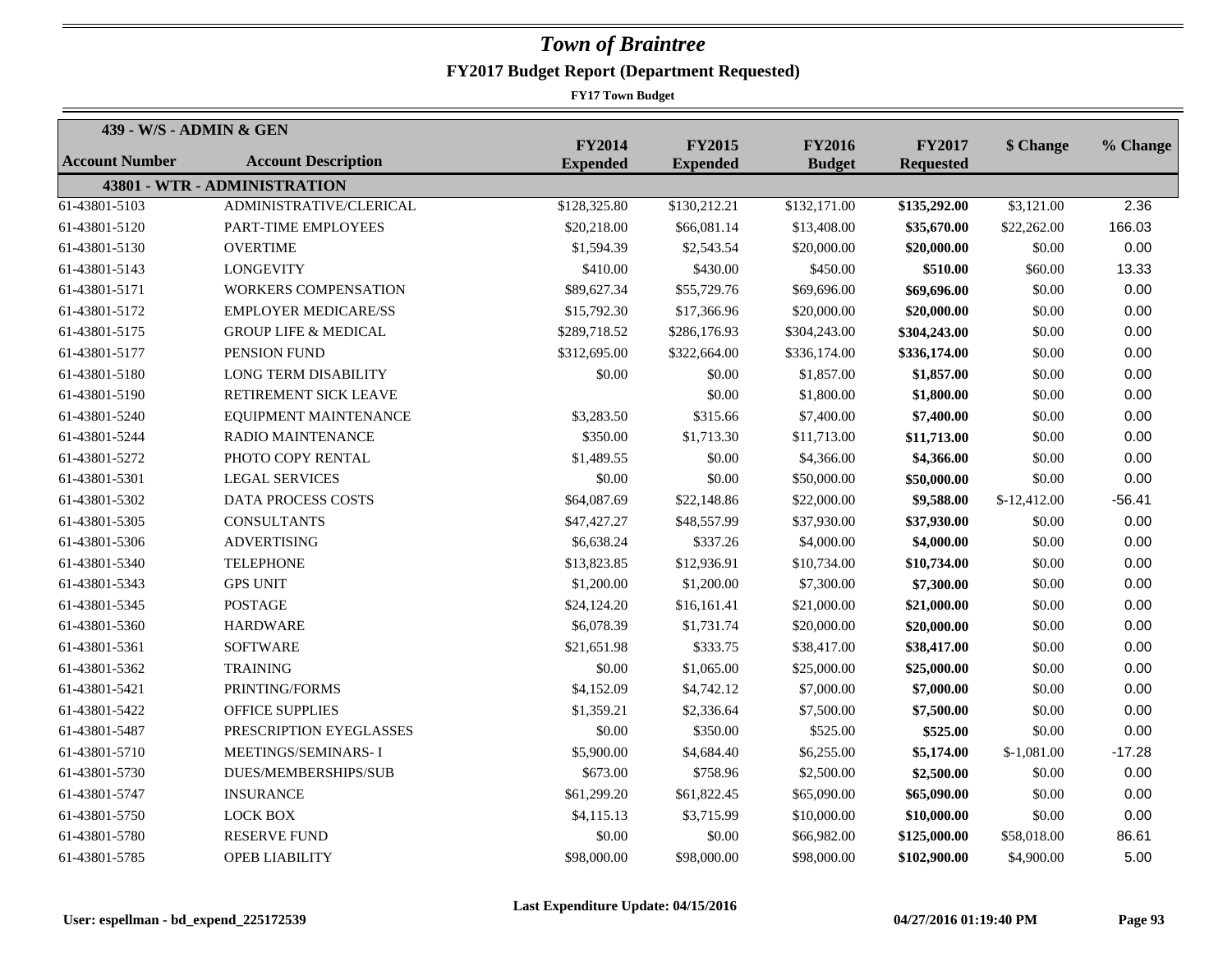**FY2017 Budget Report (Department Requested)**

| 439 - W/S - ADMIN & GEN |                                   |                 |                 |                |                  |              |          |
|-------------------------|-----------------------------------|-----------------|-----------------|----------------|------------------|--------------|----------|
|                         |                                   | <b>FY2014</b>   | <b>FY2015</b>   | <b>FY2016</b>  | <b>FY2017</b>    | \$ Change    | % Change |
| <b>Account Number</b>   | <b>Account Description</b>        | <b>Expended</b> | <b>Expended</b> | <b>Budget</b>  | <b>Requested</b> |              |          |
|                         | 43801 - WTR - ADMINISTRATION      |                 |                 |                |                  |              |          |
| 61-43801-5961           | <b>TRANSFER TO GENERAL</b>        | \$461,678.00    | \$489,458.00    | \$500,452.00   | \$582,019.00     | \$81,567.00  | 16.29    |
|                         | 43801 WTR - ADMINISTRATION Total: | \$1,685,712.65  | \$1,653,574.98  | \$1,923,963.00 | \$2,080,398.00   | \$156,435.00 | 8.13     |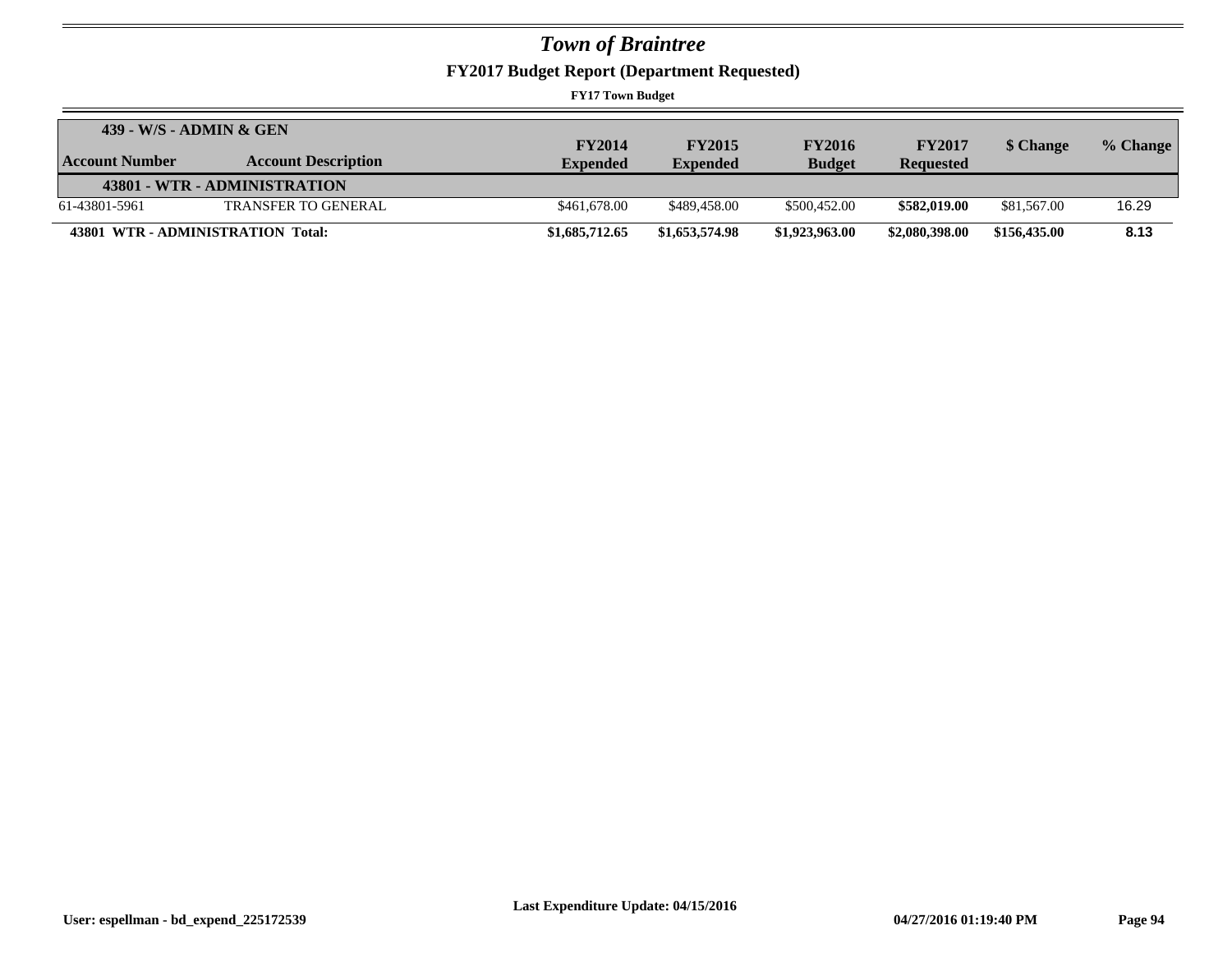| 438 - W/S - WATER |                                   |                 |                 |               |                  |           |          |
|-------------------|-----------------------------------|-----------------|-----------------|---------------|------------------|-----------|----------|
| Account Number    |                                   | <b>FY2014</b>   | <b>FY2015</b>   | <b>FY2016</b> | <b>FY2017</b>    | \$ Change | % Change |
|                   | <b>Account Description</b>        | <b>Expended</b> | <b>Expended</b> | <b>Budget</b> | <b>Requested</b> |           |          |
|                   | 43802 - WTR - BUILDING MAINT      |                 |                 |               |                  |           |          |
| 61-43802-5211     | LIGHTING                          | \$30,318.54     | \$24,971.18     | \$47,500.00   | \$47,500.00      | \$0.00    | 0.00     |
| 61-43802-5212     | NATURAL GAS                       | \$38,062.47     | \$20,492.08     | \$71,866.00   | \$71,866.00      | \$0.00    | 0.00     |
| 61-43802-5430     | <b>BUILDING REPAIRS</b>           | \$28,146.31     | \$471.00        | \$30,000.00   | \$30,000.00      | \$0.00    | 0.00     |
| 61-43802-5450     | CUSTODIAL SUPPLIES                | \$2,225.89      | \$1,618.83      | \$4,200.00    | \$4,200.00       | \$0.00    | 0.00     |
|                   | 43802 WTR - BUILDING MAINT Total: | \$98,753.21     | \$47,553.09     | \$153,566.00  | \$153,566.00     | \$0.00    | 0.00     |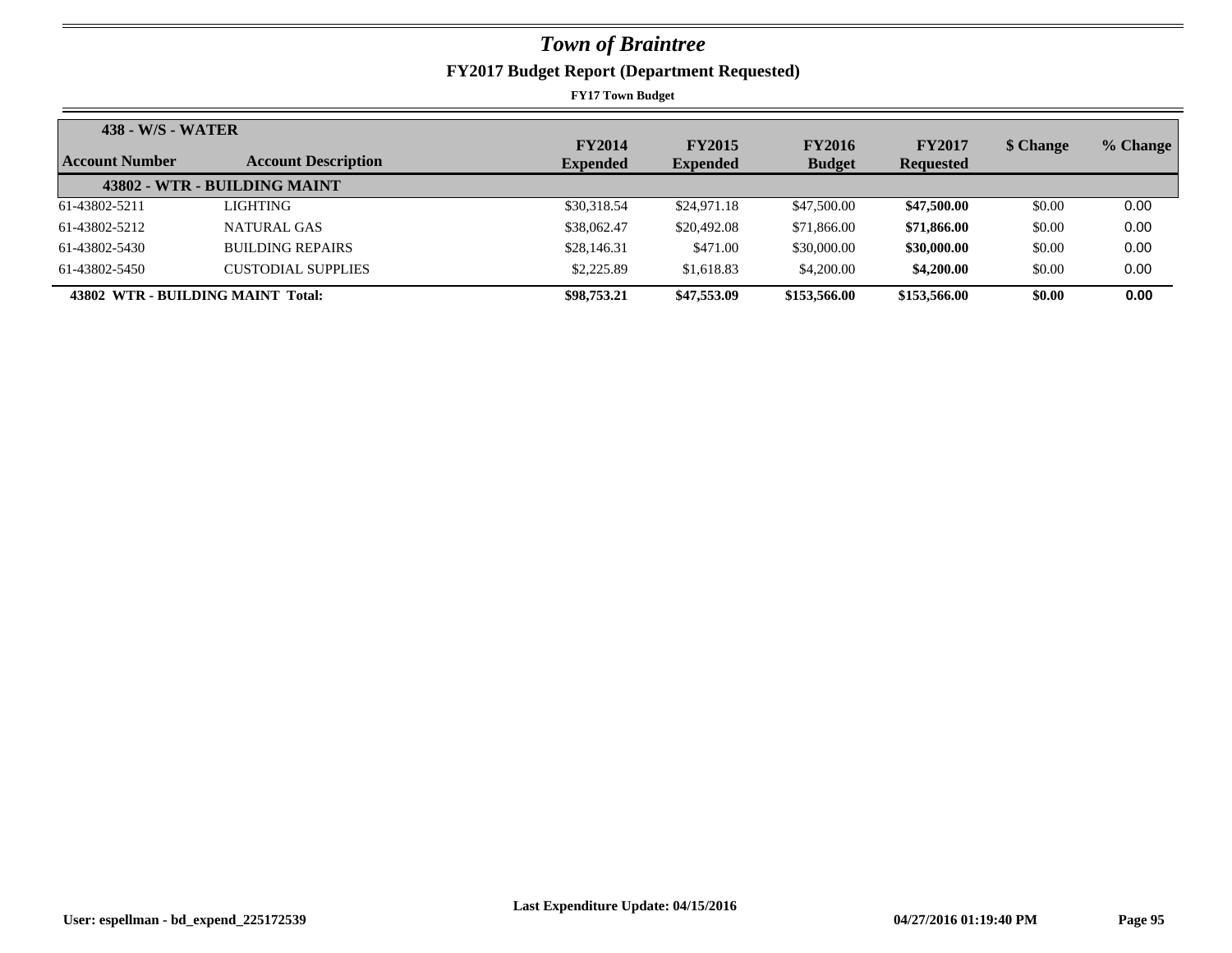| 438 - W/S - WATER |                                    | <b>FY2014</b>   | <b>FY2015</b>   | <b>FY2016</b> | <b>FY2017</b>    | \$ Change | % Change |
|-------------------|------------------------------------|-----------------|-----------------|---------------|------------------|-----------|----------|
| Account Number    | <b>Account Description</b>         | <b>Expended</b> | <b>Expended</b> | <b>Budget</b> | <b>Requested</b> |           |          |
|                   | 43803 - WTR - EQUIPMENT MAINT      |                 |                 |               |                  |           |          |
| 61-43803-5241     | <b>OUTSIDE MOTOR VEHICLE</b>       | \$13,916.50     | \$13,412.27     | \$11,286.00   | \$11,286.00      | \$0.00    | 0.00     |
| 61-43803-5343     | <b>GPS UNIT</b>                    | \$0.00          | \$0.00          | \$0.00        | \$0.00           | \$0.00    | 0.00     |
| 61-43803-5480     | <b>TIRES/TUBES</b>                 | \$5,210.00      | \$3,206.50      | \$1,515.00    | \$1,515.00       | \$0.00    | 0.00     |
| 61-43803-5481     | <b>PARTS &amp; ACCESSORIES</b>     | \$5,749.95      | \$9,255.87      | \$5,200.00    | \$5,200.00       | \$0.00    | 0.00     |
| 61-43803-5484     | <b>GASOLINE</b>                    | \$22,330.82     | \$23,449.52     | \$26,000.00   | \$26,000.00      | \$0.00    | 0.00     |
| 61-43803-5485     | <b>DIESEL</b>                      | \$16,187.25     | \$23,476.01     | \$27,000.00   | \$27,000.00      | \$0.00    | 0.00     |
| 61-43803-5874     | <b>MOTOR VEHICLES</b>              | \$0.00          | \$0.00          | \$0.00        | \$0.00           | \$0.00    | 0.00     |
| 61-43803-5875     | OTHER EQUIPMENT                    |                 | \$0.00          | \$1,760.00    | \$1,760.00       | \$0.00    | 0.00     |
|                   | 43803 WTR - EQUIPMENT MAINT Total: | \$63,394.52     | \$72,800.17     | \$72,761.00   | \$72,761.00      | \$0.00    | 0.00     |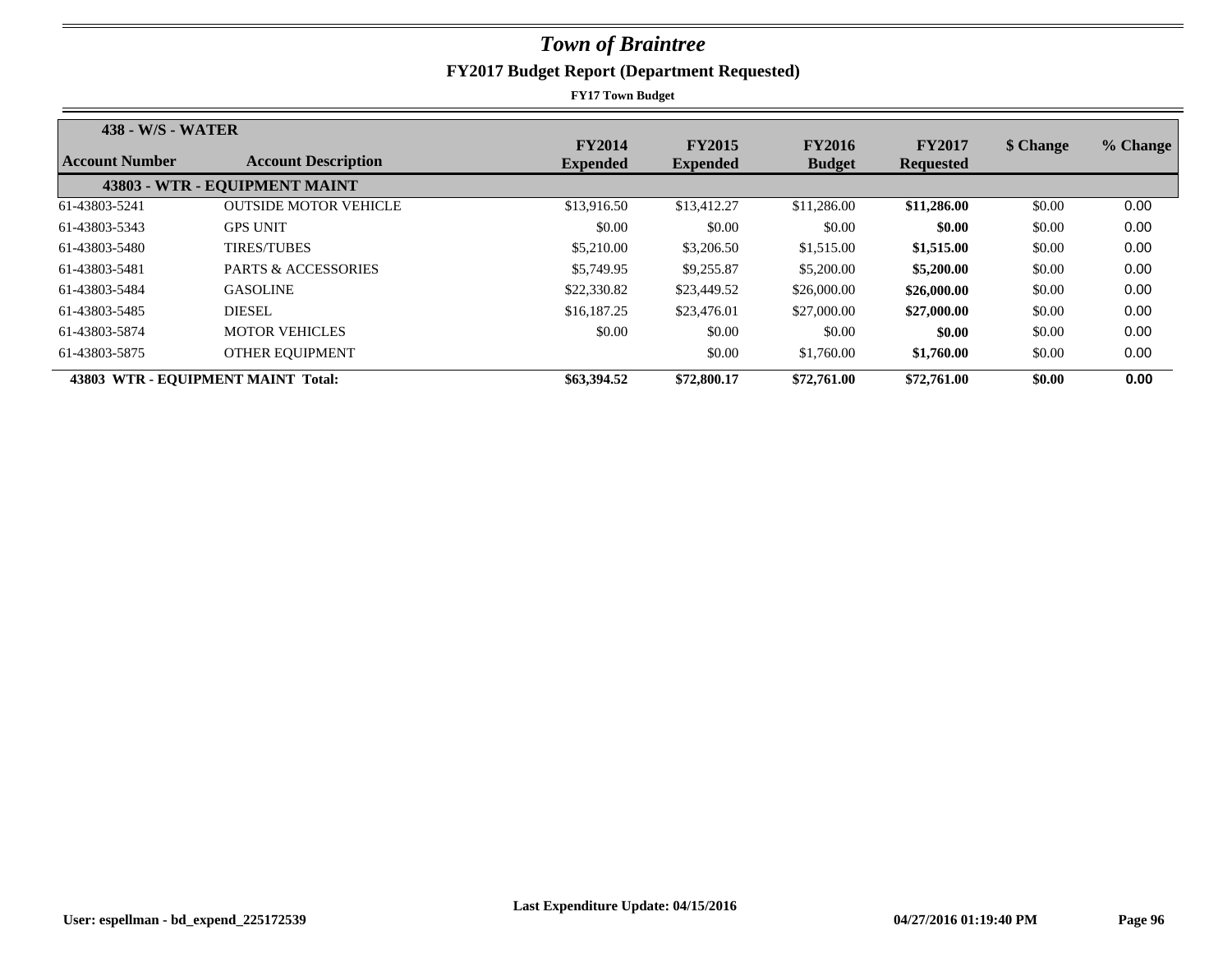| 438 - W/S - WATER               |                             |                                  |                                  |                                |                                   |              |          |
|---------------------------------|-----------------------------|----------------------------------|----------------------------------|--------------------------------|-----------------------------------|--------------|----------|
| Account Number                  | <b>Account Description</b>  | <b>FY2014</b><br><b>Expended</b> | <b>FY2015</b><br><b>Expended</b> | <b>FY2016</b><br><b>Budget</b> | <b>FY2017</b><br><b>Requested</b> | \$ Change    | % Change |
|                                 | 43804 - WTR - SYSTEM REHAB  |                                  |                                  |                                |                                   |              |          |
| 61-43804-5104                   | LABOR/CUSTODIANS/MECHA      | \$285,080.08                     | \$235,335.90                     | \$326,753.00                   | \$229,338.00                      | \$-97,415.00 | $-29.81$ |
| 61-43804-5130                   | <b>OVERTIME</b>             | \$48,759.76                      | \$55,944.90                      | \$47,736.00                    | \$47,736.00                       | \$0.00       | 0.00     |
| 61-43804-5143                   | <b>LONGEVITY</b>            | \$0.00                           | \$0.00                           | \$0.00                         | \$0.00                            | \$0.00       | 0.00     |
| 61-43804-5149                   | <b>DRUG/ALCOHOL TEST</b>    |                                  | \$390.00                         | \$1,428.00                     | \$1,428.00                        | \$0.00       | 0.00     |
| 61-43804-5154                   | <b>LICENSE INCENTIVE</b>    | \$6,757.00                       | \$1,965.00                       | \$10,817.00                    | \$10,817.00                       | \$0.00       | 0.00     |
| 61-43804-5157                   | <b>MEAL ALLOWANCE</b>       | \$2,245.17                       | \$3,397.70                       | \$2,496.00                     | \$2,496.00                        | \$0.00       | 0.00     |
| 61-43804-5196                   | <b>ANNUAL PHYSICALS</b>     | \$95.00                          | \$310.00                         | \$1,000.00                     | \$1,000.00                        | \$0.00       | 0.00     |
| 61-43804-5210                   | <b>FUEL OIL</b>             | \$1,846.62                       | \$1,761.12                       | \$1,500.00                     | \$1,500.00                        | \$0.00       | 0.00     |
| 61-43804-5214                   | <b>ELECTRICITY</b>          | \$202,897.83                     | \$200,041.70                     | \$200,000.00                   | \$200,000.00                      | \$0.00       | 0.00     |
| 61-43804-5246                   | <b>EQUIPMENT REPAIRS</b>    | \$1,117.82                       | \$6,849.45                       | \$10,000.00                    | \$10,000.00                       | \$0.00       | 0.00     |
| 61-43804-5270                   | <b>CONSTRUCTION EQUIP R</b> | \$500.00                         | \$0.00                           | \$1,000.00                     | \$1,000.00                        | \$0.00       | 0.00     |
| 61-43804-5305                   | <b>CONSULTANTS</b>          | \$0.00                           | \$0.00                           | \$10,000.00                    | \$10,000.00                       | \$0.00       | 0.00     |
| 61-43804-5461                   | <b>TOOLS</b>                | \$3,015.27                       | \$1,457.56                       | \$4,000.00                     | \$4,000.00                        | \$0.00       | 0.00     |
| 61-43804-5462                   | LOAM/SAND/GRAVEL            | \$22,939.22                      | \$19,650.30                      | \$20,000.00                    | \$20,000.00                       | \$0.00       | 0.00     |
| 61-43804-5495                   | <b>SAFETY SHOES</b>         | \$2,890.00                       | \$2,720.00                       | \$2,890.00                     | \$2,890.00                        | \$0.00       | 0.00     |
| 61-43804-5586                   | <b>DISTRIBUTION SUPPLY/</b> | \$53,842.85                      | \$27,110.25                      | \$37,000.00                    | \$37,000.00                       | \$0.00       | 0.00     |
| 61-43804-5590                   | <b>SYS REHABILITATION</b>   | \$76,686.24                      | \$65,804.84                      | \$73,000.00                    | \$73,000.00                       | \$0.00       | 0.00     |
| 61-43804-5693                   | <b>SAFE DRINKING WATER</b>  | \$11,651.04                      | \$10,925.14                      | \$13,105.00                    | \$13,105.00                       | \$0.00       | 0.00     |
| 61-43804-5711                   | <b>MILEAGE</b>              | \$0.00                           | \$249.75                         | \$300.00                       | \$300.00                          | \$0.00       | 0.00     |
| 61-43804-5761                   | DAMAGES/SETTLEMENTS         | \$905.39                         | \$522.00                         | \$1,000.00                     | \$1,000.00                        | \$0.00       | 0.00     |
| 61-43804-5869                   | SAFETY EQUIPMENT            | \$2,520.05                       | \$4,940.80                       | \$12,650.00                    | \$12,650.00                       | \$0.00       | 0.00     |
| 61-43804-5879                   | <b>HYDRANTS (NEW)</b>       | \$17,650.00                      | \$23,419.76                      | \$22,000.00                    | \$22,000.00                       | \$0.00       | 0.00     |
| 61-43804-5323                   | <b>POLICE DETAILS</b>       | \$24,045.00                      | \$25,429.84                      | \$30,889.00                    | \$30,900.00                       | \$11.00      | 0.03     |
| 61-43804-5497                   | <b>WORK CLOTHES</b>         | \$9,265.00                       | \$9,830.75                       | \$10,200.00                    | \$10,200.00                       | \$0.00       | 0.00     |
| 43804 WTR - SYSTEM REHAB Total: |                             | \$774,709.34                     | \$698,056.76                     | \$839,764.00                   | \$742,360.00                      | \$-97,404.00 | $-11.59$ |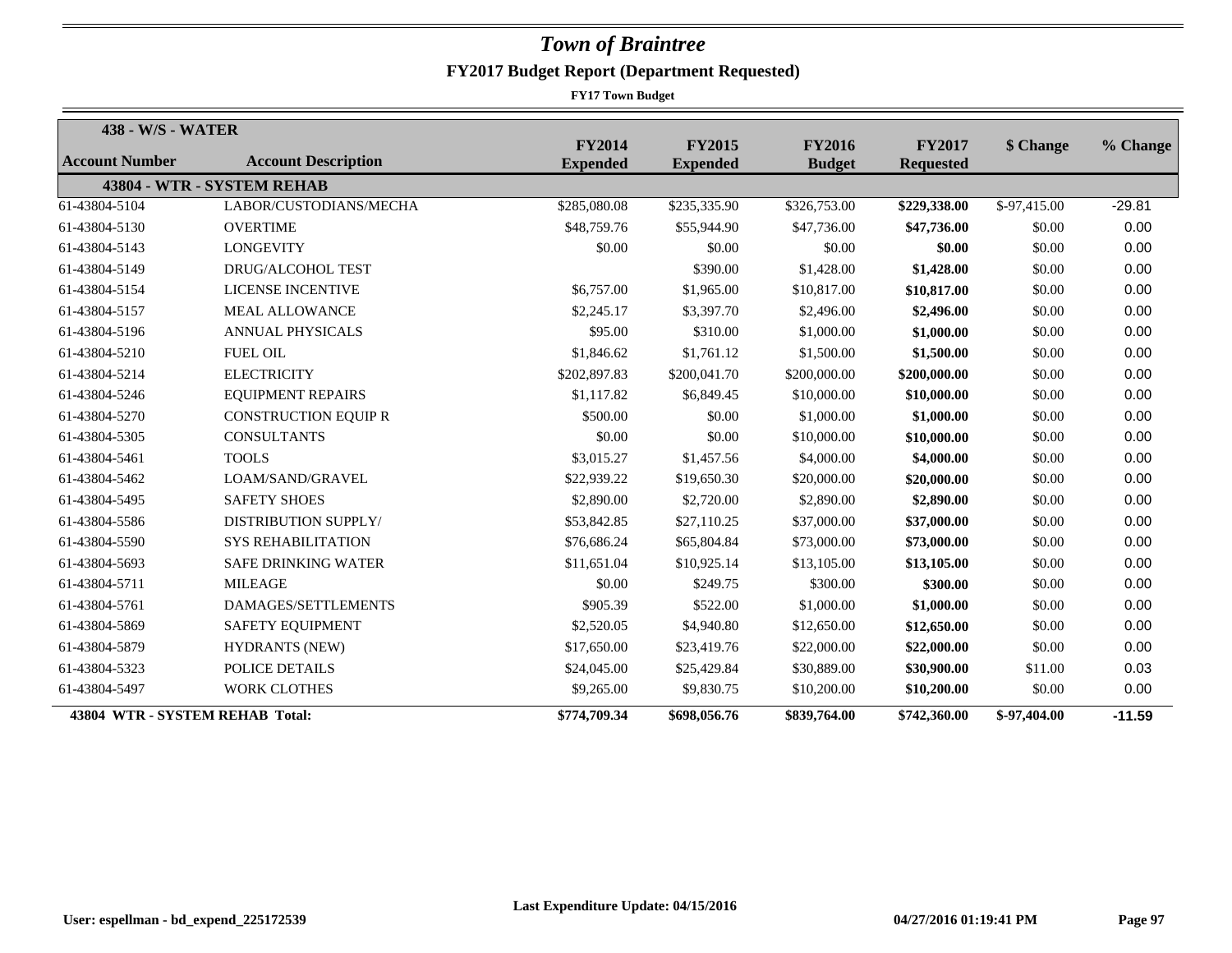| 438 - W/S - WATER     |                                       |                                  |                                  |                                |                                   |            |          |
|-----------------------|---------------------------------------|----------------------------------|----------------------------------|--------------------------------|-----------------------------------|------------|----------|
| <b>Account Number</b> | <b>Account Description</b>            | <b>FY2014</b><br><b>Expended</b> | <b>FY2015</b><br><b>Expended</b> | <b>FY2016</b><br><b>Budget</b> | <b>FY2017</b><br><b>Requested</b> | \$ Change  | % Change |
|                       | 43805 - WTR - TREATMENT DIVISION      |                                  |                                  |                                |                                   |            |          |
| 61-43805-5104         | LABOR/CUSTODIANS/MECHA                | \$418,393.70                     | \$442,905.91                     | \$427,934.00                   | \$437,163.00                      | \$9,229.00 | 2.15     |
| 61-43805-5130         | <b>OVERTIME</b>                       | \$36,635.07                      | \$43,303.62                      | \$40,500.00                    | \$40,000.00                       | $$-500.00$ | $-1.23$  |
| 61-43805-5143         | LONGEVITY                             | \$250.00                         | \$250.00                         | \$250.00                       | \$500.00                          | \$250.00   | 100.00   |
| 61-43805-5246         | <b>EQUIPMENT REPAIRS</b>              | \$21,802.16                      | \$25,710.75                      | \$23,904.00                    | \$23,904.00                       | \$0.00     | 0.00     |
| 61-43805-5260         | STANDPIPE-REPAIR                      | \$4,250.00                       | \$5,246.35                       | \$5,000.00                     | \$5,000.00                        | \$0.00     | 0.00     |
| 61-43805-5310         | TELERMETERING                         | \$14,899.05                      | \$16,044.96                      | \$15,000.00                    | \$15,000.00                       | \$0.00     | 0.00     |
| 61-43805-5322         | <b>WATER TESTINGS</b>                 | \$15,344.00                      | \$13,919.90                      | \$25,100.00                    | \$25,100.00                       | \$0.00     | 0.00     |
| 61-43805-5343         | <b>CELLPHONES/WIRELESS</b>            | \$0.00                           | \$0.00                           | \$0.00                         | \$0.00                            | \$0.00     | 0.00     |
| 61-43805-5430         | <b>BUILDING REPAIRS</b>               | \$286.61                         | \$1,879.97                       | \$3,000.00                     | \$3,000.00                        | \$0.00     | 0.00     |
| 61-43805-5461         | <b>TOOLS</b>                          | \$591.82                         | \$544.30                         | \$1,000.00                     | \$1,000.00                        | \$0.00     | 0.00     |
| 61-43805-5470         | <b>CHEMICALS</b>                      | \$169,748.86                     | \$151,919.10                     | \$230,000.00                   | \$230,000.00                      | \$0.00     | 0.00     |
| 61-43805-5546         | <b>SLUDGE MANAGEMENT</b>              | \$51,350.00                      | \$3,500.00                       | \$90,000.00                    | \$90,000.00                       | \$0.00     | 0.00     |
| 61-43805-5587         | <b>FILTRATION PLANT</b>               | \$15,141.70                      | \$14,202.26                      | \$15,200.00                    | \$15,200.00                       | \$0.00     | 0.00     |
|                       | 43805 WTR - TREATMENT DIVISION Total: | \$748,692.97                     | \$719,427.12                     | \$876,888.00                   | \$885,867.00                      | \$8,979.00 | 1.02     |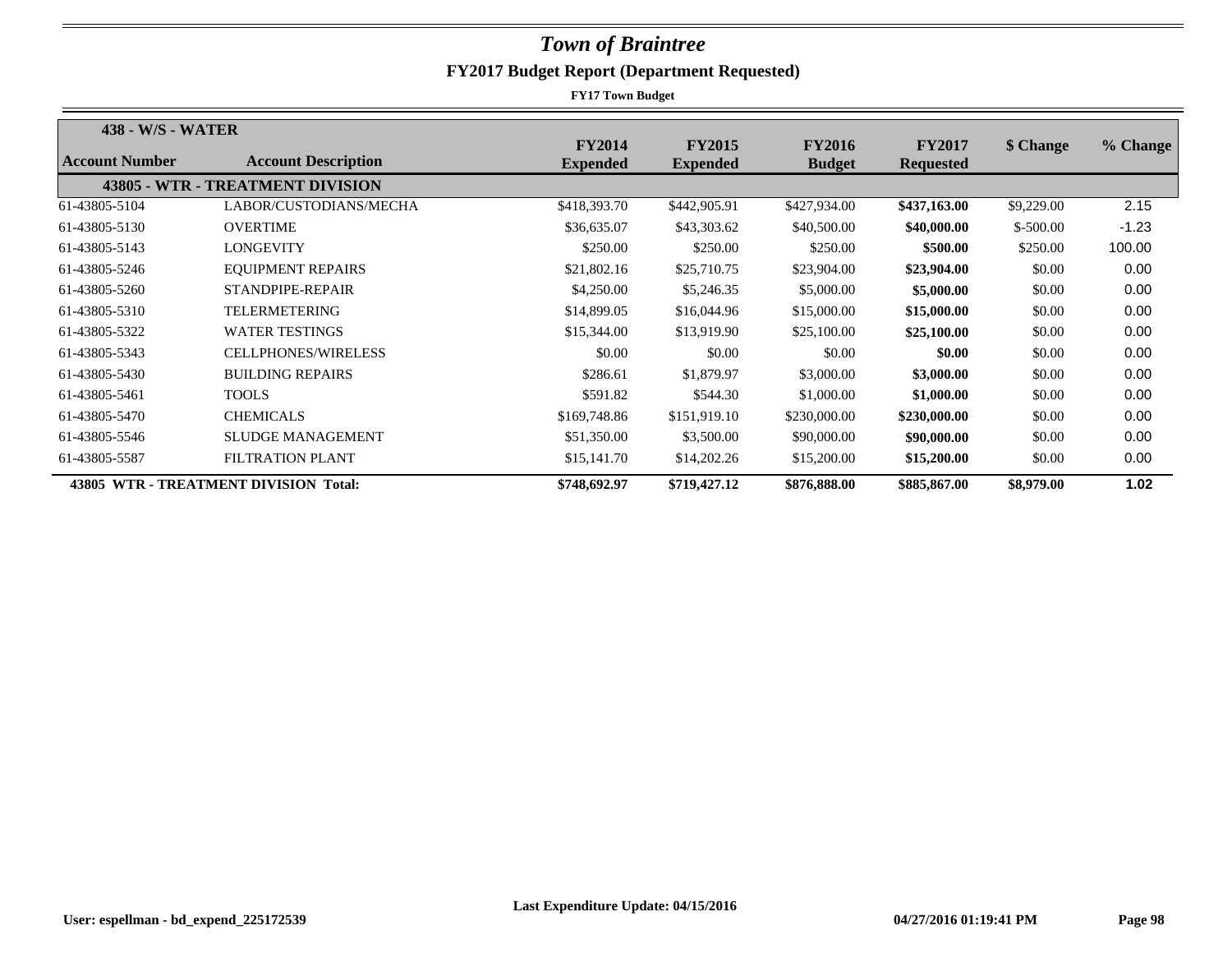| <b>438 - W/S - WATER</b> |                                   |               |                 |               |                  |            |          |  |
|--------------------------|-----------------------------------|---------------|-----------------|---------------|------------------|------------|----------|--|
|                          |                                   | <b>FY2014</b> | <b>FY2015</b>   | <b>FY2016</b> | <b>FY2017</b>    | \$ Change  | % Change |  |
| <b>Account Number</b>    | <b>Account Description</b>        | Expended      | <b>Expended</b> | <b>Budget</b> | <b>Requested</b> |            |          |  |
|                          | 43806 - WTR - METER DIVISION      |               |                 |               |                  |            |          |  |
| 61-43806-5104            | LABOR/CUSTODIANS/MECHA            | \$123,832.18  | \$83,846.16     | \$96,224.00   | \$97,612.00      | \$1,388.00 | 1.44     |  |
| 61-43806-5130            | <b>OVERTIME</b>                   | \$98.05       | \$1,506.29      | \$1,592.00    | \$1,592.00       | \$0.00     | 0.00     |  |
| 61-43806-5143            | <b>LONGEVITY</b>                  | \$0.00        | \$0.00          | \$0.00        | \$500.00         | \$500.00   | 100.00   |  |
| 61-43806-5589            | <b>METER PARTS/SUPPLIES</b>       | \$14,426.66   | \$17,279.16     | \$35,000.00   | \$35,000.00      | \$0.00     | 0.00     |  |
| 61-43806-5873            | <b>WATER METERS</b>               | \$140,975.10  | \$97,650.00     | \$150,000.00  | \$150,000.00     | \$0.00     | 0.00     |  |
|                          | 43806 WTR - METER DIVISION Total: | \$279,331.99  | \$200,281.61    | \$282,816.00  | \$284,704.00     | \$1,888.00 | 0.66     |  |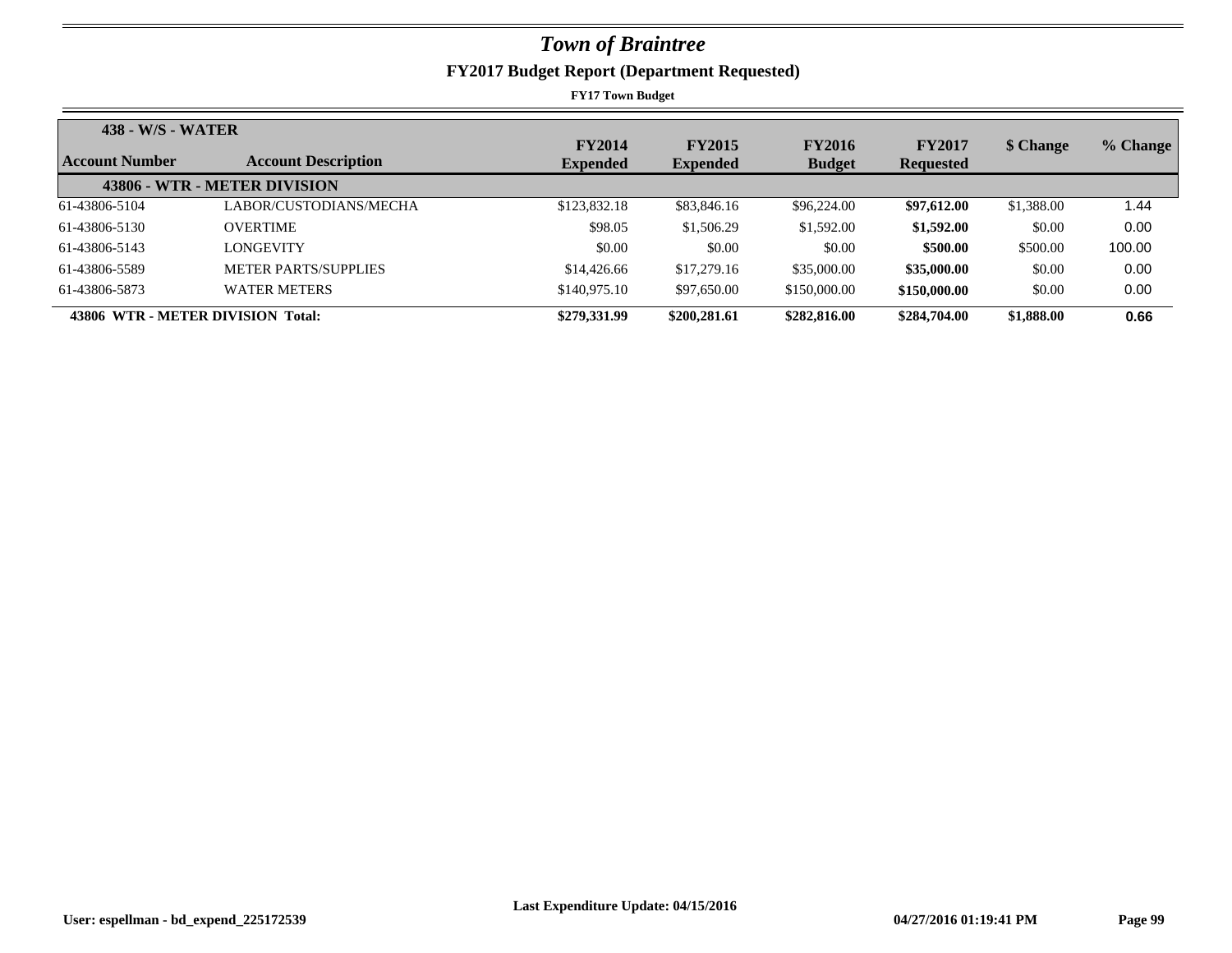| <b>437 - W/S - TRI-TOWN</b> |                            |                                  |                                  |                                |                                   |           |          |
|-----------------------------|----------------------------|----------------------------------|----------------------------------|--------------------------------|-----------------------------------|-----------|----------|
| Account Number              | <b>Account Description</b> | <b>FY2014</b><br><b>Expended</b> | <b>FY2015</b><br><b>Expended</b> | <b>FY2016</b><br><b>Budget</b> | <b>FY2017</b><br><b>Requested</b> | \$ Change | % Change |
| 43807 - WTR - TRI-TOWN      |                            |                                  |                                  |                                |                                   |           |          |
| 61-43807-5123               | CASUAL EMPLOYEES &         | \$0.00                           | \$0.00                           | \$0.00                         | \$0.00                            | \$0.00    | 0.00     |
| 61-43807-5200               | PURCHASE OF SERVICES       | \$465.23                         | \$21,974.27                      | \$22,980.00                    | \$22,980.00                       | \$0.00    | 0.00     |
| 61-43807-5214               | <b>POWER</b>               | \$21,485.98                      | \$26,462.02                      | \$40,000.00                    | \$40,000.00                       | \$0.00    | 0.00     |
| 61-43807-5305               | <b>CONSULTANTS</b>         | \$12,960.00                      | \$0.00                           | \$30,000.00                    | \$30,000.00                       | \$0.00    | 0.00     |
| 61-43807-5430               | <b>BUILDING REPAIRS</b>    | \$0.00                           | \$0.00                           | \$1,500.00                     | \$1,500.00                        | \$0.00    | 0.00     |
| 61-43807-5747               | <b>INSURANCE</b>           |                                  | \$3,349.92                       | \$4,500.00                     | \$4,500.00                        | \$0.00    | 0.00     |
| 43807 WTR - TRI-TOWN Total: |                            | \$34,911.21                      | \$51,786.21                      | \$98,980.00                    | \$98,980.00                       | \$0.00    | 0.00     |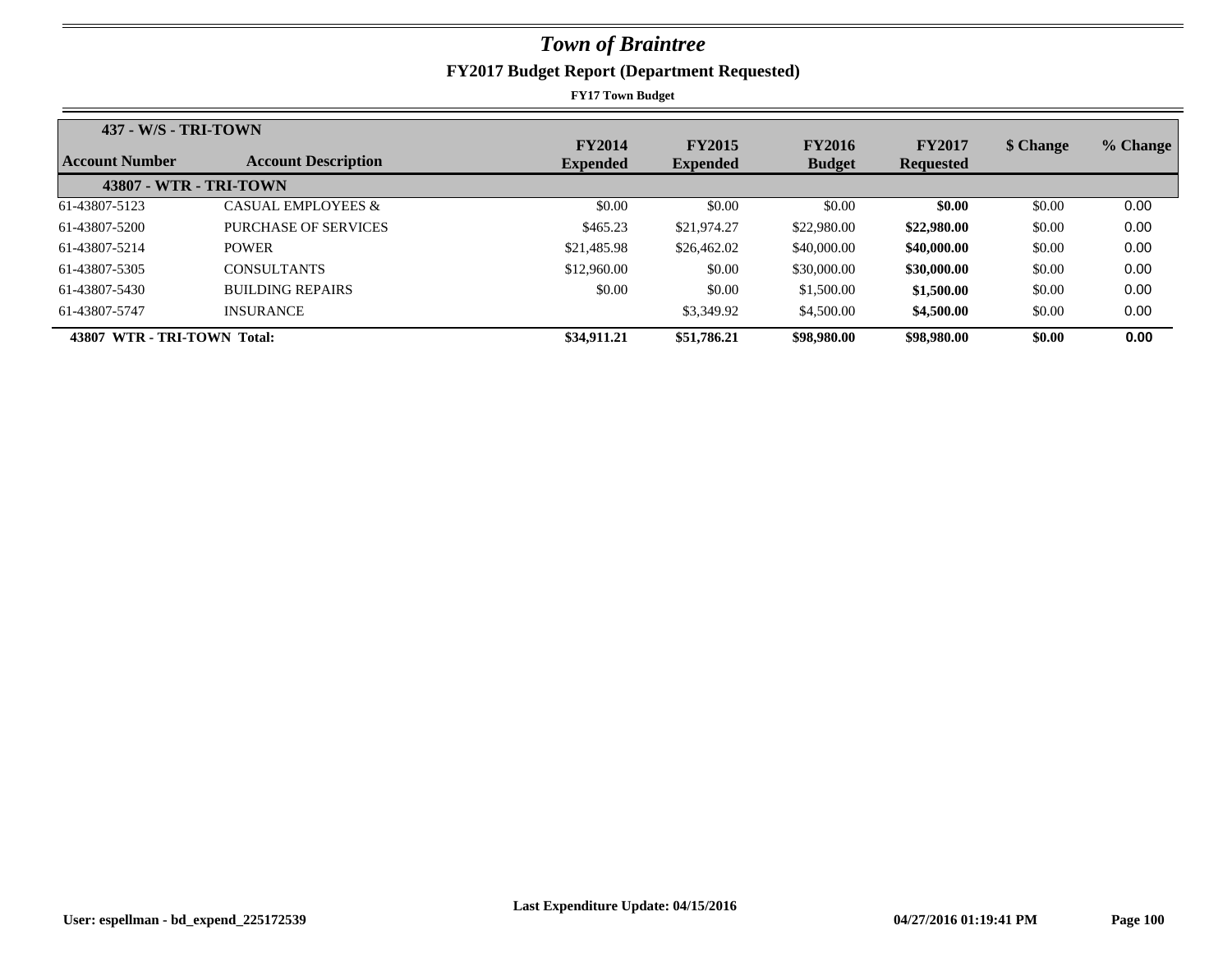**FY2017 Budget Report (Department Requested)**

| 438 - W/S - WATER |                                      |                 |                 |               |                  |           |          |
|-------------------|--------------------------------------|-----------------|-----------------|---------------|------------------|-----------|----------|
|                   |                                      | <b>FY2014</b>   | <b>FY2015</b>   | <b>FY2016</b> | <b>FY2017</b>    | \$ Change | % Change |
| Account Number    | <b>Account Description</b>           | <b>Expended</b> | <b>Expended</b> | <b>Budget</b> | <b>Requested</b> |           |          |
|                   | 43808 - WTR - CROSS CONNECTIONS      |                 |                 |               |                  |           |          |
| 61-43808-5596     | CROSS CONNECTION                     | \$29,832.00     | \$29,568.00     | \$29,400.00   | \$29,400.00      | \$0.00    | 0.00     |
|                   | 43808 WTR - CROSS CONNECTIONS Total: | \$29,832.00     | \$29,568.00     | \$29,400.00   | \$29,400.00      | \$0.00    | 0.00     |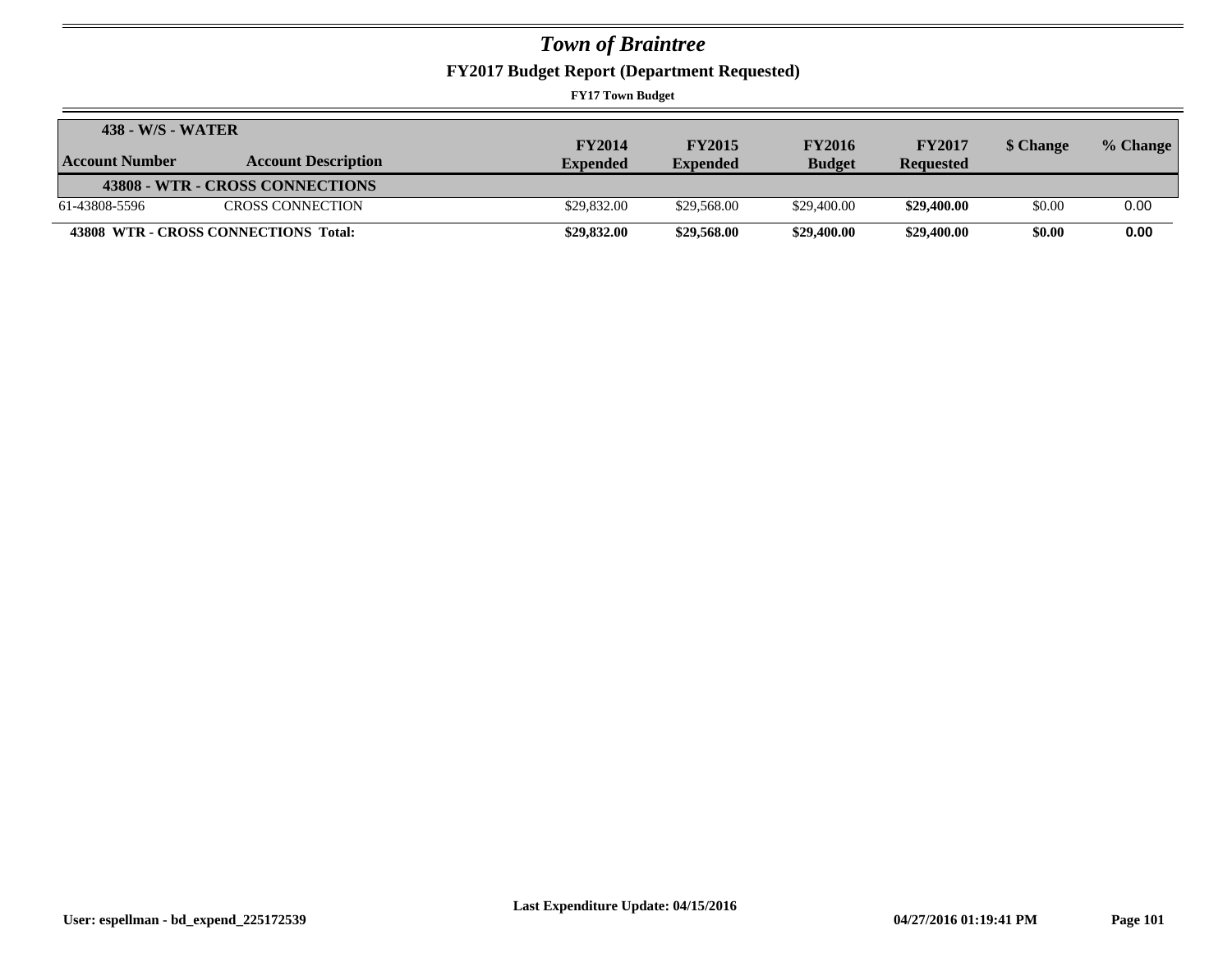**FY2017 Budget Report (Department Requested)**

| 438 - W/S - WATER                 |                                |                 |                 |                |                  |             |          |
|-----------------------------------|--------------------------------|-----------------|-----------------|----------------|------------------|-------------|----------|
|                                   |                                | <b>FY2014</b>   | <b>FY2015</b>   | <b>FY2016</b>  | <b>FY2017</b>    | \$ Change   | % Change |
| Account Number                    | <b>Account Description</b>     | <b>Expended</b> | <b>Expended</b> | <b>Budget</b>  | <b>Requested</b> |             |          |
|                                   | 43850 - WTR - DEBT PRINCIPAL   |                 |                 |                |                  |             |          |
| 61-43850-5910                     | <b>BOND PRINCIPAL PAYMENTS</b> | \$1,907,000.00  | \$1,930,900.00  | \$2,033,000.00 | \$2,131,900.00   | \$98,900.00 | 4.86     |
| 43850 WTR - DEBT PRINCIPAL Total: |                                | \$1,907,000.00  | \$1,930,900.00  | \$2,033,000.00 | \$2,131,900.00   | \$98,900.00 | 4.86     |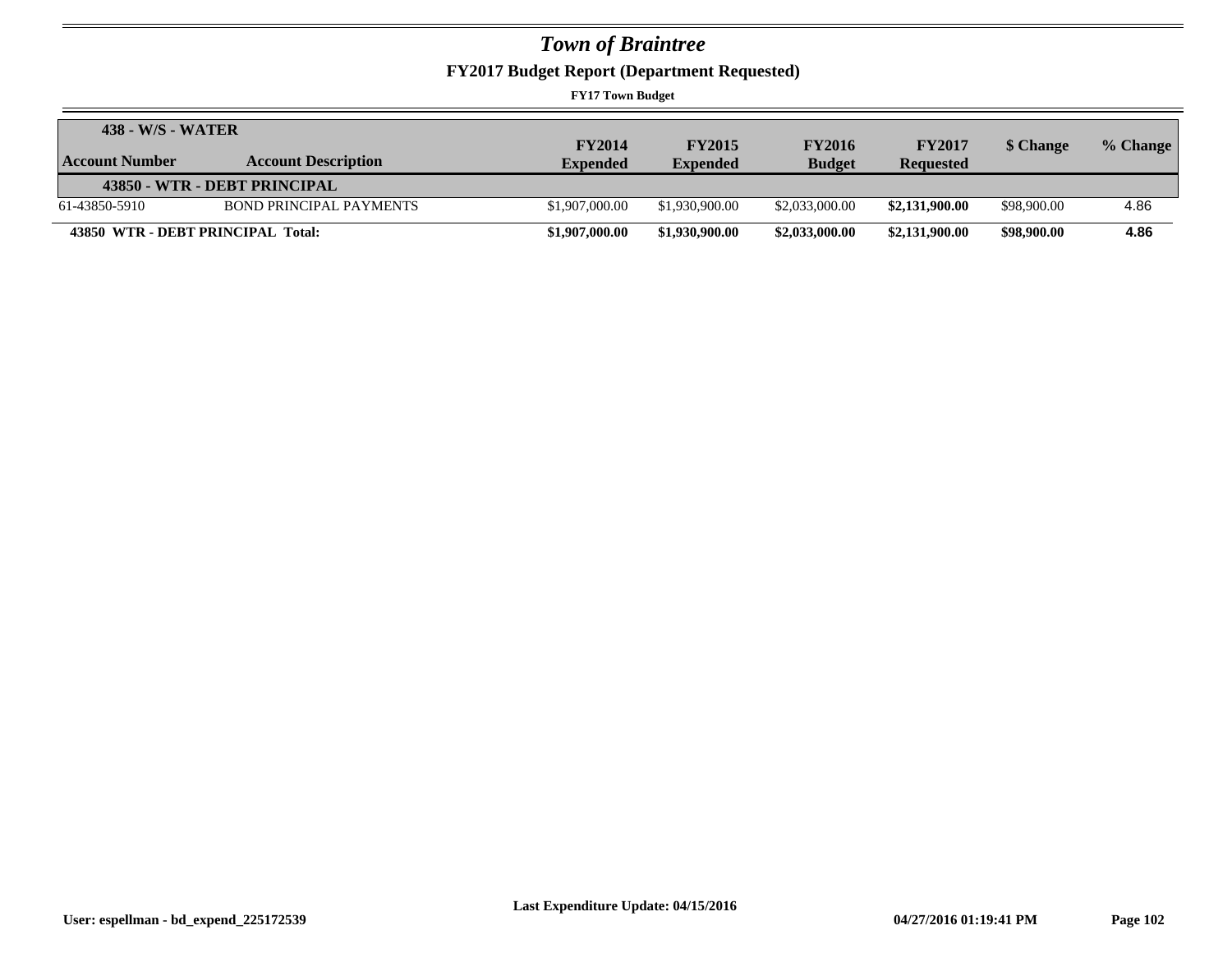**FY2017 Budget Report (Department Requested)**

| 438 - W/S - WATER                   |                             | <b>FY2014</b>   | <b>FY2015</b>   | <b>FY2016</b>   | <b>FY2017</b>    | \$ Change    | % Change |
|-------------------------------------|-----------------------------|-----------------|-----------------|-----------------|------------------|--------------|----------|
| Account Number                      | <b>Account Description</b>  | <b>Expended</b> | <b>Expended</b> | <b>Budget</b>   | <b>Requested</b> |              |          |
|                                     | 43851 - WTR - DEBT INTEREST |                 |                 |                 |                  |              |          |
| 61-43851-5915                       | <b>BOND INTERESTS</b>       | \$746,013,00    | \$731,625.00    | \$715,654.00    | \$709,631.00     | $$-6,023.00$ | $-0.84$  |
| 43851 WTR - DEBT INTEREST Total:    |                             | \$746,013.00    | \$731,625.00    | \$715,654.00    | \$709,631.00     | $$-6,023.00$ | $-0.84$  |
| 438 Total:                          |                             | \$6,368,350.89  | \$6,135,572.94  | \$7,026,792.00  | \$7,189,567,00   | \$162,775.00 | 2.31     |
| <b>WATER/SEWER OPERATING Total:</b> |                             | \$15,075,377.95 | \$15,487,168.58 | \$16,814,366.00 | \$17,374,133.00  | \$559,767.00 | 3.32     |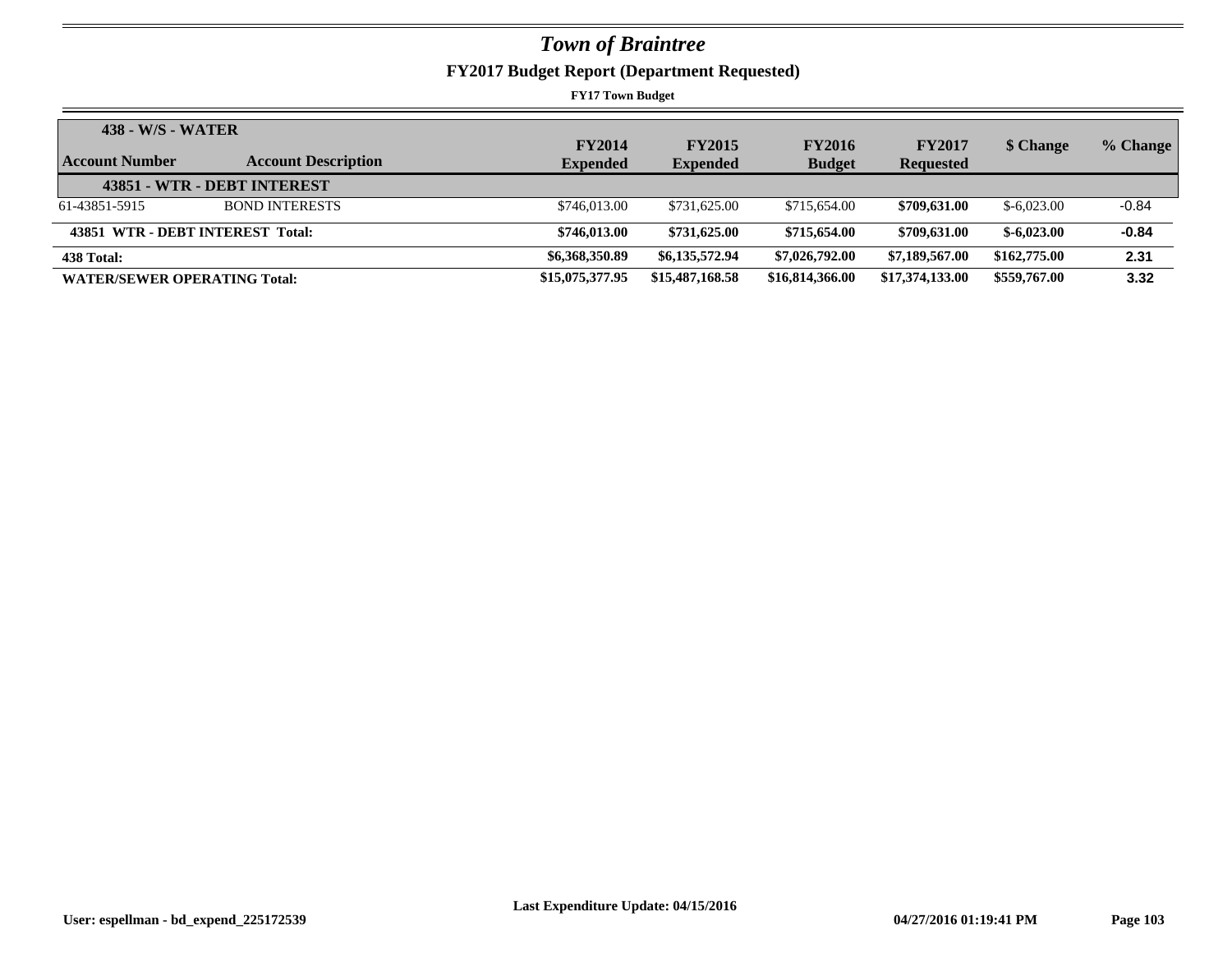| 630 - GOLF COURSE                        |                                 |                                  |                                  |                                |                                   |               |          |
|------------------------------------------|---------------------------------|----------------------------------|----------------------------------|--------------------------------|-----------------------------------|---------------|----------|
| <b>Account Number</b>                    | <b>Account Description</b>      | <b>FY2014</b><br><b>Expended</b> | <b>FY2015</b><br><b>Expended</b> | <b>FY2016</b><br><b>Budget</b> | <b>FY2017</b><br><b>Requested</b> | \$ Change     | % Change |
|                                          | 63001 - GLF - ADMINISTRATION    |                                  |                                  |                                |                                   |               |          |
| 63-63001-5101                            | DEPARTMENT HEAD                 | \$84,325.82                      | \$88,660.77                      | \$88,765.00                    | \$90,115.00                       | \$1,350.00    | 1.52     |
| 63-63001-5102                            | <b>ASS'T DEPART HEADS</b>       | \$0.00                           | \$0.00                           | \$0.00                         | \$0.00                            | \$0.00        | 0.00     |
| 63-63001-5103                            | <b>ADMINISTRATIVE/</b>          | \$22,620.75                      | \$23,357.50                      | \$23,835.00                    | \$22,083.00                       | $$-1,752.00$  | $-7.35$  |
| 63-63001-5121                            | PART-TIME EMPLOYEE              | \$40,597.27                      | \$72,638.80                      | \$40,000.00                    | \$50,000.00                       | \$10,000.00   | 25.00    |
| 63-63001-5143                            | <b>LONGEVITY</b>                | \$1,032.00                       | \$1,092.52                       | \$1,103.00                     | \$880.00                          | $$-223.00$    | $-20.21$ |
| 63-63001-5171                            | <b>WORKERS COMPENSATION</b>     | \$38,982.33                      | \$2,922.70                       | \$10,500.00                    | \$10,500.00                       | \$0.00        | 0.00     |
| 63-63001-5172                            | <b>EMPLOYER</b>                 | \$9,150.71                       | \$10,234.30                      | \$11,700.00                    | \$12,500.00                       | \$800.00      | 6.83     |
| 63-63001-5175                            | <b>GROUP LIFE &amp; MEDICAL</b> | \$77,155.80                      | \$87,316.41                      | \$83,400.00                    | \$92,600.00                       | \$9,200.00    | 11.03    |
| 63-63001-5177                            | PENSION FUND                    | \$102,640.00                     | \$107,555.00                     | \$110,067.00                   | \$99,300.00                       | $$-10,767.00$ | $-9.78$  |
| 63-63001-5180                            | <b>LONG TERM DISABILITY</b>     | \$0.00                           | \$0.00                           | \$1,500.00                     | \$1,500.00                        | \$0.00        | 0.00     |
| 63-63001-5280                            | <b>CREDIT CARD FEES</b>         | \$10,006.35                      | \$16,683.28                      | \$16,000.00                    | \$18,000.00                       | \$2,000.00    | 12.50    |
| 63-63001-5301                            | <b>LEGAL SERVICES</b>           | \$0.00                           | \$0.00                           | \$500.00                       | \$500.00                          | \$0.00        | 0.00     |
| 63-63001-5302                            | DATA PROCESS COSTS              | \$12,938.41                      | \$2,796.15                       | \$10,500.00                    | \$20,500.00                       | \$10,000.00   | 95.23    |
| 63-63001-5306                            | <b>ADVERTISING</b>              | \$2,237.26                       | \$358.48                         | \$1,500.00                     | \$800.00                          | $$-700.00$    | $-46.66$ |
| 63-63001-5345                            | <b>POSTAGE</b>                  | \$307.72                         | \$202.36                         | \$350.00                       | \$350.00                          | \$0.00        | 0.00     |
| 63-63001-5357                            | <b>SCORE CARDS/FLAGS</b>        | \$1,975.98                       | \$2,469.17                       | \$5,500.00                     | \$6,000.00                        | \$500.00      | 9.09     |
| 63-63001-5422                            | <b>OFFICE SUPPLIES</b>          | \$6,026.72                       | \$5,078.65                       | \$5,500.00                     | \$6,000.00                        | \$500.00      | 9.09     |
| 63-63001-5487                            | PRESCRIPTION EYEGLASSES         | \$0.00                           | \$87.50                          | \$88.00                        | \$88.00                           | \$0.00        | 0.00     |
| 63-63001-5495                            | <b>SAFETY SHOES</b>             | \$216.73                         | \$0.00                           | \$325.00                       | \$325.00                          | \$0.00        | 0.00     |
| 63-63001-5700                            | OTHER CHARGES AND               | \$23,176.93                      | \$12,553.26                      | \$12,500.00                    | \$12,500.00                       | \$0.00        | 0.00     |
| 63-63001-5710                            | MEETINGS/SEMINARS-IN            | \$85.00                          | \$2,027.20                       | \$1,600.00                     | \$2,000.00                        | \$400.00      | 25.00    |
| 63-63001-5730                            | DUES/MEMBERSHIPS/SUBSC          | \$1,255.00                       | \$1,080.00                       | \$1,100.00                     | \$1,500.00                        | \$400.00      | 36.36    |
| 63-63001-5731                            | <b>LICENSE FEES</b>             | \$475.00                         | \$495.00                         | \$1,000.00                     | \$1,000.00                        | \$0.00        | 0.00     |
| 63-63001-5747                            | <b>INSURANCE</b>                | \$26,821.77                      | \$27,050.84                      | \$28,000.00                    | \$28,000.00                       | \$0.00        | 0.00     |
| 63-63001-5785                            | <b>OPEB LIABILITY</b>           | \$26,000.00                      | \$22,000.00                      | \$22,000.00                    | \$23,100.00                       | \$1,100.00    | 5.00     |
| 63-63001-5961                            | <b>TRANSFER TO GENERAL</b>      | \$71,275.00                      | \$71,156.00                      | \$73,807.00                    | \$78,485.00                       | \$4,678.00    | 6.33     |
| <b>63001 GLF - ADMINISTRATION Total:</b> |                                 | \$559,302.55                     | \$557,815.89                     | \$551,140.00                   | \$578,626.00                      | \$27,486.00   | 4.98     |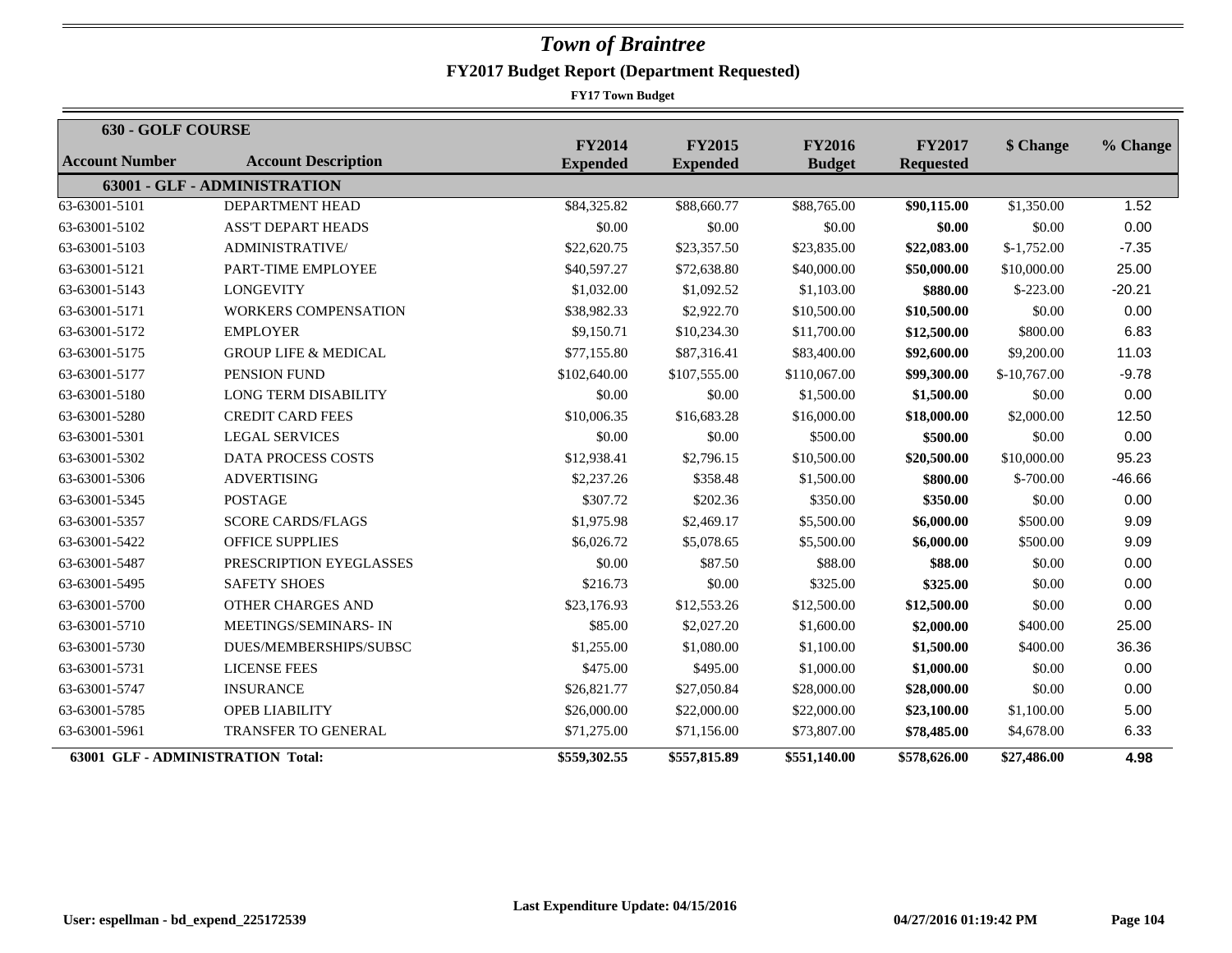| <b>630 - GOLF COURSE</b> |                                          |                 |                 |               |                  |            |          |
|--------------------------|------------------------------------------|-----------------|-----------------|---------------|------------------|------------|----------|
|                          |                                          | <b>FY2014</b>   | <b>FY2015</b>   | <b>FY2016</b> | <b>FY2017</b>    | \$ Change  | % Change |
| Account Number           | <b>Account Description</b>               | <b>Expended</b> | <b>Expended</b> | <b>Budget</b> | <b>Requested</b> |            |          |
|                          | 63002 - GLF - BUILDING MAINT             |                 |                 |               |                  |            |          |
| 63-63002-5211            | LIGHTING-                                | \$33,941.06     | \$38,882.11     | \$34,000.00   | \$34,000.00      | \$0.00     | 0.00     |
| 63-63002-5230            | <b>WATER/SEWER</b>                       | \$2,206.90      | \$2,852.99      | \$2,500.00    | \$3,000.00       | \$500.00   | 20.00    |
| 63-63002-5340            | <b>TELEPHONE</b>                         | \$2,618.26      | \$2,547.26      | \$1,500.00    | \$2,000.00       | \$500.00   | 33.33    |
| 63-63002-5343            | <b>CELLPHONE</b>                         | \$3,505.09      | \$3,557.65      | \$4,200.00    | \$4,200.00       | \$0.00     | 0.00     |
| 63-63002-5358            | CLUBHOUSE CLEANING                       | \$9,105.93      | \$8,191.58      | \$10,000.00   | \$12,000.00      | \$2,000.00 | 20.00    |
| 63-63002-5430            | <b>BUILDING REPAIRS</b>                  | \$13,795.41     | \$11,995.09     | \$15,000.00   | \$15,000.00      | \$0.00     | 0.00     |
| 63-63002-5732            | <b>SECURITY/FIRE ALARM FEES</b>          | \$1,850.66      | \$281.50        | \$625.00      | \$625.00         | \$0.00     | 0.00     |
|                          | <b>63002 GLF - BUILDING MAINT Total:</b> | \$67,023.31     | \$68,308.18     | \$67,825.00   | \$70,825.00      | \$3,000.00 | 4.42     |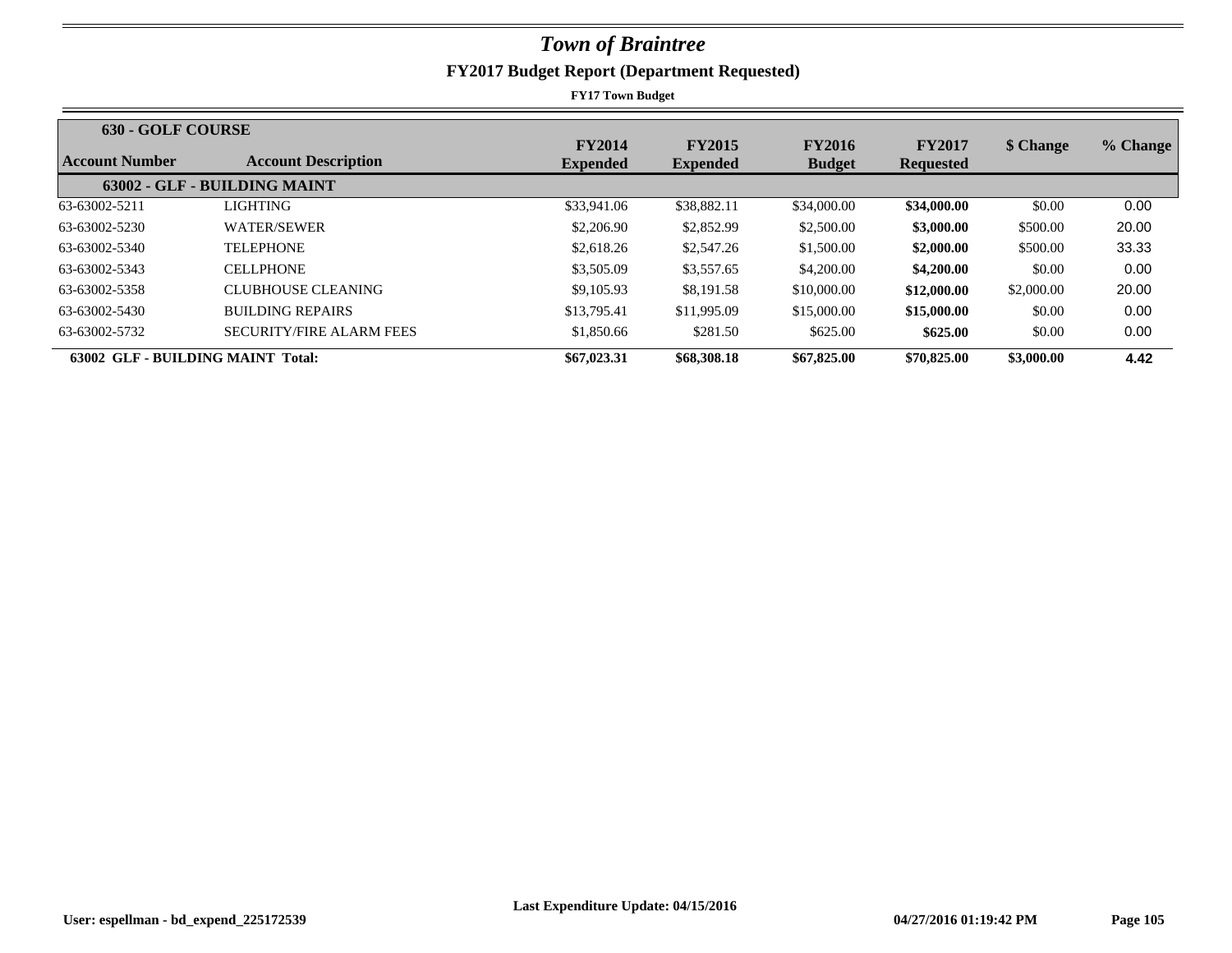| <b>630 - GOLF COURSE</b> |                                           |                 |                 |               |                  |            |          |
|--------------------------|-------------------------------------------|-----------------|-----------------|---------------|------------------|------------|----------|
|                          |                                           | <b>FY2014</b>   | <b>FY2015</b>   | <b>FY2016</b> | <b>FY2017</b>    | \$ Change  | % Change |
| Account Number           | <b>Account Description</b>                | <b>Expended</b> | <b>Expended</b> | <b>Budget</b> | <b>Requested</b> |            |          |
|                          | 63003 - GLF - EQUIPMENT MAINT             |                 |                 |               |                  |            |          |
| 63-63003-5241            | <b>OUTSIDE MOTOR VEHICLE</b>              | \$10,630.00     | \$4,219.49      | \$3,000.00    | \$3,000.00       | \$0.00     | 0.00     |
| 63-63003-5242            | <b>MOWER REPAIRS</b>                      | \$21,858.96     | \$26,265.20     | \$20,000.00   | \$24,000.00      | \$4,000.00 | 20.00    |
| 63-63003-5480            | <b>TIRES/TUBES</b>                        | \$1,162.58      | \$2,274.29      | \$1,000.00    | \$1,000.00       | \$0.00     | 0.00     |
| 63-63003-5484            | <b>GASOLINE</b>                           | \$23,557.59     | \$22,850.27     | \$24,000.00   | \$24,000.00      | \$0.00     | 0.00     |
| 63-63003-5485            | <b>DIESEL</b>                             | \$5,788.95      | \$9,369.72      | \$9,000.00    | \$9,000.00       | \$0.00     | 0.00     |
| 63-63003-5800            | <b>GOLF TRACTOR F40010</b>                | \$0.00          | \$0.00          | \$0.00        | \$0.00           | \$0.00     | 0.00     |
| 63-63003-5874            | <b>MOTOR VEHICLES</b>                     |                 | \$0.00          | \$0.00        | \$0.00           | \$0.00     | 0.00     |
|                          | <b>63003 GLF - EOUIPMENT MAINT Total:</b> | \$62,998.08     | \$64,978.97     | \$57,000.00   | \$61,000.00      | \$4,000.00 | 7.01     |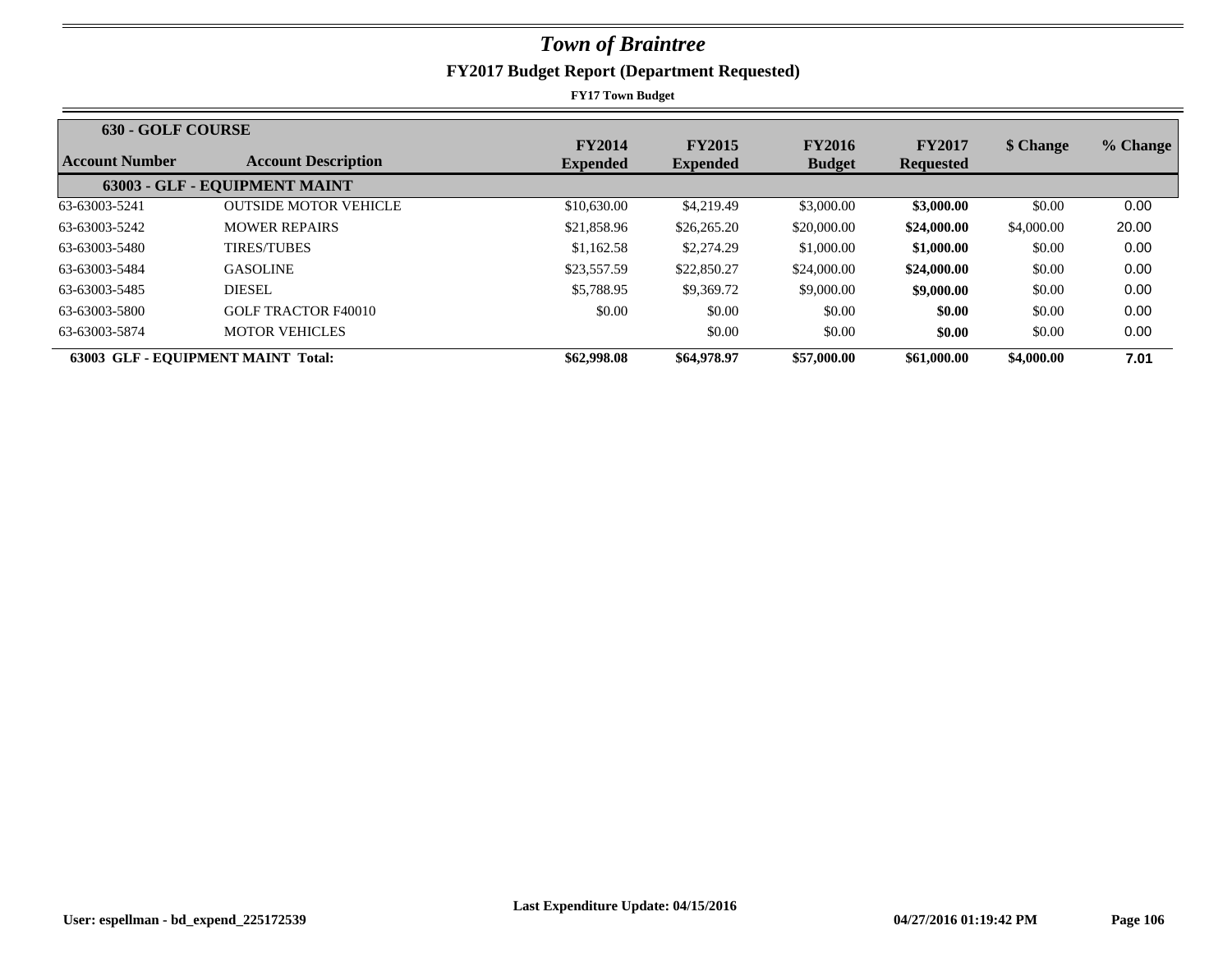| 630 - GOLF COURSE |                                            |                 |                 |               |                  |            |          |
|-------------------|--------------------------------------------|-----------------|-----------------|---------------|------------------|------------|----------|
|                   |                                            | <b>FY2014</b>   | <b>FY2015</b>   | <b>FY2016</b> | <b>FY2017</b>    | \$ Change  | % Change |
| Account Number    | <b>Account Description</b>                 | <b>Expended</b> | <b>Expended</b> | <b>Budget</b> | <b>Requested</b> |            |          |
|                   | 63004 - GLF - TURF MAINTENANCE             |                 |                 |               |                  |            |          |
| 63-63004-5104     | LABOR/CUSTODIANS/                          | \$245,900.17    | \$261,113.80    | \$243,312.00  | \$248,225.00     | \$4,913.00 | 2.01     |
| 63-63004-5118     | <b>WORKING OUT OFGRADE</b>                 | \$0.00          | \$0.00          | \$2,500.00    | \$2,500.00       | \$0.00     | 0.00     |
| 63-63004-5130     | <b>OVERTIME</b>                            | \$58,839.07     | \$62,306.79     | \$56,000.00   | \$56,000.00      | \$0.00     | 0.00     |
| 63-63004-5143     | <b>LONGEVITY</b>                           | \$2,707.50      | \$2,650.00      | \$2,344.00    | \$2,450.00       | \$106.00   | 4.52     |
| 63-63004-5254     | <b>WELDING REPAIRS</b>                     | \$1,715.00      | \$1,630.00      | \$1,000.00    | \$1,000.00       | \$0.00     | 0.00     |
| 63-63004-5255     | <b>VANDALISM REPAIRS</b>                   | \$263.39        | \$0.00          | \$500.00      | \$500.00         | \$0.00     | 0.00     |
| 63-63004-5460     | <b>FERTILIZERS/LIME</b>                    | \$57,442.30     | \$24,304.18     | \$36,000.00   | \$40,000.00      | \$4,000.00 | 11.11    |
| 63-63004-5462     | LOAM/SAND/GRAVEL                           | \$12,662.95     | \$13,580.83     | \$10,000.00   | \$10,000.00      | \$0.00     | 0.00     |
| 63-63004-5463     | <b>SEED</b>                                | \$6,010.08      | \$3,923.24      | \$5,000.00    | \$5,000.00       | \$0.00     | 0.00     |
| 63-63004-5464     | HARDWARE/PAINT                             | \$11,989.43     | \$16,248.46     | \$9,500.00    | \$9,500.00       | \$0.00     | 0.00     |
| 63-63004-5466     | <b>IRRIGATION SYSTEM</b>                   | \$7,294.98      | \$13,629.85     | \$8,000.00    | \$8,000.00       | \$0.00     | 0.00     |
| 63-63004-5467     | <b>PESTICIDES</b>                          | \$41,247.16     | \$23,741.73     | \$42,000.00   | \$42,000.00      | \$0.00     | 0.00     |
| 63-63004-5487     | PRESCRIPTION EYEGLASSES                    | \$0.00          | \$175.00        | \$963.00      | \$963.00         | \$0.00     | 0.00     |
| 63-63004-5495     | <b>SAFETY SHOES</b>                        | \$1,300.00      | \$1,396.50      | \$1,250.00    | \$1,250.00       | \$0.00     | 0.00     |
| 63-63004-5497     | <b>WORK CLOTHES</b>                        | \$2,567.55      | \$2,250.25      | \$2,350.00    | \$2,425.00       | \$75.00    | 3.19     |
| 63-63004-5840     | <b>IMPROVEMENTS</b>                        | \$33,375.80     | \$35,262.90     | \$20,000.00   | \$20,000.00      | \$0.00     | 0.00     |
|                   | <b>63004 GLF - TURF MAINTENANCE Total:</b> | \$483,315.38    | \$462,213.53    | \$440,719.00  | \$449,813.00     | \$9,094.00 | 2.06     |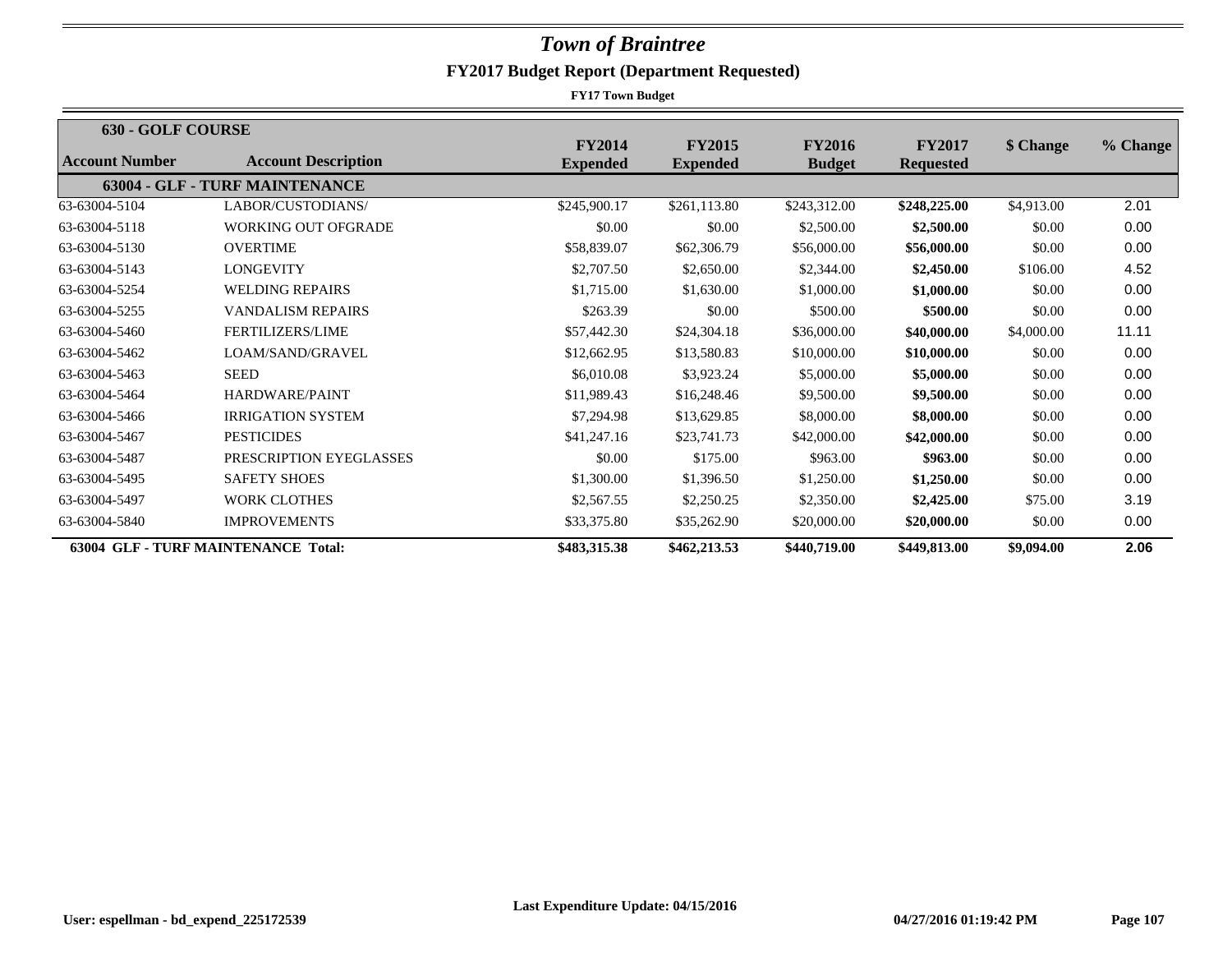| <b>630 - GOLF COURSE</b>    |                            |                 |                 |               |                  |             |          |
|-----------------------------|----------------------------|-----------------|-----------------|---------------|------------------|-------------|----------|
|                             |                            | <b>FY2014</b>   | <b>FY2015</b>   | <b>FY2016</b> | <b>FY2017</b>    | \$ Change   | % Change |
| Account Number              | <b>Account Description</b> | <b>Expended</b> | <b>Expended</b> | <b>Budget</b> | <b>Requested</b> |             |          |
| $63005 - GLF - GOLF PRO$    |                            |                 |                 |               |                  |             |          |
| 63-63005-5111               | <b>GOLF PRO</b>            | \$76,355.42     | \$77,900.16     | \$80,100.00   | \$81,629.00      | \$1,529.00  | .90      |
| 63-63005-5187               | PROFESSIONAL STAFF         | \$110,473.27    | \$115,191.60    | \$98,000.00   | \$110,000.00     | \$12,000.00 | 12.24    |
| 63-63005-5875               | <b>MERCHANDISE</b>         | \$52,964.31     | \$38,699.61     | \$35,000.00   | \$35,000.00      | \$0.00      | 0.00     |
| 63-63005-5700               | PRO SHOP OPERATIONS        | \$0.00          | \$0.00          | \$5,000.00    | \$5,000.00       | \$0.00      | 0.00     |
| 63005 GLF - GOLF PRO Total: |                            | \$239,793.00    | \$231,791.37    | \$218,100.00  | \$231,629.00     | \$13,529.00 | 6.20     |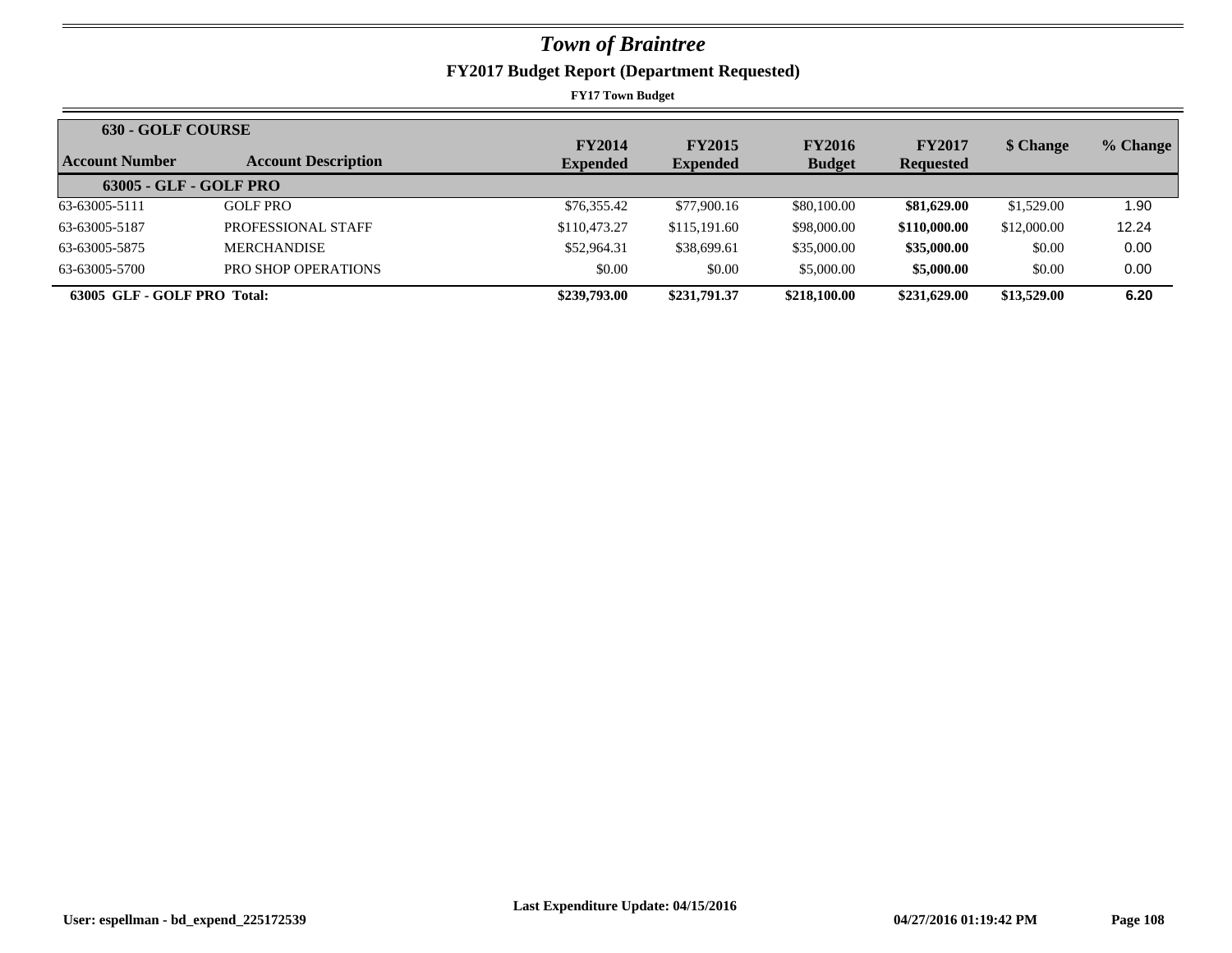## *Town of Braintree*

**FY2017 Budget Report (Department Requested)**

**FY17 Town Budget**

| <b>630 - GOLF COURSE</b>           |                               | <b>FY2014</b>   | <b>FY2015</b>   | <b>FY2016</b> | <b>FY2017</b>    | \$ Change  | % Change |
|------------------------------------|-------------------------------|-----------------|-----------------|---------------|------------------|------------|----------|
| Account Number                     | <b>Account Description</b>    | <b>Expended</b> | <b>Expended</b> | <b>Budget</b> | <b>Requested</b> |            |          |
|                                    | 63006 - GLF - CART OPERATIONS |                 |                 |               |                  |            |          |
| 63-63006-5242                      | FLEET MAINTENANCE             | \$7,466.08      | \$7,000.00      | \$7,000.00    | \$12,500.00      | \$5,500.00 | 78.57    |
| 63-63006-5914                      | <b>GOLF CART OPERATION</b>    | \$38,533.92     | \$39,000.00     | \$39,000.00   | \$39,000.00      | \$0.00     | 0.00     |
| 63006 GLF - CART OPERATIONS Total: |                               | \$46,000.00     | \$46,000.00     | \$46,000.00   | \$51,500.00      | \$5,500.00 | 11.95    |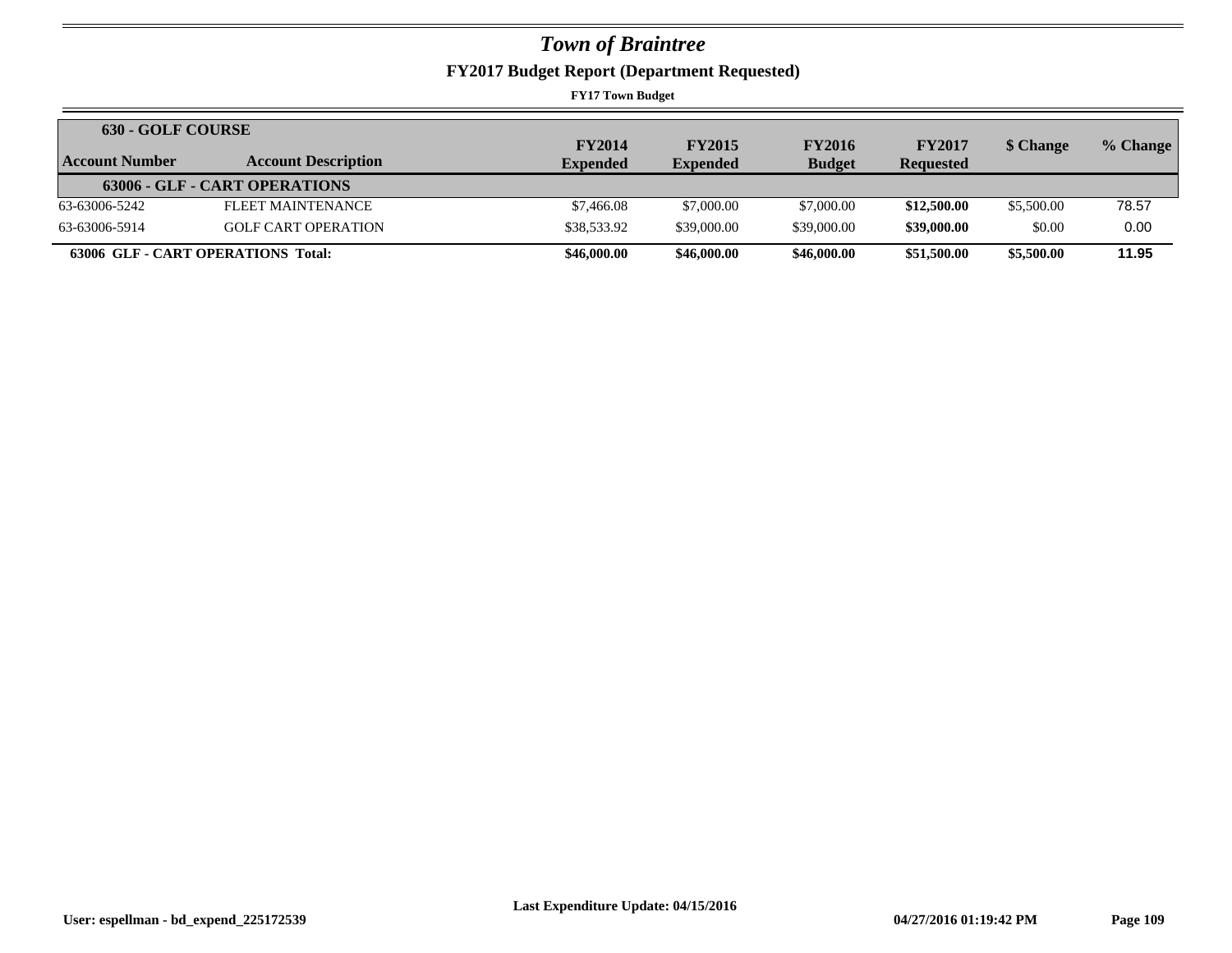## *Town of Braintree*

**FY2017 Budget Report (Department Requested)**

**FY17 Town Budget**

| <b>630 - GOLF COURSE</b>           |                            | <b>FY2014</b>   | <b>FY2015</b>   | <b>FY2016</b> | <b>FY2017</b>    | \$ Change     | % Change |
|------------------------------------|----------------------------|-----------------|-----------------|---------------|------------------|---------------|----------|
| Account Number                     | <b>Account Description</b> | <b>Expended</b> | <b>Expended</b> | <b>Budget</b> | <b>Requested</b> |               |          |
| <b>63050 - BOND PRINCIPAL</b>      |                            |                 |                 |               |                  |               |          |
| 63-63050-5910                      | <b>BOND PRINCIPAL</b>      | \$0.00          | \$0.00          | \$49,800.00   | \$43,800.00      | $$-6,000,00$  | $-12.04$ |
| 63-63051-5915                      | <b>BOND INTERESTS</b>      |                 | \$0.00          | \$12,450.00   | \$6,570.00       | $$-5.880.00$  | $-47.22$ |
| <b>63050 BOND PRINCIPAL Total:</b> |                            | \$0.00          | \$0.00          | \$62,250.00   | \$50,370.00      | $$-11,880.00$ | $-19.08$ |